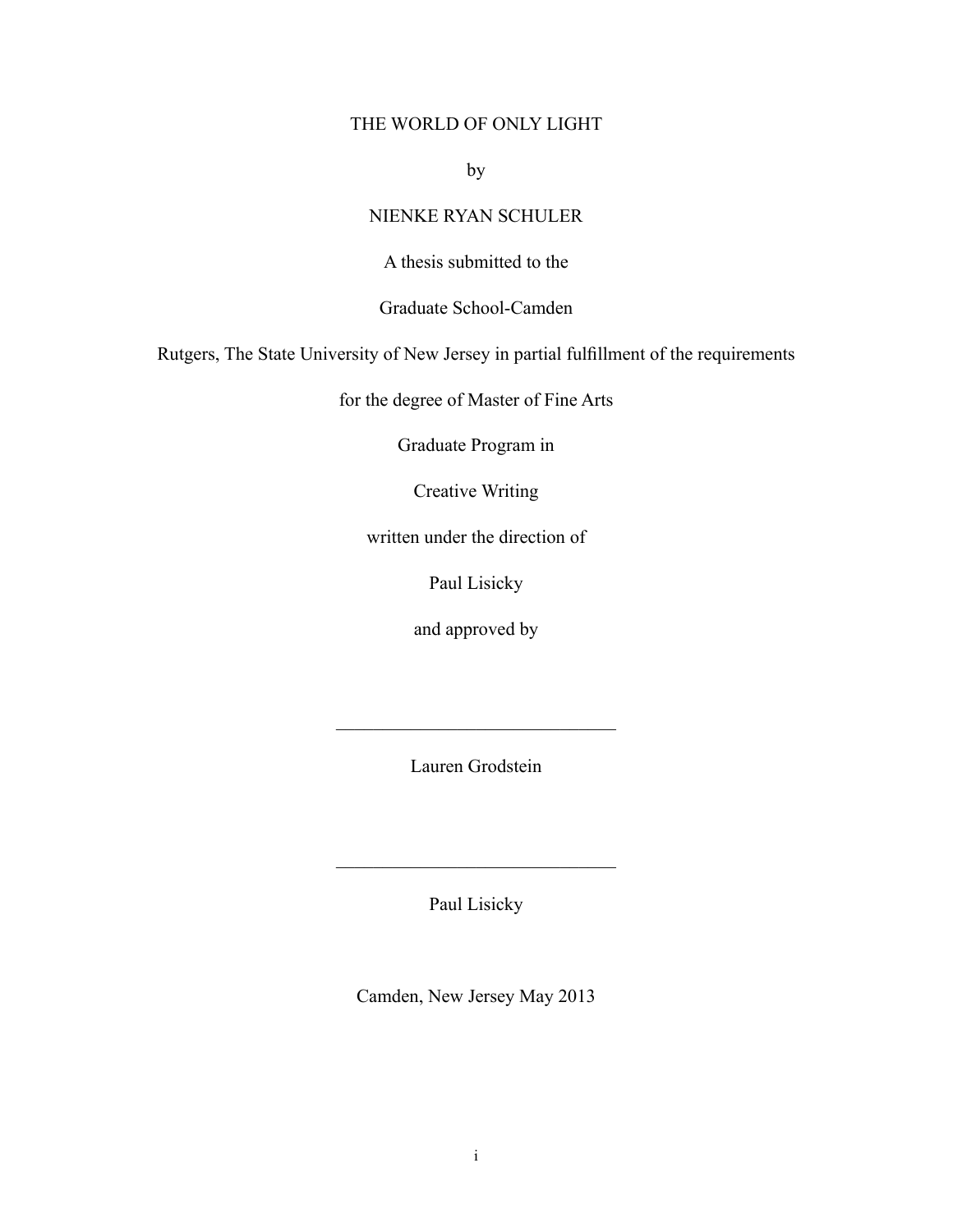# ABSTRACT OF THE THESIS

The World of Only Light

## By NIENKE SCHULER

Thesis Director: Paul Lisicky

Abstract: *The World of Only Light* is a collection of short stories. A young woman drops out of university to follow her lover to the coast of Washington, where she finds herself drawn slowly away from him into a final isolation in the bleak north-west wilderness. Two friends plan a summer of wild adventure, only to fall into a strange, dreamlike malaise. An artist shadows a stranger through the streets of Venice. A woman sets out on a pilgrimage to pray for a dying acquaintance she can't bring herself to visit. The stories evoke various lonely landscapes, from the gray coast of Ireland to a small town in the Texas desert. Here, the struggle between the desire to be known and the desire to disappear is measured in physical distance: the careful distance between two bodies, the distance between the cold sea and the small human self, the distance between an act of prayer and an act of love.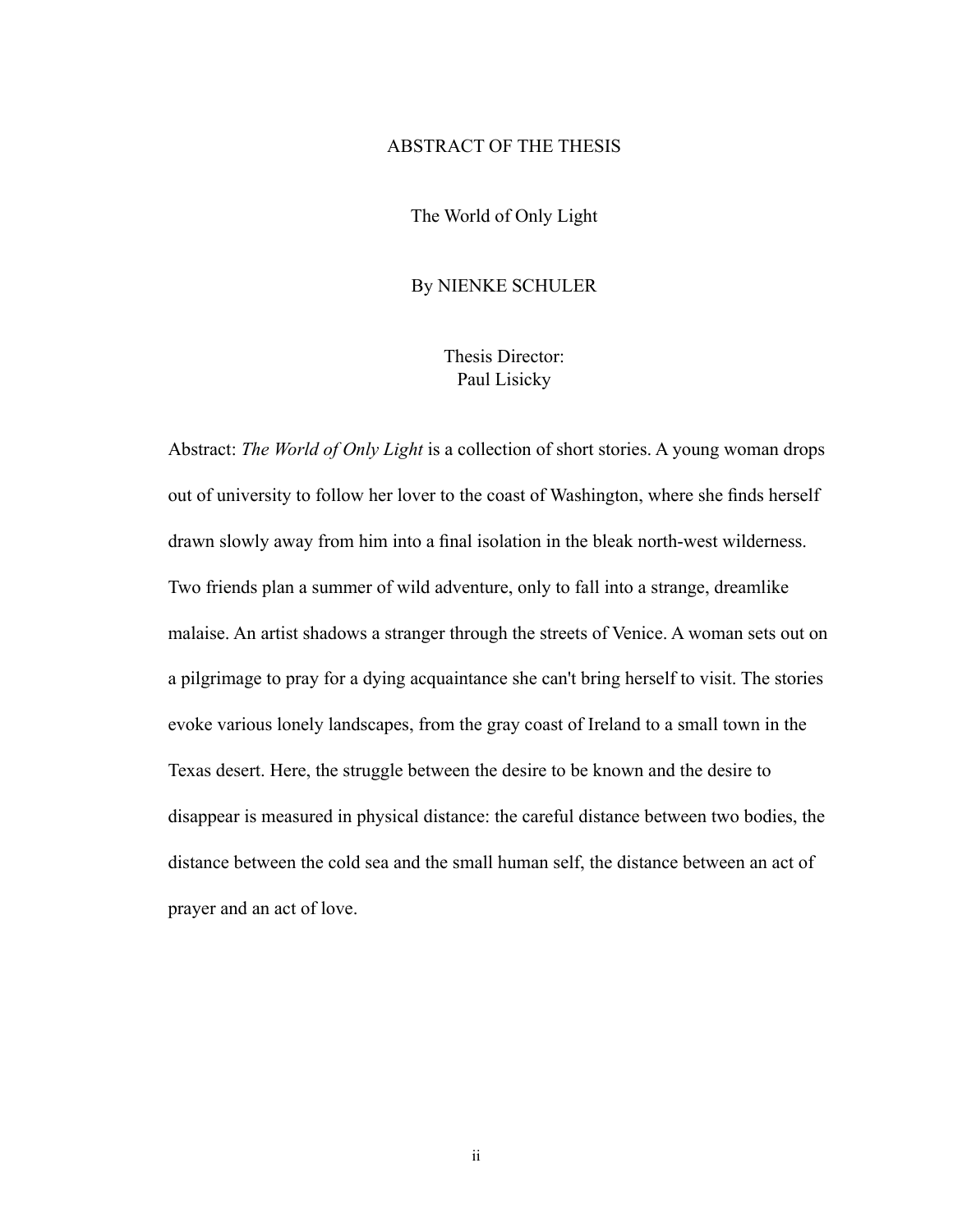"It was a sea of shadows... as they walked, they waded knee-deep in the lovely lake. For the shadows were not merely lying on the surface of the ground, but heaped up above it like substantial forms of darkness, as if they had been cast upon a thousand different planes of the air."

 *-George MacDonald*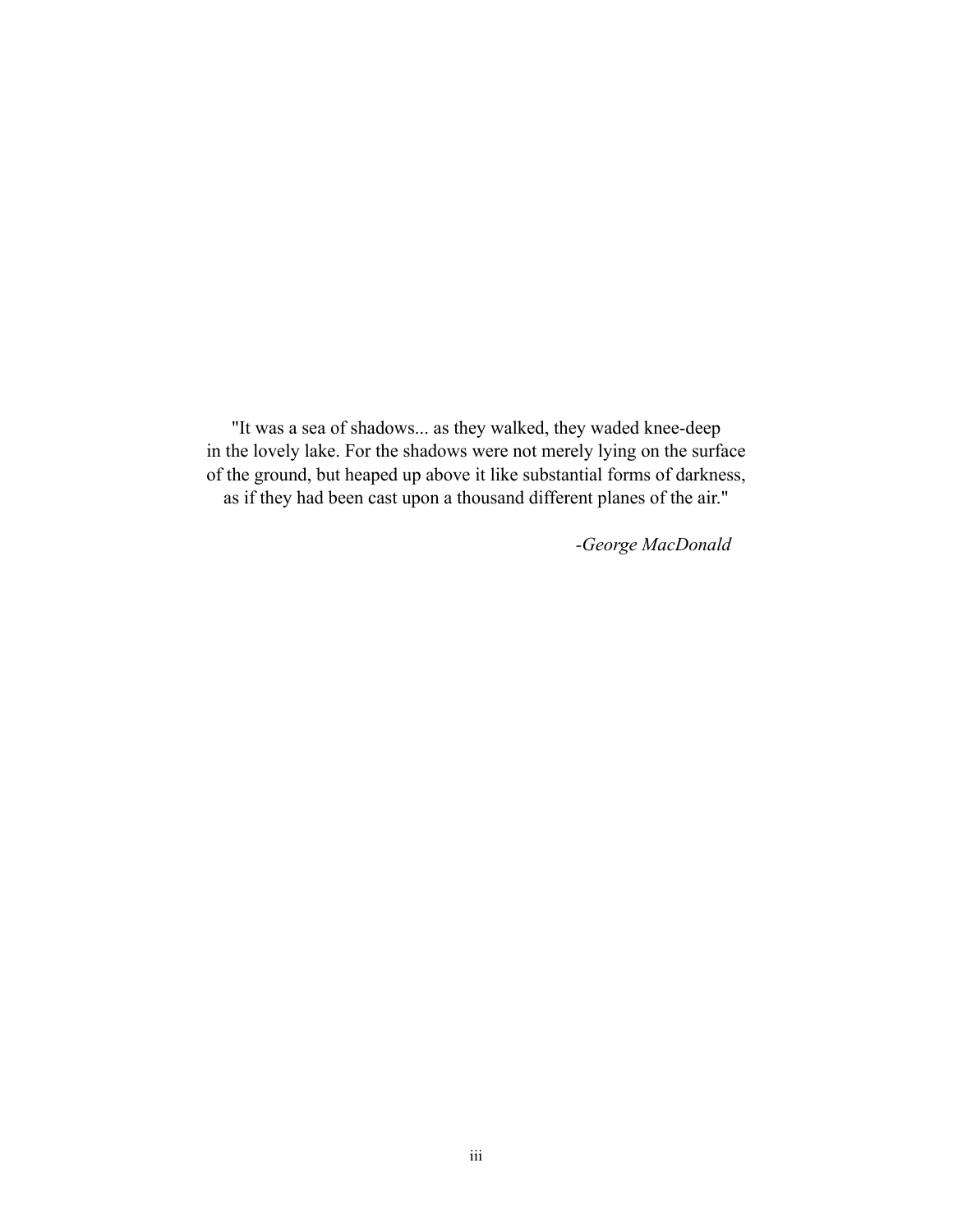# *Contents*

| The Deep Pond Doom             | 1   |
|--------------------------------|-----|
| The San Juan Islands           | 9   |
| Order                          | 33  |
| Sunday                         | 36  |
| Knowledge                      | 44  |
| Sexy-Body Alison               | 47  |
| The Fields                     | 58  |
| At the Mountain of the Spirits | 68  |
| Out of the Desert              | 70  |
| The Change                     | 82  |
| In North Point                 | 85  |
| The World of Only Light        | 112 |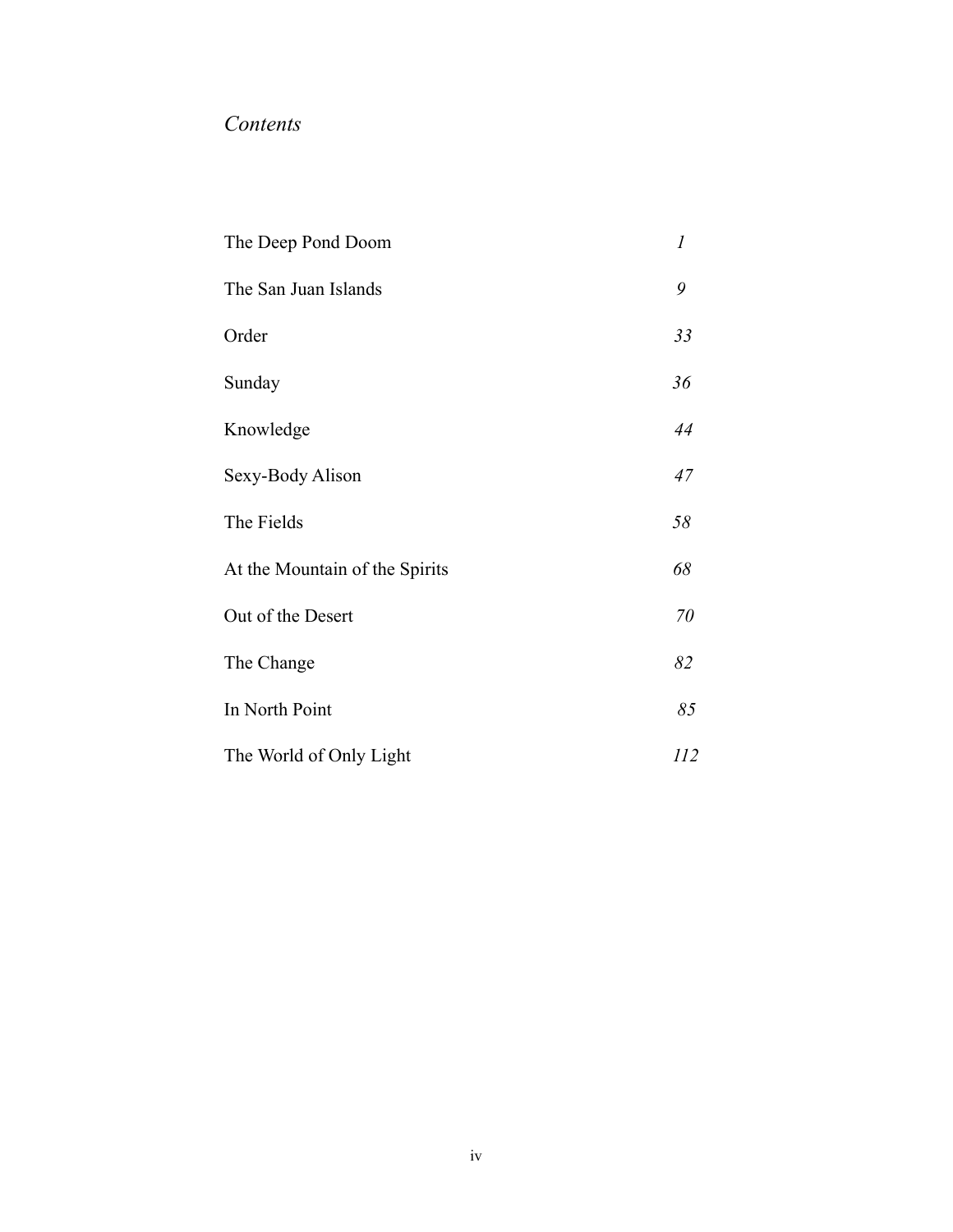#### THE DEEP POND DOOM

 *For three months sitting in the pubs the smokeswerve in window light as day faded out, rosin off strings, the wet beards of Guinness, grey flashing grins, the faint dent of fiddle on my neck when I cradled it in my lap to listen, Belfast crew, shudder of doors, flute gasp, half-heard joke, someone's shout at the rasp of a reel, night fog coming over me, the warm weight of your hand at my waist, feet continuing to lift to the lilting beat as you whispered on. I closed my eyes shuddered felt the mouth in the night not you but something else*—*rain on my winter body flooding it and filling it until it couldn't be drowned anymore. My underwater eyes. The Drunken Landlady its spin of notes speeding wild in us for the final time. Sweet burn from the watered whiskies I held dampening my hands, the bow's horsehair blurred and torn, the cases black, open-mouthed to swallow night fever. Telling me your phone number and writing it on my bare arm with Sharpie. Bled through my skin for weeks into a bluish bruise into a story I sometimes tell*.

 I waited in the alleyway around the corner from your house. I could see the water, yes, and on it little painted boats rocking, some of them wrapped in cloth, half-hidden. I waited in front of your door. You see I couldn't tell how much I needed you. Through the door, I could hear a distant fiddle. At least I would see you, maybe speak—say

\*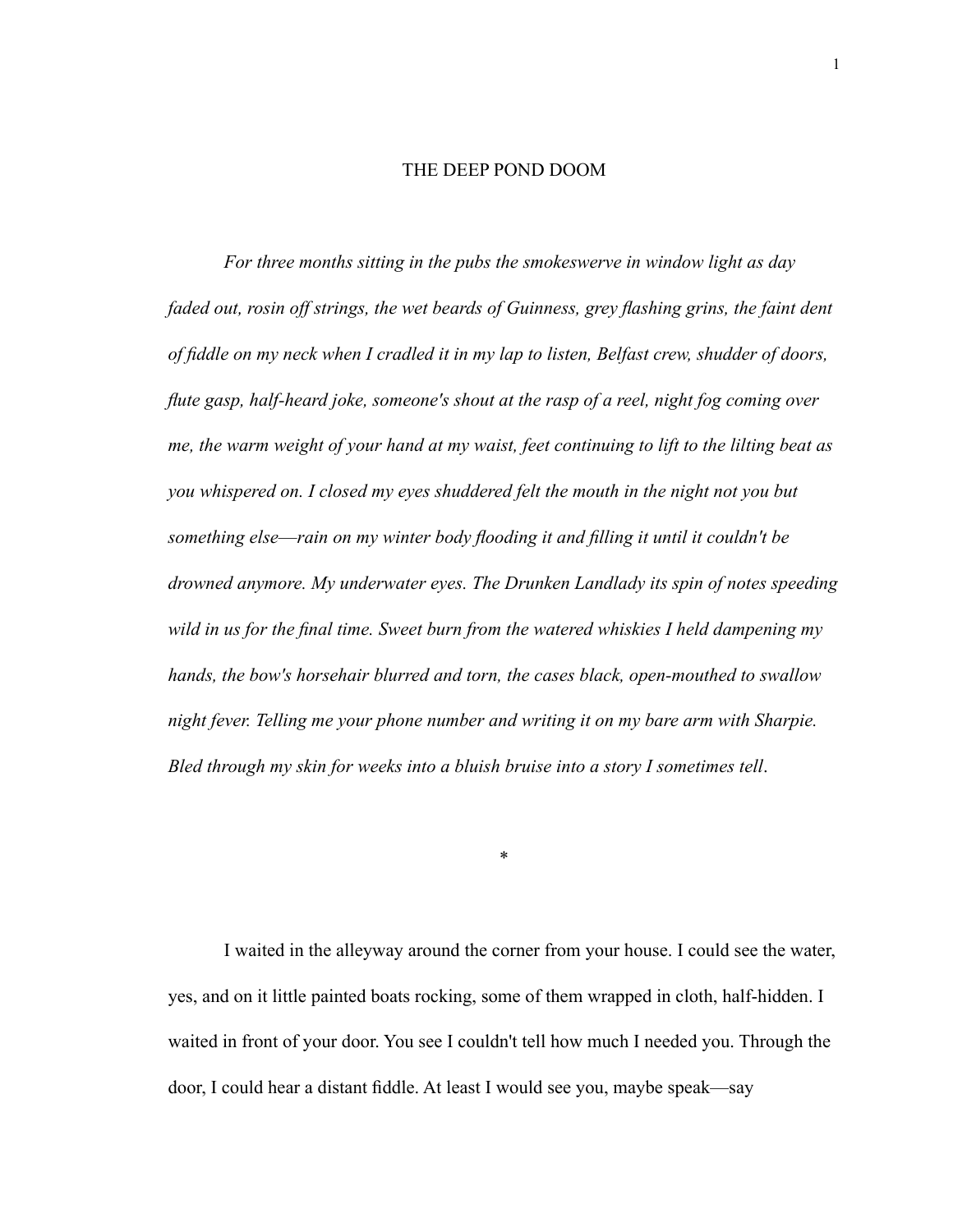something. So I knocked. You came down and opened the door, still holding your fiddle lightly by the neck. Were you happy to see me? How could I know? Your gray eyes always unreadable as the sky. And also deep, as if somewhere, light... *I just came by*—but I didn't finish. Everyone else was still at the pub: Sally, Cleek, my sister who'd flown in to visit for the week. I had left them with a lie about going to the store for cigarettes. You leaned against the door, your gaze moving beyond me, and I peeled a bit of loose paint from your door frame. Royal blue. I don't think you saw me; I slipped the color into my pocket, quick as I could. After a moment you said *want to come up?*

 Upstairs the room was filled with light. You put water on for tea and showed me the new violin you were making. It was reddish gold, glowing. When I put my hand on its smooth back, it breathed in. *What kind of tea?* you said, going into the kitchen. I didn't answer. I lay down on the floorboards and closed my eyes. The insides of my eyelids burned red-gold. I could hear you in the kitchen, moving around, setting out mugs and lifting the kettle from the stove. I thought I might never go back: to the pub, to the room I rented looking over the city—its spires, bay, blue of the Burren across the water. To America. I thought if I could just stay here on your floor, and you could stay where you were, one room away—But in the end I left and walked back to the pub, wearing an old coat of yours. My shoulder burned where your hand had rested a moment, as if tired, when you draped your coat around me after tea, when I couldn't get up and couldn't stop shivering...

\*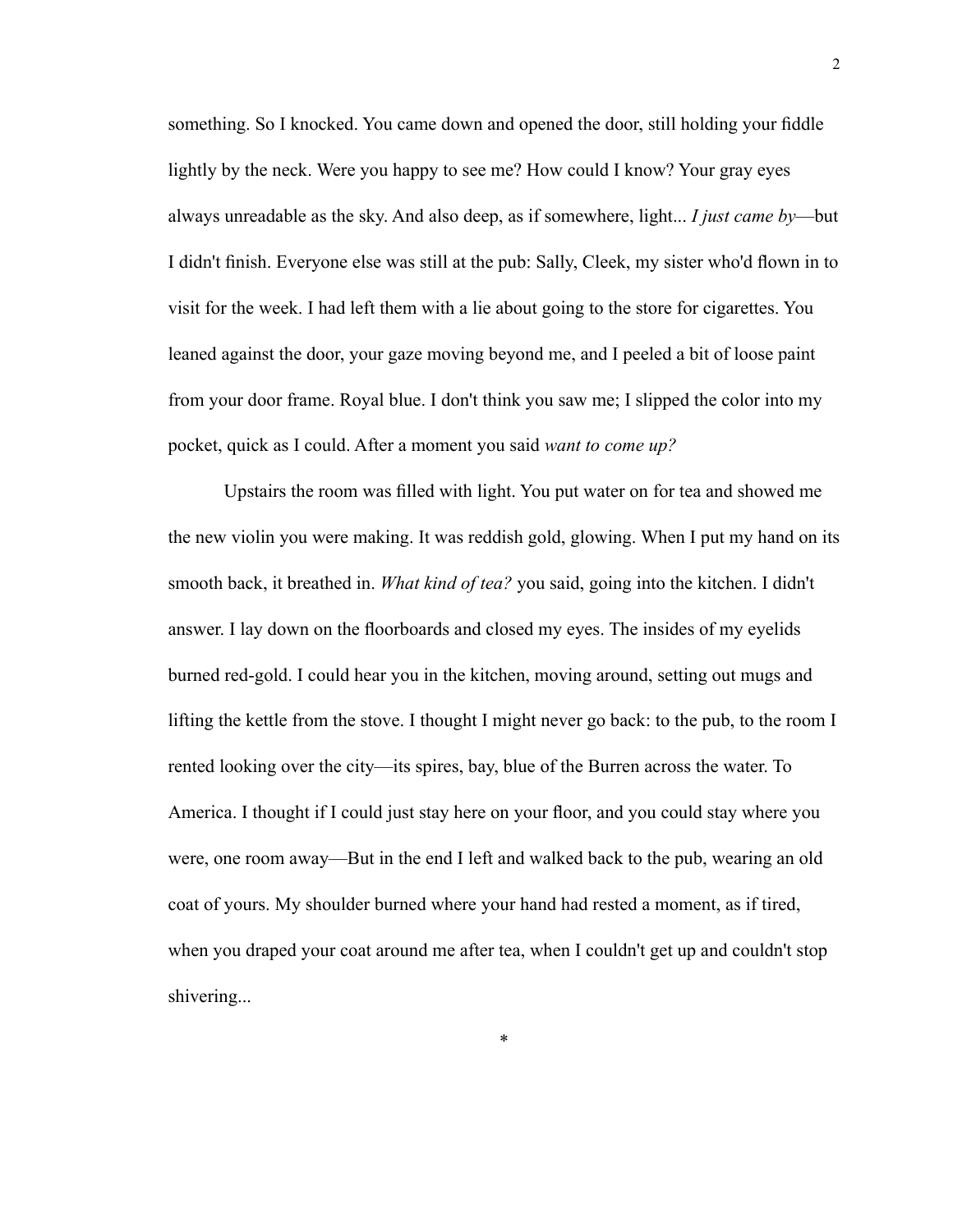I looked out my window at a mountain. *Sliabh na mBan*. The mountain of the women. I didn't know what women. *Lost,* I imagined, one way or another. But I was there to rest. Drinking pots of black tea with second-cousin John and walking the muddy farm paths with his wife and little son. I had thought I should leave Galway now you were gone—to Germany, Dodd had said. For just two weeks. But it felt unbearably long. I tried to picture you, your remote eyes taking in that country, but I couldn't. Germany, you in Germany. What did I know about a place like that? What did I know about you, your bleak northern eyes? I lay in my foldaway bed listening to recordings of pipes, their reedy wail. Seamus Ennis: the drone of his pipes starting up, then his voice, old and muffled: *because—Seamus Ennis once met a little leprechauny truckly howl, at the bottom of the garden gluth and up the garden path, which came up from that, in the limeretty limeretty hill-hockles...before the earthien throne, before the leprechaun era, and long before the Argy-fargy. And that was in the deep Pond Doom, before the Emerald Isle was ever dropped (plop-plop) in the water*... What was he saying? It was like another language, the way he sounded, his hoarse words like something dug up wet from the ground. Covered in earth. Then the pipes again, settling into their voice, their wail. The sound of wailing began to fill the room... I labored up the mountain of women, winding and staggering in the clumpy grass, alone except for my breath (a cloud), the goats flocking here and there on the peak's cold reaches. On the mountaintop, a small sharp stone on a stack of stones. My hair blowing in my eyes. My hands numb and tingling. And below me, all around, the fog, the green running fields. So it wasn't only you, this wildness. It was a country, a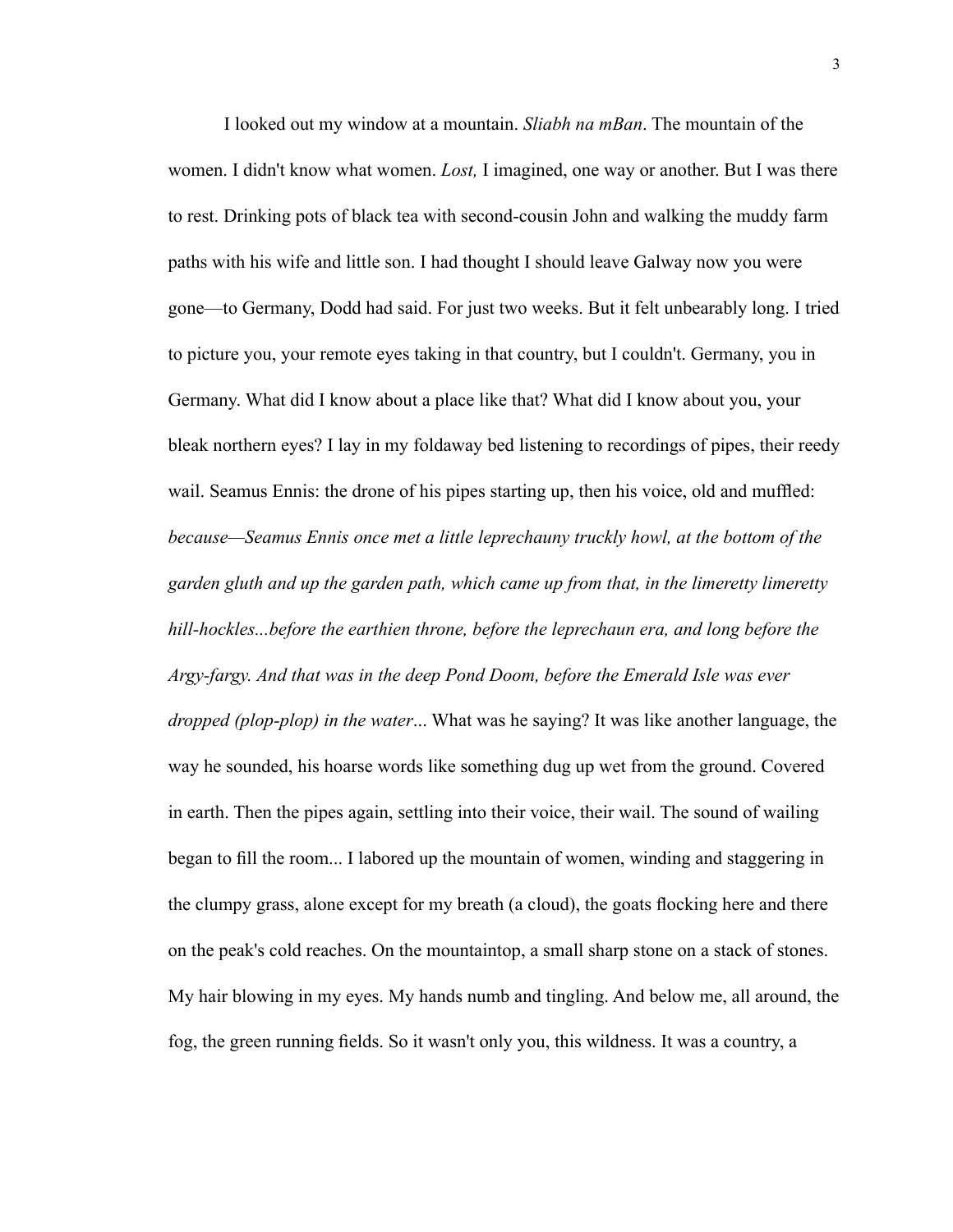country I could see and touch and breathe. I breathed in the cold, deeply, like sword swallowing: the cleanness of that pain.

\*

 Back in Galway, I saw you in the street. Your skin ruddy, your hair newly trimmed. You said, *going round to Padraig's to check on Michael Chang's fiddle. Where're you headed?* Because I wasn't headed anywhere, I went along with you (a *dander*, you used to say). Uninvited. The music at Padraig's, always only so-so. I sat alone in a corner booth, dabbling my fingertips in the wet rings on the table. I drew a pattern of waves breaking. You were moving around, running your hands over Michael's fiddle, going off to make calls on your phone. I could see you standing outside through the square of glass, the little window in the door: your head bent, listening to someone faraway in the fading afternoon. I looked around the room. The light dulling, the warm wood tables and gleaming brass of the bar, still and empty. Michael's arm describing slow arcs over his fiddle. Colm Alva's brother on a stool up at the bar, his fat back. You slid back into the booth and sighed. You began to talk about your phone. I half-listened, trembling. I thought in the end, I hated you. My body drunk with it, or with something dark emanating from the gut—your gray eyes shifting every time they met mine, your heavy gold earring, your full, sharply-cut lips. I wanted to *hit* you—hard as I could, and in the face—your cheekbone made my mouth water. I wanted to bruise it, bone against bone—I wanted to put my hands on your face.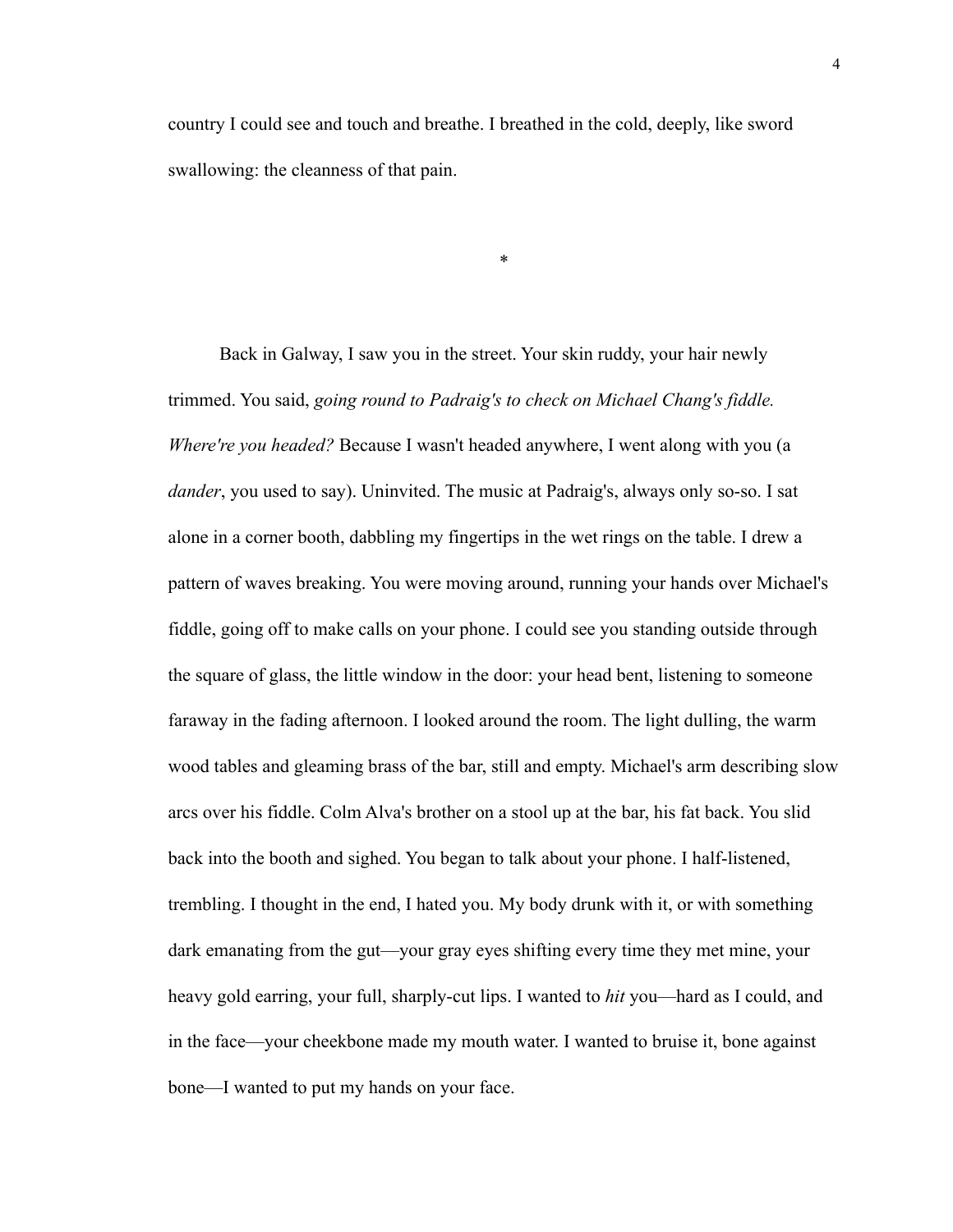At first I'd thought the gray city was dreaming, and that I was, and that we'd flow into each other like two slow-surging bodies of water, but it wasn't like that, not quite. I was in it, and then suddenly I was outside of it again. But it pushed us together and we went out to eat. After a session one night, as if by accident. Arrogant face, I had thought. Short, beer-bellied, your hair already graying. Your playing in the session too fast, too wild, your bow skittering over the strings. The uncontrolled rasp of it. Then suddenly sitting together in the glare of lights, blinking over fish and chips, as if we'd washed up together out of the bay. Wet and slightly dazed. You talked about yourself—you were clever and funny and dirty all at once. Your northern accent was strange to me in the beginning, then not strange. Sleepy afternoon sessions at Taaffe's, the walks down the quay, the bites to eat, nighttime sessions at Taylor's, wine bar next door, someone's beery livingroom, 24-hour diner. Your violinmaker's hands brushing my waist, my hair, playing with my fingers, and me edging away. You at thirty-six were twice my age, and I didn't know, I didn't know... Days of this: a whole spring, a gray twilight. In which we'd wander, up the hills out of the city, down to Galway Bay where the swans glided white against the deep blue of the water, the evening sky, the Burren that seemed to fade and drift away. Each night longer than the one before. I could feel then how far north I was. We wouldn't call it true night till it was four in the morning, well over, day lightening over the bay as I

\*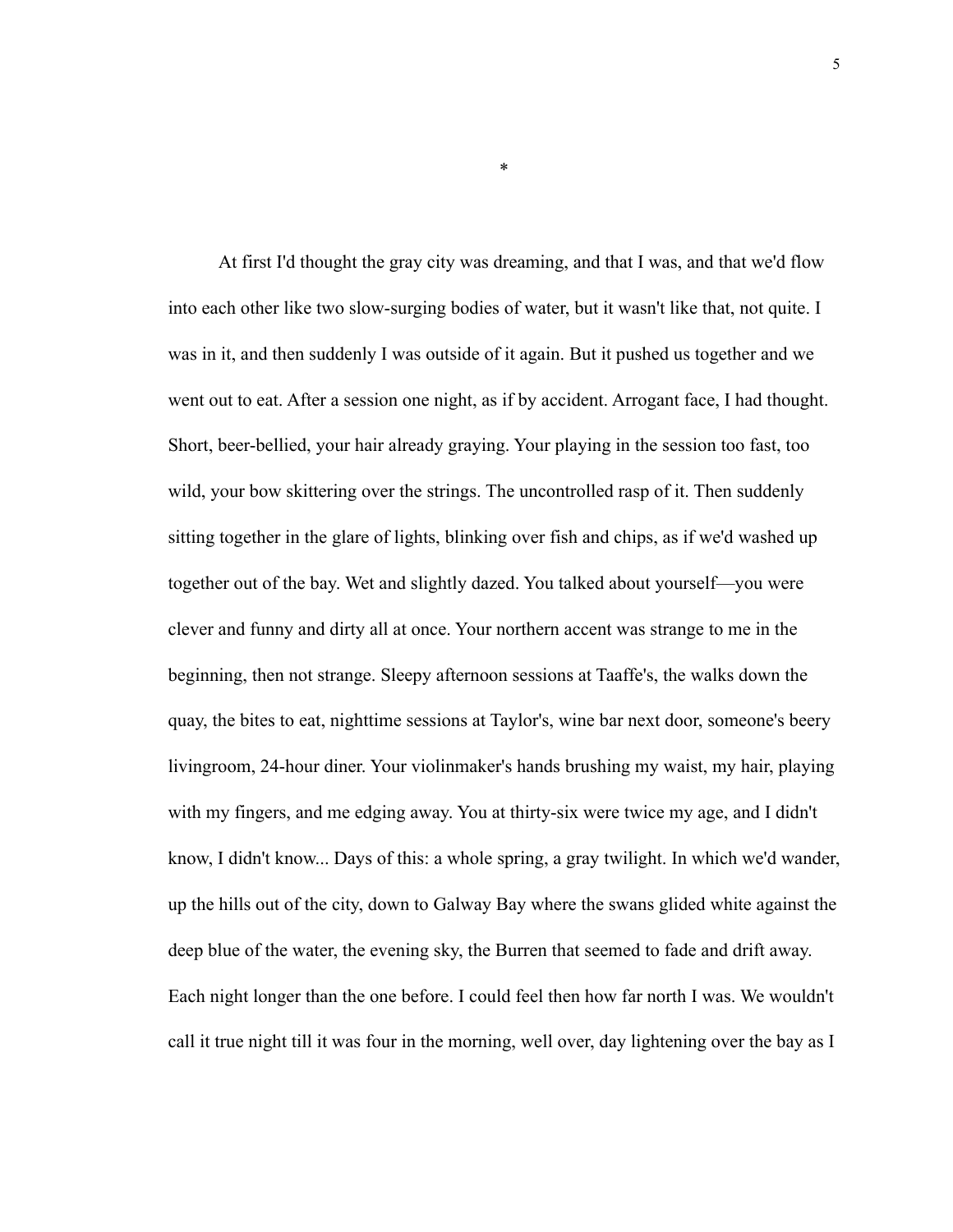leaned my forehead against the cool glass window of the cab driving back up the hill to my room.

\*

 *You're getting to the age where you need sex,* you said. I put my hand to my mouth and laughed—my mouth that no one had yet touched. You never asked to, or perhaps you were always asking. Later, Dodd would ask, once you were gone and he and I had been out to the wine bar. *Can I kiss you?* We were sitting on his bedroom floor, listening to some records from the eighties. *No.* I thought how I didn't want him, then I thought about that word. *Want.* Something akin to nausea: a sickness in me that bloomed and grew under your gaze, your hands. You see I wanted you, but I was afraid. Or I didn't want you, and yet I also didn't want to be alone. Or I didn't want you to want me in the way that you did, always running your eyes up and down my body, making jokes about sex. I wanted everything to be like a sad old song playing in the distance; I wanted above all to suffer nobly, or at least to suffer... I shook my head, and the room throbbed with wine. Where was Dodd? I got up, stiffly, from the ground. The house was dark; he was nowhere to be seen. I let myself out into the street, into the pooling yellow of the streetlights. Or then if the wanting wasn't you at all...if after all it was something else, back behind everything, only I didn't know how to get at it? What had I imagined coming over on the plane, watching the green patchwork of the fields burn through the mist? Some heartbreak, some transformation. Months later at Padraig's I'd watch you talk, your eyes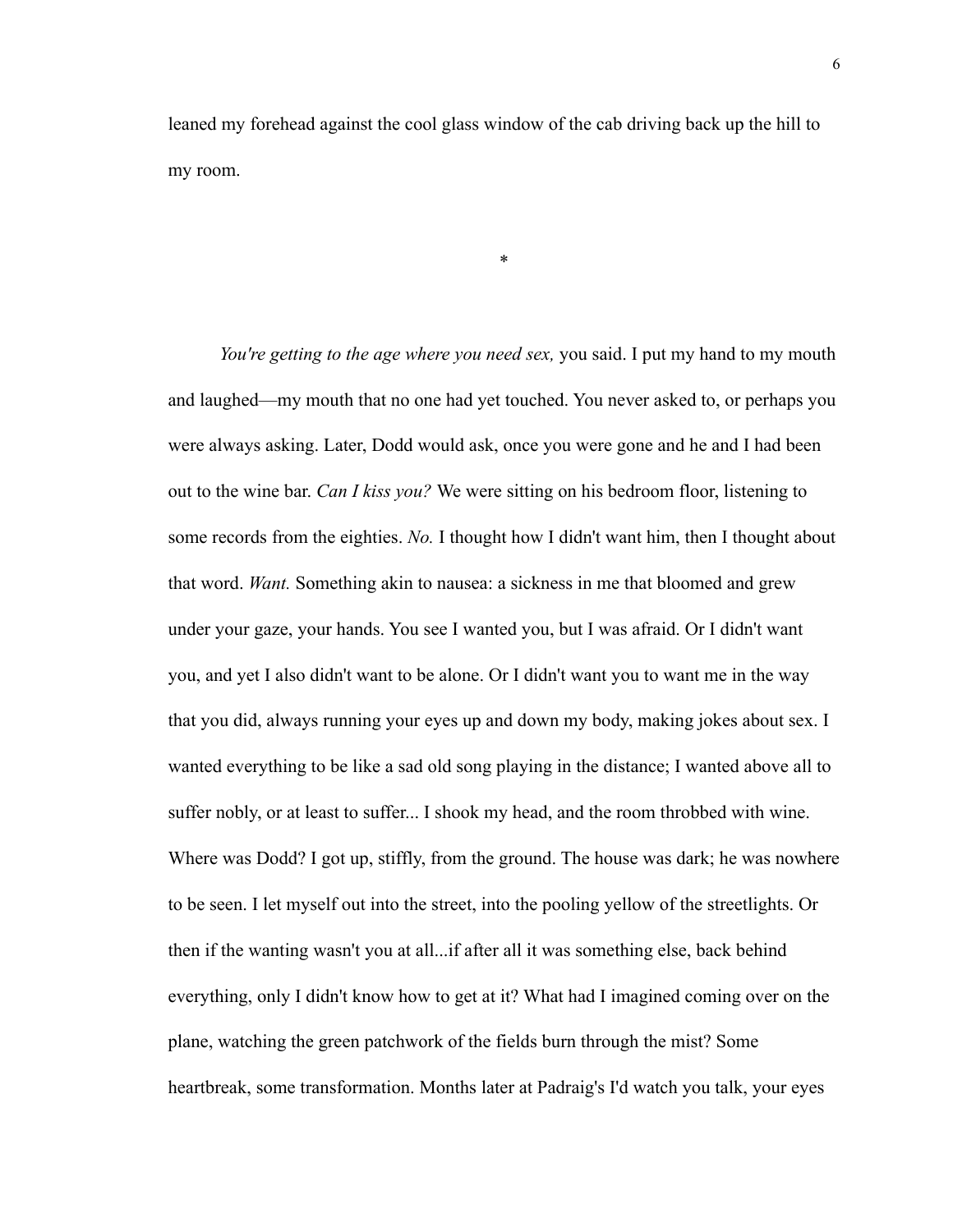empty, unseeing, your lips shaping meaningless words—*my mobile, my trip to Donegal, my latest violin*—and then, when I hated you, when you didn't care any more, I'd want it then: I'd hear it in me, its black refrain—*your mouth on mine, your mouth on mine. Your mouth.* With a kind of rage.

\*

A session in Taaffe's. Lowering sun coming in the dusty window, the pub gone hazy with smoke. All the regulars—Dodd, Desi, Padraig. You were about to leave for Donegal, and I could tell that at any moment, *something* would happen—some violence. I could feel it, heavy in the hollow of my chest. Ready to break out of me or in me like some giant ship's mast going down. I pressed my fists to my breastbone, behind my fiddle, bending over so you wouldn't see. To hold this, its splintering wood, for a little longer. You were next to me, your bow flashing in my peripheral vision. Your fiddle—I couldn't bear its sound, as if it had a *throat.* Out of which, this feeling...

 In the end, I left with you—almost like before. Except I said, quickly, *Where are you going —the workshop? I'll go around with you to get my bow*. You couldn't say no, could you? As I said this I turned away. Shaking. We went out into the street, along the quay to your house. You talked about a violin you were making, gesturing with your free hand. High above us were tiny seagulls, their thin calls. I was blind, stumbling. The world went white. You touched my elbow, said something, your face turned towards mine. I closed my eyes, felt your fingers on my skin. I couldn't hear a word you said.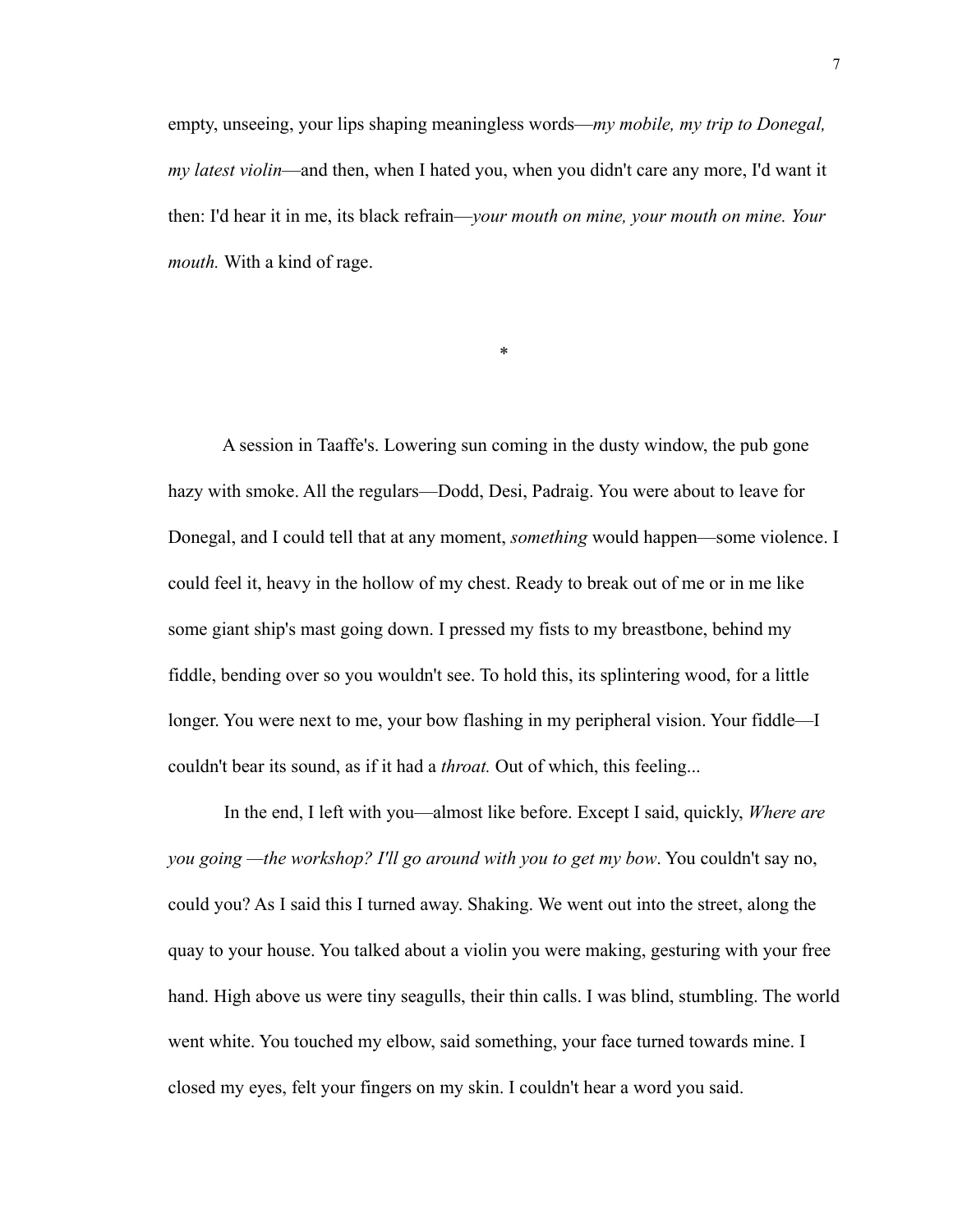A going-away party in my honor. Federico made cream puffs. He showed me how to fill the puffs with cream using a special kitchen tool. A nice, quiet dinner at his house, and then a little party at 2 Newtownsmith, but it was hard to care about anything that happened. By then you were gone to Donegal, rambling in the wild north. I went upstairs, then downstairs. I sat on the stairs between the floors listening to voices, muted, in the kitchen. The thick smell of soup and whiskey. Your empty room. I went in and sat on the bed, looking for something secret, something that would reveal—what? Stacks of books against the wall: Yeats, Seamus Heaney. Books on violin-making. Travel guides: Berlin, Rome, Prague. I leafed through them but found nothing, only pages and pages of maps, empty placeless cities where you weren't. In your drawers there were only clothes smelling faintly of detergent. I draped a shirt over my face and breathed in. This smell, was it you? I couldn't remember your smell, if I ever knew it. But I remembered the beginning: that night I slept over without meaning to, how you made me a bed on the floor from a sleeping bag and some folded blankets, then kept inviting me to share your bed instead. I had been in Galway for only a week. *There's plenty of room,* you said. And I could hear you shifting around under the covers. *I'm fine on the floor,* I said. My heart beating against the cold hard ground. You shifted some more, then suddenly, in the darkness, laughed. *You're probably right,* you said. *I wouldn't be able to keep my hands to myself.*

\*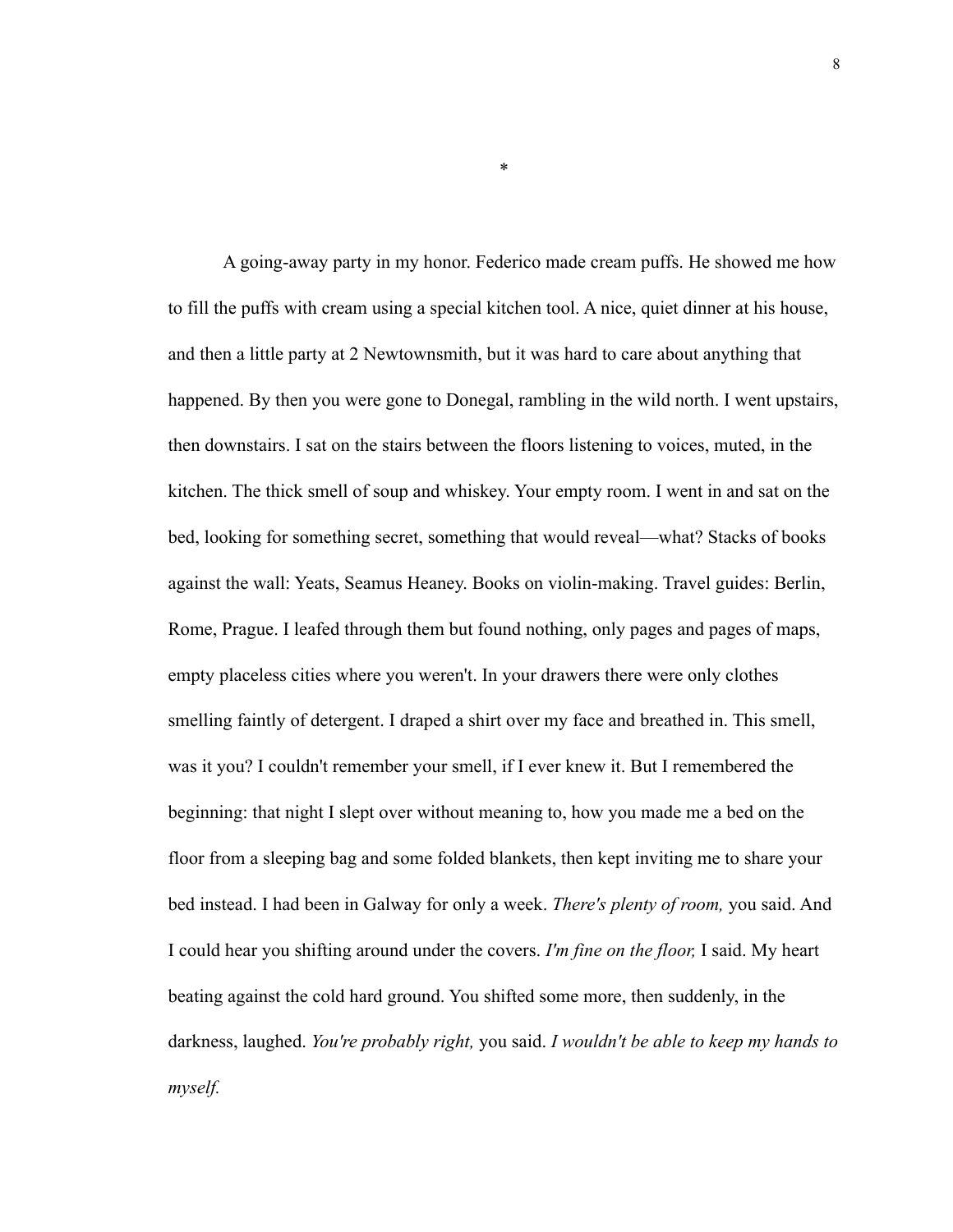## THE SAN JUAN ISLANDS

#### *June*

Sam said so far the summer had not been very wild.

 We were sitting on the front steps of our house, smoking. The late sun burned into our long, dark hair and the warm, pebbly concrete of the steps pressed tiny red dents into our bare thighs. The street and the house were empty, and through the open door we could hear Led Zeppelin on the radio.

"The summer's just getting started," I said. "Just you wait and see." I waggled my eyebrows at her. She shook her head a little, and sighed. We looked at the line of trees across the street. They moved their branches slightly, like breathing.

"This time of day always makes me feel kind of sad and shitty," said Sam.

"Everything makes you feel that way." I smacked her bare white thigh. "Let's have some fun!"

"Quit it," she said, shifting away. We listened to the radio. "So—what are we going to do?" she said, lighting another cigarette. The sun, sinking behind the trees, flooded her face for a moment with intense light.

"What?" I said, even though I had heard her. I was looking at the faint horizontal line on her forehead, the soft blond hairs around her lips. I had never realized how many tiny hairs a woman could have on her face.

"What are we going to do?" she said again. I half-closed my eyes, tilting my face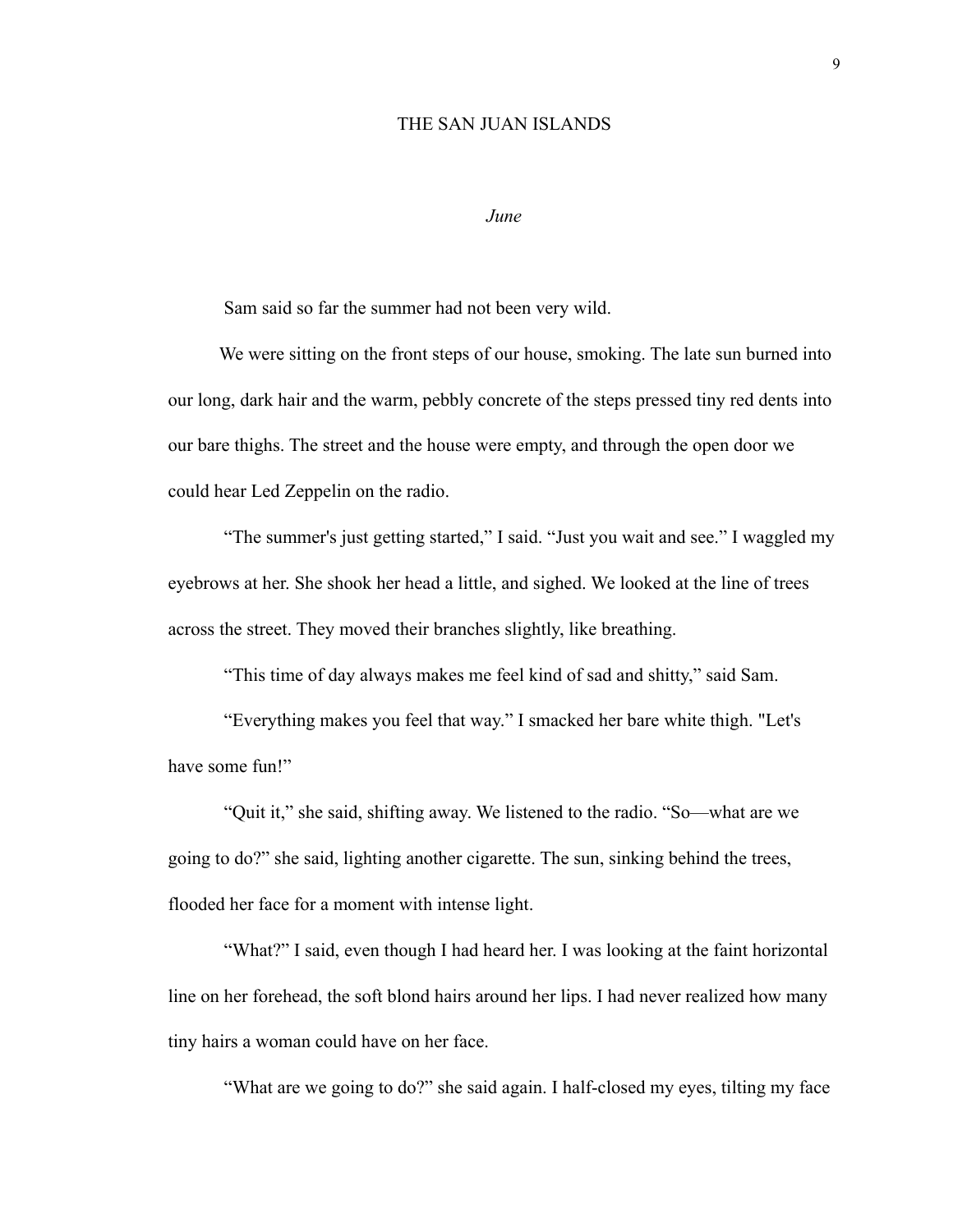up to the last of the light.

"Everything," I said.

But already I could tell this wasn't true. Sam had moved out to Seattle a month ago because she wasn't doing much and neither was I. We were twenty-two and we didn't know what to do next. *We might as well do nothing together,* I told her. *Plus it's beautiful out here*. *We can have adventures: go salsa dancing, sail up to the San Juan Islands, eat those little donuts from the market*...We hadn't done any of that. Sam had been fired from her job as a door-to-door activist for the Sierra Club two weeks ago, and now she slept in till noon every day and then watched TV or went downtown to shoplift, while I went to work and then fooled around with Hank. Only we weren't really fooling around—we just hung out in his apartment, drinking from sweaty cans of Miller Lite and listening to Chris Isaac on his fancy sound system. I had a boyfriend, David, but I was mad at him. I wanted him to move into the city to live near me, but he said he couldn't, his job. Between the two of them, I had a lot on my mind.

Every evening I wasn't with David or the other one, Sam and I would sit on the steps in front of our house until late at night, with all the windows and doors open and all the inside lights on. We drank whisky from coffee mugs. The city was experiencing a heat wave: the mornings soared high above us, hard and bright with heat, and the nights whirred with the pulsing sound of crickets and frogs and fans propped everywhere in windows and doorways.

"I wish we had friends," Sam said, looking out into the darkness. "I'm bored. I'm sick of just looking for a job and getting wasted all alone every night."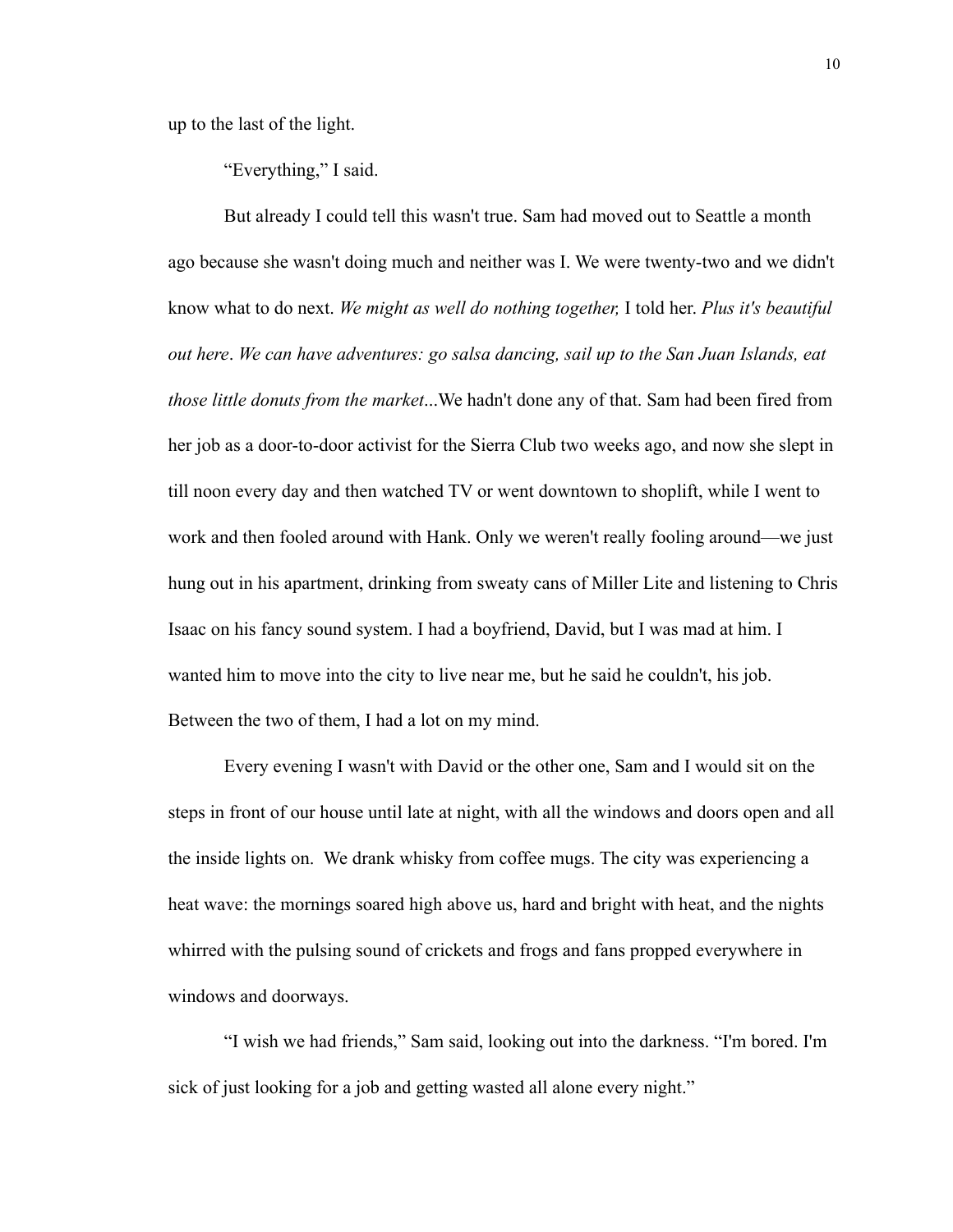"I could invite some people from work over," I suggested.

"Not that lame-o," she said, rolling her eyes. "I don't know what you see in him. Besides that he wants to fuck you."

"I wasn't talking about him," I said stiffly.

"Whatever," she said. "One boyfriend's not enough, I know how it is. You need every guy you meet to want you."

"What about you?" I said. "You're just as bad. I've seen your closet, and underneath your bed. And in your suitcases. You're going to get busted one of these days."

"I don't have any money!" she said, her white face flashing. "What do you want me to do? Just hang around the house alone all day, with nothing!"

It was early June, and already I could tell that the summer was going to be a hot one. David said it would be, and he should know.

"Hot and lonely," I complained to him. "When are you going to move over to the city?" He shrugged in the way I hated and said,

"What do you want me to do, quit my job?"

"Fine," I said. I got up from the kitchen table and went out onto the deck where I could see the canal, crowded with sails in the white midday sun.

"Don't get all angry," David said. He came over and put his arms around me but I held myself stiff. All through college we had had a fairly easygoing relationship, and if I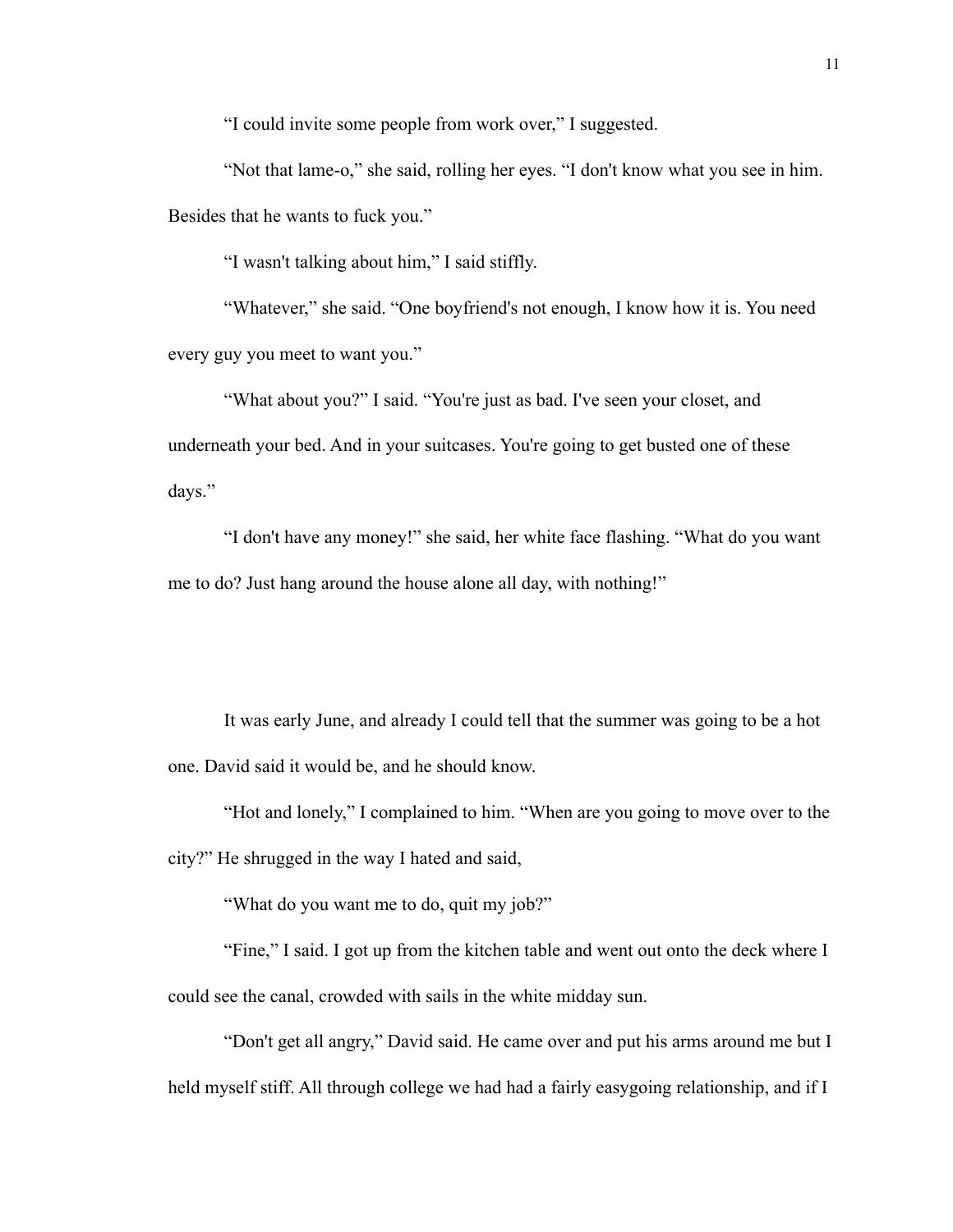got mad, he would tease me and make ridiculous sad faces until I couldn't help laughing. But things were different now. We weren't kids any more, and I wanted him to take me seriously and move in with me. Or at least *near* me. Right now he lived on an island that was over an hour away, what with the bus and the ferry and then driving to his place. He worked long days doing construction, and between that and my job, we only got to see each other once or twice a week.

"I feel like I'm always just waiting around to see you," I told him. I kept my voice low, and cold, so that I wouldn't start crying like I always did.

"You have Sam," David said, shaking me a little in his arms, cajolingly. He tried to look into my face but I turned it away and stared blindly out toward the blue of the canal. "And what about at work?" he said. "Aren't you meeting anyone?"

I was silent a moment, then I shook my head mutely.

Hank was a captain and I was a deckhand at Odyssey Tours down on the waterfront. The boats moved between the islands and the mainland, but there were also harbor and lake tours where we'd circle the waterfront, going around and around every hour like something in a trap. All around us, the water spread out dark blue, still cold even in the months of sun. On my first day of work back in May, Hank had come down from the wheelhouse and watched me while I swept, cleaning up the boat at the end of the day. He seemed to be done with whatever a captain was supposed to do, and he pulled up a chair and sat down, leaning back, in the way. I swept around him for a while and then I circled in closer, still ignoring him. He was handsome in a pale, Nordic way—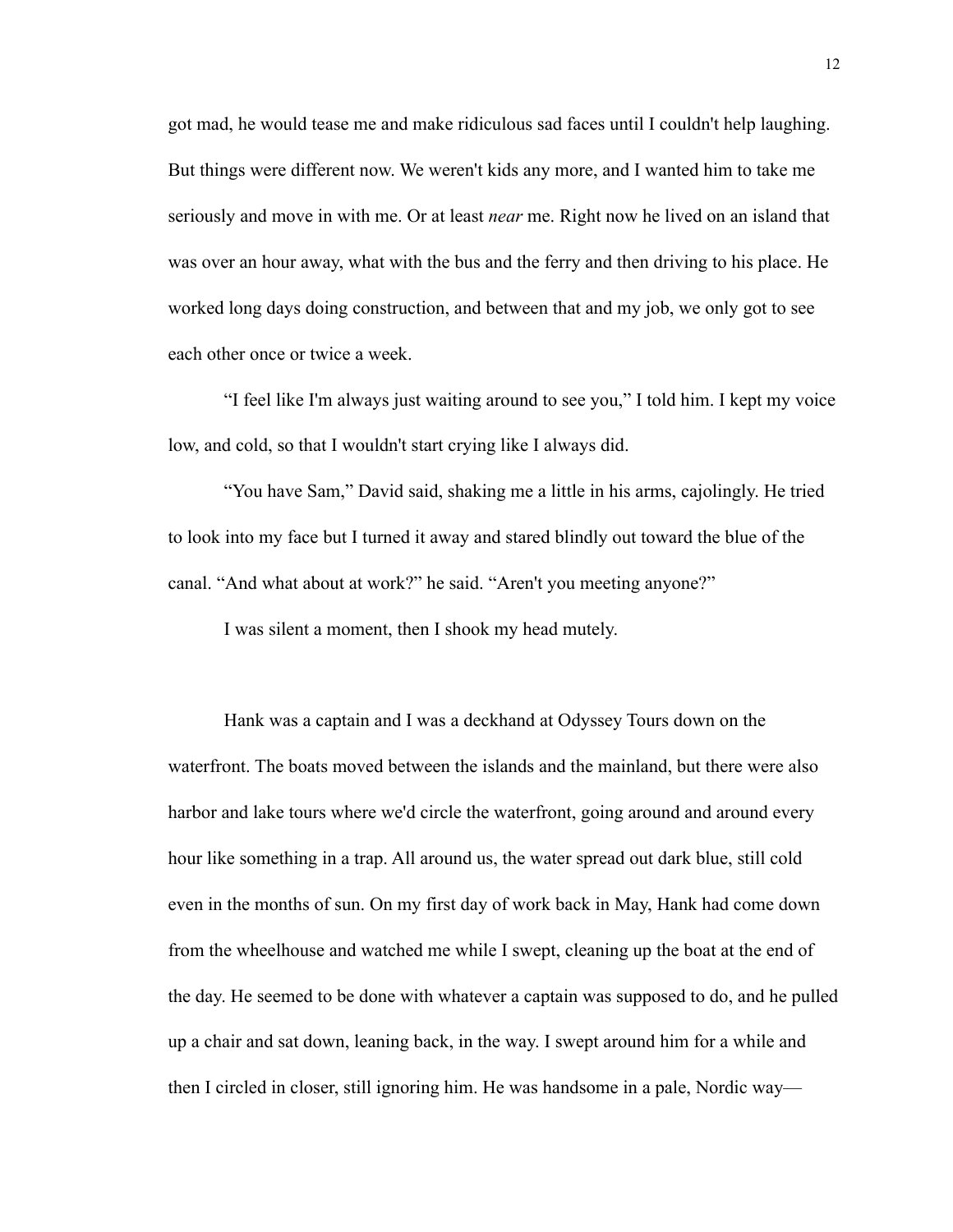strong jaw, broad shoulders, light blue eyes. I stole little looks at him when I went around him with the broom, and I could feel that his body was aware of mine moving behind him. Finally when I got in close I glanced up at him and said, y*ou're in the way*. He just smiled as if hugely amused and gazed at me, so I kept going. "Don't you have something to do instead of sitting around lazy and useless?" I said, and he laughed. Of course a deckhand wouldn't normally say things like this to a captain, but I could tell already that I could say whatever I wanted and he would laugh, even if it was shocking. In fact that was the point.

"I didn't know girls could be sailors," Sam had said, when I told her my job.

"Well we can," I said. "But I'm not a sailor, I mean these aren't sailboats."

"Hm," she said, and gave me an appraising look. "I didn't think you would like a job that's so...physical, somehow."

"Why not?" I said, mildly annoyed. But I knew what she meant. I never exercised, I loved to lie around in bed, to smoke, to burn in the sun, to eat a carton of Ben and Jerry's in one sitting. Now, though, I could see that my body was beginning to change, and I liked it. My arms were brown from the sun and my biceps had a new firmness. The work wasn't too hard, but it did involve lifting the heavy doors of the boats when we came into the slip, using the boat hook to pick up the line on the dock and fasten it as the boat came in, then jumping across the narrow gap between the boat and the dock to secure the lines there too. The line was just a rope, thick and heavy and bristly, but we weren't supposed to call it a rope. So I didn't. I wanted to get everything right. I walked carefully when I was on the boat, trying to match my step to the gentle roll of the boat on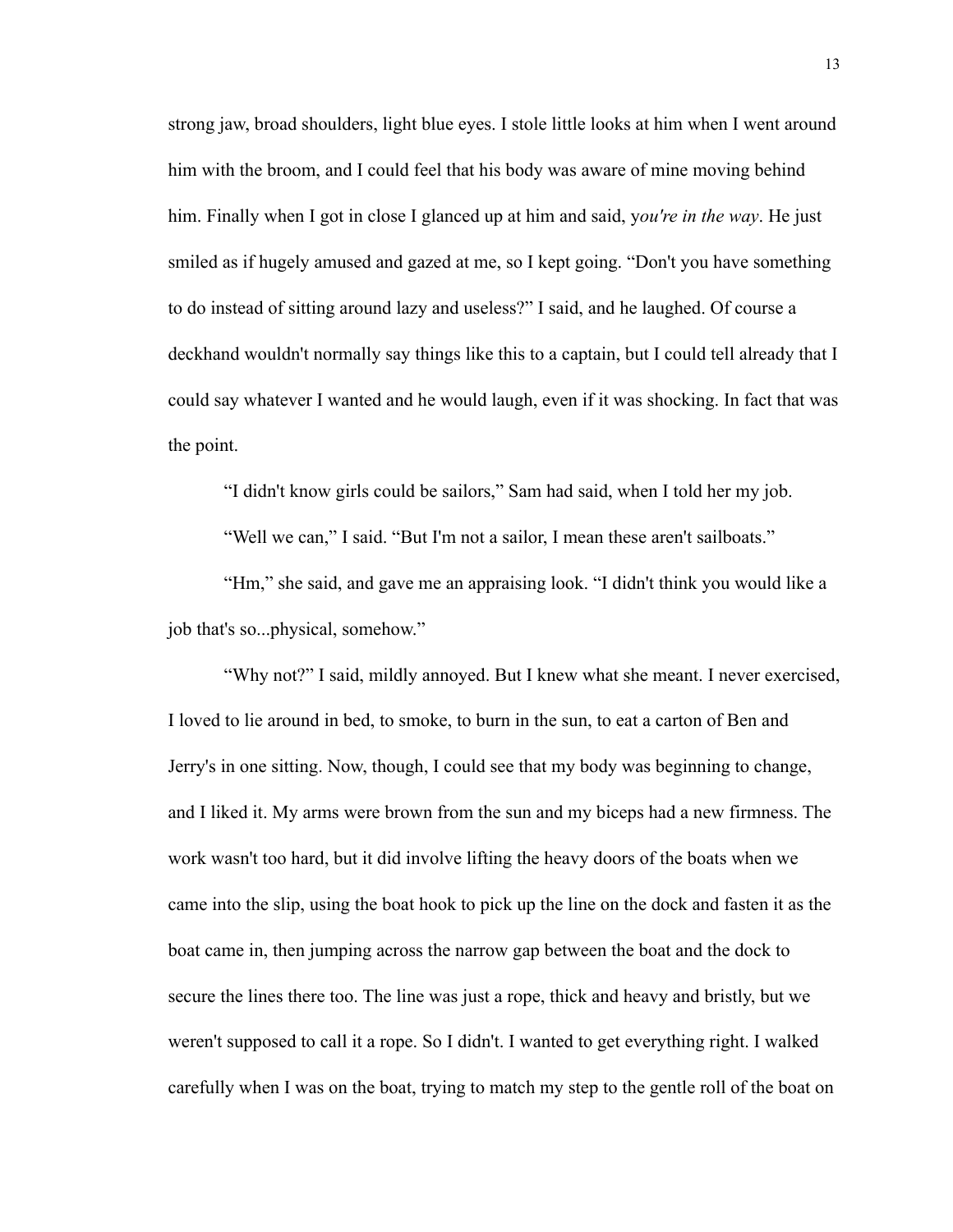the waves. For the first few weeks, it was hard, and sometimes I stumbled or walked crookedly across the room. And then when I was at home I could still feel the motion of the water under my feet—the sidewalks, the carpet, all of the ground that used to be firm and fixed now undulated. After a couple weeks, though, I got used to moving between solid land and water, and I could walk straight and sure wherever I was. I could feel my calf and thigh muscles growing inside the black Dickies I wore as part of my uniform. The uniform looked good on me. At least that's what Hank said. So at work I was fine, I slung the heavy wet lines on the dock and sold rum and cokes at the bar and vacuumed and polished handrails and flirted with Hank.

Sometimes we worked together, and sometimes Hank worked on one boat and I worked on another. When the boats were docked we could see each other across the empty slip. He liked to shout rude things to me across the water and I'd laugh and give him the finger. But even more I liked to pretend I didn't know he was there, watching me. Sometimes I'd joke around with Diller, another captain, where Hank could see me, leaning in or touching him on the arm. Other times I'd go up on the top deck and gaze out over the water, smoothing back my hair, knowing how I looked in my white shirt with my long hair lifting in the wind. Evening—the end of the day, the water quiet. And something was coming on—something was going to change. I could feel it already, a tiny hinge turning in the dark. From this distance, the islands looked like they were turning to smoke.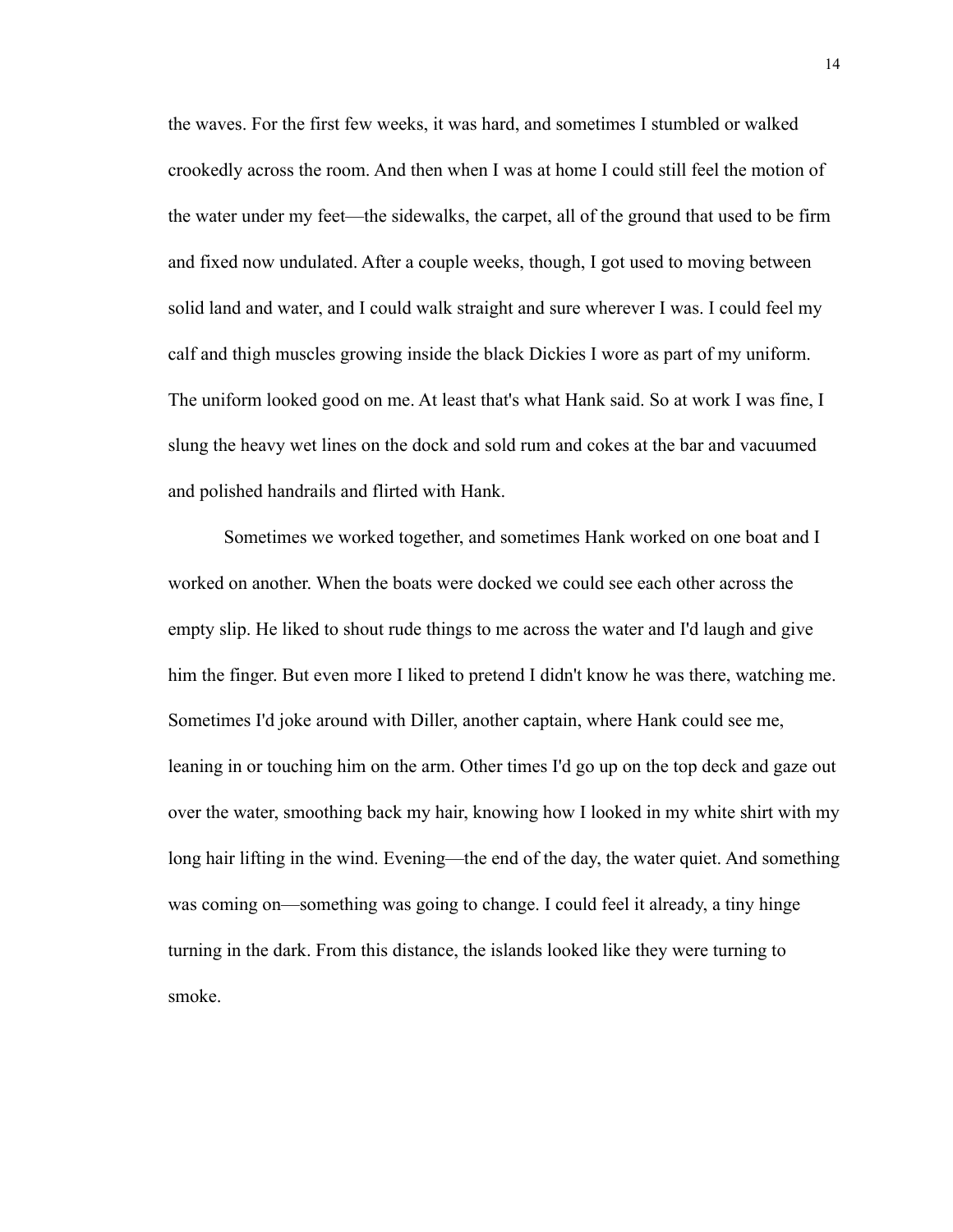I had the day off so I said to Sam, "Let's go to Golden Gardens." David and Hank were both working, so I had nothing to do. We were eating breakfast at the kitchen table, in the white blaze of the windows. It was a strange thing: because the weather had been so much the same, ever since May, it felt like summer was standing still, or like time itself was standing still, like there had never been anything before this summer and there would never be anything after it either, it would just go on and on—one perfect gleaming day after another. Of course everyone was thrilled—everywhere I went, the grocery store, the bus, the cafes, people talked about the weather. *What a gorgeous day* they'd say. Or *can you believe this weather?* And I would agree: *I know. Unbelievable!* 

But to tell the truth it made me feel oppressed. As if we were walking around under heavy glass, or in a mirror. And facing us was another mirror where we could see ourselves. And we kept looking back and forth from mirror to mirror until we couldn't tell which of us was the original, real person, and which was only the reflection. Both of us trapped there, staring. Everything was too bright, too shiny. That's how it felt—surreal like that. You couldn't trust what you thought you were seeing, and every morning you woke up to your heart pounding, thinking frantically *what day is it? what day is it?* and trying to remember what had happened yesterday, quick, so you didn't feel quite so shadowy.

Sam didn't want to go to Golden Gardens though. She wanted to take the bus across town to check out this cafe that was also a bookstore and also a Buddhist temple

*July*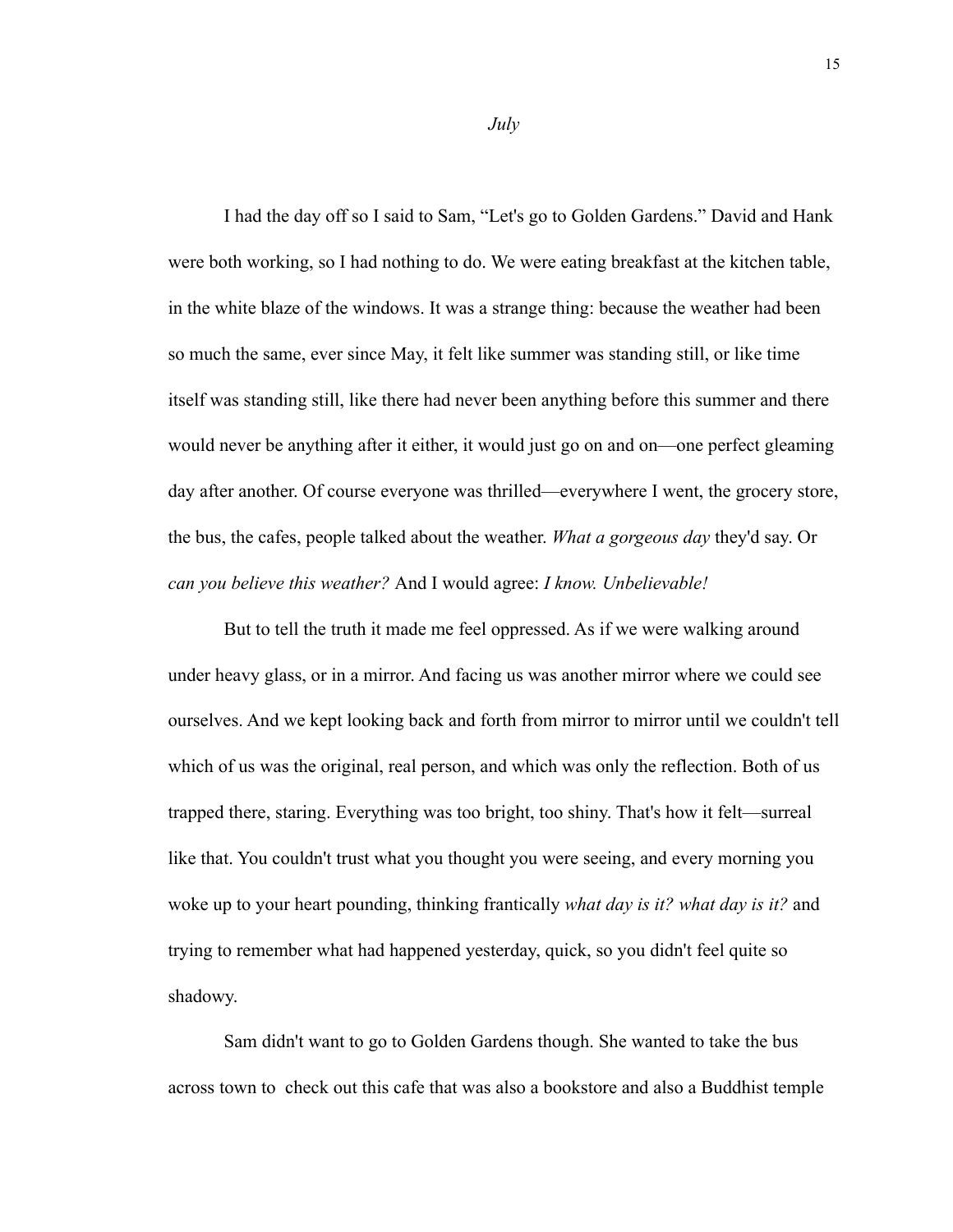or something.

"It's not a *temple*," she said. "It's like a Buddhist...learning center." She frowned. "Or—meditation. A meditation center."

"I don't know what that is," I said, annoyed. Sam was always getting enthusiastic about places like this, just because they were different from, say, a church. Or a regular cafe. A Barnes and Noble.

"It's cool," she said reflectively, as if seeing it in her mind's eye. "I think it'd feel peaceful. And I want to get a book on meditation."

"You don't need meditation," I said. "You need a job. Something to do." It was hot in the house, too hot for eggs. I put my fork down. All I wanted was a huge frosty pitcher of lemonade.

"I can't look any more," she said. "It's too depressing, I need to take a break." She breathed deeply in and out through her nose as if to calm herself, then looked over at my plate of eggs. "Are you going to eat those?" I pushed them across the table.

"When's the last time you applied for a job?" I said. I was starting to feel worried about her lack of money or any real plans. Right now it was okay, we were just floating along the surface of the summer, but even though it felt eerily timeless, the summer wouldn't really go on forever. Especially in Seattle. In a few months there would be rain. I looked at Sam, but she was concentrating on my eggs. I thought about Hank, and then David. Were they thinking about me? Did they miss me? I imagined them, David over on the island or peninsula at some construction site, and Hank driving one of the boats, steering out to some distant island. They could both be thinking of me this very moment.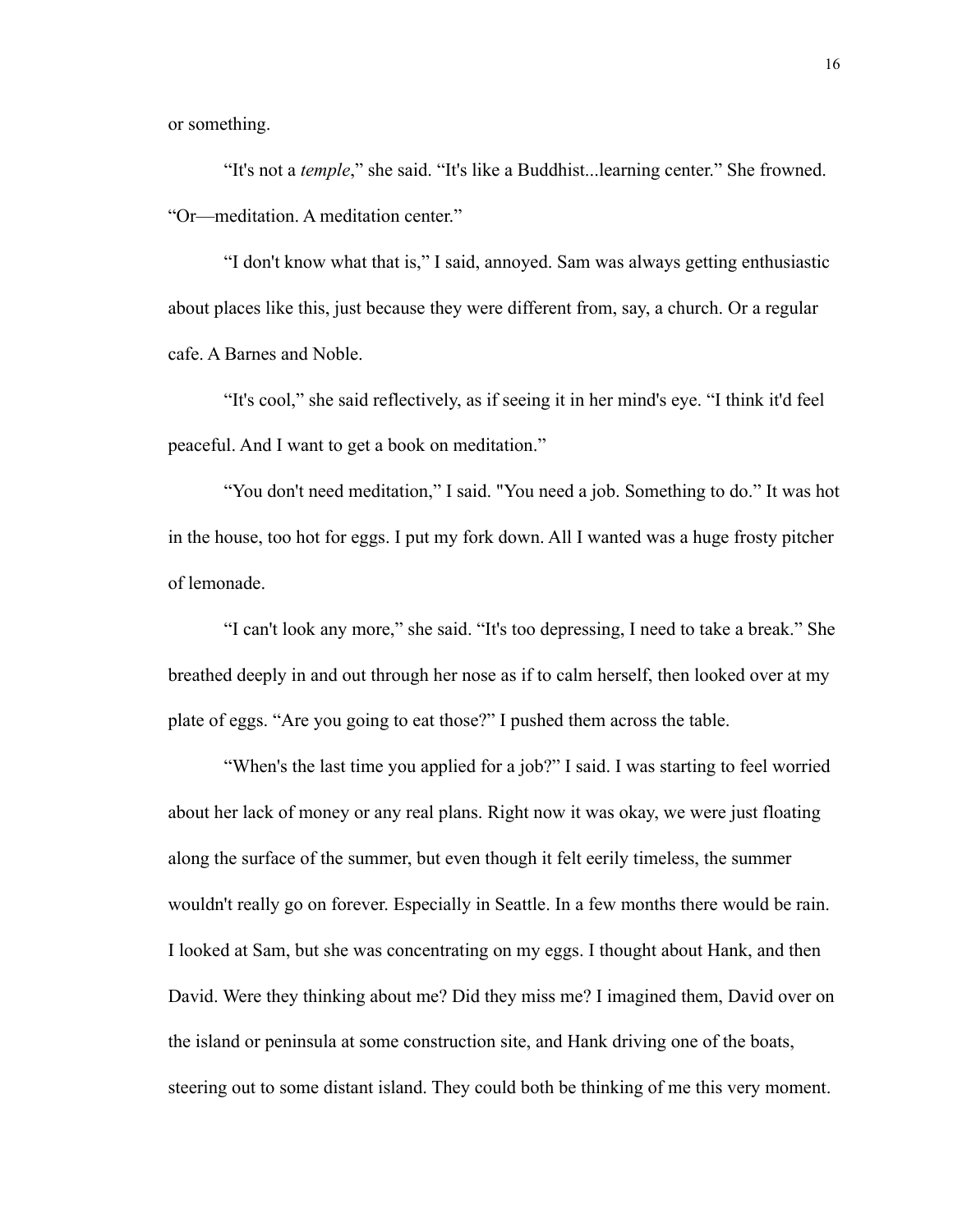I pictured shimmering waves of longing sweeping towards me over the Puget Sound. Then I sighed and turned back to Sam. "I don't want to sound like your mom. I mean I know it's hard, but still." I paused, but she didn't respond. "And, I don't know. I guess I'm kind of tired of Buddhism."

"Do you even know anything about it?" Sam said accusingly. She had finished my eggs and got up to look for a bus schedule. "Do we still have that schedule?" She began to rummage through one drawer after another.

"It's just that suddenly *everyone* is a Buddhist, you know?" I said. "Honestly I'd rather be a Muslim or something."

"Yeah right," said Sam. She had found the schedule and was running a finger down it, reading. "I can just see you in head-to-toe black."

"I love black," I said. "It's my favorite color."

"You love being practically naked too," she said. "There's a bus that leaves in ten minutes."

"I don't want to go to a Buddhist bookstore," I said. "If you don't want to go to Golden Gardens, let's just go shopping downtown."

We went downtown. The thing was, we had almost no money. Sam had no money really, and I didn't have much because, although my job paid pretty well, I'd been paying her portion of the rent until she could find a job. So we wandered aimlessly from one airconditioned store to another. The whole city was sweltering. Everyone looked disheveled and limp, and the hot air that came up from the sidewalks reeked of trash and tar.

"Is it bad to still find other people attractive," I asked Sam. We were at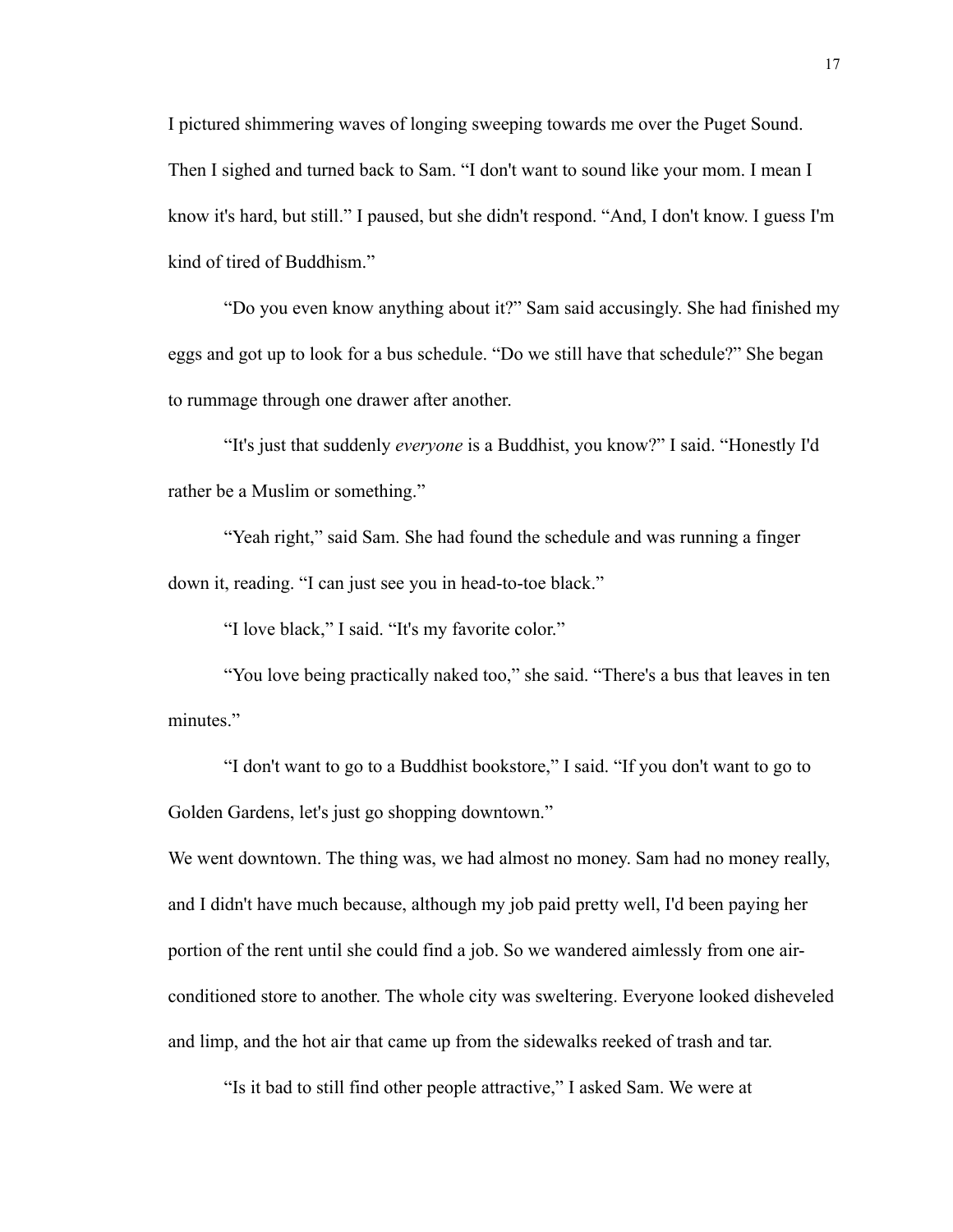Anthropologie.

"I don't know," she said absently. "Can you help it?"

"I don't know," I said. I smoothed a pile of silky skirts, imagining going in to visit Hank with this skirt rippling around my hips like water. I turned over a price tag. \$88. "Sometimes I just have this feeling, like nothing will ever be enough, you know what I mean?" I said. I looked over at Sam just in time to see her hand slip quickly into her pocket. She glanced at me, then looked around the store nonchalantly. Her gaze was intent, narrowed, as if she were looking at something far away. "Sam," I whispered, checking for salespeople.

"Yeah let's go," she said. She looped her arm through mine and led me out of the store quickly. Once we were on the sidewalk, she breathed in and out deeply, and then smiled at me.

"Can you please not do that when I'm with you?" I said. But it was hard to be angry, because she looked so pleased with herself. Her cheeks were pink, and her lips trembled like she might start laughing. She kept one hand in her pocket, fingering whatever it was.

"Go on about Hank," she said. "Even though I think it's stupid."

"There's nothing to tell," I said, blushing. There was. But I didn't want to tell Sam, because I knew she'd get angry. She liked David and said Hank was a loser. But when I said *why? explain why,* she didn't. Just looked at me and raised her eyebrows.

What I didn't want to tell her was that two nights ago, I had slept on one of the work boats. Or tried to sleep. My shift had ended at three and I had told the others to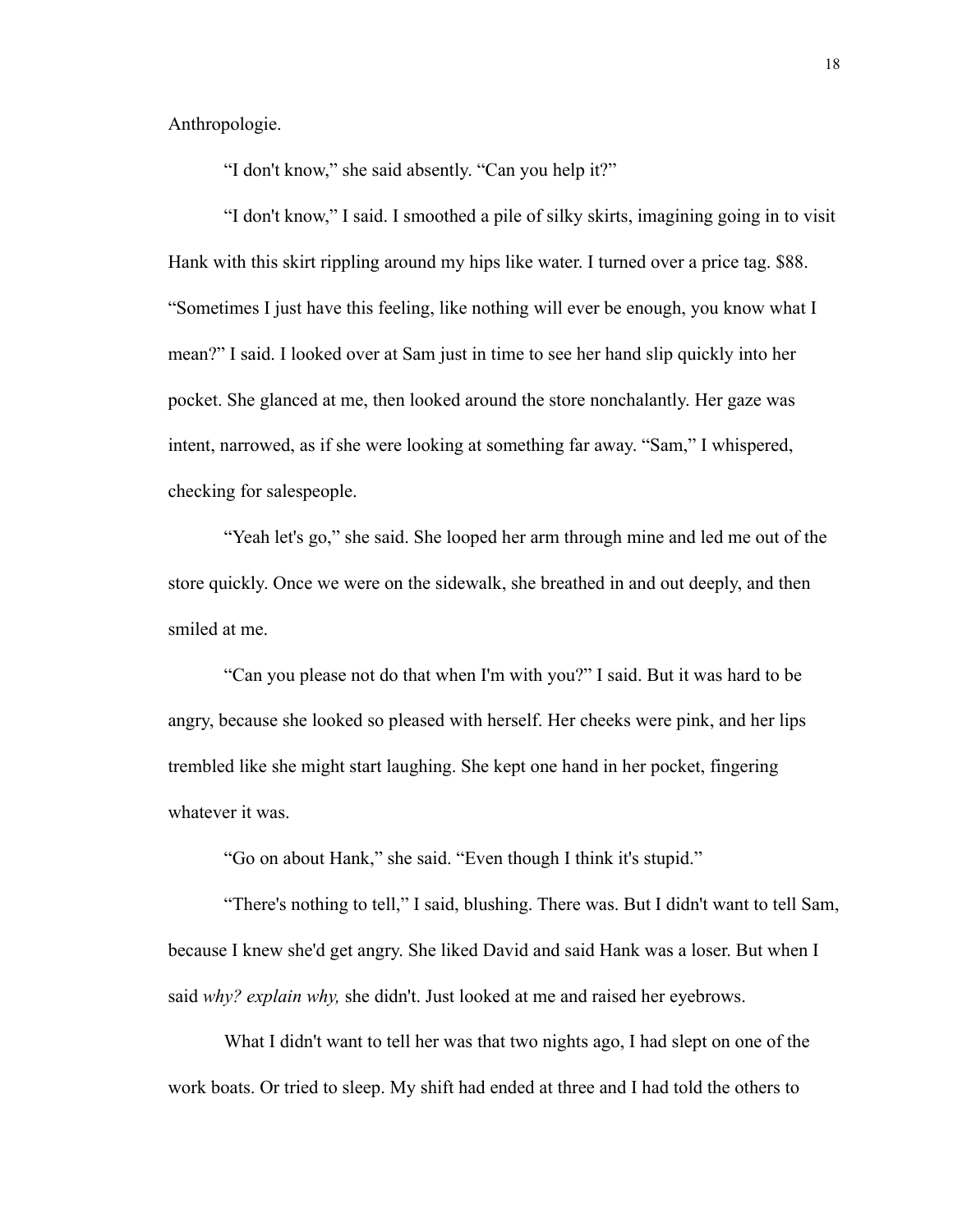leave without me, I was too tired, I'd sleep on the boat, go home in the morning. But I wasn't really tired. There had been a party on the boat, and even though all I'd done was pour Jack and coke and vodka tonics all night, I felt drunk on the deep bass of the music that seemed to pulse up out of the water, and the hot throb and flash of colored lights, and the lateness of the night, and I was wide awake. I had gone into the wheelhouse, where I knew Hank would come in the morning because he was working the early shift. It would be foggy by five when he came onto the boat—the world ghostly, lost in mist. He would be tired, his body still thick with dreams. At least that's how I imagined it. His body like some sleeping animal's. He'd open the door and not notice me at first. When he saw me, his heart would begin to pound. Almost certainly he'd been thinking of me. Wondering if he would see me today. Maybe he'd been hoping, always, in some warm remote shadowy part of himself, that some day he'd come in out of the fog to find me there in his wheelhouse, curled up shivering under my black crew jacket, pretending to be asleep.

Of course, nothing had really happened. We sat together for a while and he made me some hot chocolate, and then I rode back and forth to the island with him a couple times before I got off and took the bus back home to sleep. Still, I didn't tell Sam about it. Back at the house, she had spread her loot out on the kitchen table. Three pairs of dangly earrings, a chunky gold bracelet, a pink tin of flavored lip gloss, two tubes of mascara, a delicate bottle of amber-colored perfume, five shades of red lipstick. She opened one of the lipsticks and studied its smooth red surface.

"You got all of that?" I said, staring. I picked up the perfume and read the label, then set it back down. I felt worried and also a little envious, but I knew I could never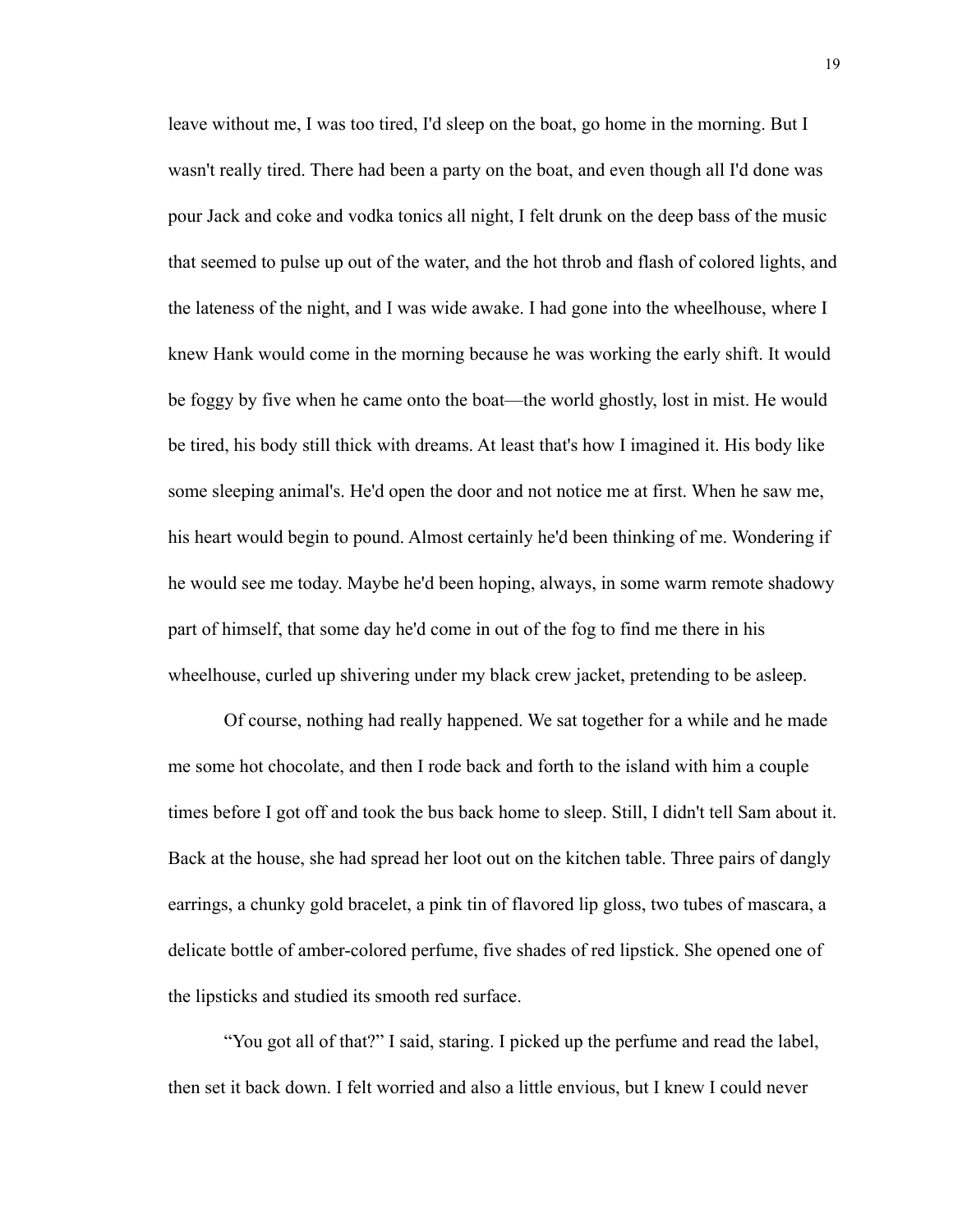steal anything. The only thing I had ever stolen was a pair of pink plastic earrings from a friend in middle school, and I had felt so terrible about taking them that I ended up flushing them down the toilet.

"Don't you sometimes feel like just biting it off?" Sam said, looking at her lipstick. But she didn't. Instead, she glided it slowly over the soft full curve of her bottom lip, again and again, as if she were tasting it. The lush red made her mouth startling.

"I don't know if you should be taking all this stuff," I said uneasily, fingering the shiny little heap. "What happens if you get caught?"

"I won't," she said dreamily. She opened lipstick after lipstick and tried them out on her wrist until her whole forearm was bright with red. I thought I should say something more. But I couldn't think of anything. So I just leaned my elbows on the table and watched until she put down the last lipstick and sighed and shook her head like someone trying to wake up. She pushed back her chair from the table and went to the sliding glass doors, where she stood for a moment looking out. There was nothing to see there but her reflection, and behind her, mine, sitting at the kitchen table. Some lights of the city shining through.

"Let's get drunk," she said.

David and I went to check out this Neopolitan pizza place near my house.

"This is nice," I said, smiling across the table at him. Wine, candles, rustic little wooden tables. And the pizza was really good. But he was frowning.

"So who's this guy Hank," he said. I felt a swift wave of giddiness at the name,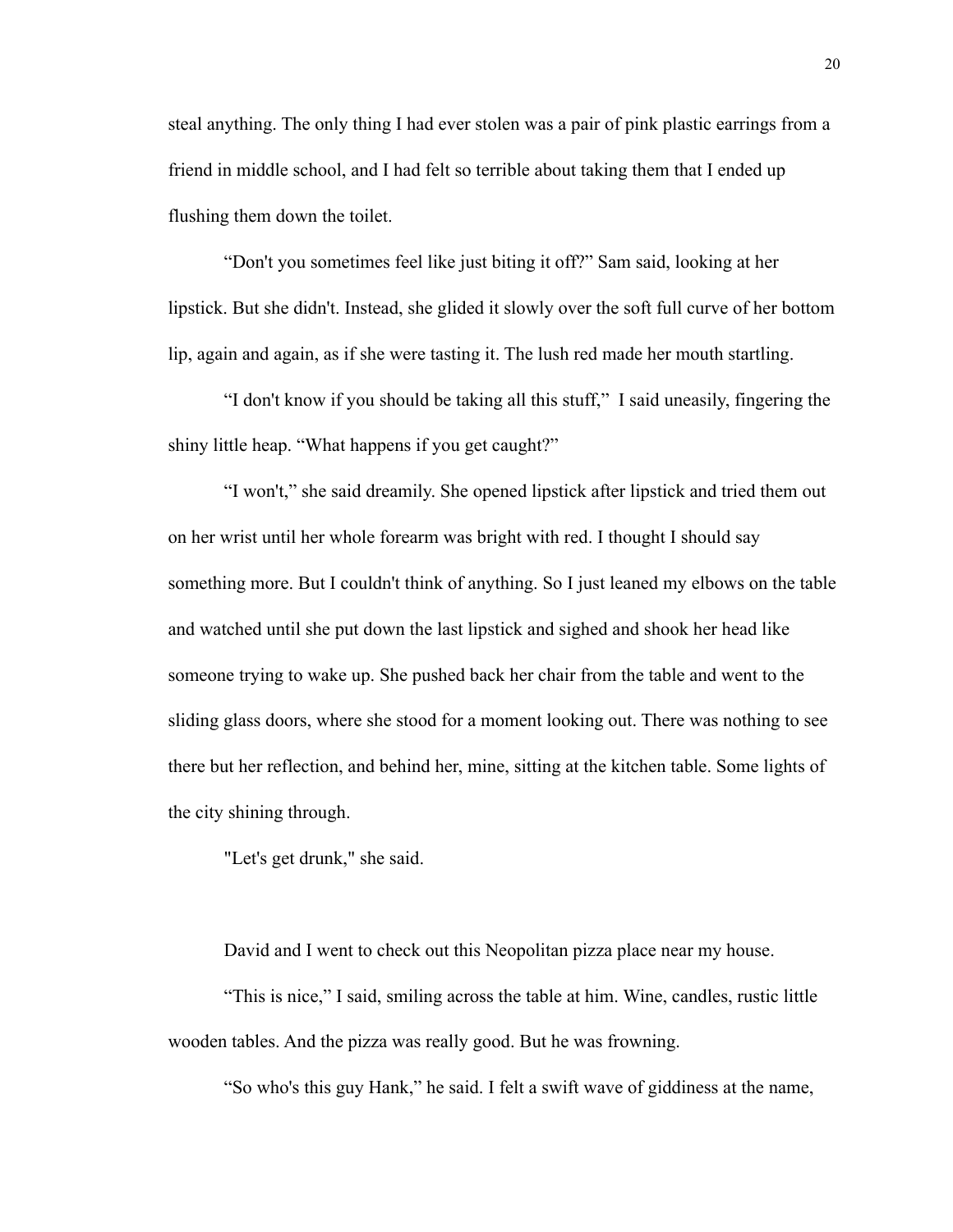but I tried to play it cool. I shrugged and picked up my wineglass, but my face was tingling and my hand felt heavy.

"What do you mean?" I said. "He's just this guy I work with."

"Sounds like you've been spending a lot of time with him," he said in a tight voice.

"What? What do you mean? Who said that? Sam?" He shrugged.

"No—well yes, she said something about him, and I said who's that? And then she looked funny and said something like he was a friend of yours. But I'd never heard of him before." He spoke levelly but he wouldn't look at me, he was staring down at the table. I pushed my wineglass away and took a sip of water.

"I've mentioned him before," I said. "Anyway he's just a friend. God." But my voice, my eyes, I don't know why I kept it up. We both knew I was lying. Yet I couldn't stop.

"I don't like you going over to some other guy's place," David said. His voice was getting quieter and lower. I leaned towards him, suddenly furious. His aggrieved look and downcast eyes—I couldn't stand it.

"What?" I said in a loud, rude voice. "Can you speak up? I can't hear you." He glanced up, surprised. When his eyes met mine I sat back again quickly, accidentally knocking over my wineglass. The wine spilled all over the tablecloth. "Shit—shit!" I muttered, grabbing the glass and mopping at the table with my napkin. Wine was everywhere. I felt tipsy and confused, what with David and Hank and then everyone in the restaurant staring at me. I put my napkin down and bit my lips. I could feel my eyes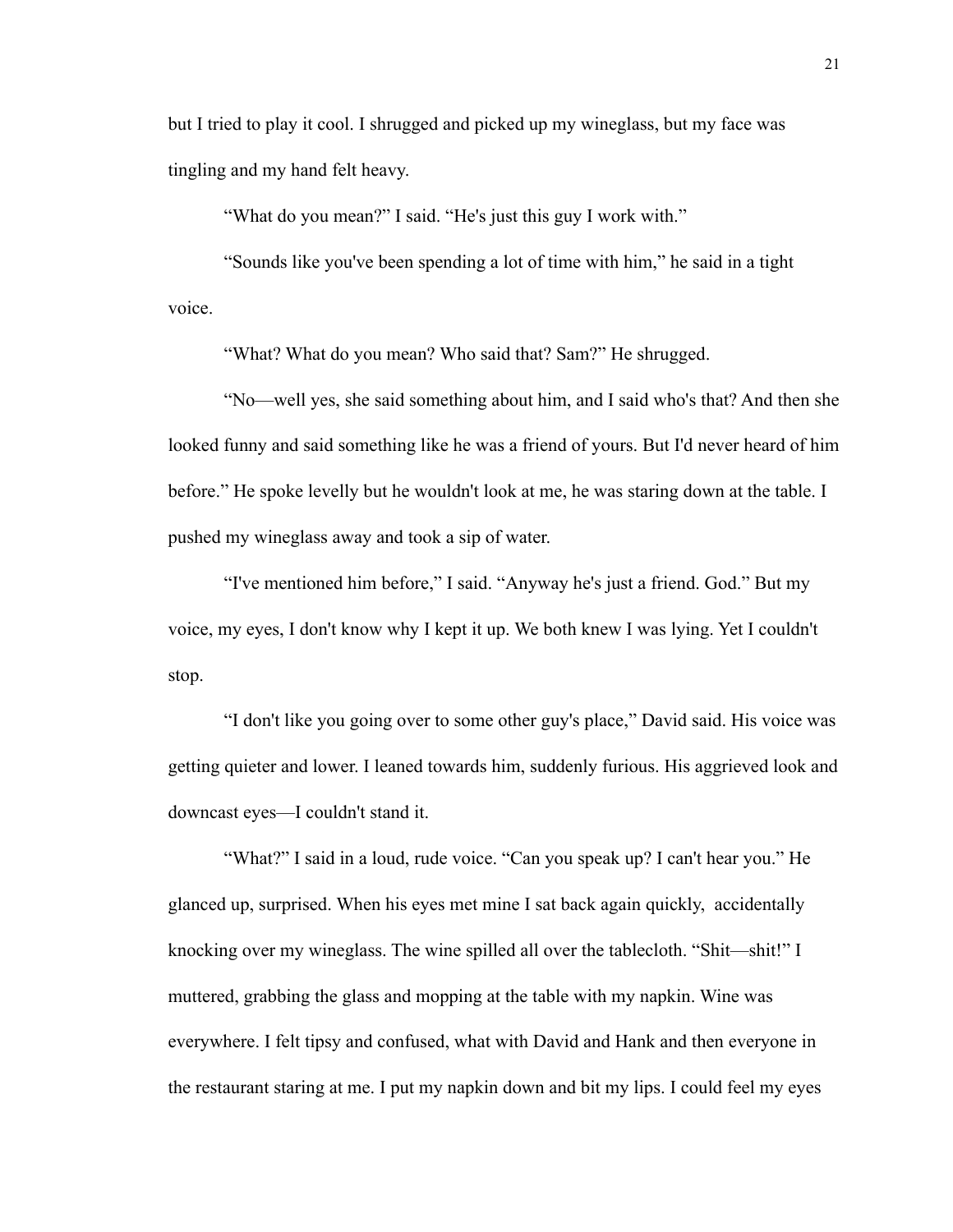beginning to fill. The waiter came over and cleaned it up for us and we sat there and watched him, avoiding each other's eyes. When he went away again David put his elbows on the table and looked at me and said, more calmly,

"I'm not breaking up with you. I'm just saying I don't want you going over there anymore, or seeing this guy more than you have to. Okay?" He held my hand over the table and I squeezed his hand tearfully and murmured *okay, yes*. I didn't know what I was saying. All I knew was that I was lonely, terribly lonely. I was so lonely that I understood, suddenly, that I would say anything, do anything, to make David stay. But I would keep Hank too.

I didn't see Hank for a week. Then I was bartending on the *Lady Mary* and he came onto the boat. *Hey stranger,* he said, looking at me with his cool, light eyes. He didn't say he had come to find me, but he hung around the bar, where I was. We were heading out to one of the islands, and all the tourists had gone up on the top deck to look. There weren't many of them anyway—the day was pale and windy for once—so I sat up on the bar, swinging my legs, and he leaned against it. He was leaning so close to me that my whole body tingled. As if all my atoms were straining towards him. When the boat rolled, his arm would press warm against my leg for a moment, then shift away again. Josh was there too, which made it safe, just a friendly conversation among coworkers. That was how I explained it to David in my head. *We were all just hanging out talking me and Hank and Josh.* Josh was a deckhand too. He was fat and bald with a spreading red mustache that made him look like an old colonel, even though he was fairly young.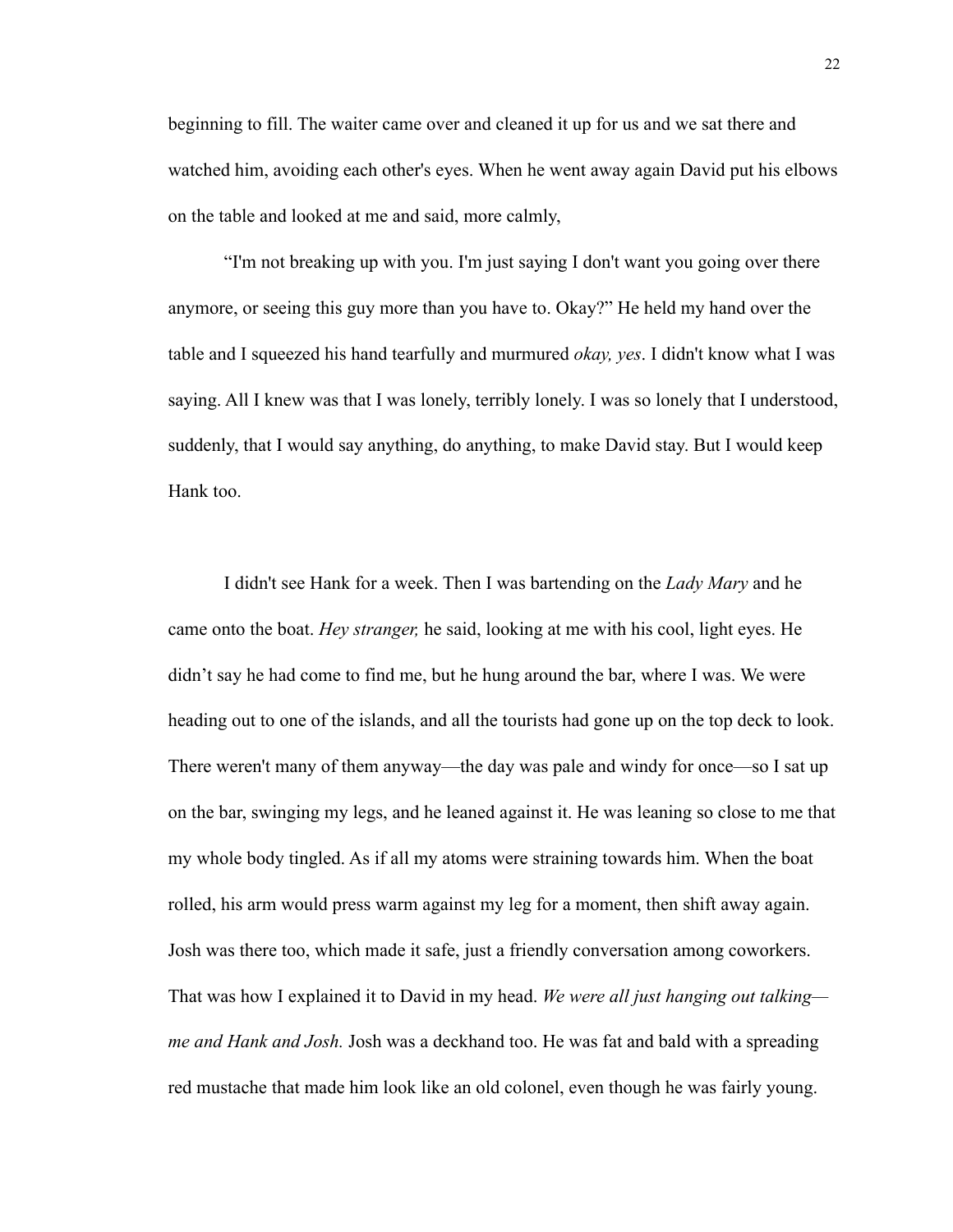When he said he was going out to smoke, I tried to make him stay. That was for David too. *See? I wanted him to stay!* 

"Don't you know Josh? Smoking is bad for you," I said.

"Addicted!" he said, holding up his hands as if he was surrendering. "But then that's what I wanted. I started because I wanted to see what addiction was like."

"Really?" I said. "Why would you want to know that?" Josh stroked his mustache.

"Because it's interesting," he said. "Wanting things that are bad for you. Human desire etcetera. Human nature. I wanted to understand it better."

"And do you?" I said, laughing. I felt giddy, lightheaded. I kept swinging my legs like at any moment I might launch myself into the air. Hank was quiet and handsome in his black jacket, listening to us talk.

"Sure," Josh said. "Now I know all about it and I can't quit, because you know what. That's addiction. That's what addiction is. To be honest, I doubt I'll ever quit." We all laughed, and then Josh went up on the top deck to smoke. Once he left, there was a silence. I was thinking how I would explain it to David, but I knew I wouldn't explain any of it, because I wouldn't tell him. I kicked my legs nervously, and then suddenly Hank grabbed me by the ankle and pressed my leg back against the bar to keep it still. I laughed, or maybe it was more of a gasp.

"Careful," he said, smiling a little. "You're going to hurt someone." He had stepped away from the bar, but he kept his hold on my ankle. I could feel the warm pressure of his fingers on the delicate bones there. I held still, not quite looking at him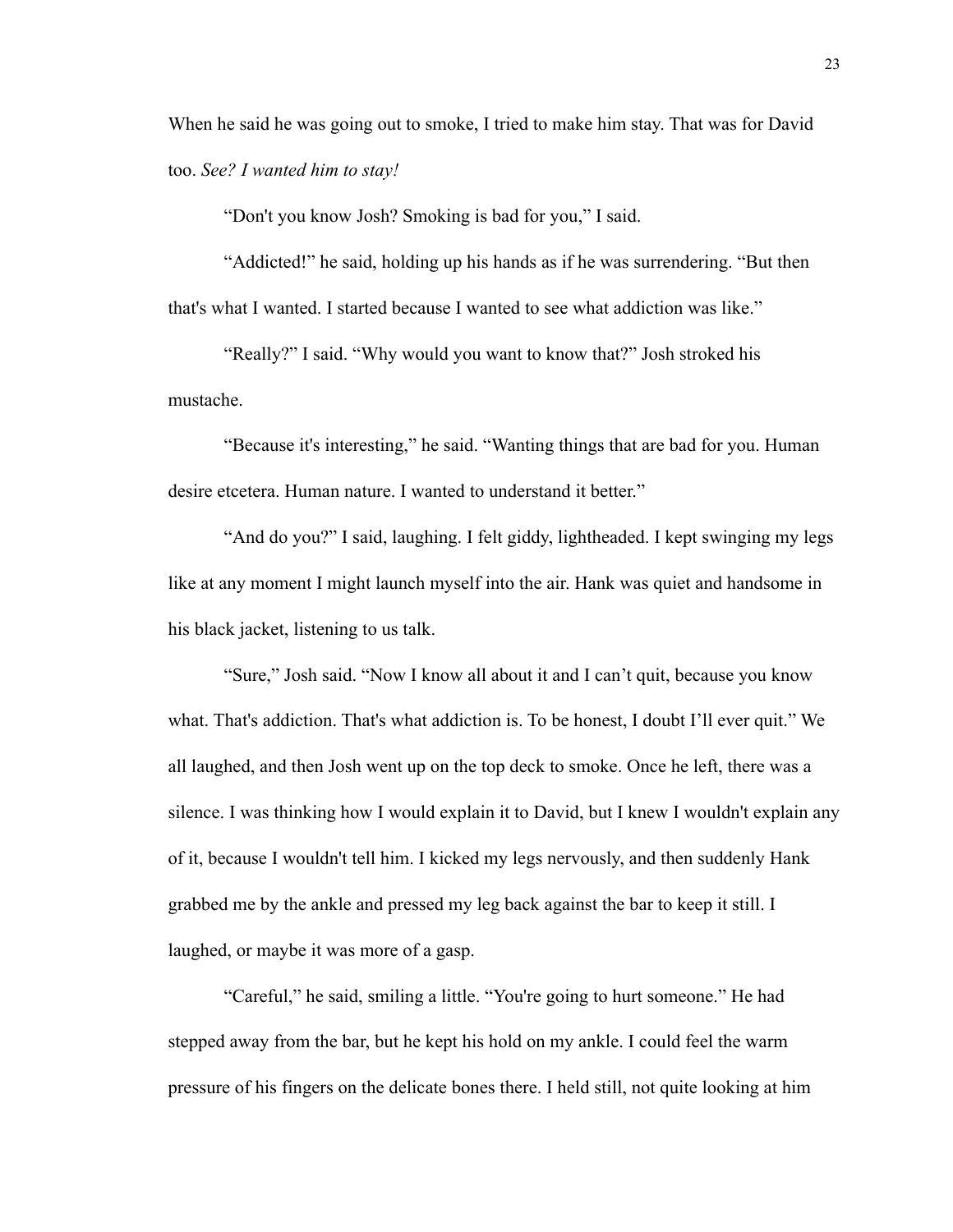and trying to control my face, which I knew was flushed and hot. My heart pounded as I waited to see what he would do next, but he didn't do anything. After a moment he let go of me and said he was going up to say hi to the captain. I sat there a moment, feeling my heart slow and my body cool, and then I slid down and began to clean up the bar, disappointed but also a little relieved. There was still technically nothing to confess to David. When we began to approach the dock, I got ready to go out to tie up the boat. Because it was cold, I waited inside until we were almost there, looking out the porthole. I heard Hank come back down the stairs but I didn't turn around. Then he came up beside me and looked out too, close enough so our shoulders were touching. After a moment he said, "God you smell good." I was wearing this French perfume that a friend had bought for me in Paris. It smelled like lotus and cedar. But I didn't say that; I didn't say anything.

Later that day I was alone in the wheelhouse. Hank was on now, and I was off, but I had stayed on the boat anyway. He had gone out for a moment, leaving his jacket hanging on the wheel. I looked around to make sure there was no one there and then I lifted a sleeve and smelled it. It didn't smell like much, mostly just like the plasticky stuff it was made of. I looked out the window and I could see him down on the dock, talking to a new girl who had just passed the captain's test. He was supposed to be training her or something, but I couldn't see why they didn't just have one of the older captains do it. Surely they would be better equipped for that kind of thing. Hank and the girl—Molly? Mandy?—were leaning together over a piece of paper, her hair swinging towards him like a curtain. I felt cold. I felt I was losing my control, my perspective on the situation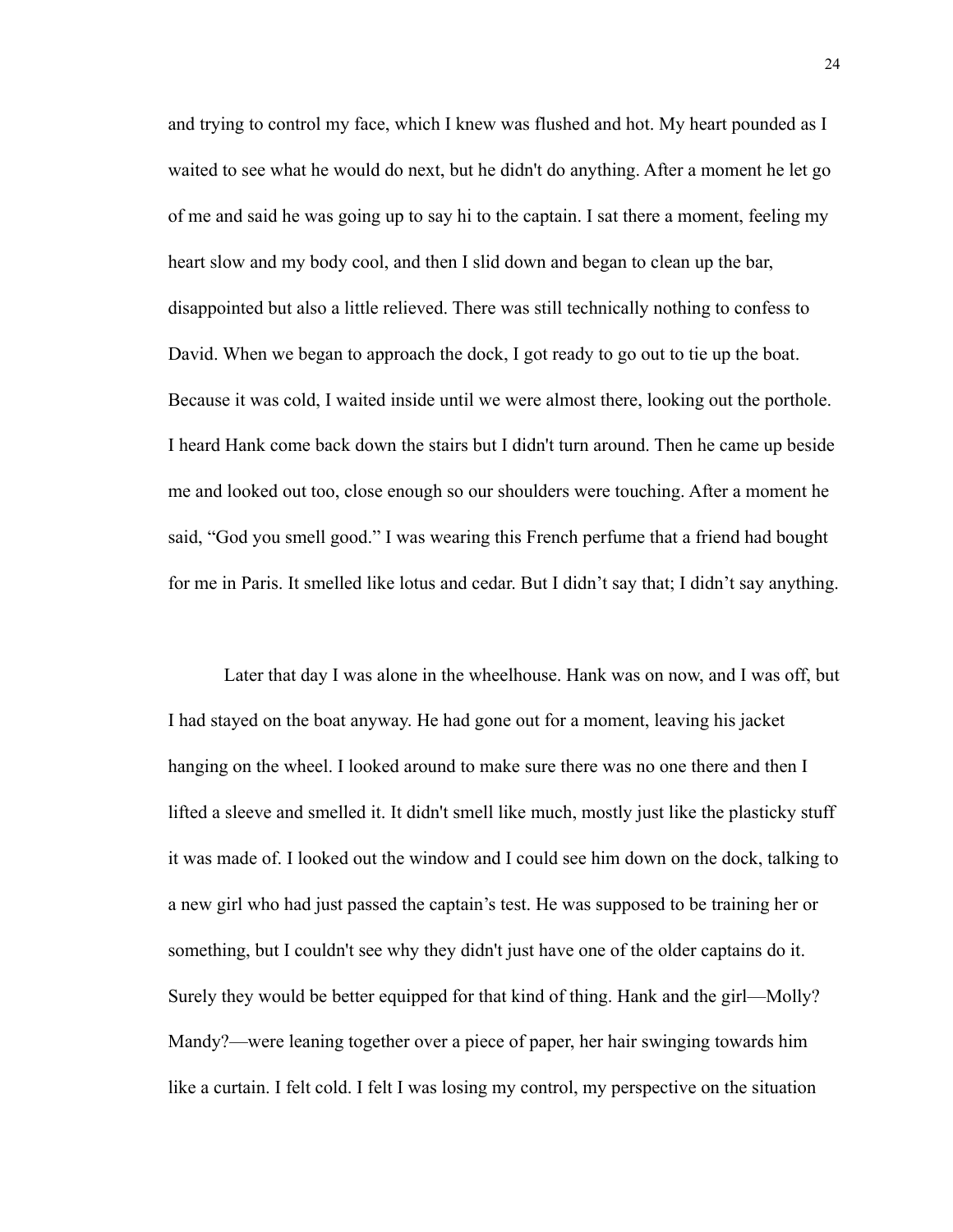between me and Hank. Situation. A stupid word. I didn't even know what the situation *was.* In the beginning, in May, it had all been very jokey and flirtatious and light: I would make fun of him, pretend to scold or mock him, and he would say rude or inappropriate things to me in return. It was fun, almost innocent. But now whenever I was around him I felt this quiet settle on me, as if I were listening for something, and I didn't know what to say or how to flirt any more. And he had changed, too. He didn't tease me or talk as much as he used to, yet it seemed like he tried to find any excuse he could to touch me. So sometimes we would just be sitting in the wheelhouse together for a whole hour saying very little while all the time the air was filling up with this prickly, tingling tension. But now who was this Mandy person? I looked again. They had moved a little apart so I could see her face. I didn't like the way she was smiling up at him. She wasn't even pretty. I had my perfume with me, in my purse. I took it out and sprayed some on my neck, but I noticed that the scent seemed to fade after a moment. So I picked the bottle up again and went over to his jacket, where it hung on the wheel. When I sprayed the jacket, I could see the perfume billow out in the afternoon sun—thousands and thousands of tiny particles of scent, making up that mist.

#### *August*

When I got home from work late in the afternoon, Sam was lying out on the deck, wearing big sunglasses and a mismatched bikini with about twenty different bracelets on her arms. "Working on your tan?" I said, nudging her with one foot. I had decided to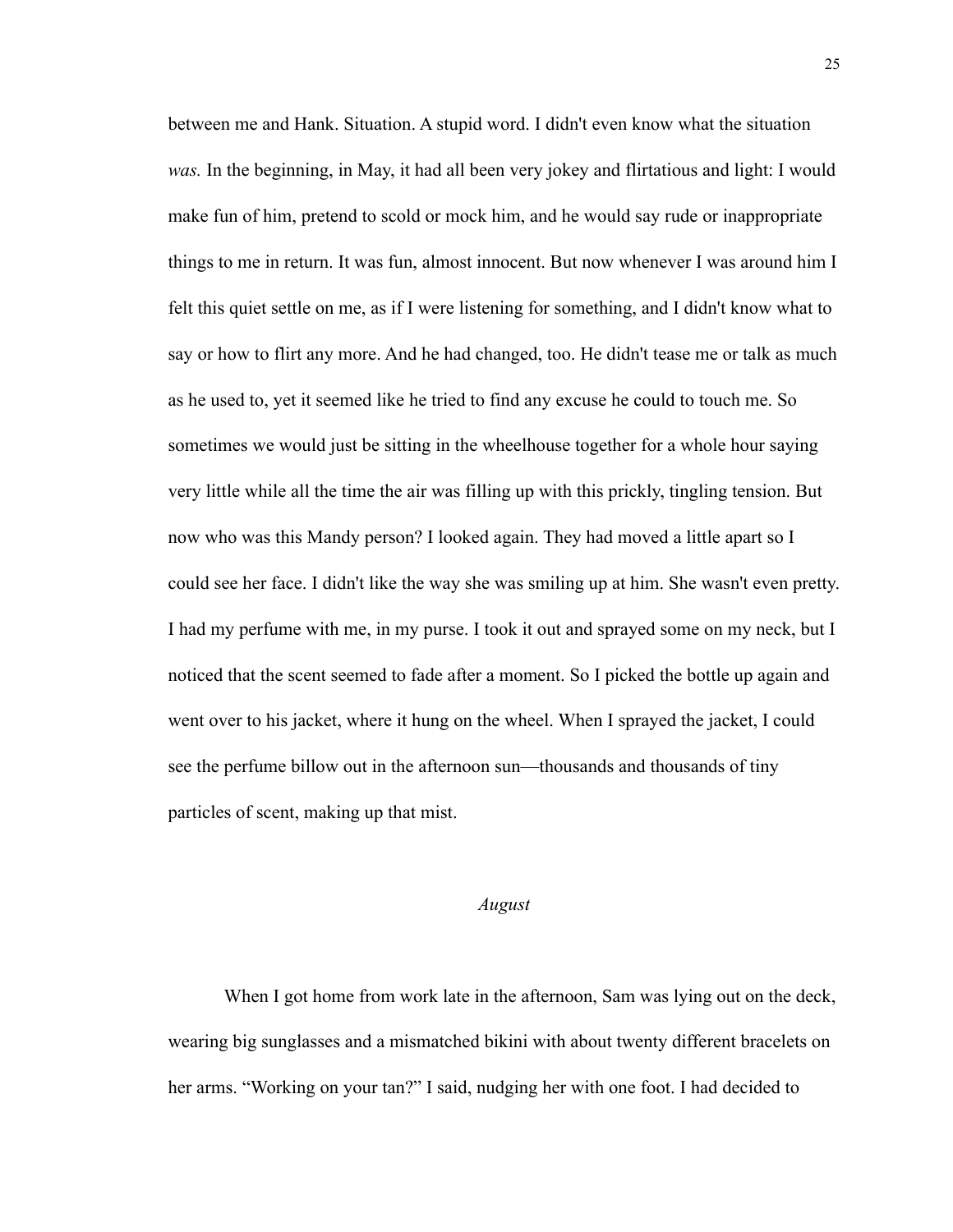forgive her for telling David about Hank. For one thing, she wasn't doing so great, and I was beginning to get worried. She didn't even pretend to look for jobs any more, and she had these plum-colored circles under her eyes. She wasn't stealing quite as much, but the things she was taking were becoming stranger. A mouse from a pet store. A pound of ground beef. Somebody's wallet, left on a bus. She didn't try to use the credit cards or anything, she just spread the stuff out on the table, lining it up in neat little rows license, Alaska Airlines credit card, library card, Safeway card, gym membership card. *Are you sleeping okay?* I had asked her and she had looked at me with these glazed eyes and shrugged. *I've been taking those sleeping pills, but I don't know. I have these dreams,*  she had said. She took out some more cards and made another row. When I said *what dreams*, she said she didn't want to talk about it. I was beginning to regret that I had asked her to move out to Seattle. I already had my hands full with my own problems. It was the height of the season: downtown the market and the waterfront swarmed with tourists, and I was working fifty, sixty hours a week sometimes. Not that I minded—in fact I liked being busy—but every night I was tired, my muscles sore from lifting and jumping and cleaning, my throat raw from talking, my body drunk from so much sun. And then David and I were fine again, so I tried to spend my days off with him—we didn't talk about Hank, and there was nothing to say anyway. I gazed down at Sam. Her body looked pale and blotchy in the sun. I unbuttoned my white work shirt and took it off, kicking my black shoes into the kitchen.

"How was work?" Sam said, barely moving her lips. I sat down and lit a cigarette. "Fine," I said. She extended her fingers for the cigarette and I handed it to her.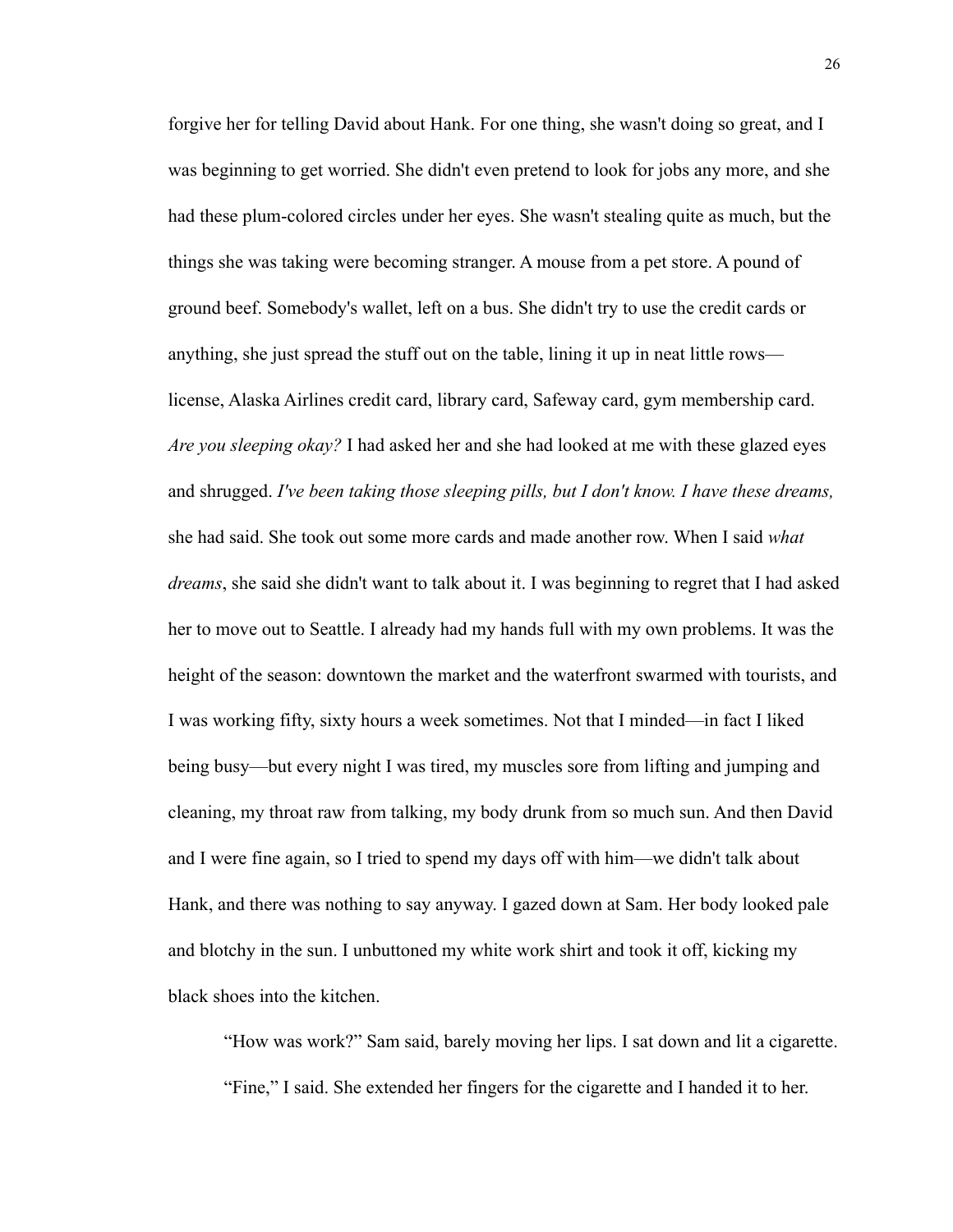"What did you do today?" She exhaled noisily but didn't say anything. "When's the last time you left the house?" I said. I slipped the cigarette out of her limp fingers.

"What do you care," she said bitterly. She sat up and pulled off her sunglasses. Her eyes looked naked: small and bloodshot. "You're so busy raking in the dough, flirting with hot sailors all day, then coming home to make out with David every night."

"Every night!" I said. "I barely see him."

"Whatever," she said. "At least you're not just sitting at home alone all day with nothing to do and no one to call. This summer sucks. In fact this whole city sucks. I don't know why I moved here." She was staring at me like I was the person in charge of this city.

"You can always go home," I said flatly. Her eyes hardened.

"What, to my parents' house? In fucking Tennessee?"

"I don't know," I said wearily. I handed her back the cigarette. "I don't know what to tell you. If you hate it so much here."

"I hate it everywhere," she said, but as she said it, the anger seemed to drain from her voice. She sounded thoughtful, as if this were something she was just realizing. She said it again, almost tenderly. "I hate it everywhere."

I got off work early and took the ferry over to the island to see David. It was a gleaming blue day, and I was unhappy. Not because of David—everything was fine there —but because of Hank. Often when we got off work, he would give me a ride home. He had a small black racing car—a convertible—and when he drove me home the world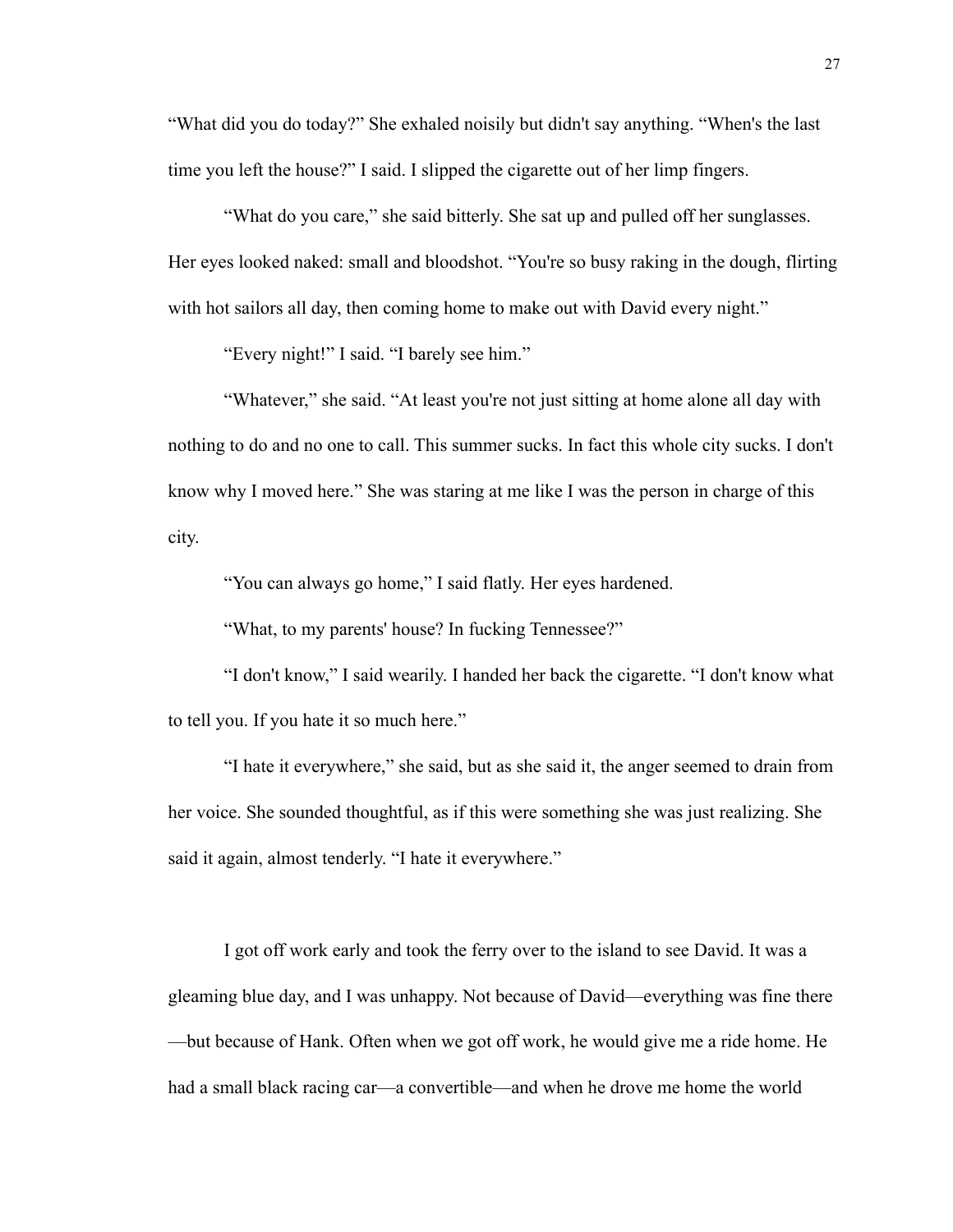would whip by faster and faster, making me gasp, and we'd look at each other and laugh. But today I hadn't see him when I'd gotten off work, and I suspected that in fact he hadn't left but had stayed on to be with the new captain girl, Manny, Mandy. Because she was still a beginning captain, she always worked the Taxi, which wasn't a car but a little boat that ferried passengers from one part of the city to another. It went back and forth all day. In fact I could see it now, from the ferry: squat and white and low, leaving only a small frothy wake in the water that surrounded it. Beyond the Taxi, the Sound spread out, opening vast and blue to the horizon, where the farther islands faded in the late summer haze. I leaned over the railing, narrowing my eyes at the Taxi, but it wasn't near enough for me to see if he was on it with her. Still, I watched it. I felt sick at the thought of him with Manny, who I happened to know was single and thought Hank was "super hot". He couldn't possibly like her. He was on the verge of being in love with me. I didn't go to his place or look for him at work any more, because I'd promised David, but when he drove me home we would linger in the car for a while before I went in, and each time he was getting closer to kissing me. It was the safest I ever felt, sitting in the warm dark of that car knowing that he was falling, falling towards me, and yet I didn't have to do anything about it because I had David, who was the one I was really with. I thought maybe I could keep that feeling of falling. But Manny was a problem—so available. And even though her face wasn't pretty at all, she had these big boobs she was always bouncing around. I could feel sweat blooming in my armpits and trickling down my sides. I felt shaky, sick. Where was he? I looked at the Taxi again, but it was moving farther away now. Finally I took out my phone and called him. He picked up right away.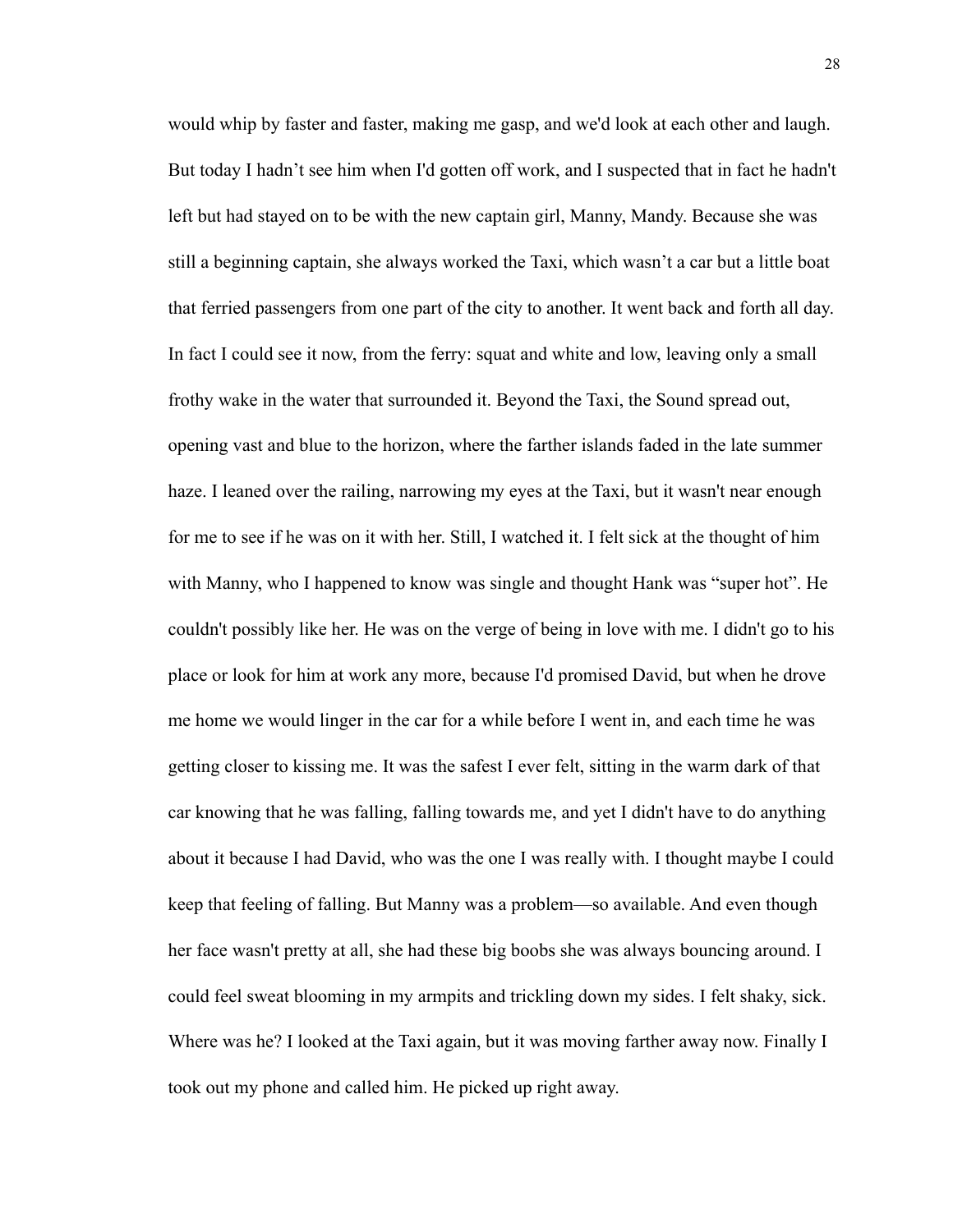"Hey, where are you?" he said. He sounded concerned.

"Where am *I?*" I cleared my throat.

"Yeah, where'd you go after work? I looked for you all over but you were gone."

 "Oh," I said. So he hadn't stayed on to be with her. I sat down on a bench. I felt weak and wobbly.

"Do you need a ride?" he said. He sounded kind of forlorn, as if he missed me. It made me feel strange, disconcerted, even though surely this was what I had wanted.

"No," I said briskly. "I'm on the ferry going over to see David." I wasn't sure why I told him this.

"Oh," he said tonelessly. There was a brief silence, in which I could feel things shifting. Maybe after all I was wrong about the falling; maybe it couldn't be sustained forever. I felt suddenly impatient—with him, myself.

"Well, I'd better go," I said.

"I'll see you later," he said. A kind of question.

"Yeah, I'll see you at work," I said, still in this oddly calm voice. I sat there watching the Taxi move small and white into the distance, and suddenly I felt happy to be on the ferry, alone, moving away from the land. I thought of David and Hank, and instead of feeling desperate and anxious as I had all summer, I continued to feel calm, almost even happy. I stood up and leaned on the rail, looking out, and my body felt strong and brown and full of straining life.

The summer was almost gone when Sam got arrested, one blinding-white day in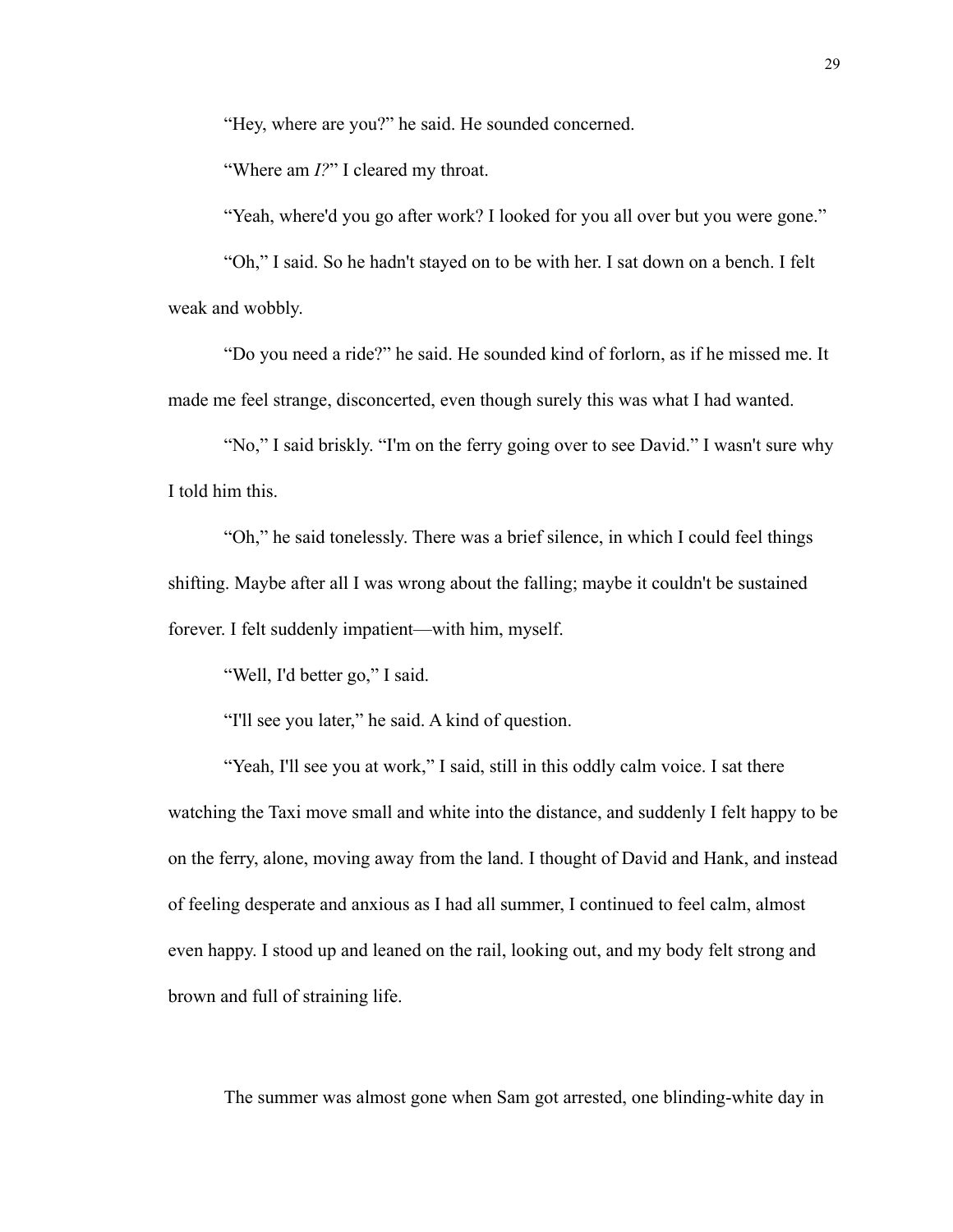August. She had been stealing men's underwear from the Nordstrom downtown. I got a call from the cops, telling me not to bother to meet her in Pike Place Market for lunch, because she was being held at the police station. When I got home from work that day, there she was, lying on the sofa watching TV. Her face was pale, but otherwise, she looked the same. She didn't look at me.

"Hey, they let you go?" I said. I sat down carefully on her bare feet.

"Yeah," she said, keeping her eyes on the TV screen.

"Well...what happened? How'd you get caught?" I said.

"I don't really want to talk about it," she said languidly. One of her arms was dangling limply off the sofa. I picked it up and laid it over her stomach, and her eyes shifted towards me. I smiled faintly at her and her gaze shifted away again. In a way, I was glad it had happened. It meant the summer was over. She would go home, and I would stop working on the boats, stop doing whatever it was I was doing with David and Hank. I would decide what to do next. There wasn't much to say, but it was the end. I got the box of popsicles from the freezer, and we sat there, biting into them carefully. There were seven in the box, and we ate them all; we took turns with the last one. We sank further down into the sofa, watching a car fly off a cliff and burst into flames in the forest below. Somebody crawled out just in time, bloody and coughing. Blackened, they limped off into the trees.

"That would never happen in real life," Sam said. "They'd be deader than dead."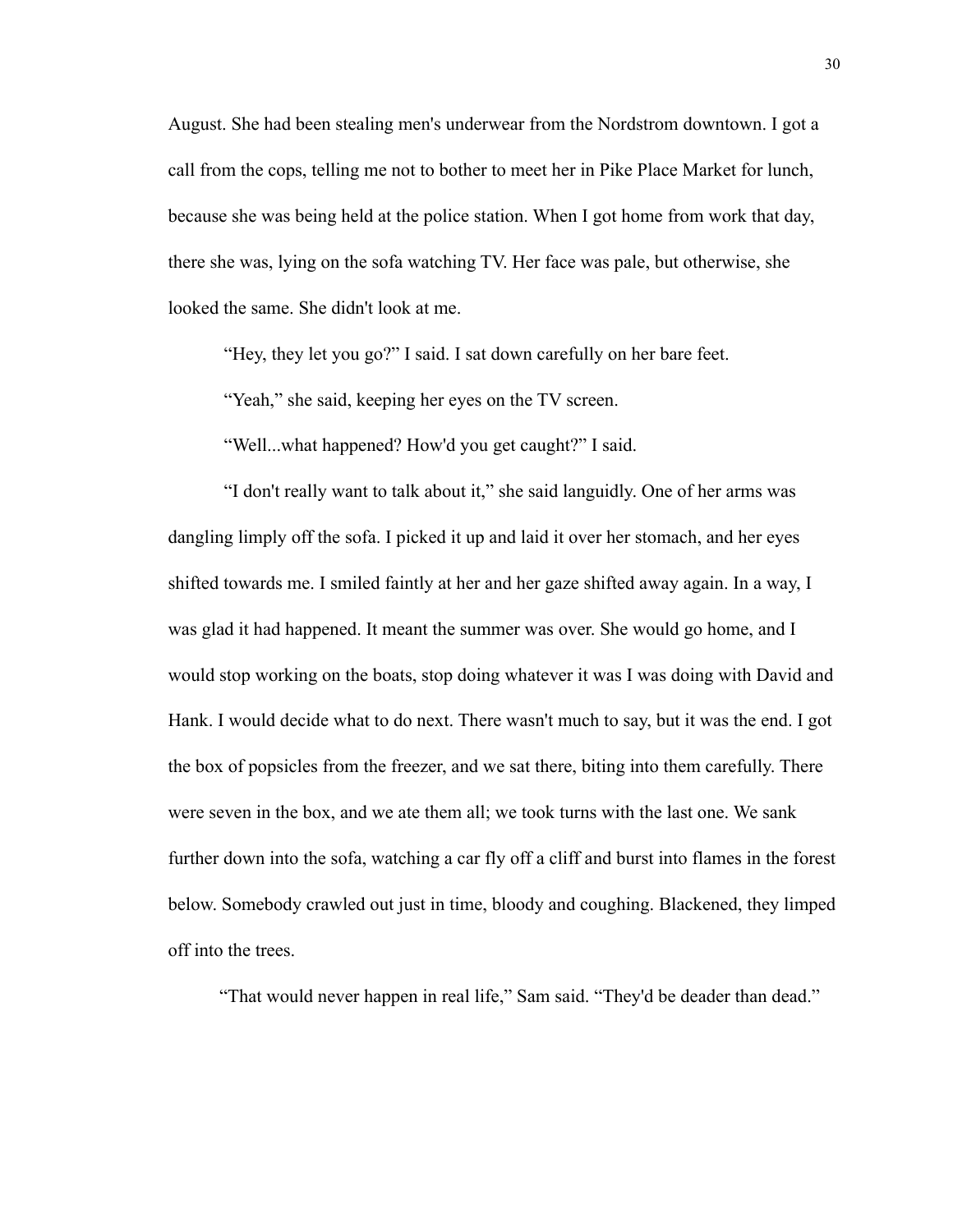#### *September*

Summer was gone, and I moved to the island to live with David. In the cold evenings we'd lie under a pile of blankets and talk about moving to a new city or even a different country for a while. I still worked at Odyssey, but I'd failed to show up for a couple shifts recently, and the scheduler had gotten angry and taken me off the schedule for a month. I didn't care. I was going to quit anyway. I hadn't seen Hank for a couple weeks, but I decided I would see him one more time, and explain, or maybe apologize. Maybe I'd kiss him, just once. It was something I could take or leave.

I didn't leave the island that much anymore. David and I had a nice routine together. In the mornings before his work, we'd get up early and go down to the bakery, where we'd sit out on the deck and smoke. We would have coffee, and warm cinnamon rolls. Then he'd go to work and I would go home and read, or clean, or look at maps of different countries, practicing the names out loud. *Prague. Burundi. Glasgow.* Sometimes I talked to Sam on the phone, but not much. She had moved back in with her parents and was waiting tables, thinking about going back to school. When I told her about the countries I was considering she just said *oh yeah?*

One of David's friends had a small motorboat. All summer we had talked of boating up to the San Juan Islands, or down the coast to California, but the truth was that it didn't run very well, no matter what he tried. So he kept it in his yard covered with a blue tarp, and we went out in his canoe instead. Three or four of us. We'd bring food and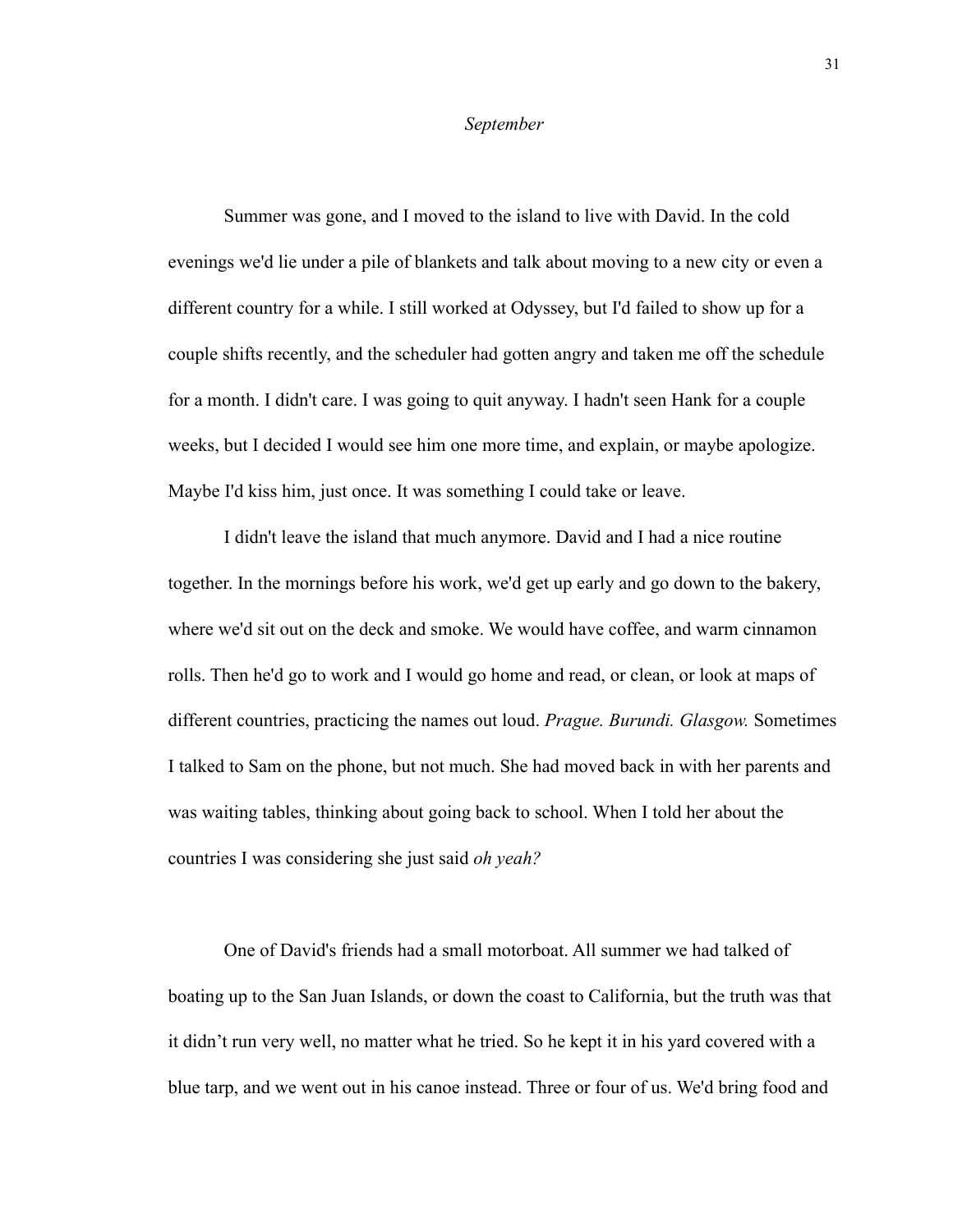beer, which weighed the canoe down so that it was very low in the water. Two of us would paddle and the others would sit still. We'd wind around the island, exploring little inlets where the trees hung down low and the water moved green and murky. Here everything was still, waiting: only the paddles made a slow, liquid *lap lap* as we'd glide*. Should we go around the bend?* someone asked. *It seems like the stream keeps narrowing, it might get too shallow up ahead*. But no one answered.

There was something there in the afternoon light—a pulse—a shifting movement that rippled, restless, the hanging green of the trees. I waited, listening—but nothing happened. There was a rustling sound over on one bank. Someone behind me shifted, and the canoe rocked, steadied itself gently. We drifted on into the far reaches of the afternoon, moving through the shadows on the water.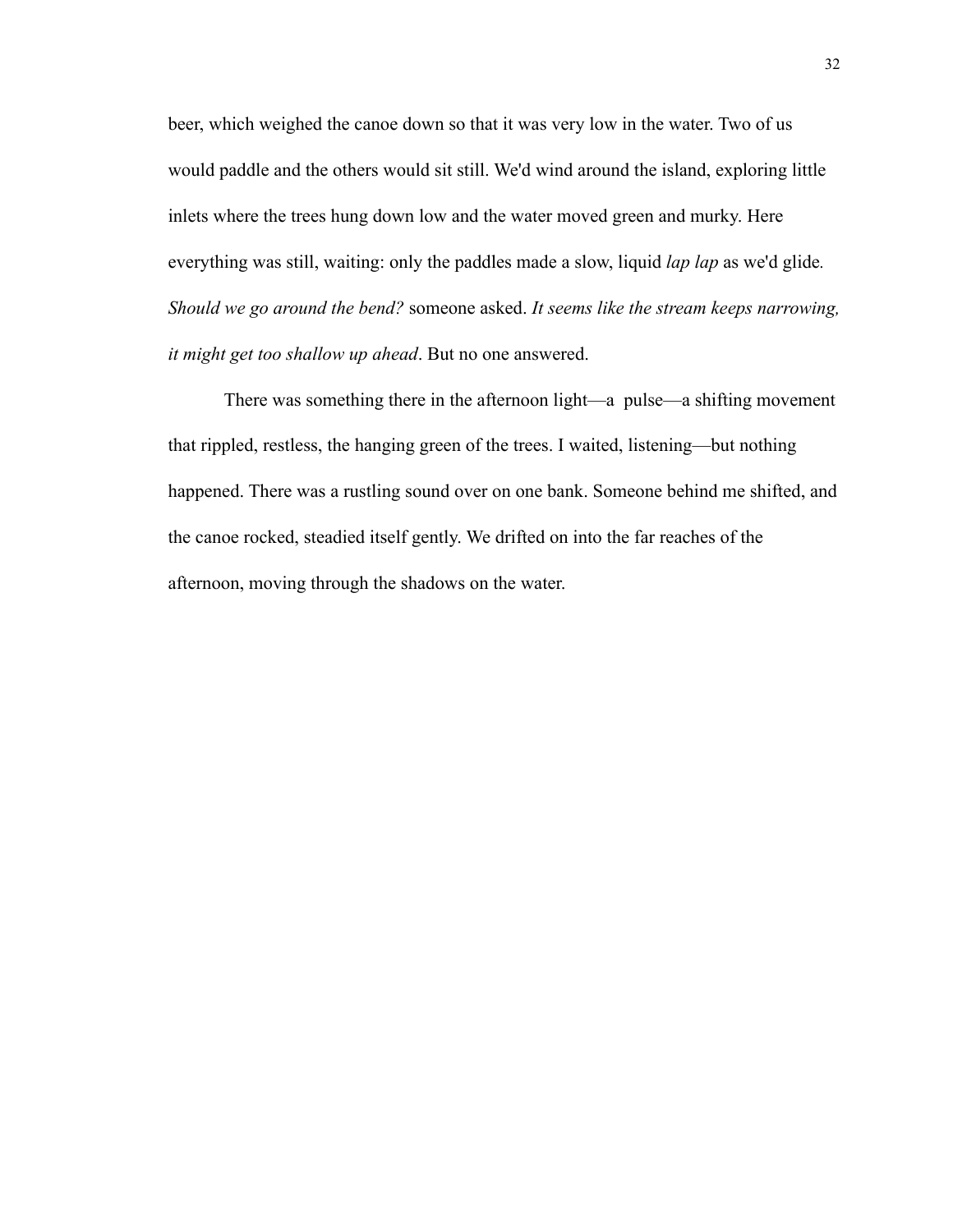### ORDER

 She lives alone, as I do, but she seems to live better than I, more carefully. There is a structure there, the kind of considered structure that has eluded me my whole life. We are both single women, a little past middle age. We are neighbors and friends, and her way of living is always before me, and I watch her from day to day. I try to find the kernel of difference between us, I study her. Her bobbed silver hair is always making a movement of lushness. When we meet on the sidewalk (she walking her small ginger cat on a red leather leash), her perfume wafts towards me like a warm cirrus cloud. Her eyebrows are smooth twin wings. Her newspapers are crisp and intellectual. At midsummer, she wears a white linen shirt and eats arugula slick with vinegar out of a bowl like a polished tree trunk. She does not drip oil onto her shirt or click her teeth against the tines of the fork. She keeps small unused soaps in her bathroom. Scents like verbena and apple. Her hands are always clean and fragrant but when I go into the bathroom to look, the soaps are still new, untouched. She keeps six plump bath towels in a woven basket by her tub. These towels are often warm, from the dryer. Sometimes I pick one up and press it to my face. When I unfold it, the towel releases a faint whiff of lavender.

 At night she sleeps with her window open, listening to faint classical music on the radio. I know this because I go for night walks. The night walks take me by her house, where her bedroom is on the first floor. All summer the window is wide open, so when I pass near it, I can see through the drifting ghost of curtain her sleeping form curled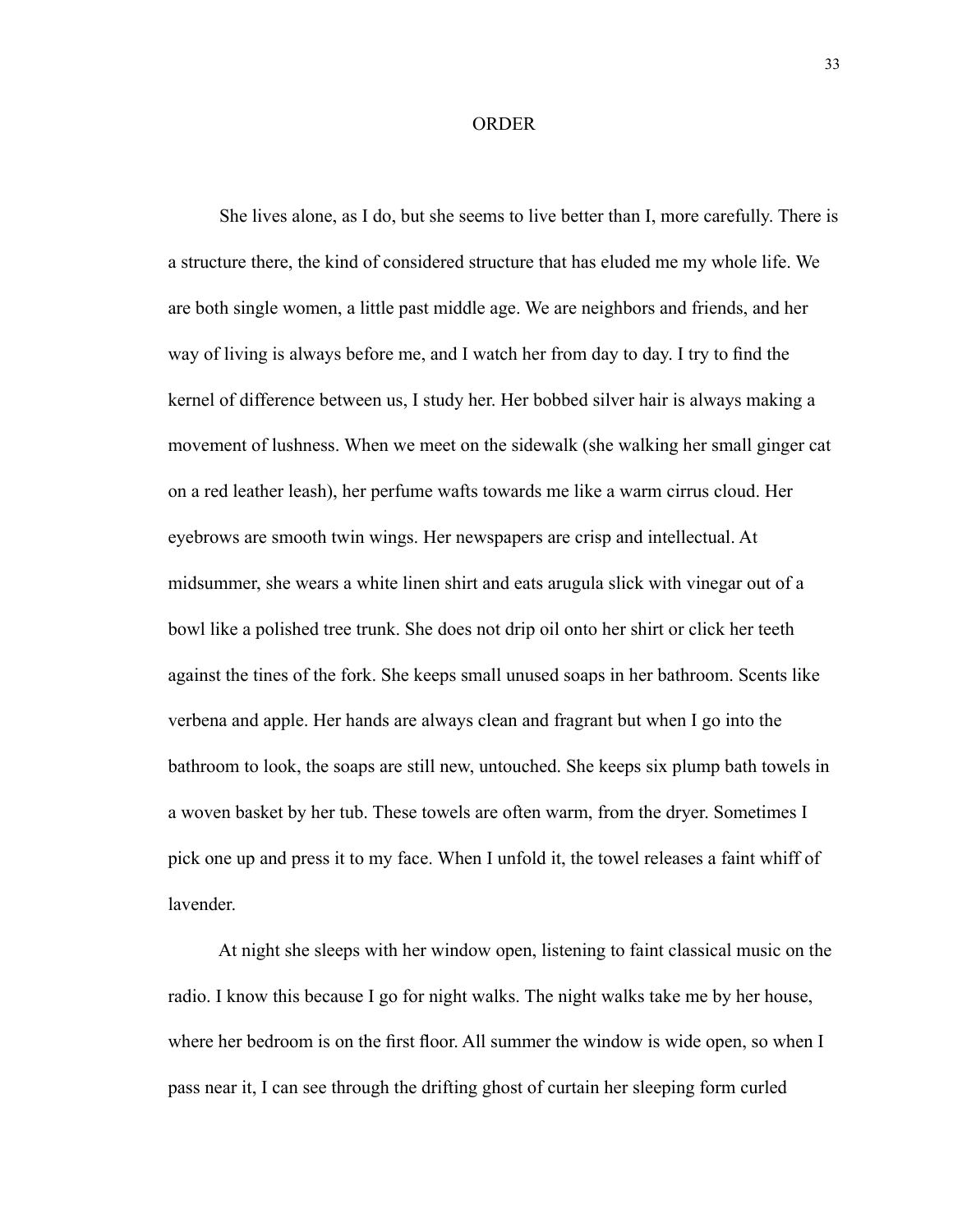elegantly under its sheet. I want to know what kind of sheets she sleeps in, so the next time I am over at her house, I excuse myself to use the bathroom but go instead into her bedroom. The bedroom is shaded from the evening sun. It smells of eucalyptus and cedar. I go over to her bed and lift the white coverlet. The sheets are of dove-colored silk. I run my hands up and down her dove silk sheets, then I smooth the coverlet and cross the room to her dresser. When I slide open her top drawers, I find her panties and brassieres, folded neatly in a cherrywood organizer. They are expensive-looking, silk and lace, cool to the touch. I bury my hand in the pile of soft fabrics and I let it close on something. I lift it out: a pair of lilac silk panties. I slip these quickly into my pocket. I shut the drawer and leave the bedroom, closing the door carefully, so that it makes no sound.

 I begin to collect items from her house. It is easy enough. I can go over to borrow things: a cup of sugar, a trowel, and she will invite me into the kitchen or living room. She will leave the room to bring what I have asked for, and this is enough time to choose something. One day I choose a slim, rectangular box of matches with tulips on its cover. Another day, a small paper package of coarse pink Himalayan salt. Another, a bar of vanilla and black pepper soap wrapped with twine. I carry these objects home and place them in a cardboard shoebox that I keep hidden under my bed. From time to time, I will touch and look at these beautiful things, but I will not use them.

 One day she tells me a strange thing. Something has gone wrong. We are experiencing an Indian summer. She is still sleeping with her windows open, listening to classical music through the night, but now in the middle of the night she sometimes wakes to find that this music has changed. It is no longer classical, but jazz, or worse, talk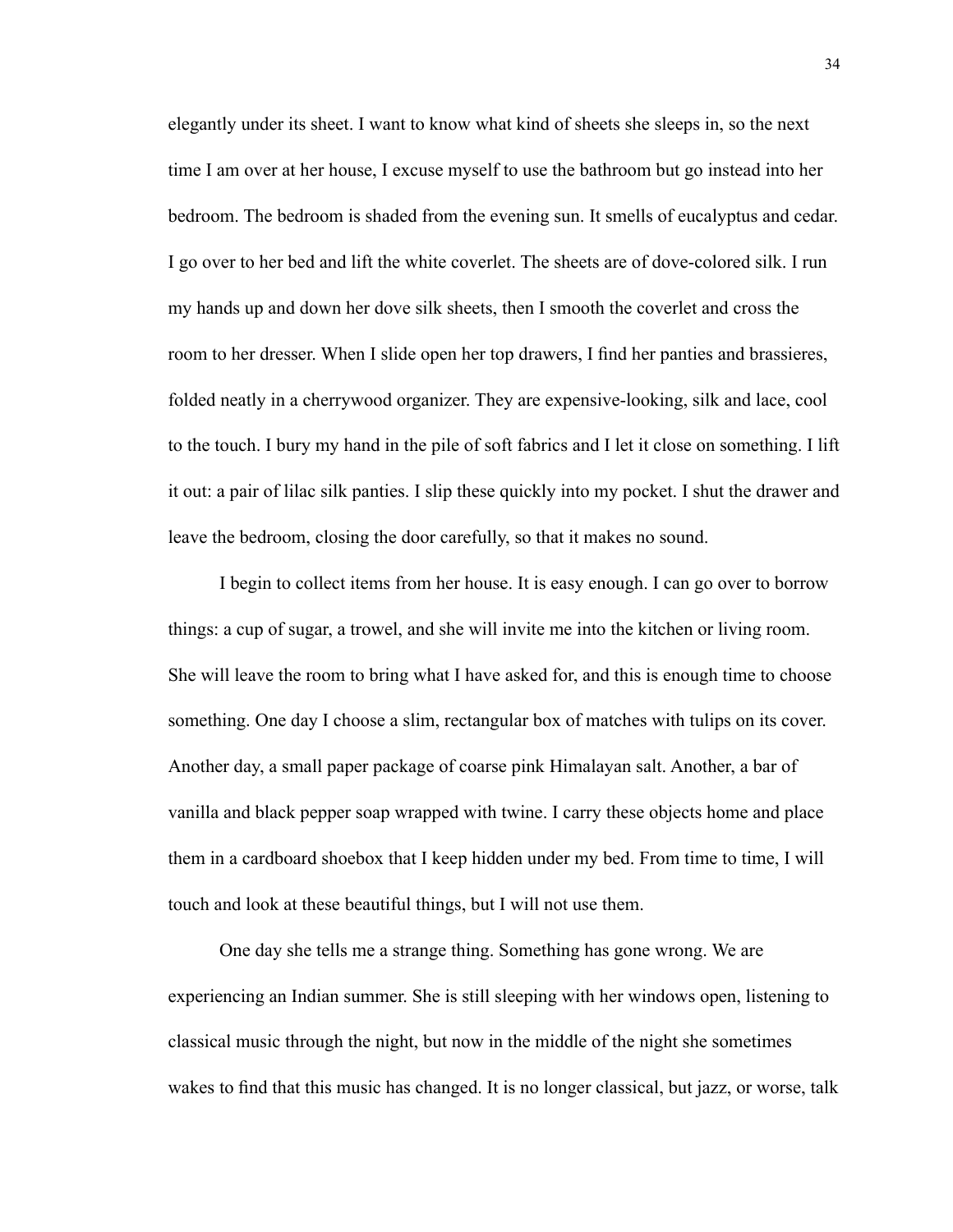radio. She does not understand how this could happen. The classical station never plays anything but classical music. I shake my head: I don't understand it either. That night on my walk I stand outside her window for a long time, listening. There is eerie music playing inside—waves of pulsing sound like electronic crickets. She tells me about this new-age music over the fence the next day, and as she speaks she becomes flustered, pink. Her hair is slightly rumpled. I can see that she does not know what to do. She looks oddly lost. There is mascara on one eyelid. And as the days pass, things worsen: the garden fills up with dead leaves; a scratch appears on the sleek black side of her BMW; I see her leaving the house in wrinkled khaki slacks and a sweatshirt. And her window closes: when I pass at night, I can no longer hear the music from inside. Sometimes now I knock on her door to borrow a cup of flour and she does not answer, though I know she is at home. I knock and ring the doorbell and look through the window, but there is no response.

 I see that the radio will have to go. It will have to be carefully replaced. I consider for days, a week. I open my shoebox and inspect its contents: I lift and weigh each one in my hand. I smell the soap and taste the salt. I rub my cheek against the silk panties. Then I drive to the store. I purchase a recording of gentle surf washing a beach. I wrap this gift and place it on her porch where she will be sure to see it. *This beach,* I write in the note I attach to my gift, *is a remote island beach made of sparkling white sand. The seawater is jewel-toned and clean. There is no seaweed on this beach, and no tourists. No natives, either. The beach is perfectly smooth and alone.*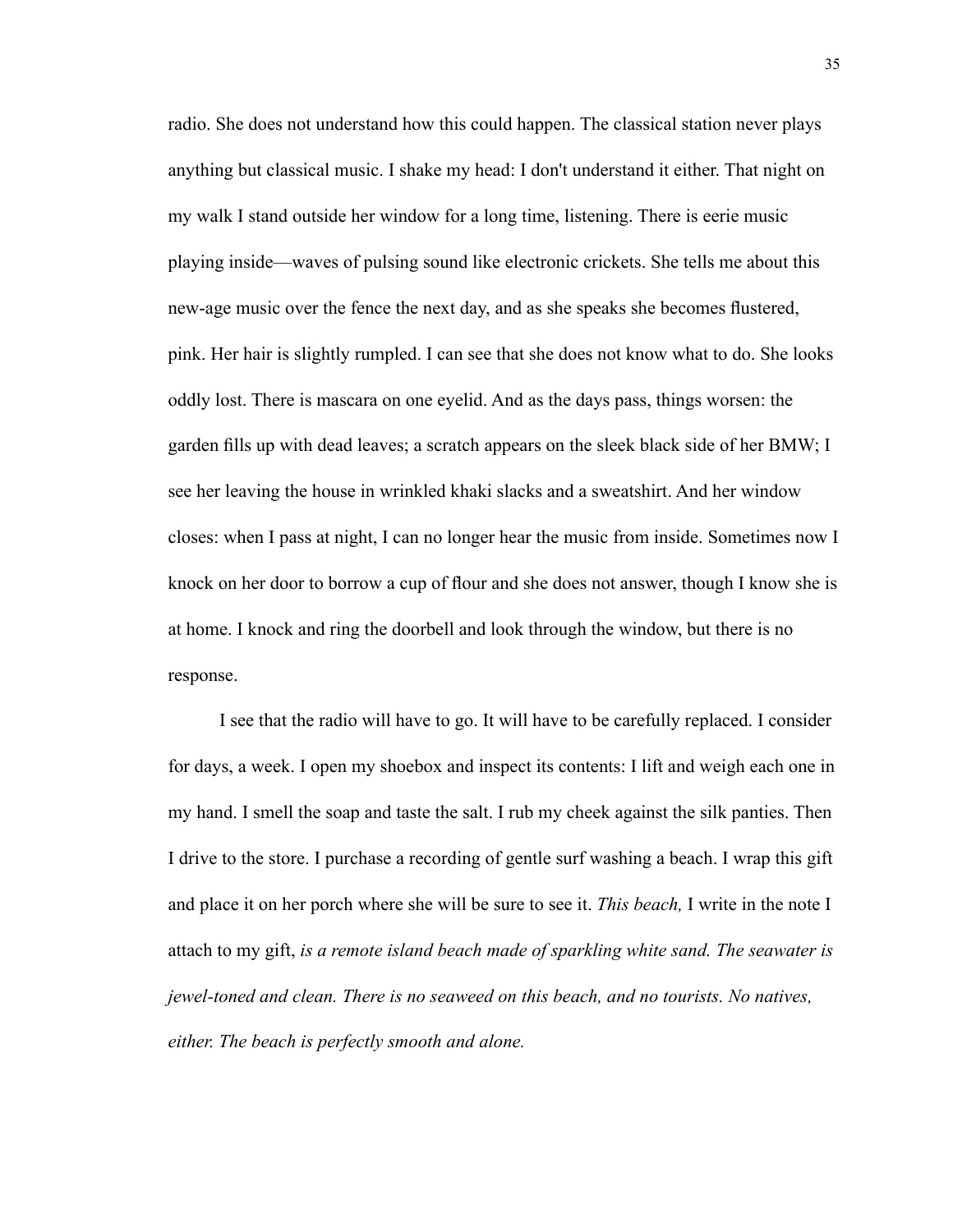## **SUNDAY**

That Sunday, Della decided to go to church. She was lying in bed when the idea came to her. She had been lying in bed for a long time. She had woken in the night with a violent jolt, but all she could remember of her dream was the fear. It was dark in the bedroom, and she lay still, huddled against the broad warmth of Nick's back, while the fear slowly ebbed. After a while, Della rolled back to her side of the bed and stared up at the ceiling. There was nothing to see, so she sat up in bed and blew her nose. When it got cold sitting up, she got back under the covers. She lay on her side, one hand under her pillow, one hand warmed between her thighs, and looked out the window. She could see a small square of dark gray sky. She lay still for a long time, looking out the window. Gradually the sky lightened to a pearly gray.

Della got up and moved, shivering, through the cramped little hall and into the kitchen. She got the phone book from on top of the fridge, turned up the thermostat, and went back to bed. She looked up *Churches*. There were different categories: *Churches-Assemblies of God, Churches-Baptist, Churches-Charismatic*. Della hadn't thought of that—she wasn't sure what the differences were. But perhaps a Catholic church. She had always liked the sadness in the face of the Virgin Mary, and there was something appealing about the idea of cathedrals full of incense and echoes and stained glass. The sense of vast spaces. There was one church called Our Lady of the Sea. Della liked the sound of that. It was some distance away, near the ocean. She decided to go anyway.

"What're you doing?" Nick murmured. He rolled over, yawning, and butted his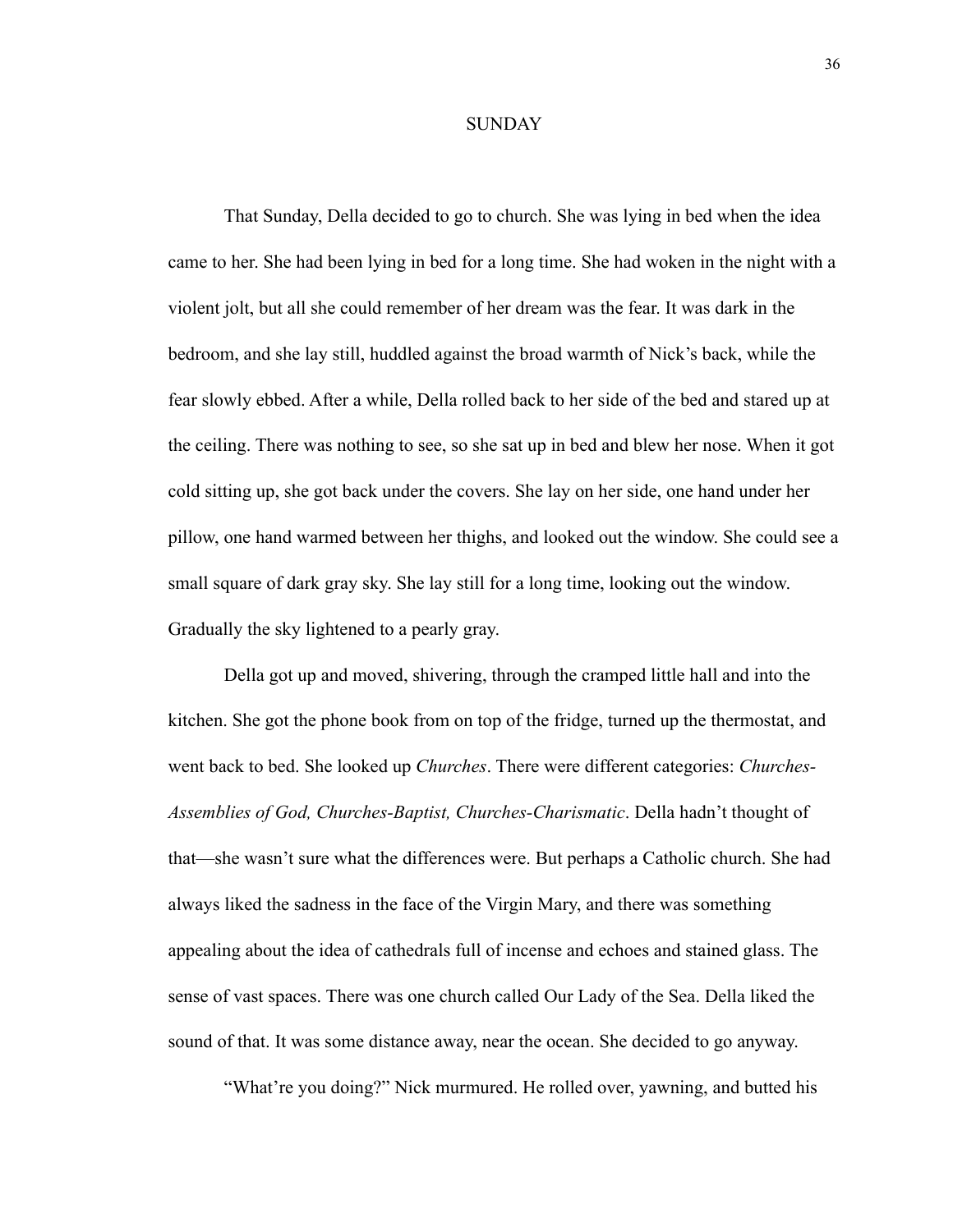head against her hip. His eyes were still closed.

"I'm going to church."

"What?" Nick opened his eyes. He looked at her.

"I'm going to church. Want to come?" Della let the Yellow Pages fall to the floor with a thud. Nick turned impatiently back to the wall and yanked on the sheet.

"You're stealing all the covers," he said.

"If you want to come you better get up now. I have to leave in forty minutes," said Della. "I'm going to Our Lady of the Sea—it's Catholic. Like my grandma used to take me to."

"You serious?" said Nick. He turned onto his side and wadded the pillow under his head. He looked at her, his eyes half-closed, smiling. "You're really going to church?" Della nodded.

"I want to pray," she said, and blushed. She frowned at the closet door, its load of drying towels. "For Angie."

"Pray?" Nick's smile twisted. "But Del—you don't believe in God. And Angie— Angie's going to die, you know that." His voice became gentler, and he moved his hand to Della's thigh, but she shifted away. "There's nothing we can do about it." Nick looked sad but also a little scornful. "I'm going to visit her later if you want to come this time. Wouldn't that be better than..." The scornful look took over and he shook his head. "Church, Del? Serious? Church is for people who can't face facts—like that yes, Del, we're all going to die. And then what?—nothing!—that's it. We die, and that's it." Nick was sitting bolt upright now, earnest and naked, his hair sticking up on one side. Della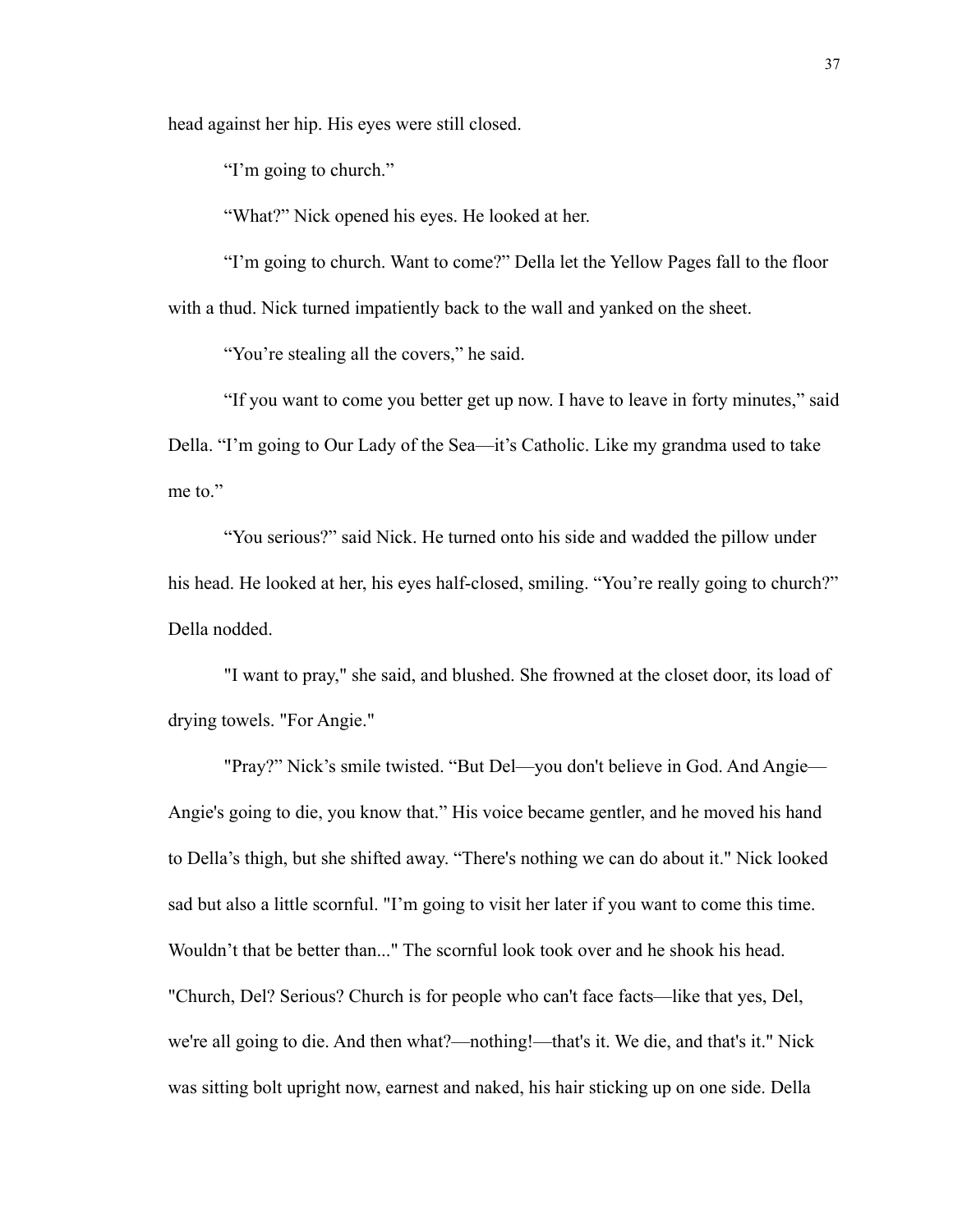looked away and shrugged. She walked to the closet.

"You don't have to come," she said.

Nick had been Angie Lee's caregiver for almost a year. He took care of her in her messy, cigarette-reeking trailer home. Angie was sixty four, Southern, and very fat. She smoked a pack of Virginia Slim Lights a day. She lived with her two cats, Aussie and Baby. She had three kinds of cancer and one of them was killing her. But it hadn't been killing her a year ago. When Nick first started working there he came home every night with a funny story about Angie.

"That Angie Lee, Del," he'd say. "I get a serious kick out of her. You know her cats, Aussie and Baby? Well listen to this. Every single night, Angie tells them to go to bed, she says 'night-night time' and shoos them into the bedroom—and get this! they actually do it, they go!—and they have these little cat beds, you know? and they get in their beds, they listen to her. Doesn't that kill you? She has those little cats all trained."

He told Della how Angie got really mad when she watched soap operas and yelled at the soap stars and once even threw a half-full can of Diet Coke at the TV.

"Angie Lee!" Nick said, shaking his head, smiling. "She's so stubborn. She insists on watching soap operas even though she knows she'll just get mad—she can't stand how stupid everyone is on those shows, but she keeps on watching."

Della saw a lot of Angie Lee that year. Della and Nick shared a car, an old white Hyundai. On Tuesdays and Thursdays, Della dropped it off at Angie's after work, so Nick could take Angie out somewhere—to the supermarket, or to the doctor—and Della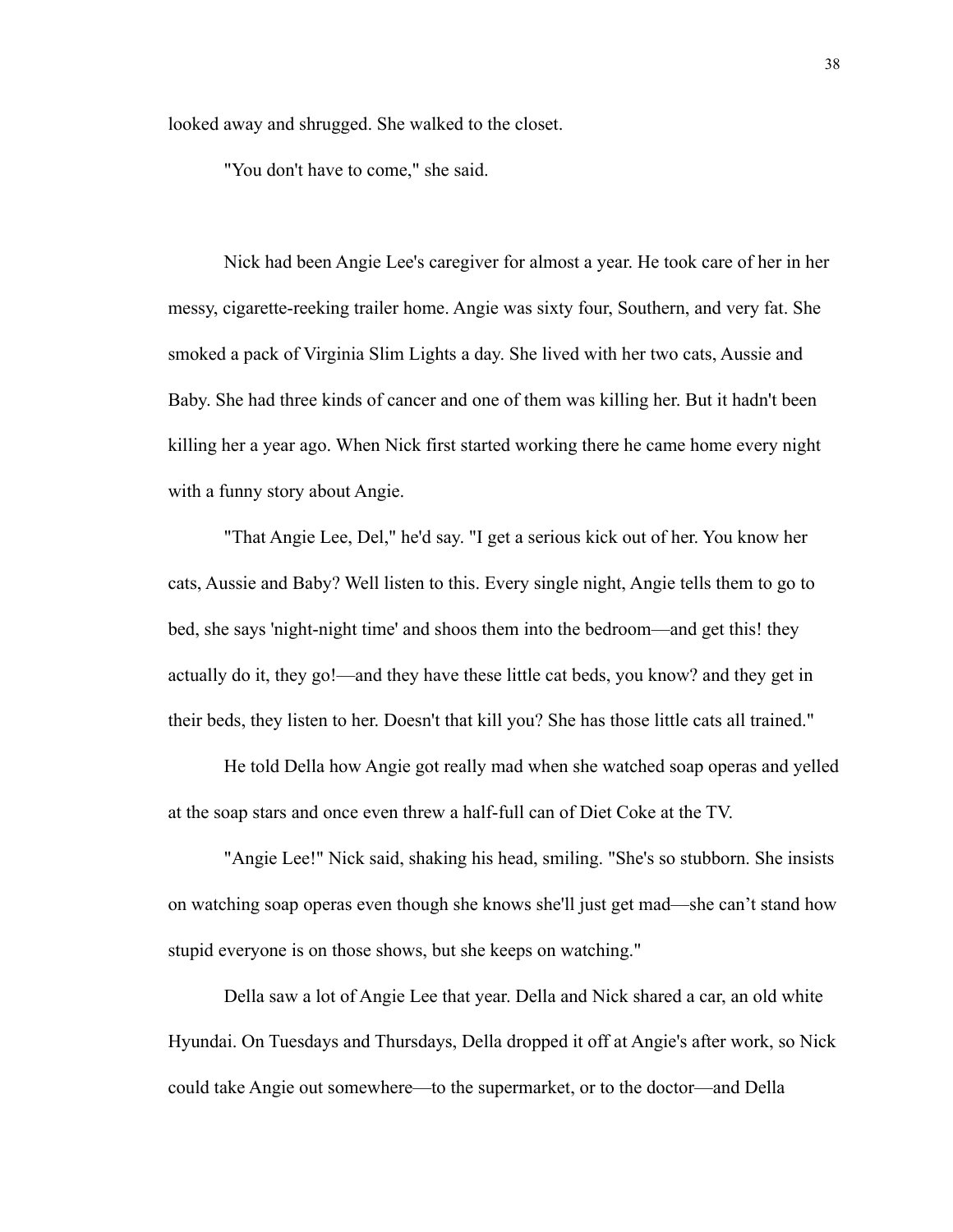changed into her workout clothes in Angie's bathroom and jogged home, looping around and around the neighborhoods between Angie's house and theirs.

Whenever Della knocked on the glass door of the trailer and waved, Angie would say to Nick, "there's your sweetie!", and then Della would come in and pet Aussie and talk to Angie a little. Angie loved to talk to Della. Nick got a kick out of pretending to be jealous. He would sigh and scuff his shoes on the carpet and say that Angie loved Della more than she loved him. Angie always laughed.

"She's such a sweetie!" Angie said, beaming over at Della.

Della laughed awkwardly and leaned down to pet Aussie.

"I should probably go," she said.

"How do you talk to someone who has cancer?" Della had asked Nick once. He had lost a grandfather to cancer, so she thought maybe he would know. But he had only looked at her strangely.

"What do you mean?" he said.

"Well, she's going to die," Della said slowly. "Sometime soon. Don't you ever talk about it? Doesn't she? Or what *do* you talk about?" Nick shrugged in a quick, irritated way.

"No we don't *talk* about it—why would we? We talk about normal stuff—TV, her cats, her nephews. Maybe sometimes about her feeling sick."

"But how can there be normal stuff when she's going to die soon, and you know it, and she knows it too! How can you *not* talk about dying, that's what I just don't get!" Della said. She felt unaccountably close to tears.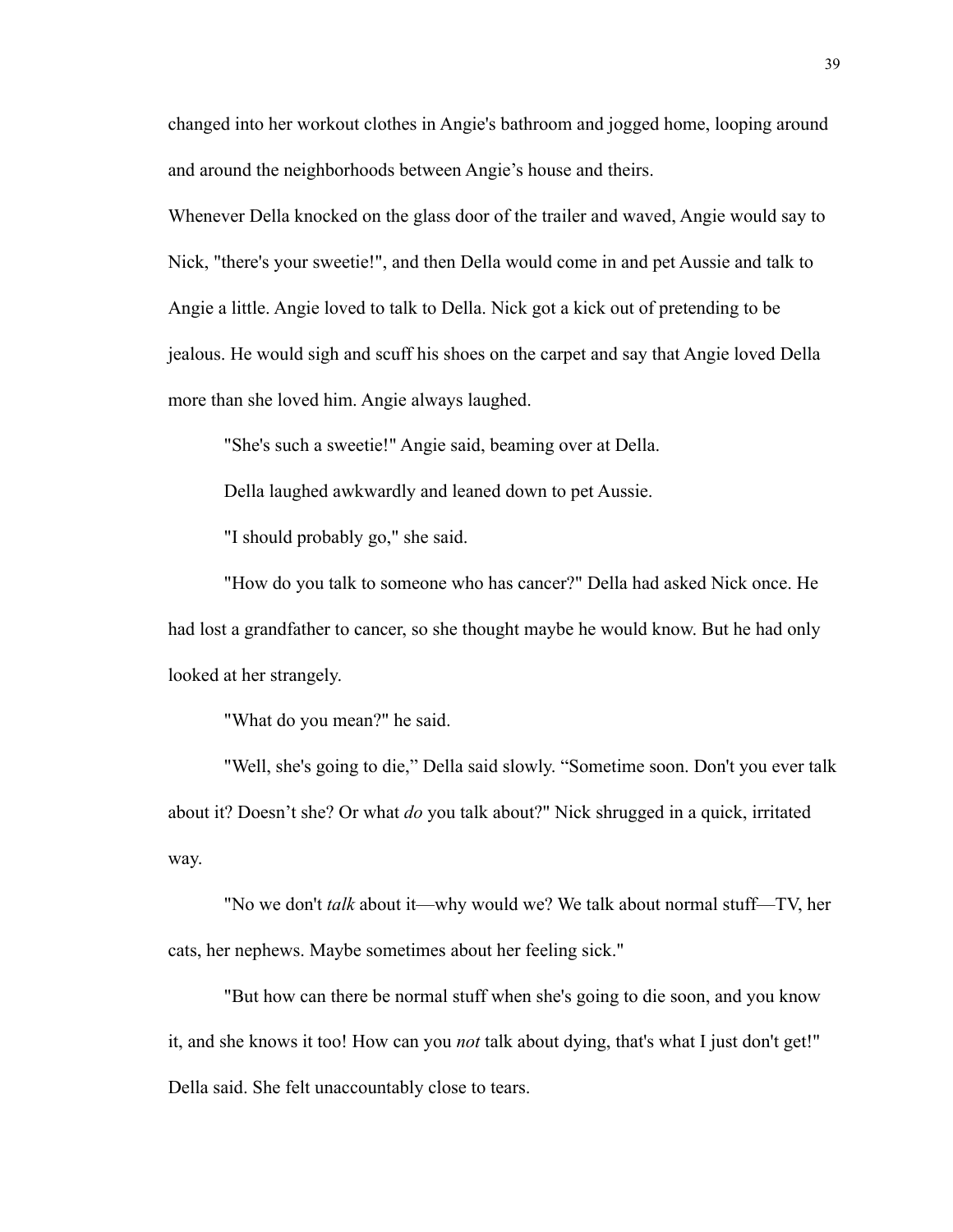"What's there to say?" Nick said. "Anyway, Del, she's probably not going to die that soon. Take it easy. She could live years still."

But just last week Angie's daughter had had her moved to a hospice care center downtown, and now the doctors were saying she had less than a month left to live.

Nick still saw Angie every few days. The hospice people took care of everything now, so Nick just went to visit. He was looking for a new job.

"I'm worried about Angie, Del," he said. He was sitting at the kitchen table fiddling with the label on a bottle of beer while Della washed up after dinner. "She hates it at the hospice. You want to know what it's called? It's called Happy Valley—is that a joke? Happy Valley? It's sick!" Nick was always angry when he came back from visiting the hospice, but he could never stay that way and after a few minutes he got sad and quiet.

"I don't know what to do, Del," he said. "Angie's doing so bad and she's really depressed. Today she told me she just wants to die. She's so confused, she's always falling asleep and waking up, all disoriented—most of the time she doesn't even know who I am. They just have her on all these meds constantly, mixed up with this Kool Aid stuff! It's horrible." Della put down the sponge and turned to look at Nick, wiping her damp hands on her jeans. He was staring into his empty beer bottle. "She said to say hi to you though. When she was more with it. She said to tell the sweetie Angie said hi. She can barely talk anymore, just mumbles. But you should come visit her with me, Del. She'd like that, I know she would." He glanced up at her.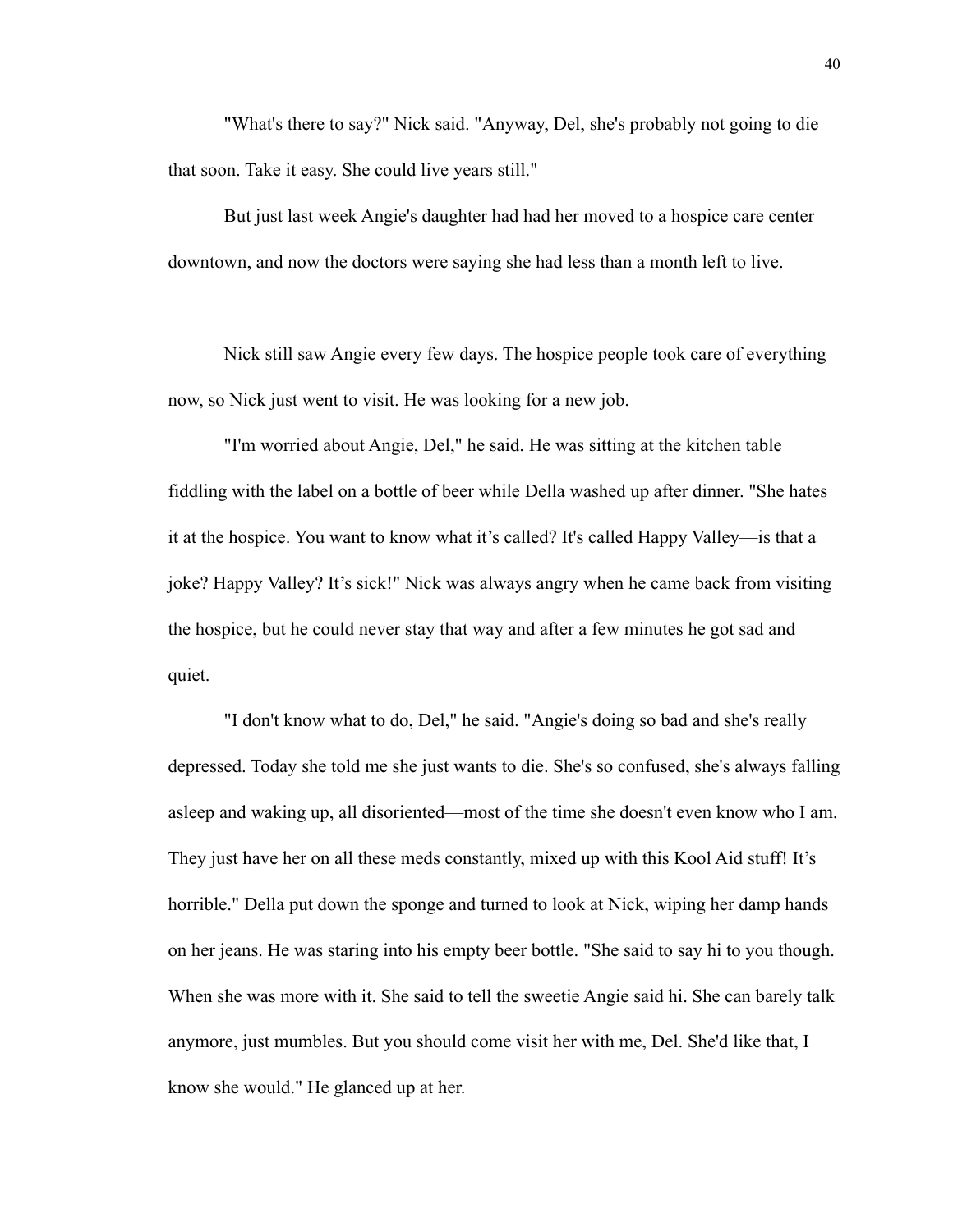"Oh—sure," said Della. She smiled and nodded, then turned to wipe down the counter. But though her heart was heavy with pity and sadness for Angie, she shrank from the idea of seeing her. It had been hard enough before, when she was just sick, but now— Angie was going to die, and soon. Della didn't know what to say to someone who was dying.

When Della pulled into the church parking lot, she found it inexplicably empty. She felt blank with disappointment, and sat still for a moment, her seatbelt fastened, listening to the ticking of her car as it cooled. She looked around. A few cypress trees. Gravel and beach grass. In the distance, dunes that hid the sea. Della climbed out of her car. She could smell salt and seaweed as she walked around to the front of the church. It was hardly a cathedral—more like a chapel, but at least it was pretty, built of whitepainted wood, with a small bell tower and a big red door. Della tried the door, but it was locked.

"Damn it!" she said softly, and rattled the handle. She looked around vaguely but there was no one in sight, so she walked back around the church and peered in the stained glass windows. It was hard to see through such bright color, but she could make out the wavering lines of pews and the high ceiling. Up near the front of the church there was a table with candles, and behind the table were three paintings. It was hard to see the paintings—Della moved from a square of red glass to look through the green. She cupped her hands around her eyes and squinted. Yes—there was Mary holding the baby Jesus. Then Mary again, bent over Jesus' dead body. The third painting was of a man with lines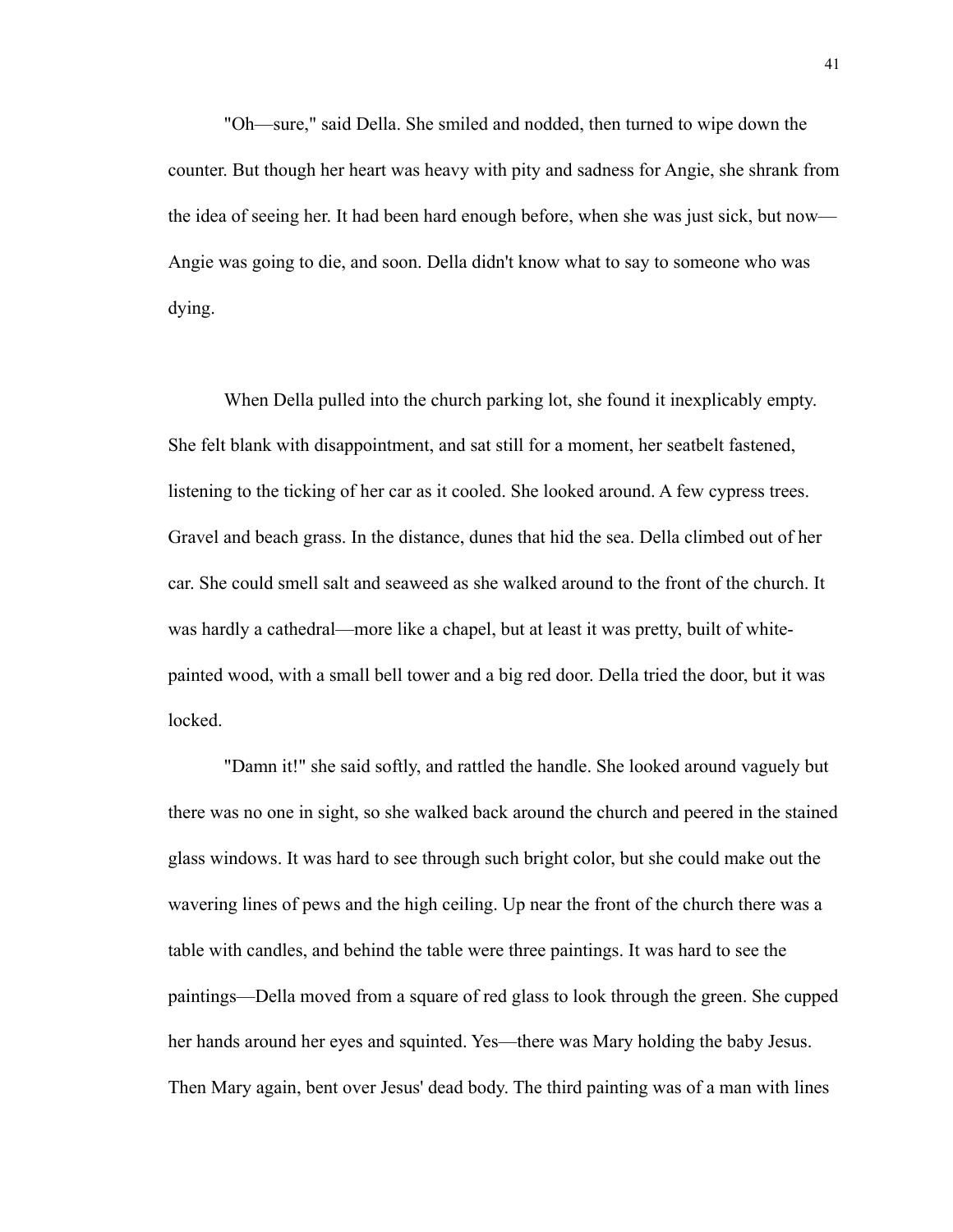of light streaming out from him, his right hand raised. Probably Jesus too, she wasn't sure. Della peered at the paintings for a while. There was something really beautiful about them, no matter what Nick said. Of course none of it was true. But she still wanted to pray for Angie. She wished the church was open.

Della wandered back to the parking lot, then crossed the street and headed slowly towards the ocean. It was only a block away. She wondered if maybe she could pray on the beach. It sounded silly, but maybe there in front of the ocean would be almost as good as a church. The street turned into a sandy dead end and then she was there—the sea opening and spreading and crashing before her. The sea was immense and dark and the sky was the same gray she had seen from her bed, light and pearly, but now it stretched up and up, beyond what she could see. For a minute Della felt almost dizzy, but then she laughed: it was as if she had never seen the ocean before.

There were a couple people down the beach to Della's left, throwing balls into the waves for their dogs. Della liked how the dogs plunged in so unafraid—she had always been scared of the ocean, and was still a weak swimmer. She walked slowly down the beach, away from the dogs and the people. The sea and the sky were beginning to look stormy and Della wondered if it would rain. Soon she was far from the people, on an isolated stretch of sand. To her left was the ocean, to her right were dunes covered with beach grass. Beyond the dunes lay beach cottages—pale blue and pink, deserted at this time of year. Their big blank windows gaped at the ocean. She remembered that she had been going to pray for Angie, and stopped. Should she pray here? Della looked around, her eyes scanning the cottages, the shoreline, but she was alone. She paused, and then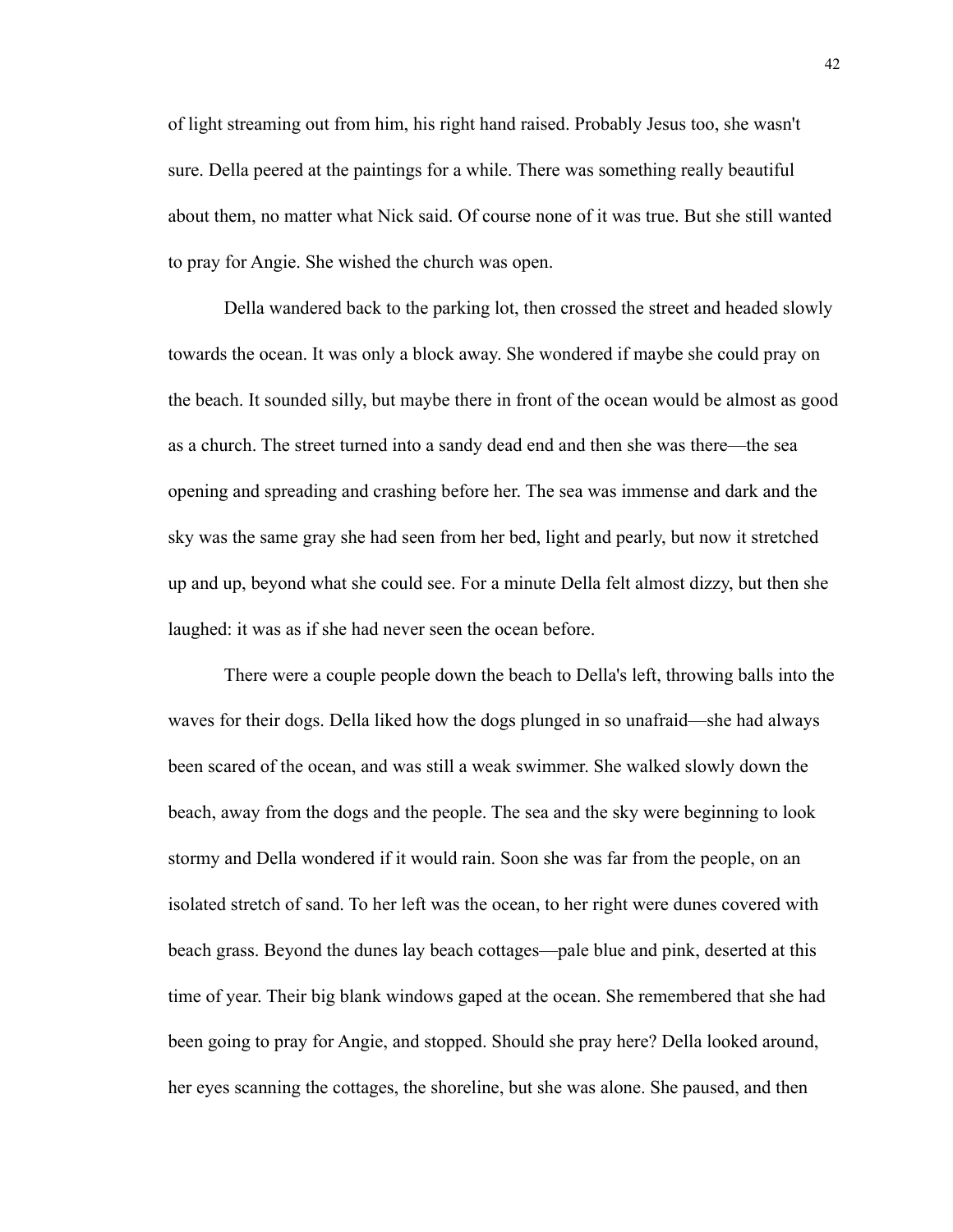slowly got down on her knees. She didn't know what to do with her hands so she just rested them on her thighs. She cleared her throat nervously and looked around again. No one was there. Della tried to think of a prayer. She had known some once, things her grandma would say in the dark before she tucked Della in for the night. What would Nick think if he could see her now? Della felt like giggling at the thought of what Nick's face would be like, but something stopped her. She looked all around again, still kneeling awkwardly in the sand. No one, still no one. But the sea and the sky seemed almost to be waiting, watching her. They looked so dark and threatening that Della wanted to get up and run back to the small, safe shelter of her car. Only—Angie. Angie would die soon. She *had* to pray. She had come all the way out here. She might never go see her. Della bent her head and closed her eyes. She folded her hands.

"Oh Mary full of grace," she said. Was that right? Her voice sounded hoarse and strange—even among the crashing waves and the wind it sounded loud. She could only remember little parts of prayers—were they even prayers? "Be with us now, and at the hour of our death. Our Father, who art in heaven...deliver us from evil. Oh Lord and oh Mary, have mercy on Angie. Have mercy on her—and on me—on us—" Della broke off abruptly and looked around. There was no one there. The sea and the sky had grown dark and there were clouds crowding thickly together, moving slowly in, coming faster as they got closer. Della knelt, her clasped hands falling apart. She watched them come.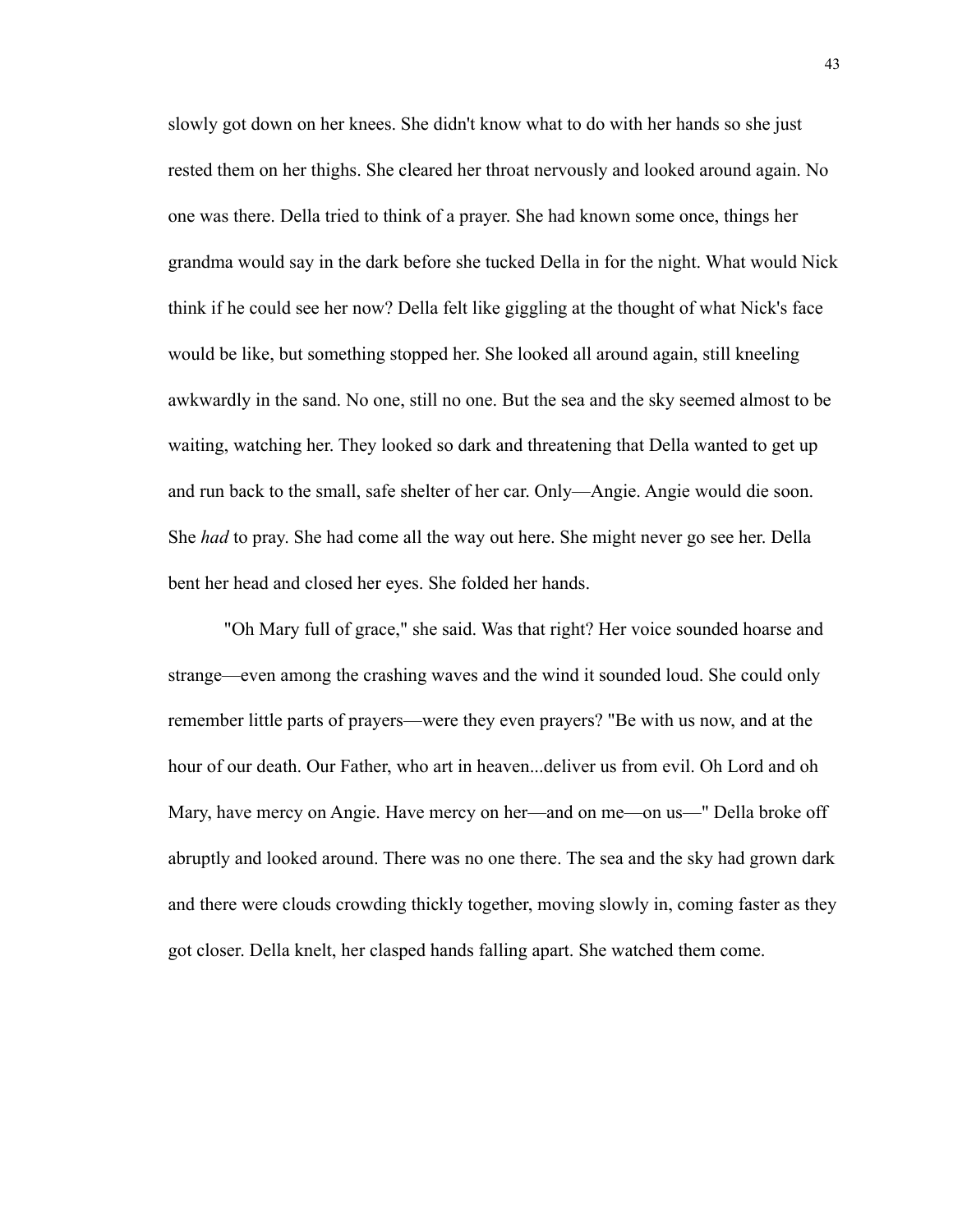## KNOWLEDGE

I was talking to my husband's friend, on his boat. He was depressed, attractive, leaning against the steps in his flannel shirt rolling a cigarette. We were sitting inside the boat, a little wooden cave strewn with the wreckage of flattened beer cans and bottles filled with cigarette butts. We rose gently up and sank back down, moving with the motion of the boat. Through the open hatch behind him I could see the far edge of the island, its shadow and gleam shimmering up into view one moment, then sinking again. "Well I think you should move," I said. "To the city, you could be near us." I had come over alone on the ferry because my husband was too busy to visit the island just now, and I worried about this friend, though he was more my husband's friend than mine. My husband had known him twelve years and I had known him five. He had lived his whole life on the island. "I worry about you," I told him. I watched the tip of his tongue glide along the edge of translucent paper, his thumbs smooth it down into a plump, finished cigarette. He laughed, glanced up at me.

"Why?" he said, and lit the cigarette. He turned towards the hatch to exhale into the square of chilly gray sky.

"I don't know," I said. I looked around. "You just work on your boat all day, drink all night at the bar. Who do you see? Who do you know here?" He shrugged. "You must be lonely," I said. "You need other people in your life. Friends."

"I see people," he said, "I'm not completely cut off from humanity." He looked at me. Blue eyes like a slap. I looked away.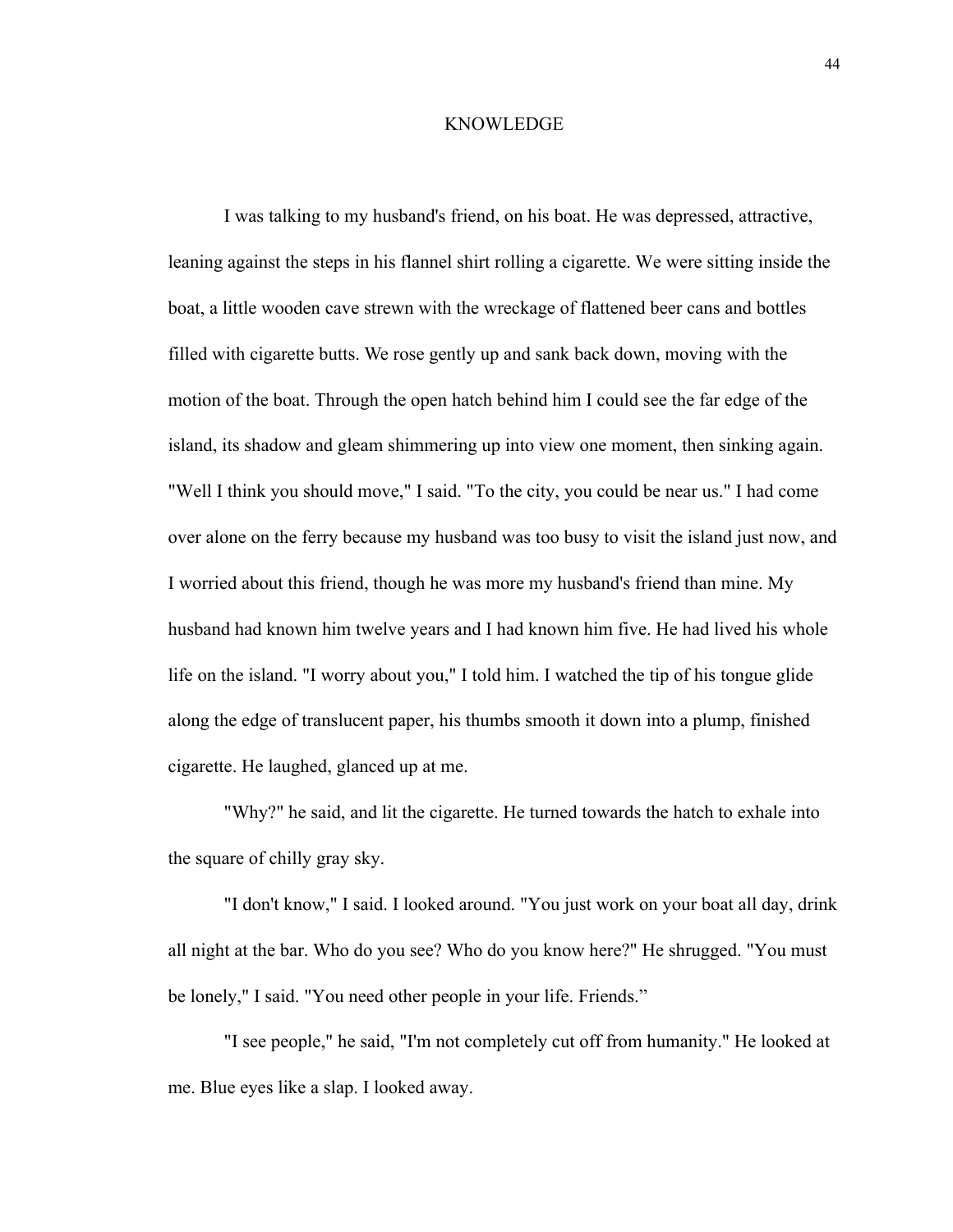"One night stands don't count," I said. "What about real friends? People who really know you—can boss you around, tell you how to live your life," I joked. He was gazing out the hatch; he didn't say anything. He smoked. After a minute he said,

"Does anyone know anyone? You think you really know me?" And he looked at me like we were strangers, sizing me up.

"Don't," I said, frowning. I could feel my face flush. "Of course I know you." He nodded slowly, considering. "Can I have a cigarette?" I said. His gaze darted up at me. He laughed.

"You don't smoke," he said.

"So?" I said. "Will you roll me one or not?" He took out his pouch of tobacco and rolling papers and rolled me one on his knee. Once or twice he glanced up at me and smiled. "What?" I said, but he just shook his head.

"Here." He passed me the cigarette.

"Thanks," I said. I looked at it. "Can you light it?" I put it between my lips and he leaned over, holding the small flame steady with both hands. "Thanks," I said. I smoked carefully, and he leaned back against the steps, watching me. We regarded each other through the haze of smoke.

I wanted to tell him that not only did I know him, I *knew* him. I wasn't just some woman, kindly and naïve, the wife of his friend. I could imagine his life so vividly I felt I was inside him. I could imagine waking bleak and emptied of goodness, the rushing excitement of last night's whisky gone cold. Morning coffee quickening a sweet hopefulness that sank and faded in the blank stretches of the afternoon. At night, sizing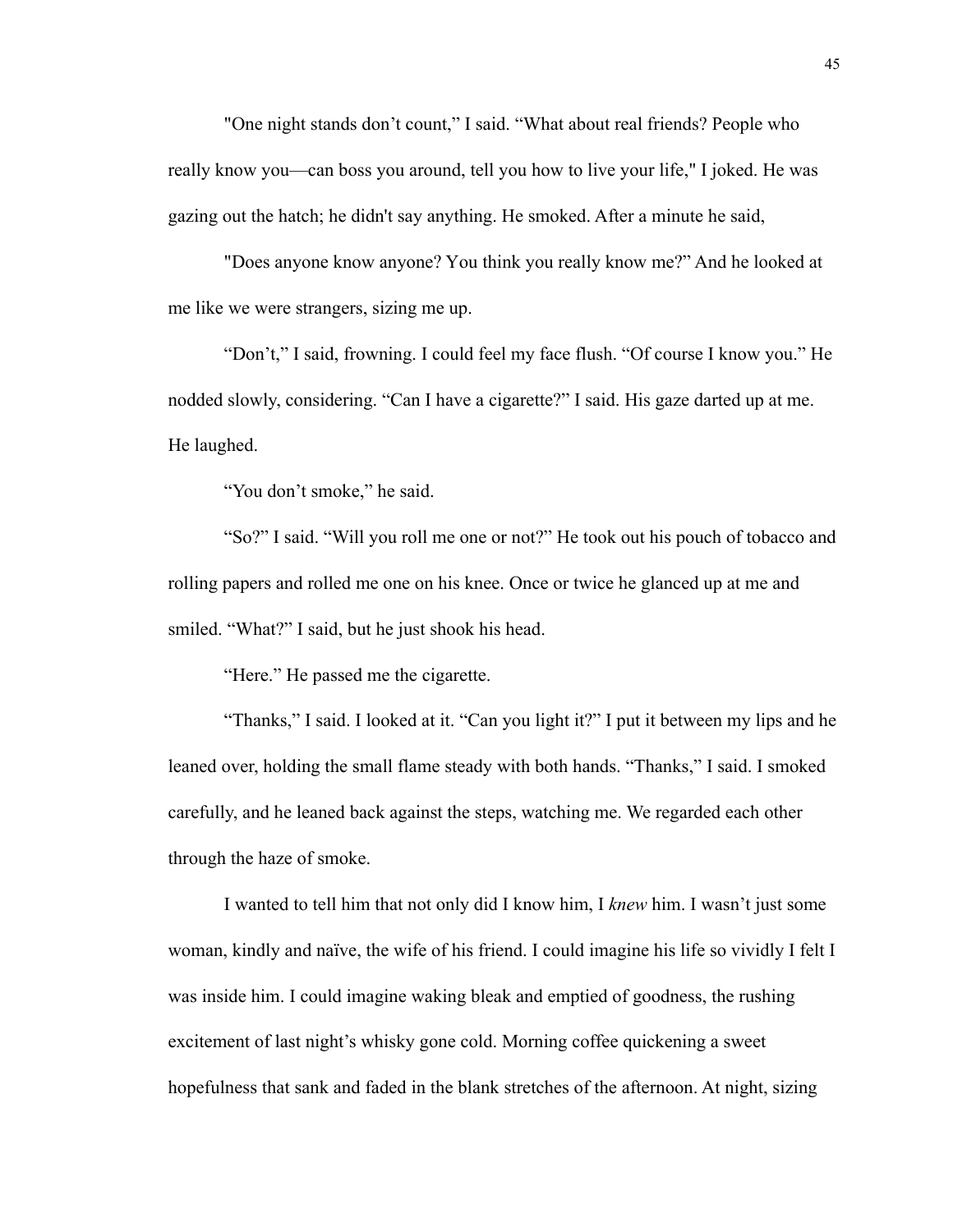up the swell of jean-clad ass, the solid quiver of tank-topped breasts, a wolfish ache tingling in the teeth and loins. I smoked my cigarette like I was inhaling truth—slowly, reverently.

He bit the cap off a bottle of beer, spit it out.

"Want one?" he said. A dare.

"Sure," I said, though I'd never liked the taste of beer. I held out my hand. He handed me his beer and opened another for himself.

"Cheers," he said, and we clinked bottles and drank, eyeing each other. He was smiling like he thought I was pretty funny. But I was serious now. I felt I had something to prove. I drank the bitter beer down. "Like it?" he said, and I said yes.

It was only later, going back half-drunk on the ferry, that I realized I might be wrong. I had thought I could climb inside of him—inside everything that was wooded and dark and hidden in him. I wanted to feel in my own body his shivering life, to look him smack in the eye and tell him: I *know*. I *know* you. Just for a moment. Even if it wasn't true. I sat there thinking about him as the ferry hummed across the dark stretch of water, but after a little while my attention began to wander. I could feel the low throb of a headache beginning, and as the ferry carried me away from the island, my body seemed to cool and harden, sinking back into itself. I felt sleepy, but too cold to sleep. So I wrapped my arms around my chest. I watched myself idly in the glass of the window, my pale reflection floating on the black of the water or sky.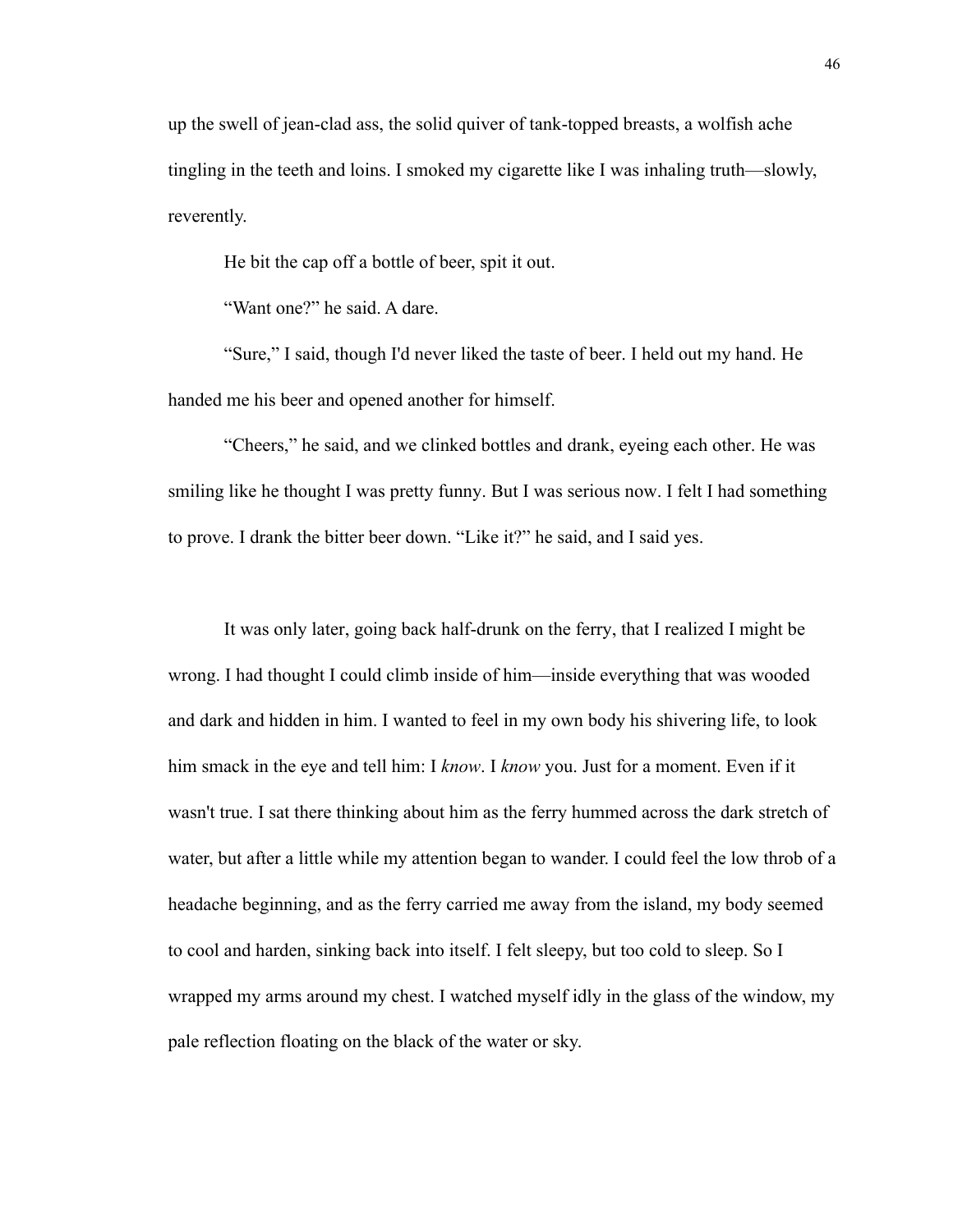# SEXY-BODY ALISON

Alison didn't steal. Stealing was too scary and besides, Tommy, her youth group leader, had told them during Talk Time that stealing meant you weren't grateful for the blessings you had. Alison wanted to be grateful, or at least she wanted to be a grateful kind of person, but it was hard when you had as little as she had. Alison was thirteen. She wanted: breasts and a real bikini, a pink-and-white one to show off her tan. But her mom didn't approve of bikinis, and she said that Alison was still too underdeveloped to wear one anyway. Alison thought it was unnecessarily mean of her to point this out; she already knew she was flat. When she watched her reflection in the bathroom mirror every morning as she brushed her teeth, her T-shirts seemed to wrinkle and sag where her breasts should be. She tried to pretend she didn't care, making fun of her own flatchestedness in front of her friends, but at night when she lay in bed in the dark she felt so impossibly full of longing that her eyes would fill with tears. She would think about Derek Yanuzzi, his green eyes, while she slipped one hand under her nightshirt to prod the slight, puffy softness around her nipples. *Please,* she would whisper. *Please God.*  Then she'd wait, listening into the silence until it seemed to crackle and burn with her waiting. God never said anything back. Sometimes Alison imagined a ghostly, deep kind of voice saying things like *be patient my child,* or *if you have faith, even as small as a mustard seed, your wish will be given,* but she knew in the end that this was just her.

On days that were extra hot and humid, Alison and her mom sometimes walked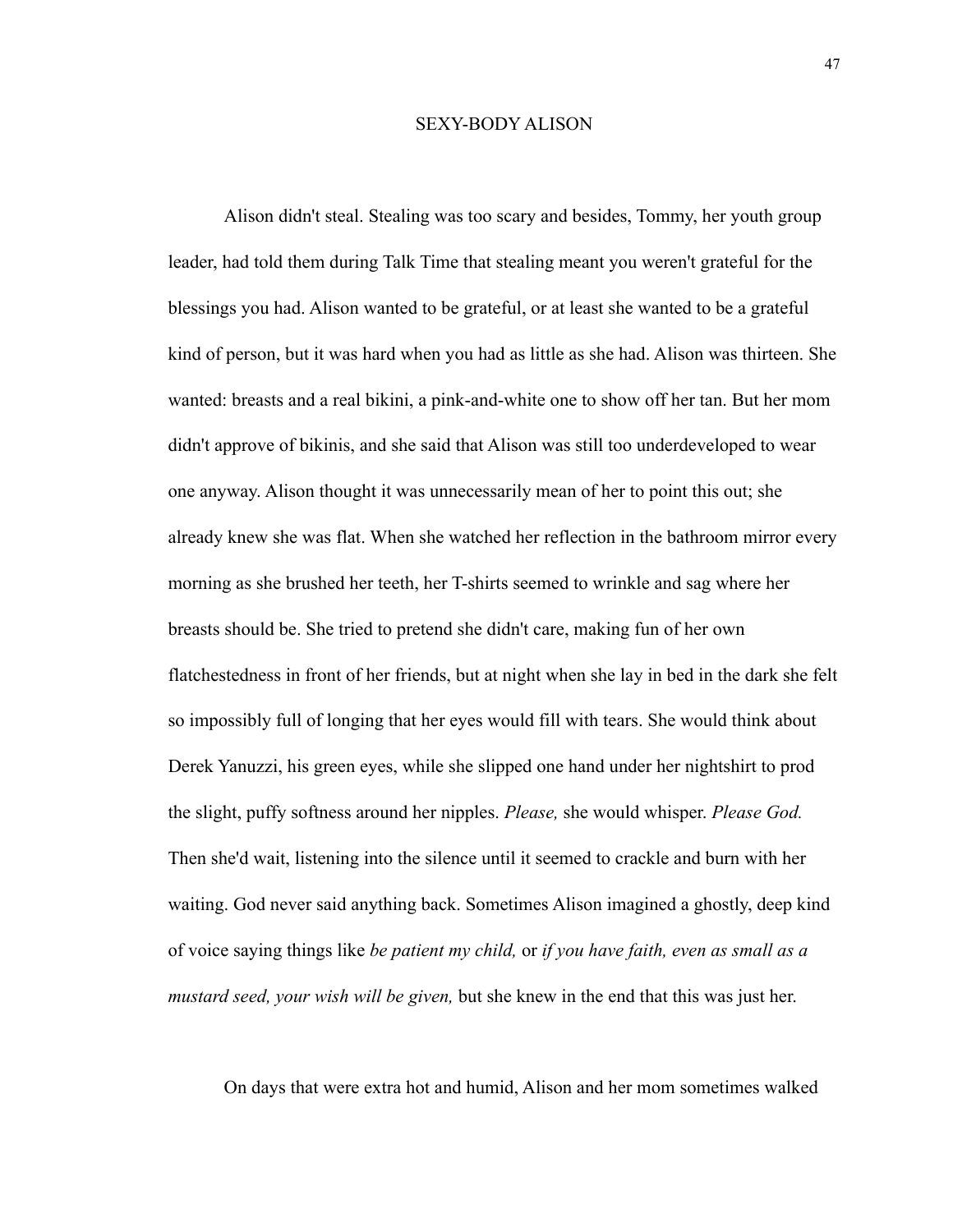the mile to the country club pool, even though Alison's mom said eight dollars a person was highway robbery, and how was she supposed to buy groceries next week. At the pool, Alison kept her shirt on over her old blue one-piece. *Don't you want to swim?* her mom always asked her, but Alison just shook her head and dragged her faded towel back in the shade under some dusty old oak trees. She didn't want to be seen. Her mom looked embarrassing, with her weird bathing cap and the thin raised veins like blue spiders crawling all over her ripply thighs. She heaved her body down into the water with a sound like *oof!* and turned back to give a thumbs-up to Alison, who shrugged and looked away. Once her mom was into the rhythm of her laps, Alison went over to the snack bar and bought a Fun Dip and a Coke and took them back to the tree. All through the month of July, the air had been heavy with the smell of melting tar, and all the roads and parking lots shimmered like at any second they might go up in flames. Alison burned her bare feet walking over to the snack window, and even in the shade of the trees she could feel the constant cool crawl of sweat down her sides.

Alison liked being at the pool. She never got bored sitting there while her mom swam, because she was working on a secret project: creating her ideal body. This wasn't just an idle thought for her; it was a careful, precise process. Leaning back against the rough bark of the tree, Alison licked tangy candy dust off her Fun Dip stick and watched girls stroll around the pool. All of them except for the littlest kids and the lifeguards had cute patterned bikinis on, and as they went by, their wet feet slap-slapping the hot pavement, Alison picked out the best, the sexiest breasts: the breasts she planned to have.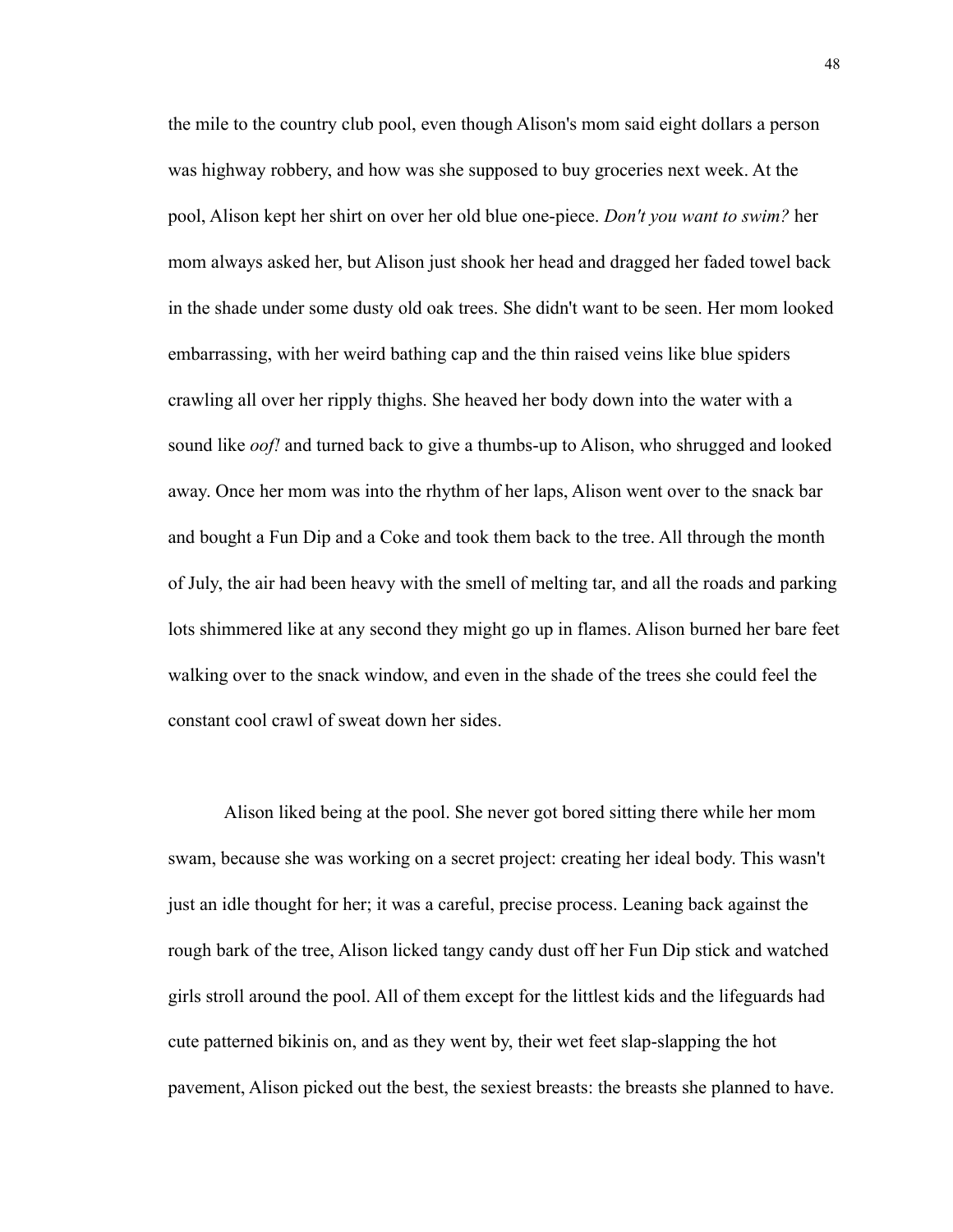Breasts were always first; then she'd go on to choose a butt, legs, stomach, back. Once she had made her selections, Alison would mentally glue all the different parts of the girls' bodies into one whole kind of a body with her head on it. It wasn't easy; she had to tilt her head back and sit stiffly, her eyes squeezed shut and rolled up in their sockets with concentration. But eventually it would emerge in her mind, like something mythical moving up out of a dense fog: a sexy-body Alison—still her, only with high, round breasts that shook and gleamed in her bikini top when she walked around the pool. She would hold very still for a long while imagining this—the satisfying *jounce-jounce* of her new breasts, the slight seductive sway of her curvy hips—while above her the oak branches ruffled in the warm wind. Then she would sigh and open her eyes again and select clothes for her future sexy self, the kind of clothes her mom called *immodest* when they went to the mall together. She chose polka-dot bikinis and bright pink halter tops and cropped peasant blouses that would show your stomach. Faded denim miniskirts that hung off your hips. Ripped jean shorts so short the pockets peeked out the bottom. A white eyelet sundress with a plunging back. The whole process, imagining her body-tocome and then choosing the clothes, usually took a couple hours. By the time she was done, Alison felt limp and drained but also hopeful. It would come; she had faith that it would come. She'd drink her warmish Coke and lie back on her towel. The green tree light rested her burning brain.

Every Monday through Wednesday, from ten until three, Alison babysat for the Millers, a couple from her church. It was an okay job, even though they didn't pay that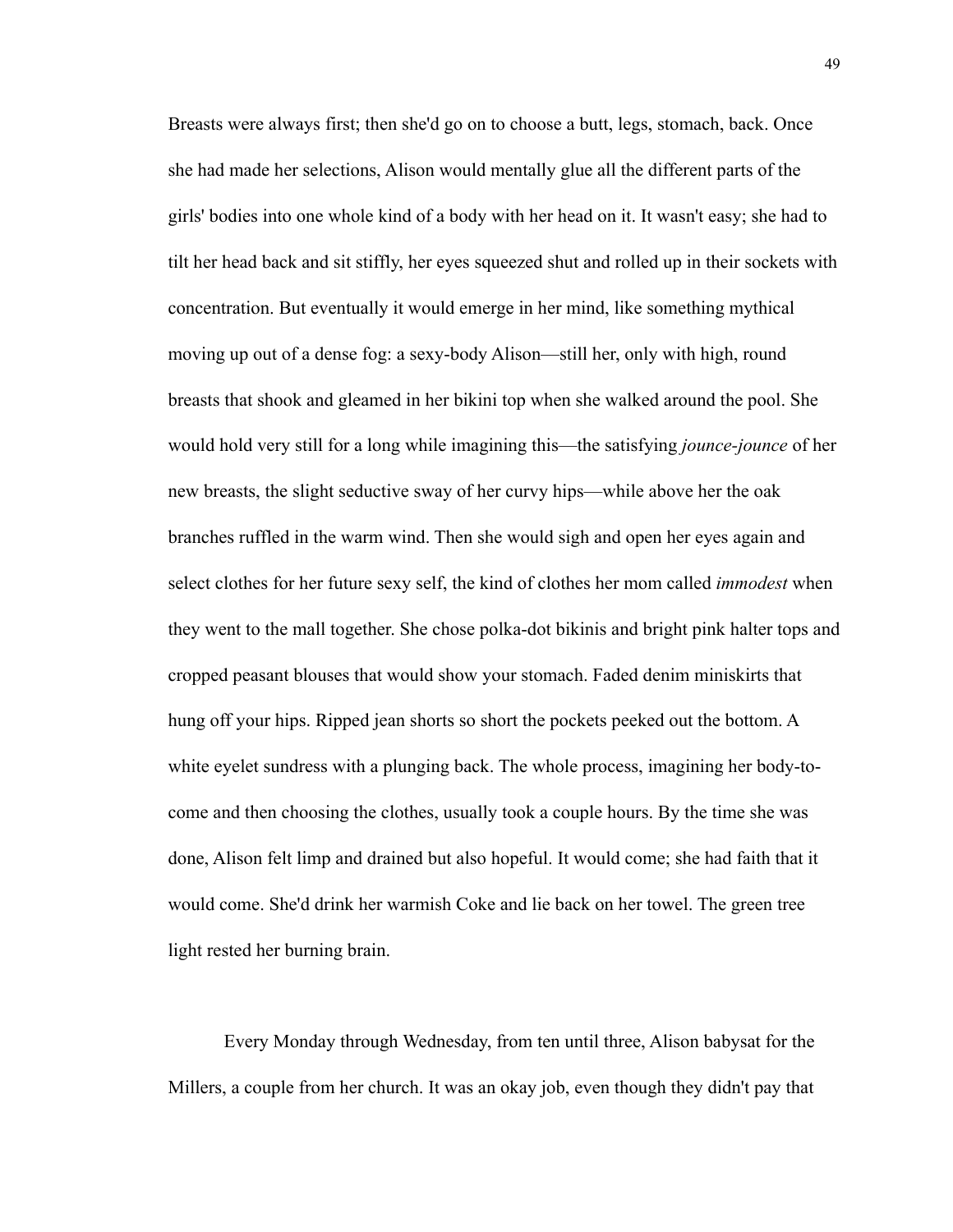much. *Marni makes at least eight dollars an hour when she babysits,* Alison told her mom, but her mom just frowned and said *they're poor seminary students. And five dollars an hour is plenty. What do you do that's so hard?* When Alison was dropped off in the mornings, Mrs. Miller would give Alison instructions before she left for her job at the counseling center. The instructions were the same every day, but Mrs. Miller always repeated them anyway—quickly, and in a low, worried voice, as if she thought Alison might have forgotten them from the day before.

As soon as Mrs. Miller left in the morning, Alison checked the fridge and the cupboards, but the Millers never had anything exciting, no Coke or anything. Alison fed the baby smelly mush out of little Gerber babyfood jars that the Millers kept in tidy stacks in the cupboard. It was sort of fun to choose what to feed the baby—turkey and turkey gravy? pear mango guava? sweet potato?—but in the end they all looked alike, the way the baby smeared them all over his face and hands no matter how neatly Alison tried to slip the little plastic spoon into his mouth. After Alison fed the baby and wiped him down with a damp cloth, she took him into the living room to play, or sometimes out into the small side yard where she'd set him down on a blanket in the shade. She'd lie down too, half on the blanket, half in the bristly grass that made her legs itch. She would lie there in a kind of daze, only reaching to tug on the baby's fat little legs if he crawled too far away. She thought about how her life would be once she had breasts. It seemed to her that everything would be different—everything. She could see herself walking in a kind of warm white-lit slo-mo down the hall at school in the eyelet sundress. Or maybe the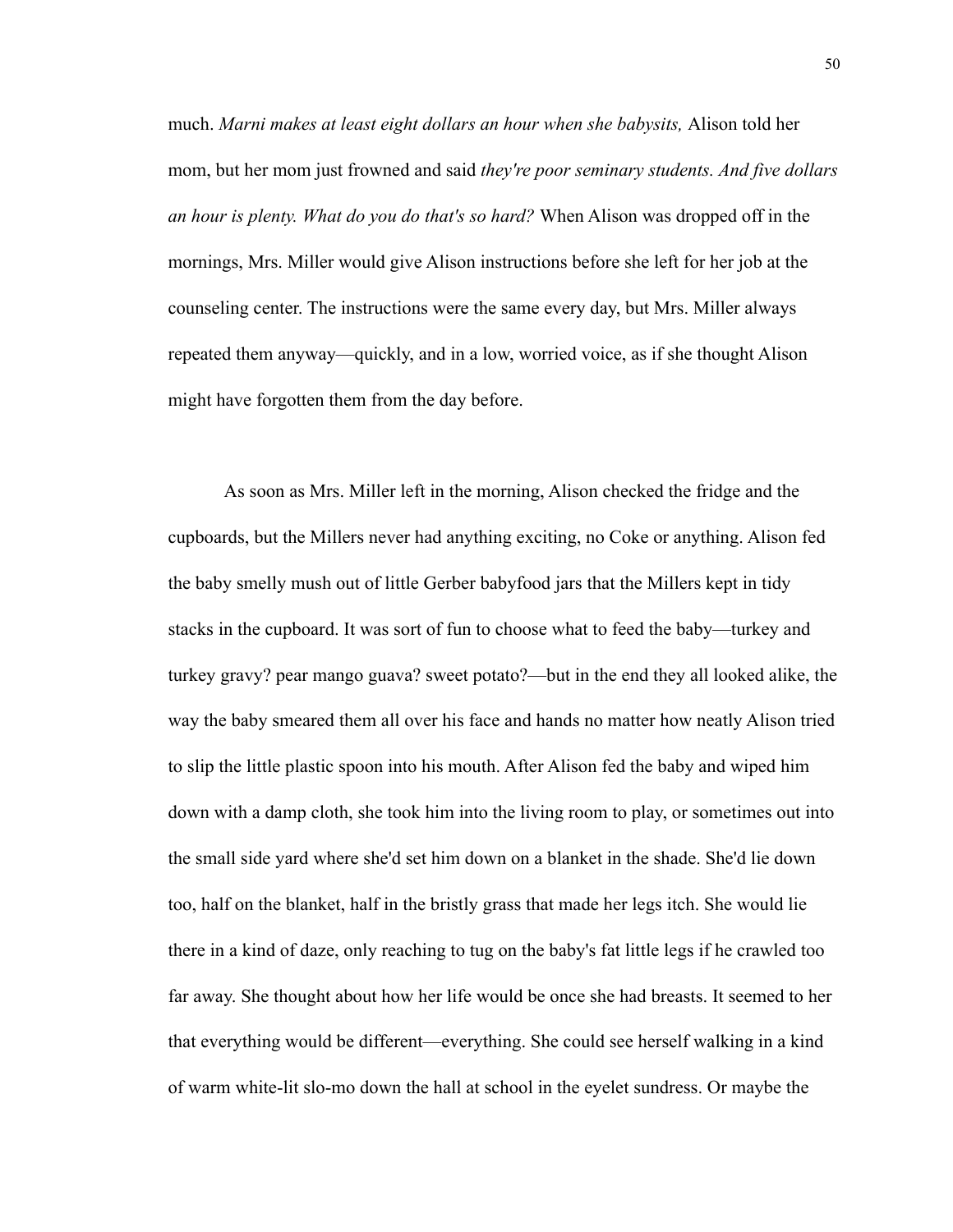denim miniskirt and halter would be better. Derek Yanuzzi would finally look at her. He'd look at her and look at her—at the tanned curve of her breasts pushing against the thin white cotton of the sundress—and he'd forget all about Christy Kane, who had once looked pointedly at Alison's flat chest and raised her eyebrows and said *God, did you even start your period yet?* and all her dumb friends had laughed and said *Christy! Don't be such a bitch.*

At lunch time the baby ate another jar of babyfood and Alison ate the buttered pickle-and-salami sandwich she had brought with her. Afterwards, Alison tidied up the kitchen and the baby and then the baby slept in the hot afternoon. There wasn't any air conditioning, only a lazy ceiling fan that stirred the humid air around in slow circles. Alison lay on the couch, fanning herself with a magazine and looking around the living room. She thought the Millers' house was ugly. The ceiling was low and white and diseased-looking. *It's called a popcorn ceiling,* Alison's mom had explained when Alison asked about it, and Alison had said *well it's gross,* even though she knew her mom would shake her head in disapproval and say *Alison* in the quiet way Alison hated. The Millers' sofa and easy chair were old and brown, covered with fat quilted pillows and orange and white afghans. On one wall, there was a painting of Jesus looking sad, and on another, framed photos of the Millers. Alison didn't think the Millers were ugly exactly but she did think they were the most boring-looking couple she had ever seen. Mr. Miller was tall and skinny and stooped. He had thin, mousy hair and frameless glasses, and when he drove Alison home from babysitting, he never said anything except *thank you* and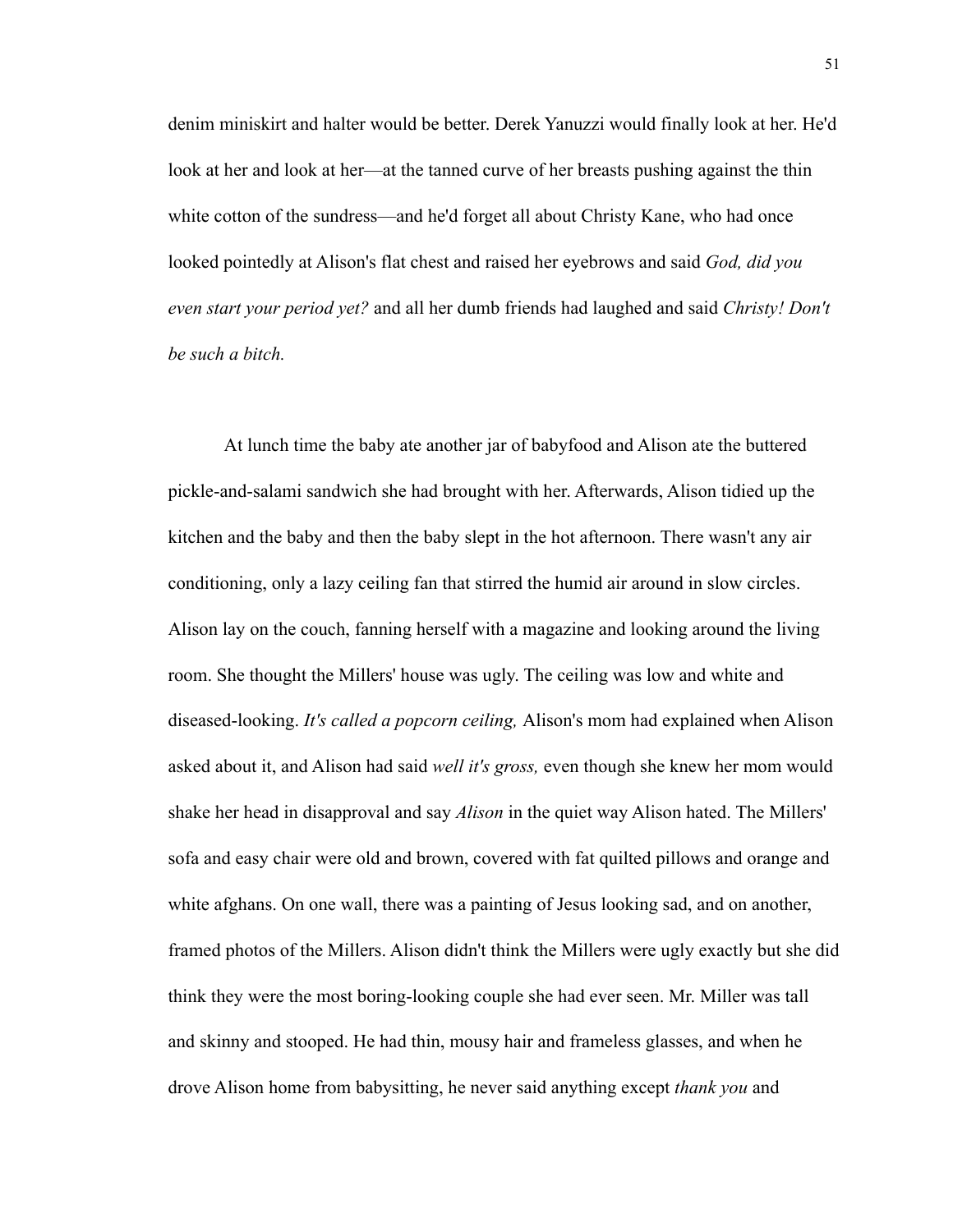*goodnight*. Mrs. Miller was plump and had a tight brown perm and a laugh that Alison thought of as a matronly laugh. Like she didn't really think anything was all that funny but she'd laugh anyway just to keep things comfortable. She wore glasses too, and on Sundays, floral dresses with wide white collars. Sometimes Alison tried to imagine Mr. Miller proposing to Mrs. Miller: what he would have said, or if they'd kissed afterward and if they did, was it a passionate French kiss with tongues, or a thin dry kiss like the ones her parents gave each other? But in the end, she couldn't imagine any kiss at all between them. After she got tired of lying on the sofa, Alison would pour herself a glass of apple juice and walk down the hall to check on the baby. He slept with his mouth open, his cheeks flushed with the summer heat. Alison liked to stroke his back a little as he slept, gently, with the back of one finger. She tried to see if he looked like Mr. Miller or Mrs. Miller but lucky for him he just looked like a normal baby still.

By mid-August, Alison's chest was still stupidly flat and she was starting to feel worried. School started in three weeks, and what if by September nothing had changed? Alison started to pray more, and harder. Every night she waited until the house was dark and quiet before she got out of bed and knelt on the carpet. Tommy had said something last week about how the way you prayed made a difference, how it was different if you were lying in bed praying half-asleep or if you were kneeling. Kids had started to laugh when he said "kneeling" but Tommy had said, *I mean it, you should try it sometime. Where your body's at isn't just physical, it's spiritual.* So Alison tried it—first kneeling upright with her elbows on the mattress and her chin on her clasped hands, and then,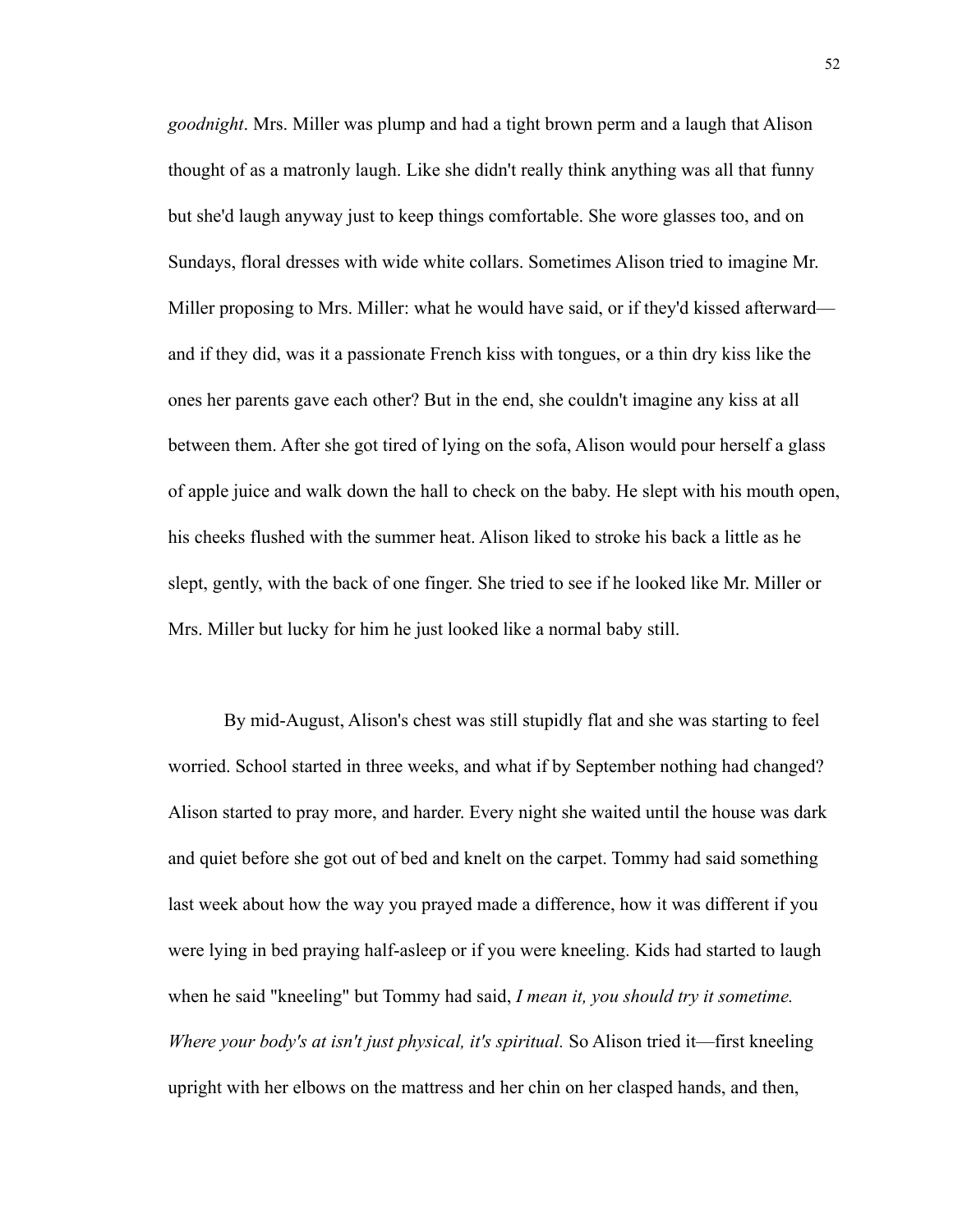when she got tired, collapsed down on all fours with her face in the carpet and her arms stretched out in front of her. This felt like an especially holy pose. The prayer itself was always the same: *please God please. This is the only thing I want. It's the only, only thing. Please please give me this wish please God.* She couldn't bring herself to say "breasts" to God because it seemed embarrassing and also kind of disrespectful, and she couldn't think of what else to say, so she focused on filling up her heart and brain with how much she wanted this, sometimes even holding her breath until the tears stung her eyes and she started to shake with the intensity of it all. Then suddenly she'd let out her pent-up breath in a great rushing whoosh and collapse onto her side, gasping. That, she was sure, he would *have* to feel.

One afternoon as she was coming out of the baby's room, Alison noticed that the door across the hall, the door to the Millers' bedroom, was open. It had never been open before. Now it was open just a teeny-tiny crack, but she went to the doorway and peered through the crack. She couldn't really see anything, so she nudged the door with her foot until it swung slowly open; then she stood in the doorway and gazed around. Everything was very neat in the Millers' bedroom. The bed stood in the middle of the room. It was big, spread with a blue-and-pink checkered quilt and cushions with patchwork dolls holding hands sewn onto them. Sitting propped up against the cushions was a real, porcelain doll in a pink taffeta dress, with long blond ringlets and big blue eyes. When Alison picked up the doll, its eyes closed a little. It had very thick black eyelashes. Alison set it back down on the bed and turned to the dresser. The wooden dresser had an oval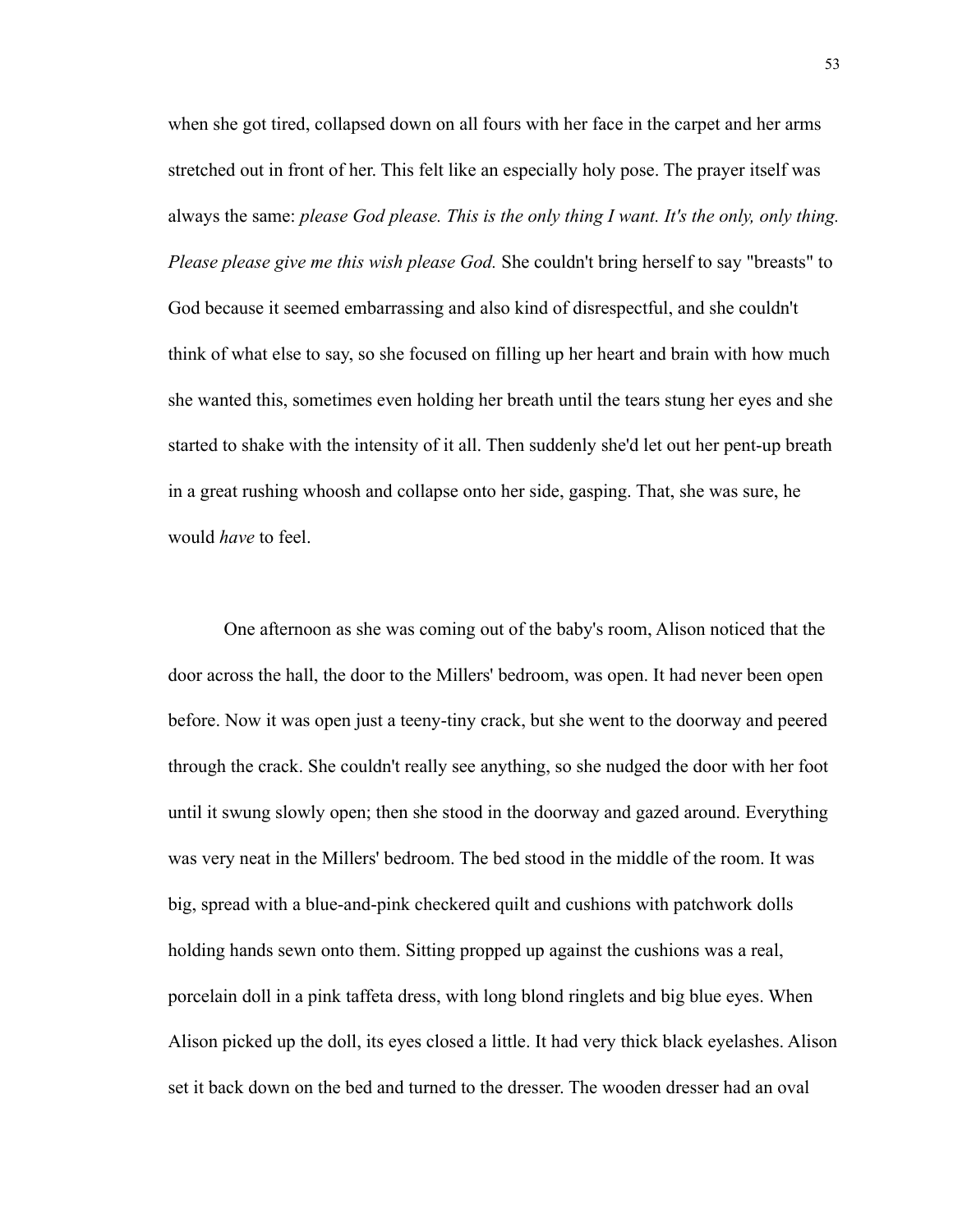mirror attached to its top. Alison put her juice glass down on a doily on the dresser and looked in the mirror. Her light brown hair was long and lank, tangled. Her face looked pale and her eyes, mournful. The night before, she had prayed on the floor for what felt like hours, and in the end she had held her breath for so long that she started to feel dizzy and see sparkly gray spots behind her closed eyelids. When Alison's mom came to wake her up in the morning, Alison was lying curled up on the floor because she had felt too exhausted after holding her breath for so long to climb back up into her bed. She still looked tired; the skin under her eyes was puffy. Alison frowned, then suddenly smiled at herself, widening her eyes as if in surprise. That was better; she even looked pretty. When she didn't smile she looked a little bit like a horse, a sad horse. She turned to the side and studied her chest in profile, but it was the same as always, flat and bony and empty. She pounded her fist hard against her breastbone, then lowered her hands and stared at herself in the mirror again. She felt tired and ugly and sad.

She looked down at the top drawer of the dresser, then she slid it open, just a little. She could see something frothy-looking, pink and white. She pulled the drawer all the way open. There were a couple of lace-collared, flowered nightgowns on top, and underneath, a stack of dingy striped panties and several big, washed-out looking bras. All of them white. Why didn't Mrs. Miller get a pretty bra? Something from Victoria's Secret maybe, purple silk or black lace. Alison had seen a Victoria's Secret catalogue one time at her friend Marni's house, and she had snuck it into the upstairs bathroom and sat on the toilet and studied it for so long that Marni had come to the door and knocked and said,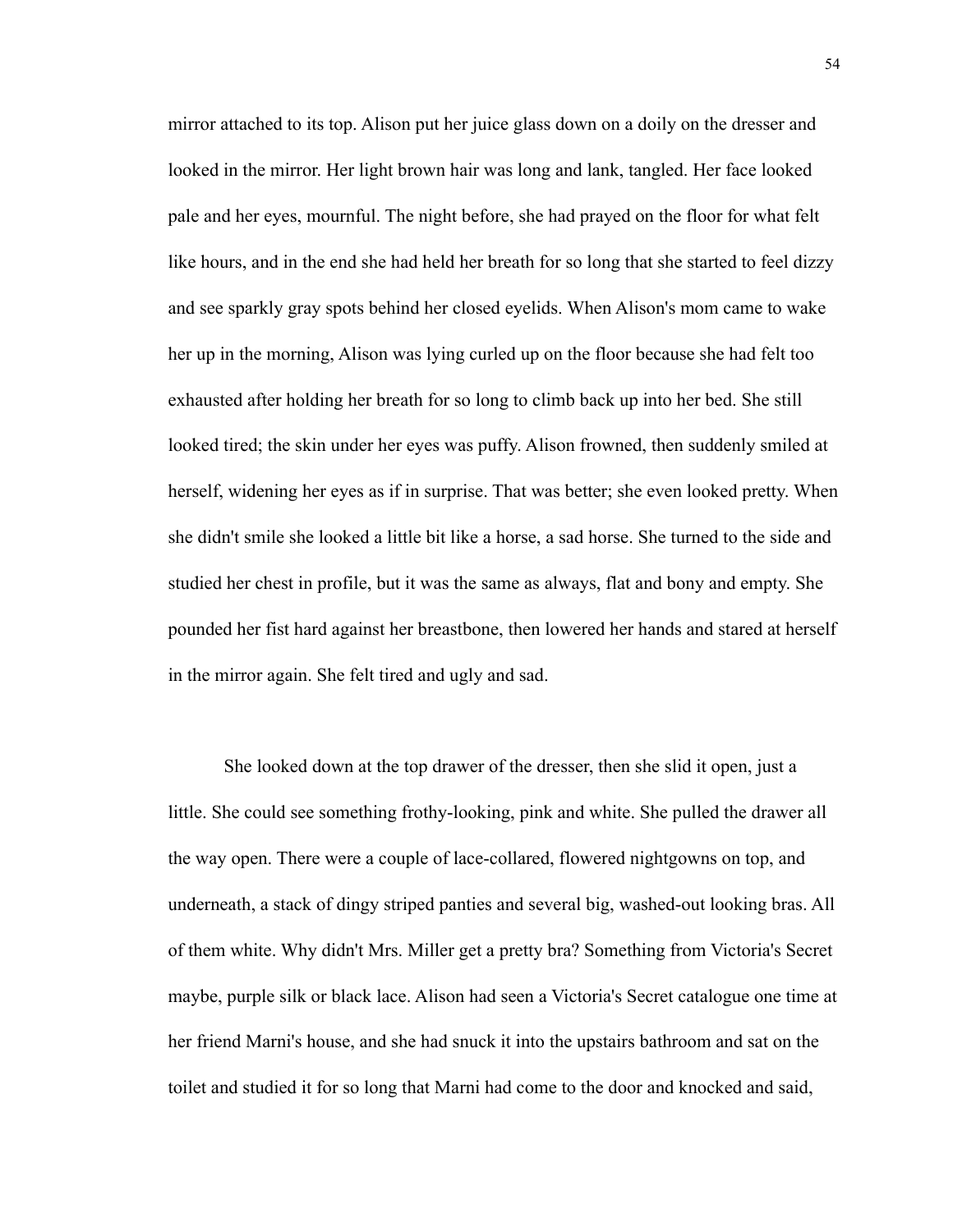*are you okay? You've been in there forever.* Alison had stuffed it quickly behind the extra rolls of toilet paper and flushed and washed her hands and come out and Marni had looked at her suspiciously and said *are you sure you're feeling okay? You look feverish.*  Alison fingered Mrs. Miller's bra, rubbing the material between her finger and thumb. It was worn and stretchy but still soft, and the straps were grayish but smooth to the touch: they felt satiny. Suddenly there was a sound outside like a car pulling up. The Millers! Alison's heart jumped up in her throat and she quickly shoved the drawer back into place and ran out of the Millers' room and hurried over to the couch and grabbed a magazine and sat down. She sat there trembling, trying to calm herself for when they came in. But after a few minutes no one had come inside, so she knelt on the sofa and looked out at the driveway, and it was someone at the neighbors' house, not the Millers. Alison slid back down into the sofa and sat there for another minute, breathing slowly and evenly. She put the magazine down on the coffee table and looked at the clock: a quarter to two. They wouldn't be home for over an hour still.

 Alison got up and went into the baby's room and looked at him. He looked fine. She closed his door most of the way and then tiptoed-ran back into the Millers' room and carefully shut their door too. She went back to the dresser and slid the drawer open. She picked up one of Mrs. Miller's bras and slipped her arms through the straps, studying herself in the mirror. She looked ridiculous. Her face was all red and flushed, and the giant bra dangled from her shoulders, limp and wrinkled. She took it off and studied it. She hooked the back of the bra together, then she pulled it on over her head. It still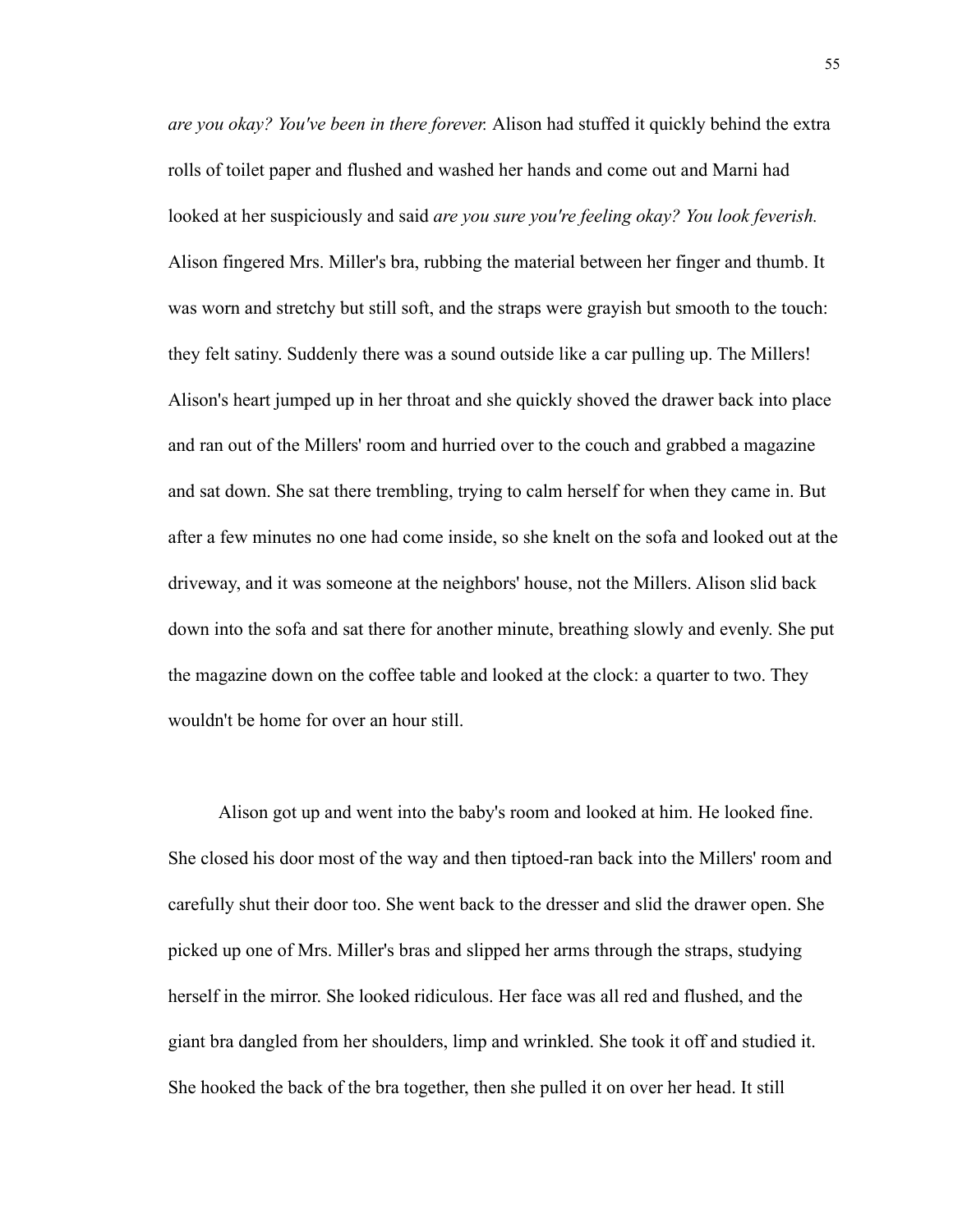looked huge and tired, so Alison opened drawer after drawer, looking for socks. She knew she shouldn't be doing this, but she suddenly felt like she couldn't stop, like all the pent-up worry and longing was spilling over now as she jerked drawers open, yanking loose one of the drawer's glass knobs in her hurry. Even that didn't stop her; she tucked the glass knob into the pocket of her khaki shorts and kept looking. Finally she found some balled up white sport socks. She separated the socks quickly, folding them in half and slipping a few into each cup of the bra. Her hands were trembling slightly. Even with the socks the bra looked bad, lumpy, so she folded still more socks and stuffed them in. Soon she had ten socks in each cup. She turned to the side and inspected her profile. It was still lumpy, but not too bad. She looked like she had enormous breasts. She thought about Mrs. Miller's enormous breasts and how they would fill the bra cups, nice and round with no lumps. She thought about Mr. Miller touching Mrs. Miller's enormous breast and that made her feel tingly and sick, and then she thought confusedly about Derek Yanuzzi touching Alison/Mrs. Miller's enormous breasts. She closed her eyes and ran her fingertips over the thin stretchy material of the bra, pretending it was Derek's hand. *You're sexy, Alison.* She opened her eyes. This was wrong. She had to stop.

Alison looked down at her sock breasts. They looked so pretty. Why couldn't she have them, why? Her cheeks were flushed and she was sweating, so she took off the bra and put it on the bed with the two piles of socks. Then she pulled off her T-shirt and the childish gray sports bra she wore and put them on the bed too. She picked up Mrs. Miller's bra again, careful not to spill the socks onto the floor, and refastened it over her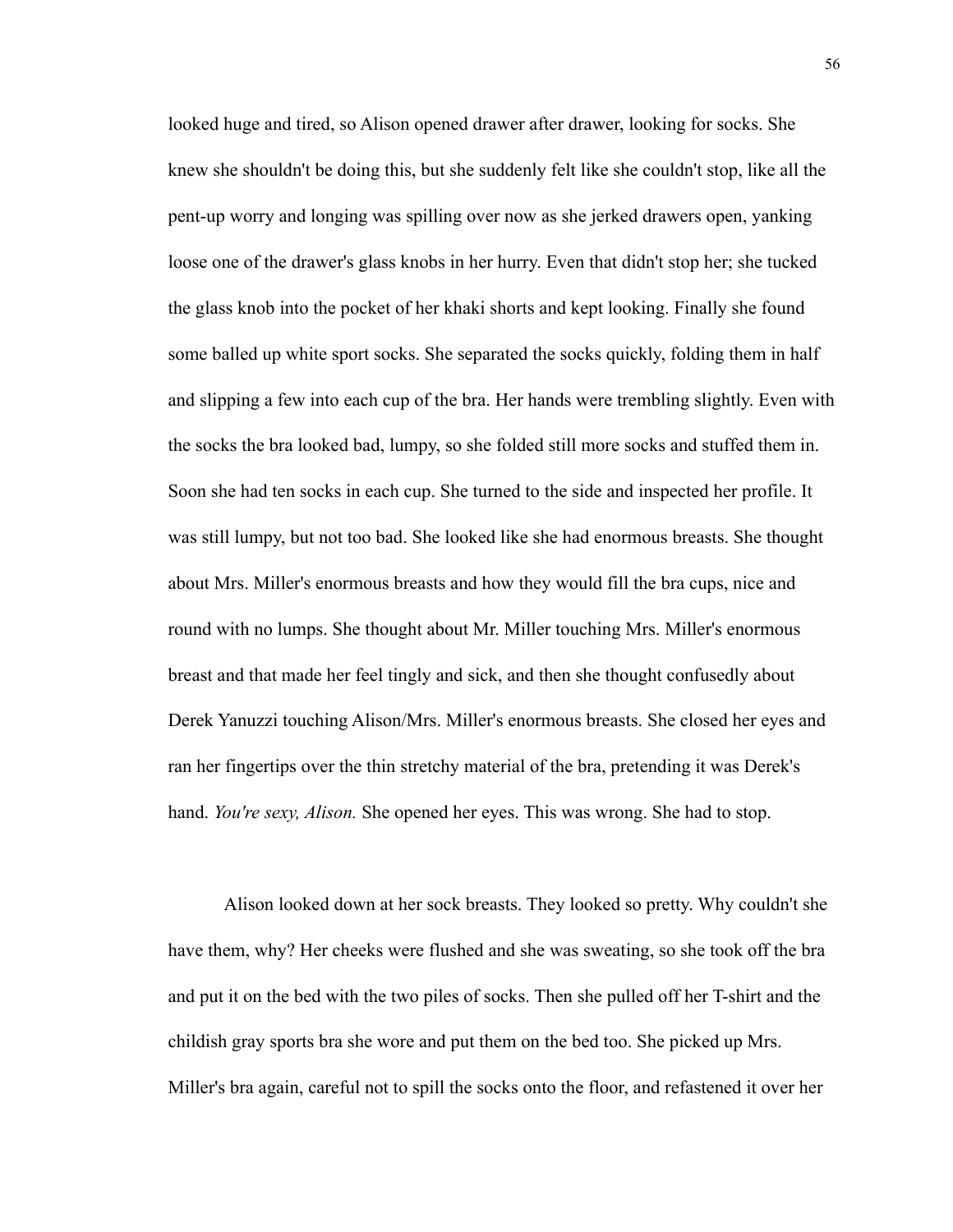bare skin. Alison looked at herself in the mirror, smoothing and caressing the breasts until they looked nice and round, like real breasts. She was uncomfortably warm, and beads of sweat were beginning to trickle down her ribs and gather on her upper lip. But she didn't move. She stared into the mirror. She thought she had never seen anything so beautiful.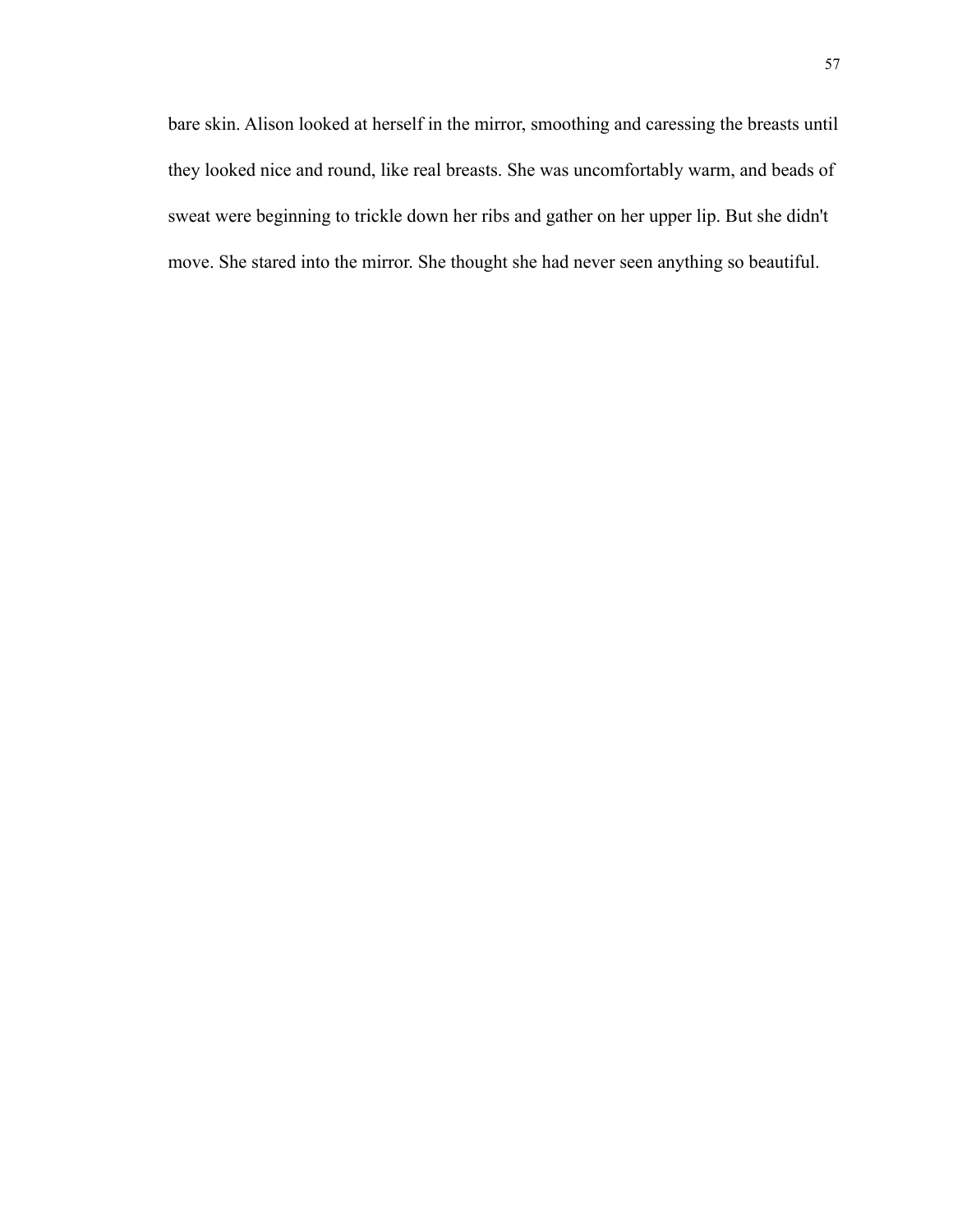## THE FIELDS

She loved the singe of smoke in her throat. In the early afternoon, she sat smoking on the broad steps of her apartment building, feeling the blowing warmth of fall. Light and shadow flowed over her body, and over the sorrow that woke and moved in her now even while she slept. She was in her second year of college and lived off-campus with several girls who were not friends but who treated her with the remote friendliness she was used to from women. She had never made friends easily with her own sex; it was men that she loved, especially since her recent, sudden prettiness made this love natural and reciprocal. In her first year of college she had basked in her prettiness, she had felt the light of the eyes of men surround her so that her body felt weighted with an accumulation of beauty. Under this weight she felt safe. She lay in several beds that year, feeling each time the hands and mouth of a man who now seemed to her like a boy as he touched her reverently. Each time, she stopped short of sex because it felt dangerous, uncontrolled—an act that might erase the shyness from a boy's eyes, might shift or split the smooth kernel of her self. It was only the eyes of men that she loved, and the life she inhabited in their light. In her mind, her own image flashed and beckoned, drawing all the light out of a landscape that slowly darkened around her.

In her second year of college she stopped going to men's beds. As she grew used to her prettiness, the feeling of being desired was no longer enough. Sometimes she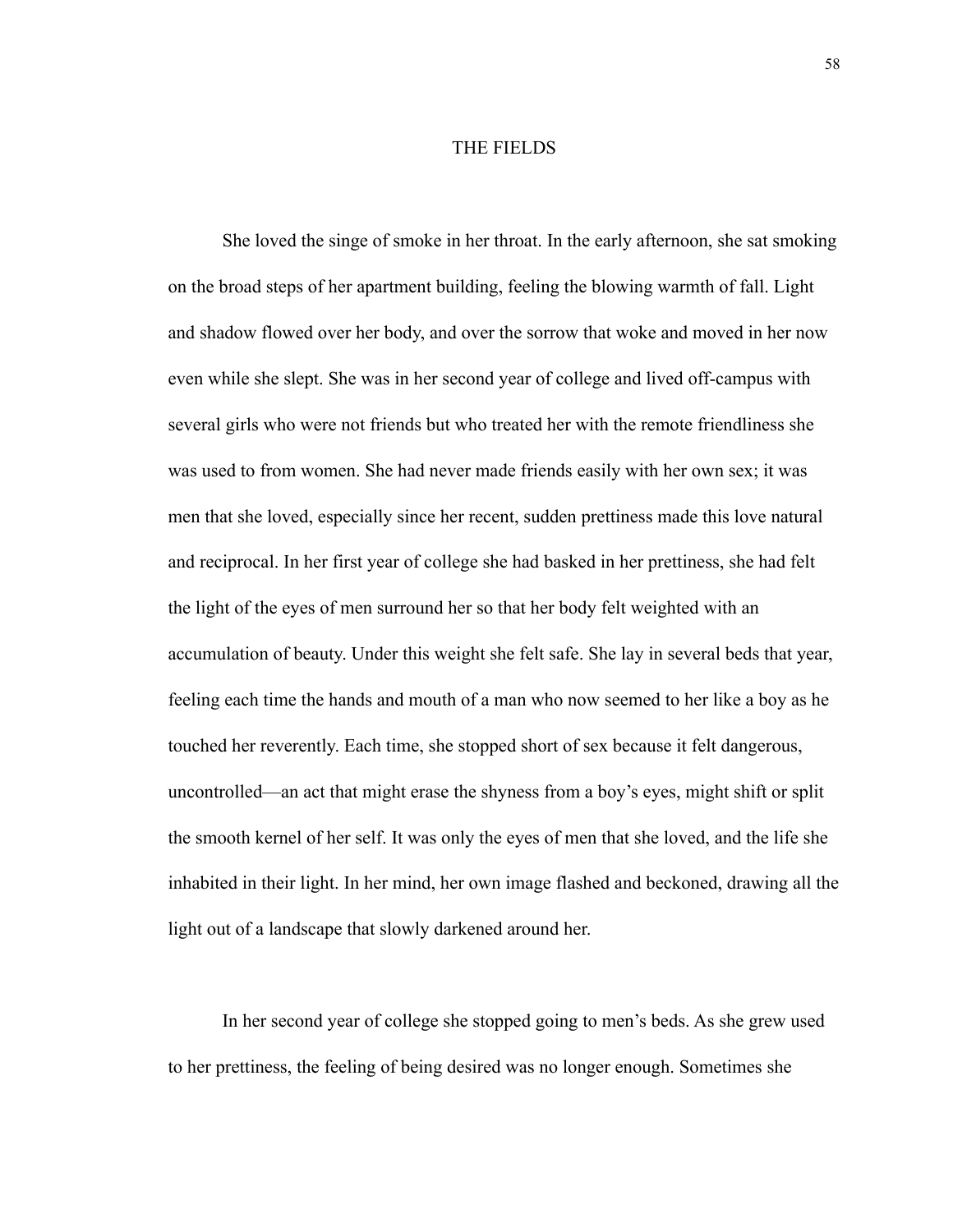would lie in Luke's bed, but that was different. Luke was her best friend and never tried to touch her, even when they lay side by side in his narrow bed listening to music and talking, or looking out the window at the tree that shimmered and stirred outside, shaking its shadows down into the room. She loved Luke with a deep, proprietary calm that was troubled only when his eyes lingered on her too long, as they sometimes did, or when he lay so close to her in his bed that her body warmed and tingled with his nearness. And then one day he said—*do you know you're the most beautiful thing I've ever seen?* It was a warm afternoon at the end of September; they were lying side by side, not quite touching. His voice when he spoke was slightly muffled by the pillow, making his words lighter, almost silly. Less like a declaration of love. But his eyes were too blue—naked, shining—and she had to look away before she could laugh and treat it as a kind of joke. *You should have seen me at fourteen* she said quickly, averting her face so Luke couldn't see how his words surged in her. *Braces, glasses, bone-thin.*

It was only later in her own bed that she gave herself over to his words, allowing them to open and echo inside her, one by one. Of course she had often been told she was pretty, even beautiful. But no one had ever been in love with her before. *The most beautiful thing I've ever seen. The most beautiful.* It was as if her whole body was flooded with light.

Yet as the fall days turned and shortened, she stayed more and more in her own bed. Luke's love—at first as gentle and involuntary as breathing—as if the mere existence of her beauty were enough—began to change. Nothing was as it had been,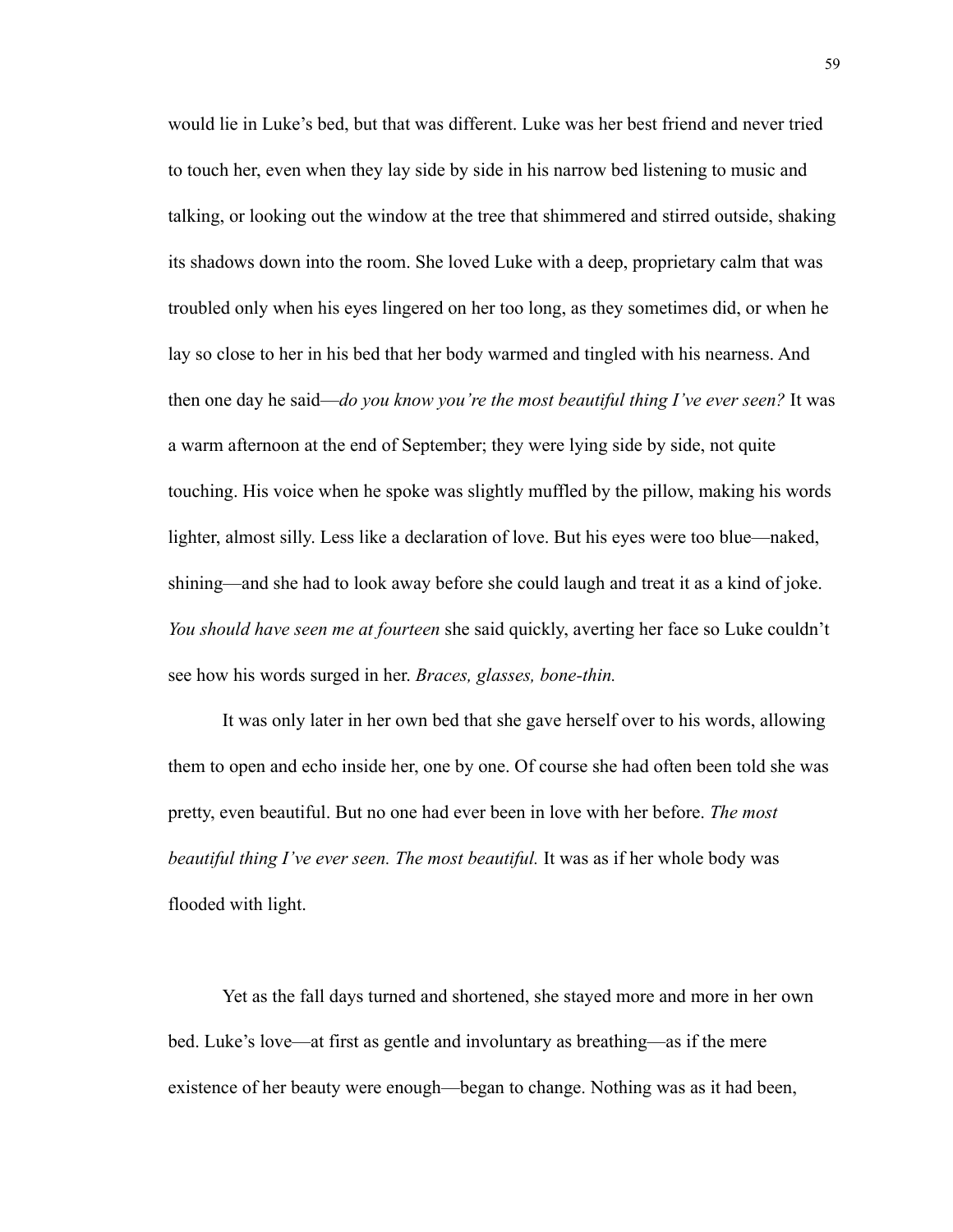nothing was simple. One night her eyes met Luke's across a crowded room—and in his gaze, where before had been only affection, there was now an urgency of question, or demand. She looked away, stricken. But there were days too when Luke met her with a calm friendliness that left her feeling bored and irritable. Slowly, she stopped going to class. She drifted. Mornings, she would lie between her gray flannel sheets and listen to the girls she lived with as they moved from bedroom to bathroom to kitchen, blow-drying their hair, laughing and complaining. She could hear, from the dim cave of her room, doors and phone calls and dishes rattling in the dishwasher, and faint music—the music a murmur through the wall, coming from the rooms nearest hers. By late morning, the apartment would be empty, and she would leave her bed to sit, wrapped in a quilt, by the window in the living room. This was the only moment of the day when the sadness that was in her shifted. Through the window, she could see the neighborhood spread out below her: brick and leaf and cracked pavement, and through the hanging trees, a glimpse of people passing. Watching those small bodies hurrying along the sidewalk, she felt her sadness become expansive and deep, like an ancient, weary wisdom. But after a little while, the sadness invariably shifted again—it sank and settled to its accustomed place and she would go outside to sit on the steps and smoke the first cigarette of the day. When Luke came by—bringing the freshness of the cooling days and his warm body moving through them—they sat in her room and Luke talked about his day. He told her funny stories from class, or about a new band that he liked, and she listened. His eyes when he looked at her were bright and somehow shuttered. She began to wonder if the words she had heard were real—had he really said them? *The most beautiful thing I've ever seen.*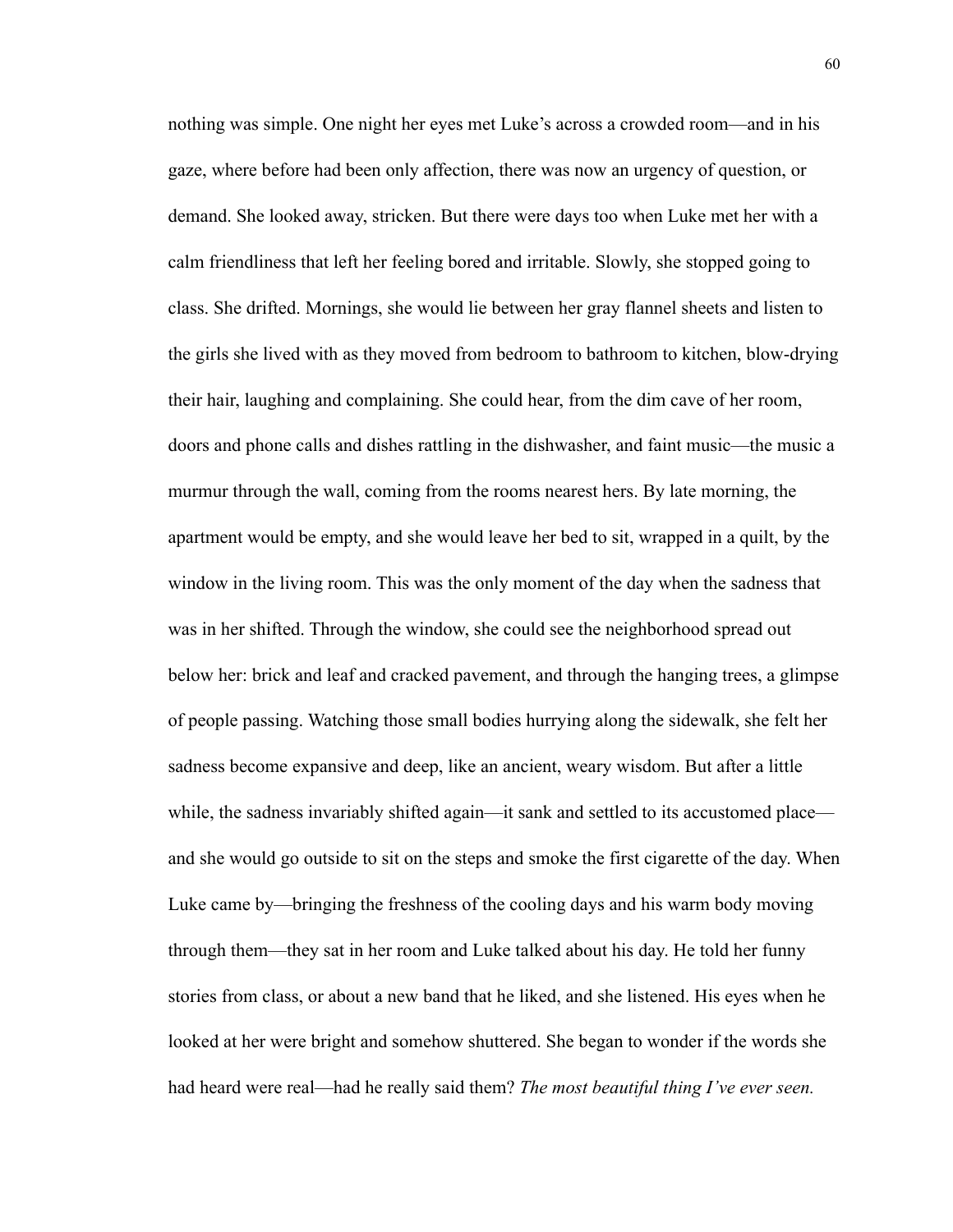She couldn't recall their sound, no matter how much she turned them over in her mind. Now in the evenings she was often alone: she lay in bed, watching deep-sea programs on TV. The bedroom glowed blue and filled with the sound of the sea and the narrator's voice, and slowly these would lull her to sleep, where she drifted each night in a vast cold dark lit by flickering creatures that fanned through the darkness, appearing and disappearing at the very edge of sight.

In November, the rhythm of her days was suddenly interrupted by Ella. She and Ella had always been loosely connected through Luke and their other male friends. They saw each other sometimes on weekends, at parties, where they bummed cigarettes off each other and had tipsy, distracted conversations, their eyes always darting away to where the boys laughed or wrestled or argued. She didn't like Ella, who seemed shallow and pretentious to her, and she didn't think Ella liked her very much either. Still, all through their first year and a half of college they had maintained a low-level, working friendliness. Then one day she came back from a solitary walk to find a letter from Ella slipped under the door. The letter was rambling and sentimental, and confessed that Ella and Luke had slept together—not planned, it had just happened—but that their time together had been so amazing, so raw and honest, that Ella now wanted to be with him only seeking her blessing first because she knew Luke was her best friend and she, Ella, wanted to respect that special friendship.

She threw the letter away and went outside to smoke. The days were growing cold —the sun hung pale and low in the white sky, and the wind blew dry leaves across the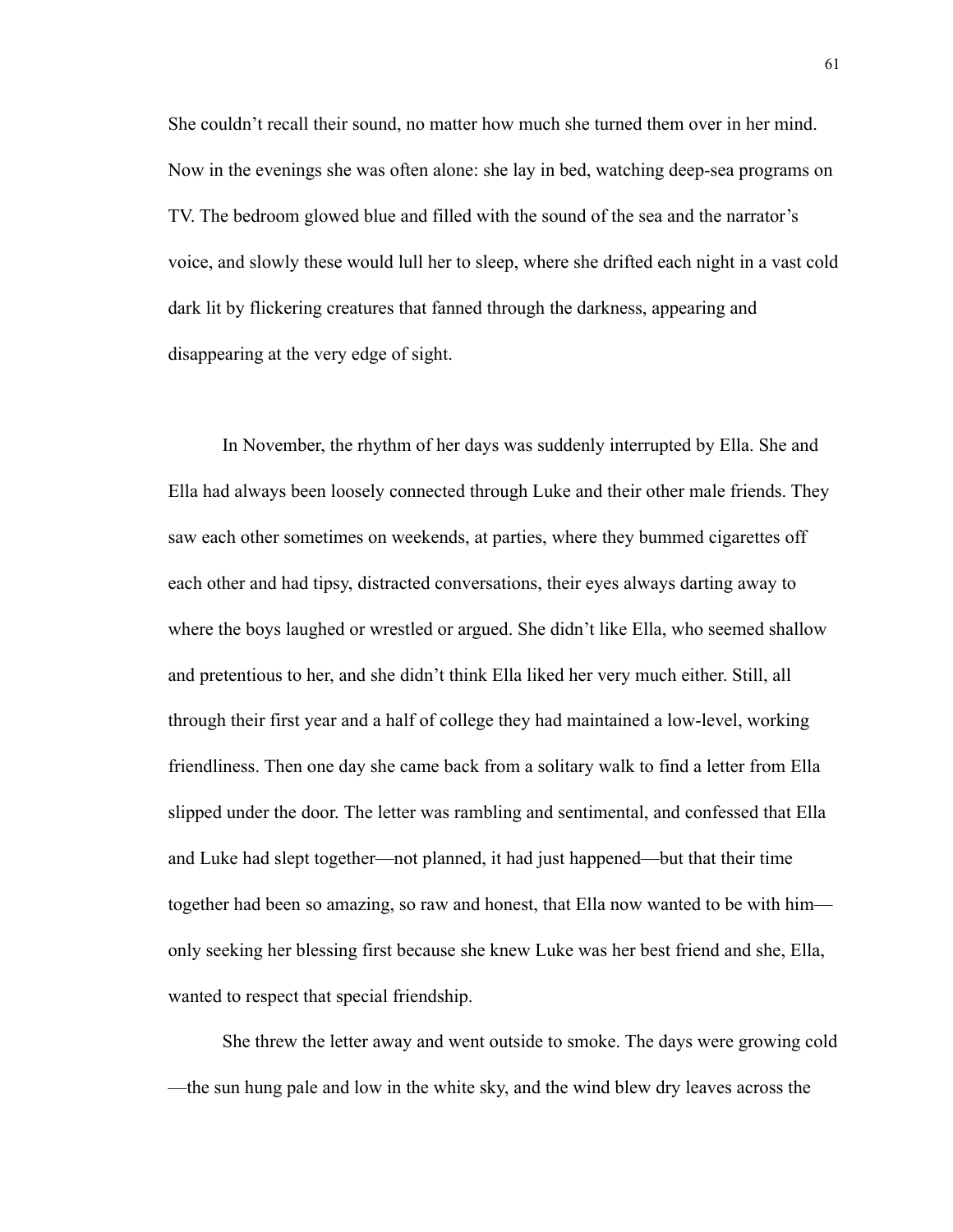sidewalks and streets. She wore a sweater and wool pea coat and boots, and sat with her arms wrapped around her knees, holding the cigarette close to her face. The smoke burned dully in her throat and her fingers were numb and trembling. She thought about Ella: her round brown eyes, slight chubbiness, low-cut shirts that revealed deep white cleavage. She thought about Luke, what would make him happy. Three days ago, he had written her a letter that had brought her quickly the two blocks down to his apartment. But once she was there, she sat on the edge of a kitchen chair while he leaned against the counter, and they were silent for a long time, avoiding each other's eyes, before she finally stood up and said *I don't think I could ever...* Luke's hand was gripping the edge of the counter. She touched him, quickly—his white knuckles—and then she left. For two long days she hadn't seen him, and then yesterday he had knocked on her door. He had come up and sat cross-legged on the end of her bed, talking and joking with the same everyday kindness as always, and the terrible, supplicating look was only in his eyes when he wasn't speaking.

She told Ella she didn't mind and then suffered the hugging and the telling, with tears, about Luke—how incredible he was, so different from the last guy Ella had dated, and how close they all would be now—Ella hoped—like three best friends. When Luke came by the next afternoon and looked at her gravely from the doorway, she lied to him too, looking away and saying with light, dismissive sincerity *I'm glad, you'll be good together.* She nodded vaguely at the floor. Luke insisted, *Everything will be exactly the same, we'll be just like we are now—Ella understands about that—*and she smiled and nodded and said *yes* and in her mind *goodbye*.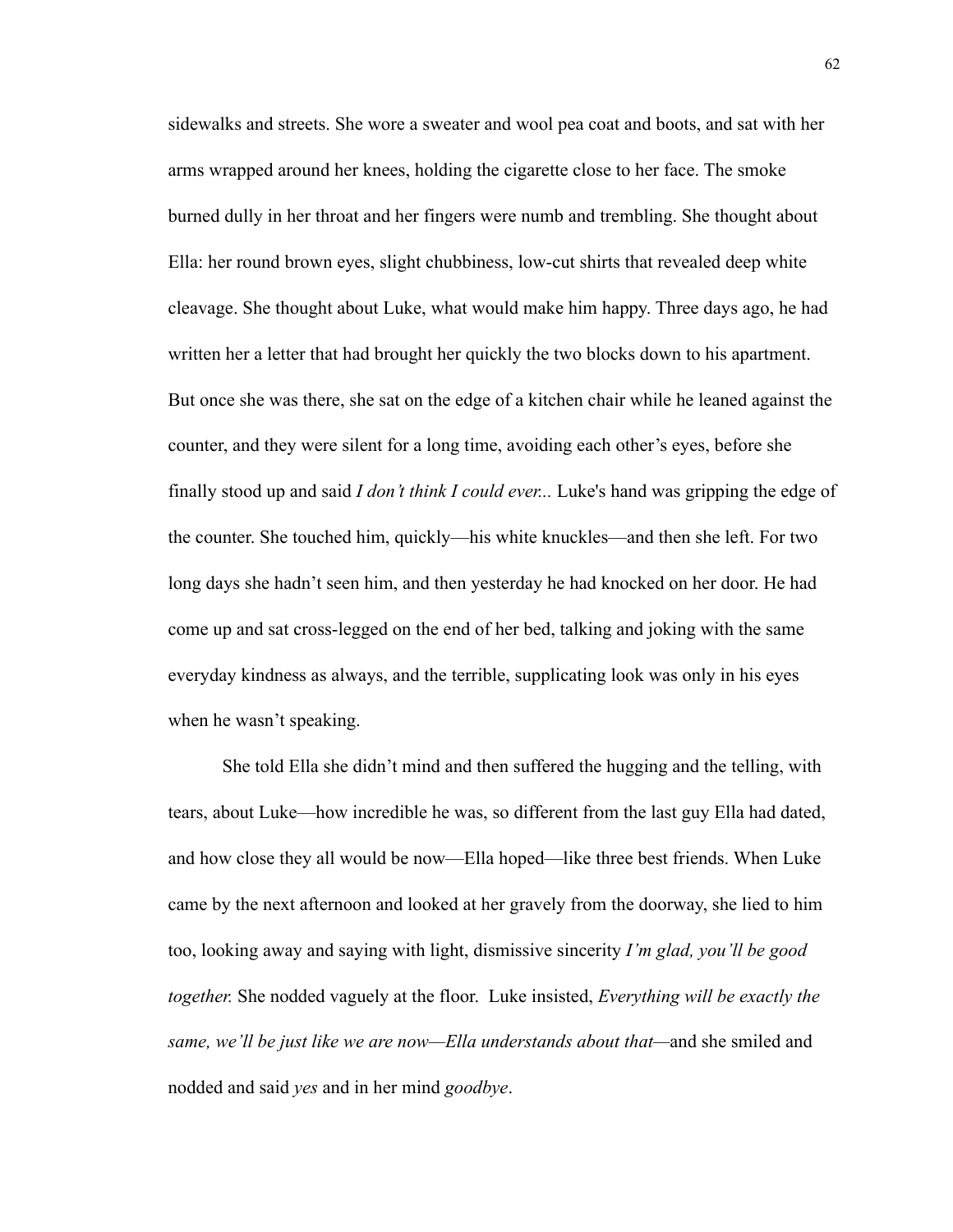In the following weeks, Ella and Luke began to spend more and more time together. Ella slept in Luke's bed and wore Luke's sweatshirts, spoke knowingly, wryly, about Luke's habits. All of this was expected, unavoidable, yet it made her feel weak and sick at heart. As the days and weeks went by, the sight of Ella and Luke together made her feel more and more uneasy, until she had to leave any room they entered. She was alone most of the time now, lying in bed until dark, turning and sweating in her flannel sheets, falling asleep to no dreams, to dimness, then waking again to the similar dimness of her room. There was only one dream that came to her now—though not a dream, because she entered it waking, not sleeping. The dream was of a hill where she would be alone and not afraid. It was tall and narrow, somewhere near the sea—a sea not seen but sensed—a salt warmth in the air. The hill's grass was pale yellow, dry, and clean. It gave off a faint crushed sweetness when she lay down in it under the sky that arched high and bright overhead. Beyond the hill she could see fields, gold and green and dim, and beyond the fields a blue haze that might be the sea or clouds, or the place where they met. Far below the hilltop was a road—a sandy, empty road that wound around the hill and away again. Sometimes as she lay in the yellow grass the thought came to her that there was someone there, on the road—but when she sat up quickly, her heart beating fast, the road was always blank and warm as the light. Yet this sense of waiting, of a traveler that was coming, stayed with her. She felt no fear on the hill except that she might miss the traveler. Sometimes, when she sat up to look down the road, it seemed to her that a shadow was gliding away just where the road moved beyond her vision. At other times,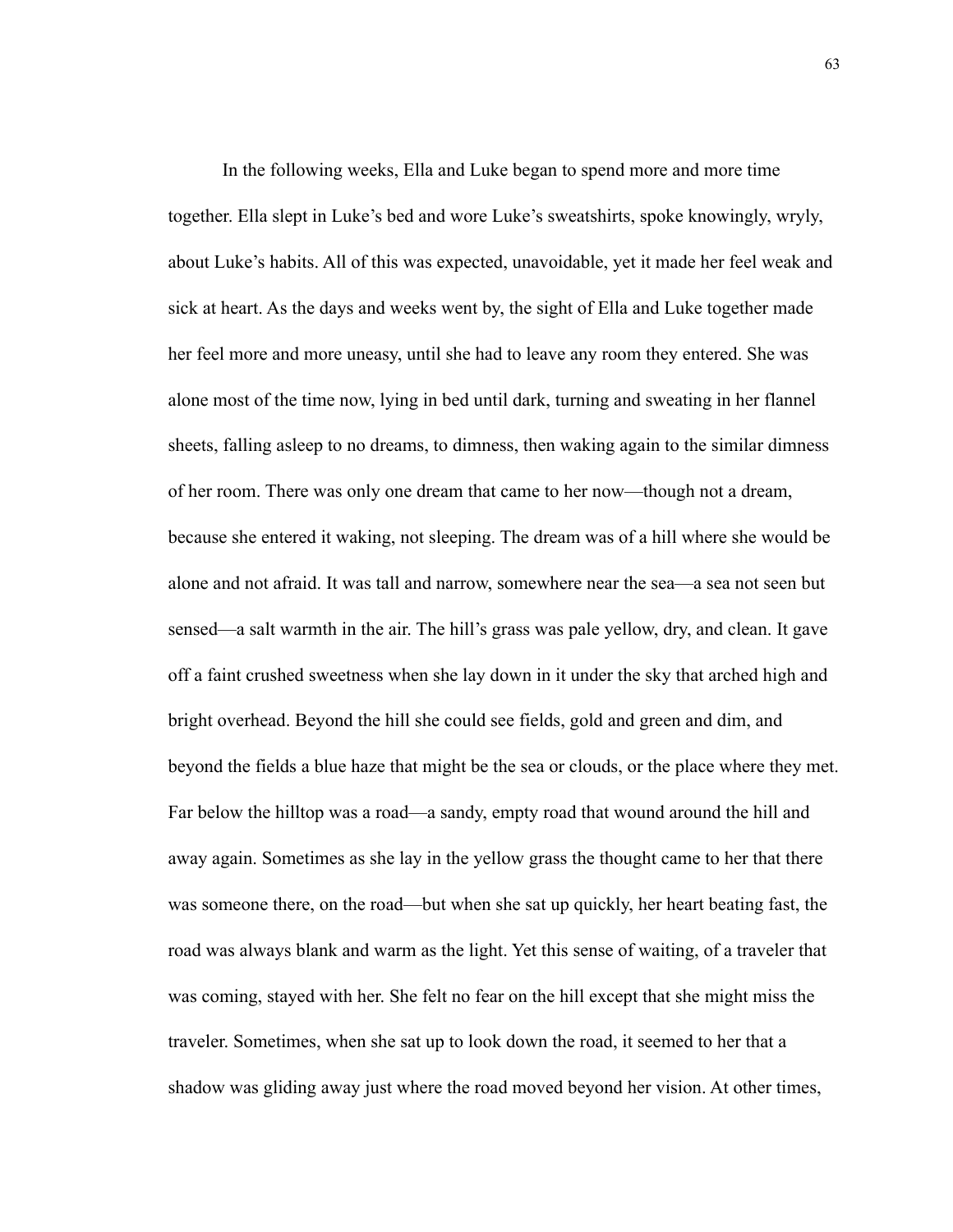she would kneel in the high, blowing grass, watching the road, the bend where the small dark figure would emerge from the green side of the hill. When she came out of this dream, she would get up out of her gray bed and stand barefoot in the middle of her room, remembering. And whether she slept or woke, the sense of waiting remained.

A night came—one of the last nights—and there was a party in someone's apartment. She went even though she didn't want to go. She had begun to feel that she needed to be around other people—their voices and bodies a tether that kept her back from some inner brink, that held her to the physical world with its smells of sweat and warm deodorant and marijuana. The party was deep, pulsing—dark and crowded with bodies. The bass of the music throbbed in the soles of her feet as she walked through the room holding a plastic cup of vodka and melting ice. She was stopped occasionally by a group of acquaintances, and she would stand still, ducking her head and nodding near their moving mouths while the music and the vodka made slow hot waves in her. After a little while, she would turn and move away again, pointing to her empty plastic cup in excuse. But soon she didn't stop, didn't pretend to listen to anything other than the music that was rising in her, that filled her with sound and rhythm—was it the music or her heartbeat? She felt her neck, its pulse strong and fast against the pressure of her fingers. Someone called out to her across the room and she smiled, turning, but she couldn't see in the dark crowd who it was that had called her. There were faces there, many faces, and bodies—blooming white in the flash of lights, then melting again into shadow. It was hot and close in the jostle and press of damp bodies, and as she stood still among them the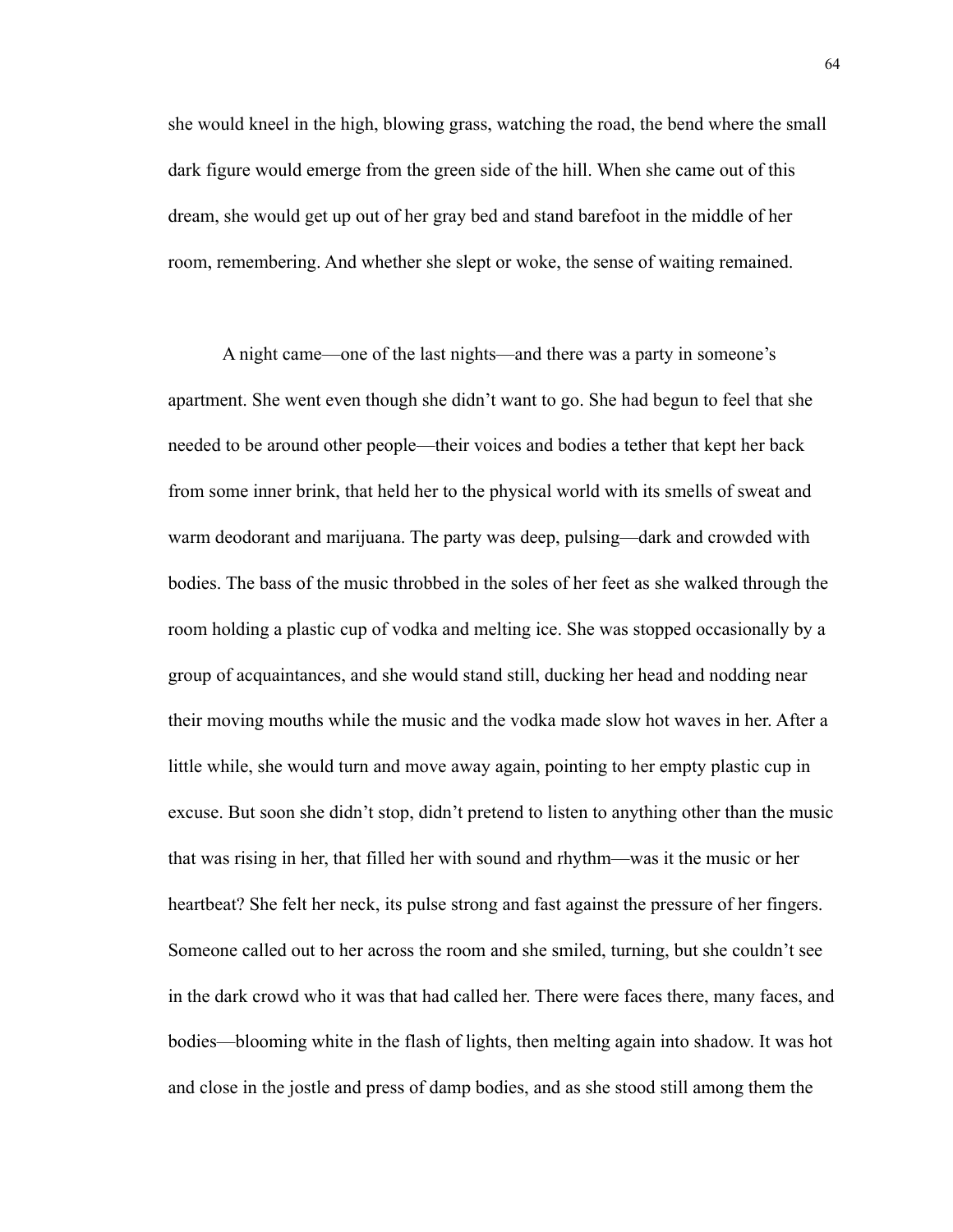room began to slow down, and she was watching one face come and go—it seemed to sharpen and turn into a cartoon face, or was it an animal's face—it made her laugh, only when she laughed she could feel her head was too heavy—it was sinking down, back away from the rest of her—she was falling. She stumbled and someone caught her, and then suddenly she was weaving fast across the room to the door. She surfaced in the quiet of the bright linoleum hallway and Luke and Ella leaning close together against the wall, their bodies quickly separating, their surprise, concern, their hands reaching out to steady her. She pulled away. *Hey, are you okay?* Ella said, coming after her, but she had already seen in the instant before they turned from each other how Luke had changed—he had changed. *Fine fine, I'm fine,* she said, her voice too loud, trembling, and she didn't know what her face looked like but she waved her hand at them not to follow and stumbled away down the hall.

Back in her apartment, she lay in bed and felt her body throb and flash in the nothingness of night. There was no sadness left in his face at all. Only a kind of happiness, with Ella. Herself erased and gone. Her beauty forgotten. She found that she was shaking uncontrollably—a shaking that began somewhere in her gut and seized through her whole body until her teeth chattered in her head. She clenched her jaw to make it stop. His eyes on Ella. Seeing fully Ella—no haunting image of her own face. Gone, gone. She got up and went into the bathroom. In the harsh glare of the overhead light she inspected her face. Still there: her dark eyes burning, cheeks flushed. Her mouth still full and sweet—beautiful. *Beautiful*. She watched her lips in the mirror move,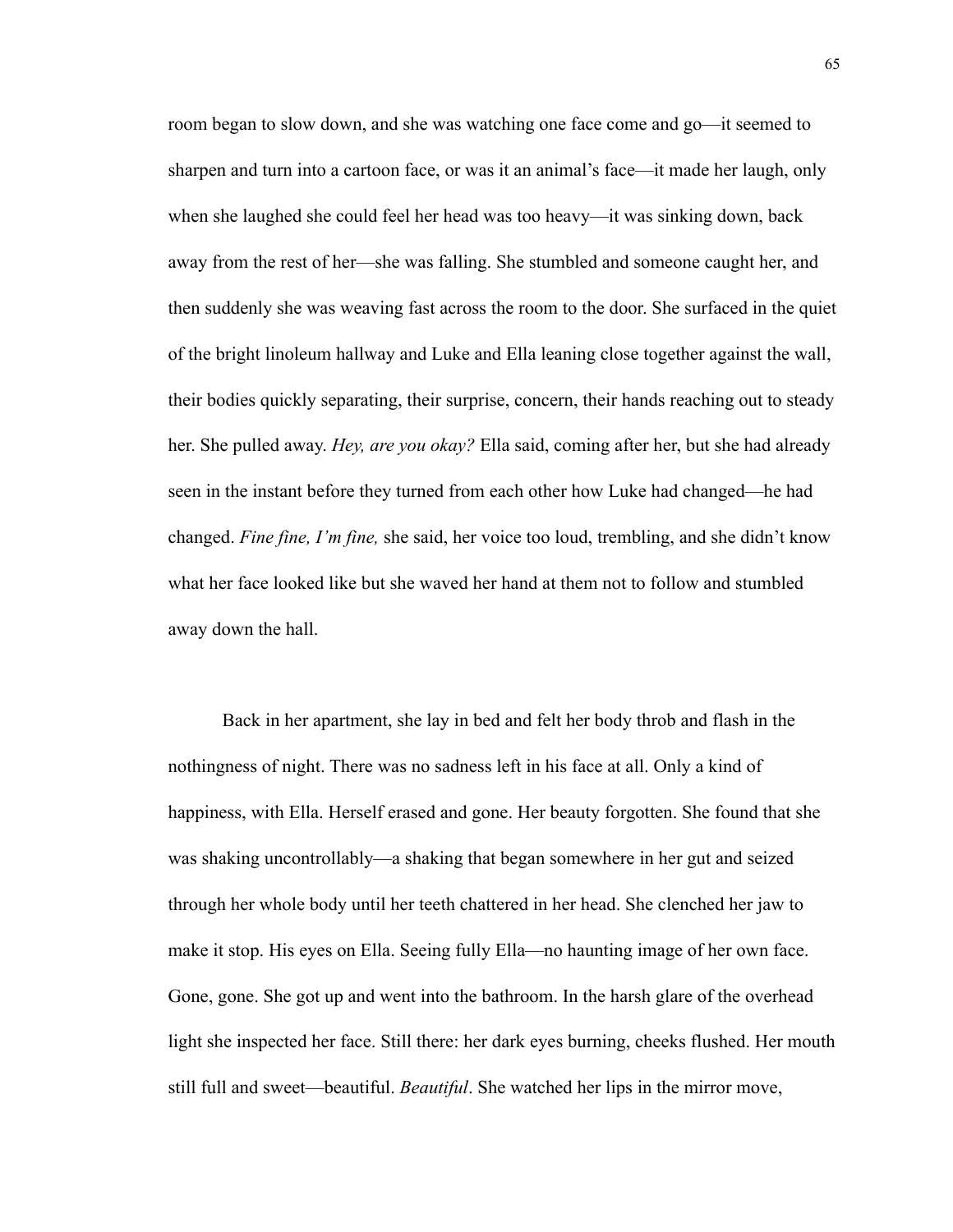whispering that one true word—her face in the mirror radiant, furious.

She wrote him a letter. She sat by the window at dawn and watched clouds gather, a truck shudder by. Her body was tense, electric. She gripped her pen. She wrote briefly, pressing down so that each word was engraved on the sheet of notebook paper:

*I think I'm falling in love with you*

*I think I'm falling*

# *I'm falling*

While it was still dark out she got on her coat and hat and walked the two blocks to his apartment. The street was silent and empty, his curtains drawn. She slid the envelope under his door and stood there on the stoop for a moment, waiting. That afternoon she took a train home for Christmas break. At home she stayed in her room, away from her parents. Every night, she watched TV until everyone else was asleep. Then she would venture out into the other rooms, the quiet house mysterious now in the dark. She liked to move from room to room, slowly, feeling the cleanness of the carpet underfoot, the warmth of the linoleum. Sometimes she stood by a window and looked out into the night, but there was very little she could see—only the faint outlines of trees standing against the dark blue sky.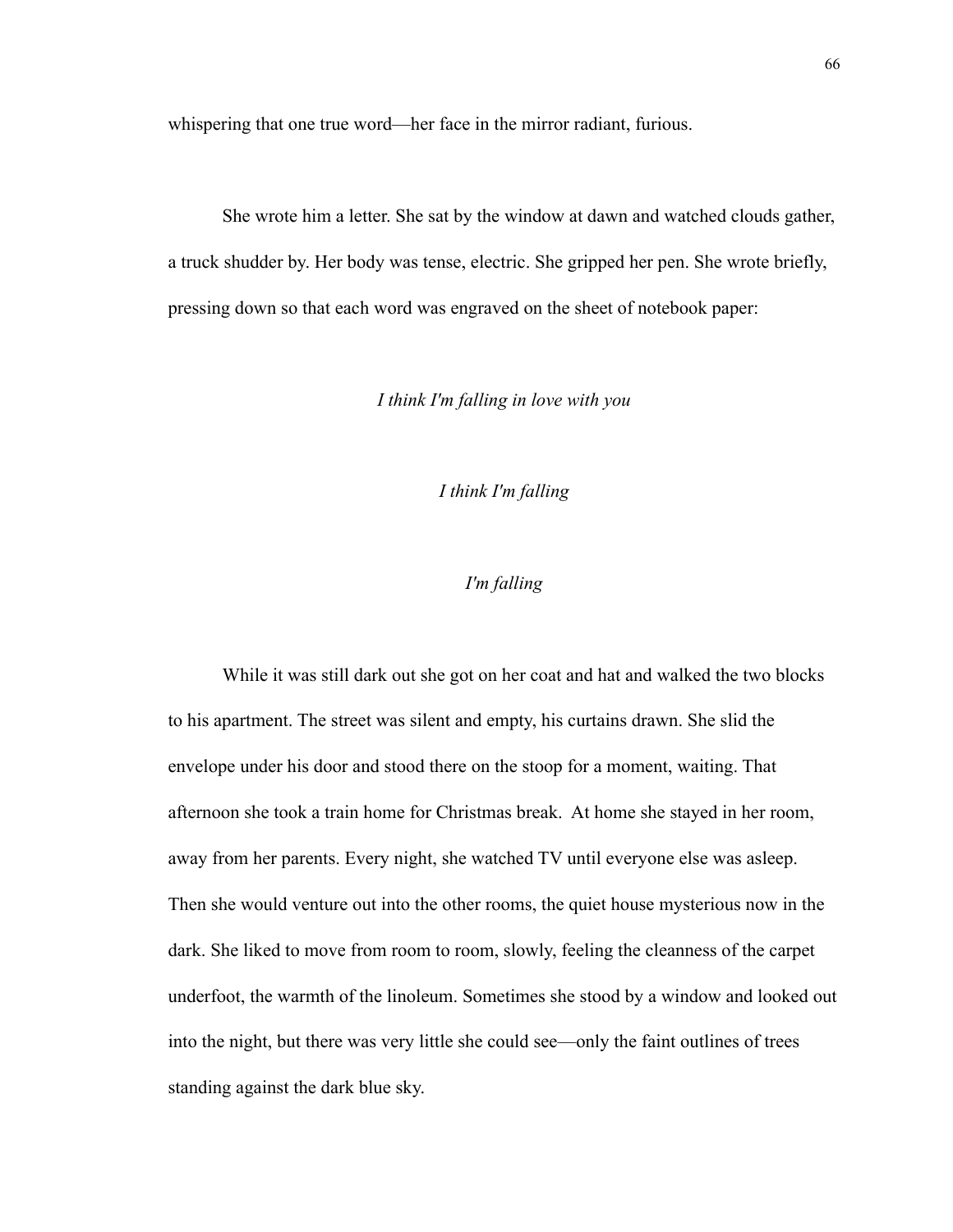During the day, she went for walks in the nearby fields. The grass was brittle, crisp with cold, and she could walk for hours in the clear silence of the day—her breath steaming, face tingling. Ahead of her the field rose with a gentle inclination, reaching pale and straw-colored to the gray horizon. She walked and felt the warmth of her own body. She knew that Luke would come. She knew that she had made him love her again and this knowledge filled her with gratitude and awe. The fields and sky, the winter birds, all seemed suffused with a deep and palpitant yearning—and suddenly she saw herself small and strong and wild in the field, and all around her, the empty fields unfolding, field upon field—opening to spaces that tangled up into woods or flowed into roads—so many roads stretching on and on—roads that meant leaving and roads that meant coming, roads that ran to darkness, away down towards the sea. The world moved through her with its gentle, heavy undulations, moved through her with the weight of light, and Luke and his coming were in the light, and she knew, as if she had always known, that by the time he came she would be gone.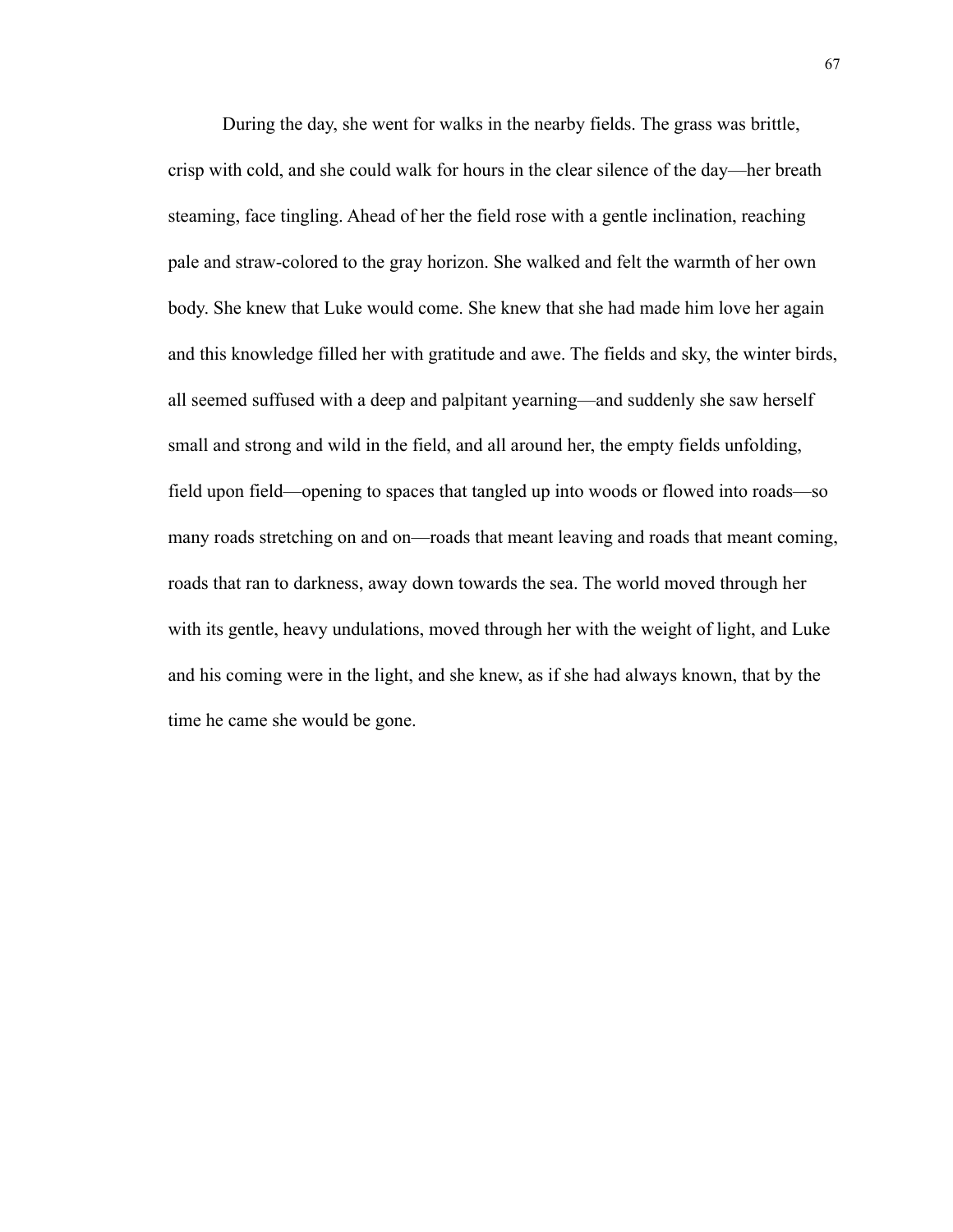## AT THE MOUNTAIN OF THE SPIRITS

 Train into the countryside to walk the spirit mountain. Holding her hand on the train and singing a song about a rabbit. Her wide black eyes watch the blur of gray and blue out the window. The conductor admiring her, everyone admiring her, smiling from the seats around. She sings the rabbit song for the conductor and everybody claps. The acrid smell of smoke flows back over the body of the train, blackening the windows in billows. For lunch we eat rice and meat wrapped in dry seaweed. I tell her the story of my great-grandmother who saw the spirit of the mountain, not a seven-tailed fox or a white tiger but just a voice in the trees. Quiet, like a light, a brightness. That's what she told me when I was little. A tree full of light. Everyone in the village called her crazy, they warned her the gods would punish her disrespect.

*Look!—*I look out the window where she points. A swarm of birds swoops, thinning and then darkening over distant fields. It stretches and contracts, making a moving shadow in the sky. She presses her finger to the glass. Towards noon, we approach the three-horned mountain from the south. She sleeps in my lap, her fine black hair fanning over her round cheek. In the train station, she wakes and begins to cry, so I sing to her again, the song about the three-legged crow that covered the sky with darkness. Through the village and out into the countryside, our shoes stirring up dust. The hills lean in towards us. I hold her small hand in mine. She hums as she walks along, studying the dirt road with furrowed brows. Her brows are often furrowed—such smooth little furrows, so serious. The great green mountain rises from behind a hill. I point to the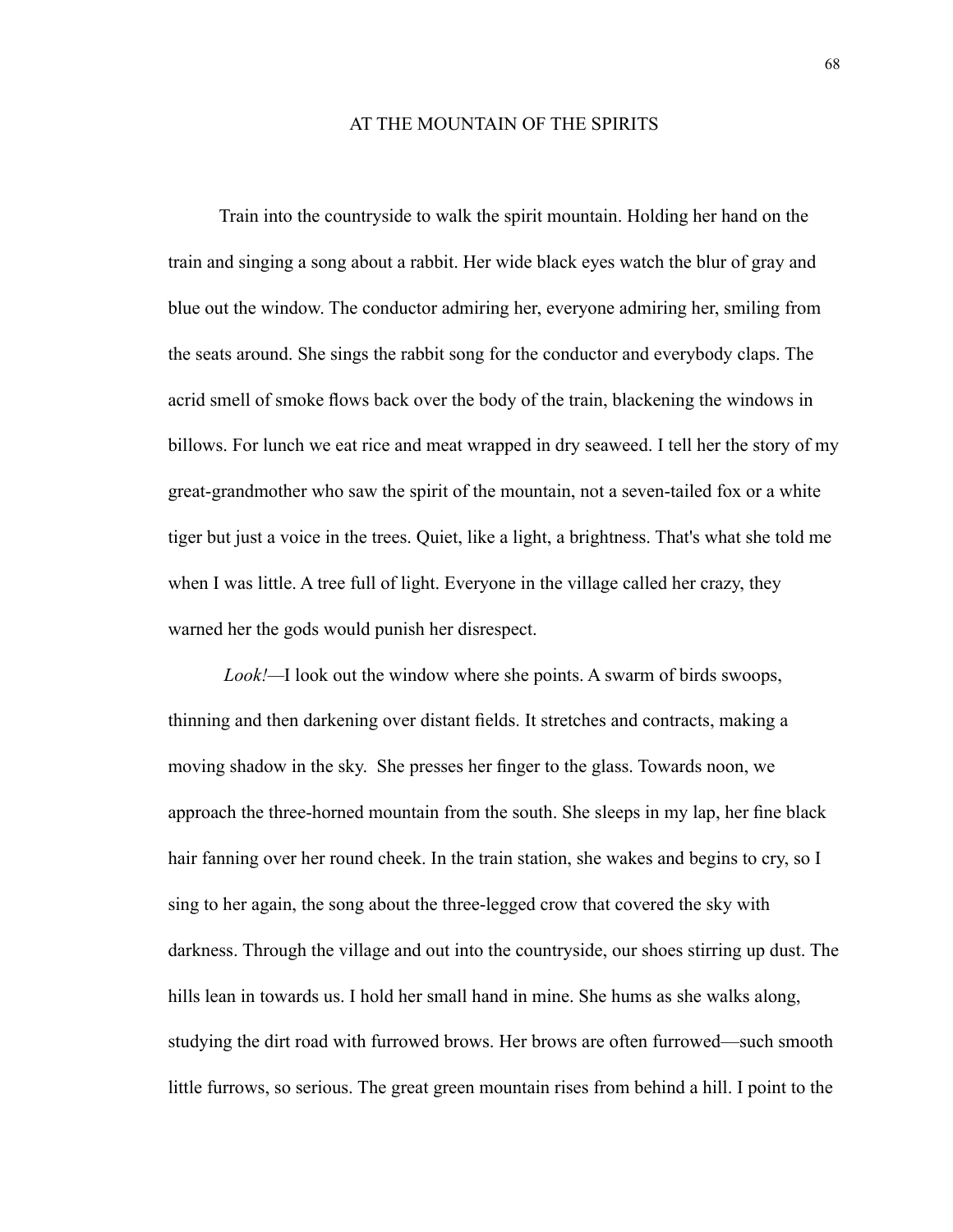three peaks, say their names. She puts her arms up to be held—or she is trying to hold the mountain. I pick her up. *The mountain of the spirits,* I whisper in her seashell ear. *That's where we're going.*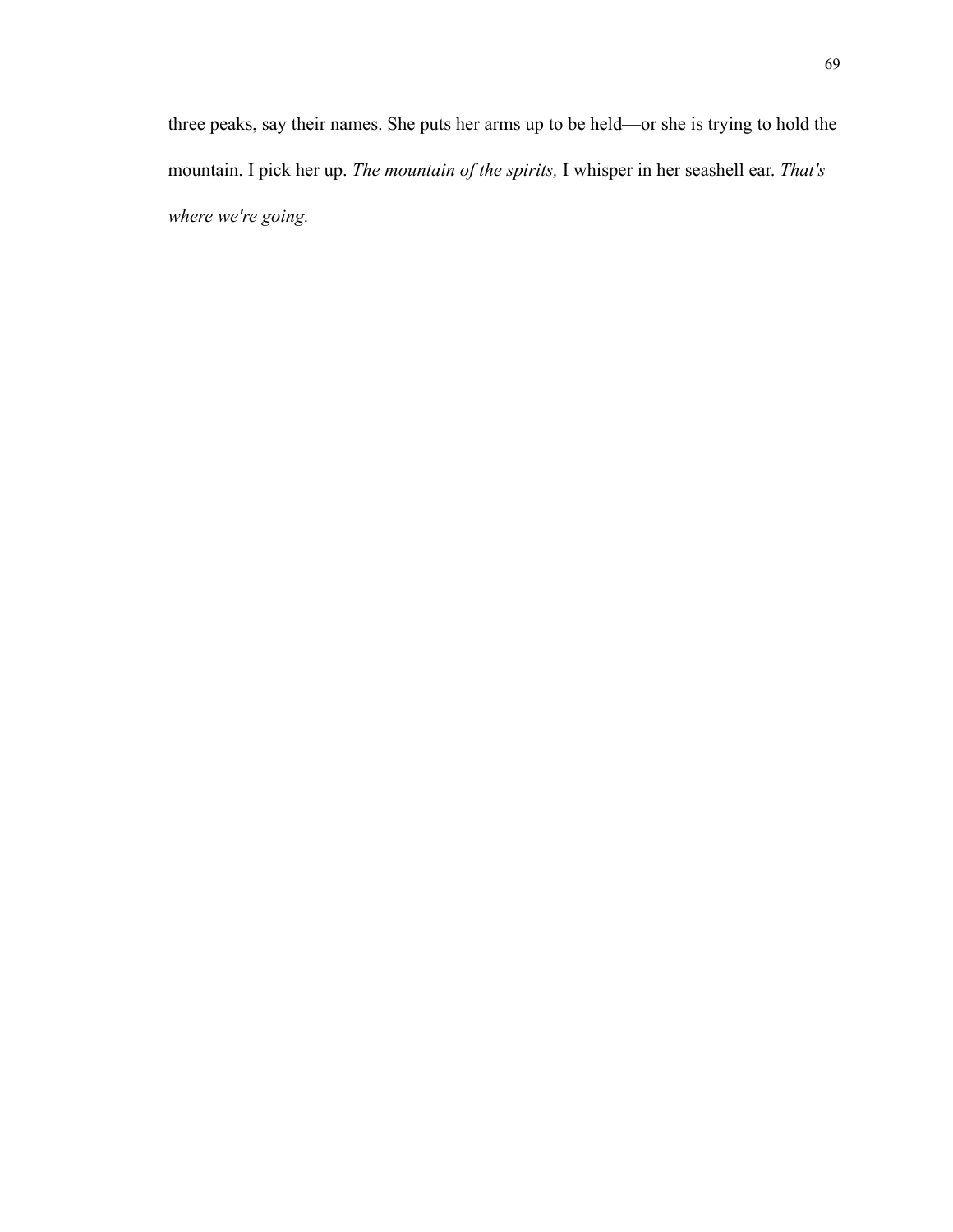## OUT OF THE DESERT

 The time of day I like is somewhere around 4 AM, when the sky first turns from black to dark blue. The donut shop is usually quiet that hour, only sometimes a trucker stopping in, so I can pull up a stool behind the counter and sit and look out through the wall of glass windows. First there's only the sky turning, then after a while I can see the straight stretch of highway and the Shell station on the other side, pale blue ghosts in the light. That time of day it always seems to me like things might change, like there might be something new coming in with the light and the clean morning air. Customers coming in early I can see it in their faces: they believe it, and for that little hour in the dark blue light I believe it too, though maybe I should know better by now. The last thing of all to come clear is the desert out beyond, and by then it's day, 5 o' clock, and Bev comes in sighing for the morning shift. First thing she does is pour a big paper cupful of coffee and pick out her donut. At least she acts like she's picking out a donut, but she always chooses the same kind, sugar-raised. She likes to look them all over, though. She sits at the counter chewing slowly, her eyes still half-closed, and I leave her there and go in the back to check on the fresh defrosting batches. Then I box up the old donuts to take to the homeless shelter downtown.

\*

 The methadone kills my appetite but I'm always thirsty after the long night so after I drop off the donuts I head over to JJ's and sit at the bar and drink a few beers and watch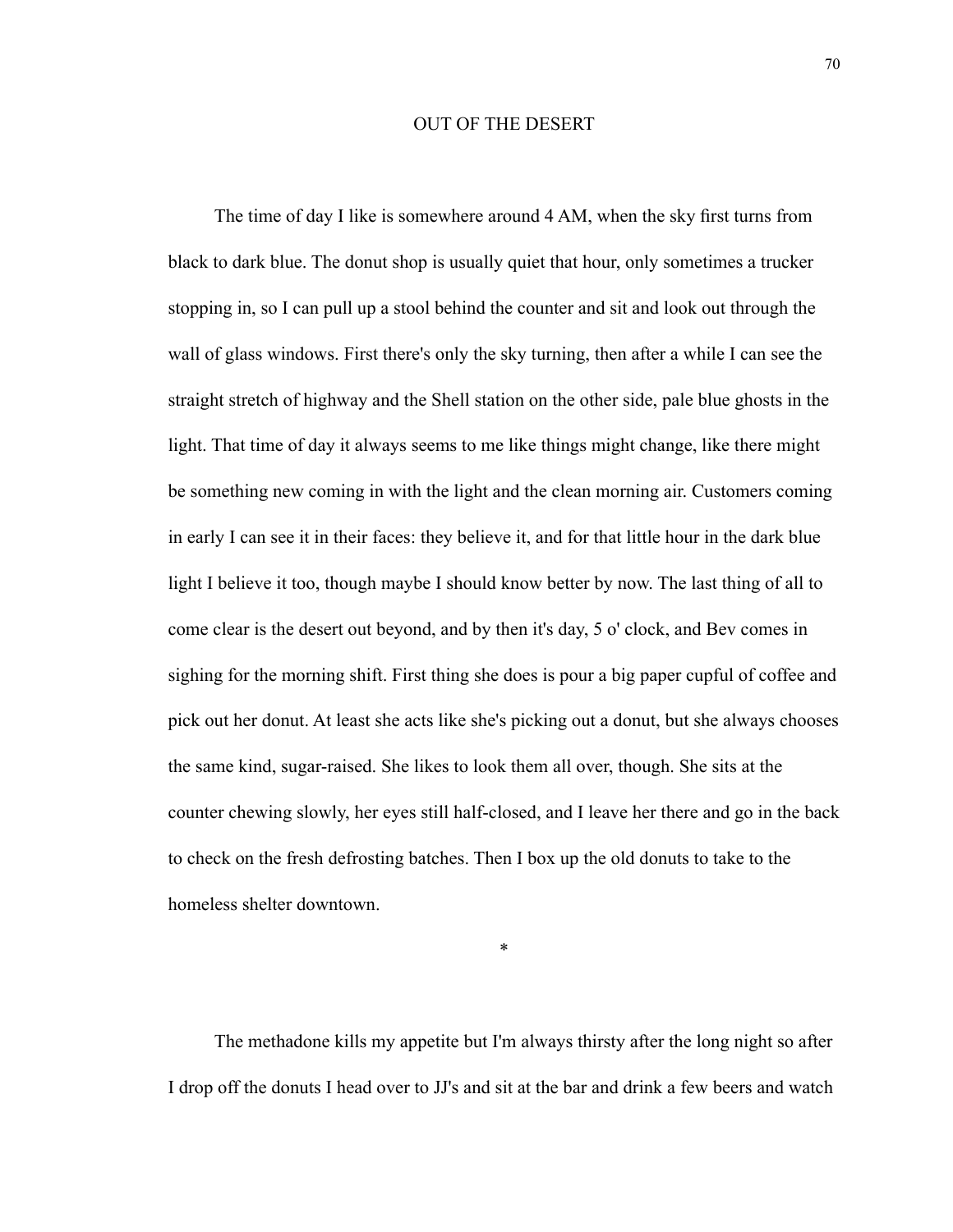TV. When I finally drive back to the apartment Lila's up getting breakfast and packing her bag for school. I make myself pause in the kitchen and ask her how she slept and all, though the truth is I don't much feel like doing it. My daughter makes me uncomfortable. Ever since she's back. I can't quite put my finger on why. The years she was gone, or the ways she changed during her disappearance. Even her eyes are a different color now. She says it's from the trauma of what was done to her, and I guess I could see that. Anyway I stand in the doorway and chat for a couple minutes, then I tell her to have a good day at school and I go into my bedroom and lock the door. I turn on the the window AC unit and the noisemaker and strip off my damp underclothes and get under the covers. Winter and summer I sleep under a warm quilt, so I keep the air up high with the noisemaker fuzzing white sound over top of it. I lie in my bed and the room fills up with cool air and with the white light of day, but I wait and listen through the ocean sound of the noisemaker for the front door to slam shut. Only then do I close my eyes.

\*

 After Lila came back to us there were all these people coming around wanting to know the story, the real story, what really happened—TV people, cops. What could I give them? I didn't give them much, though Sarabeth said I was wasting an opportunity. *Opportunity for what,* I said, but I knew she meant money. She just looked away and shrugged. The real story was lost somewhere in what I couldn't remember, in the blank spaces of those years. When I think of that time now—the months before Lila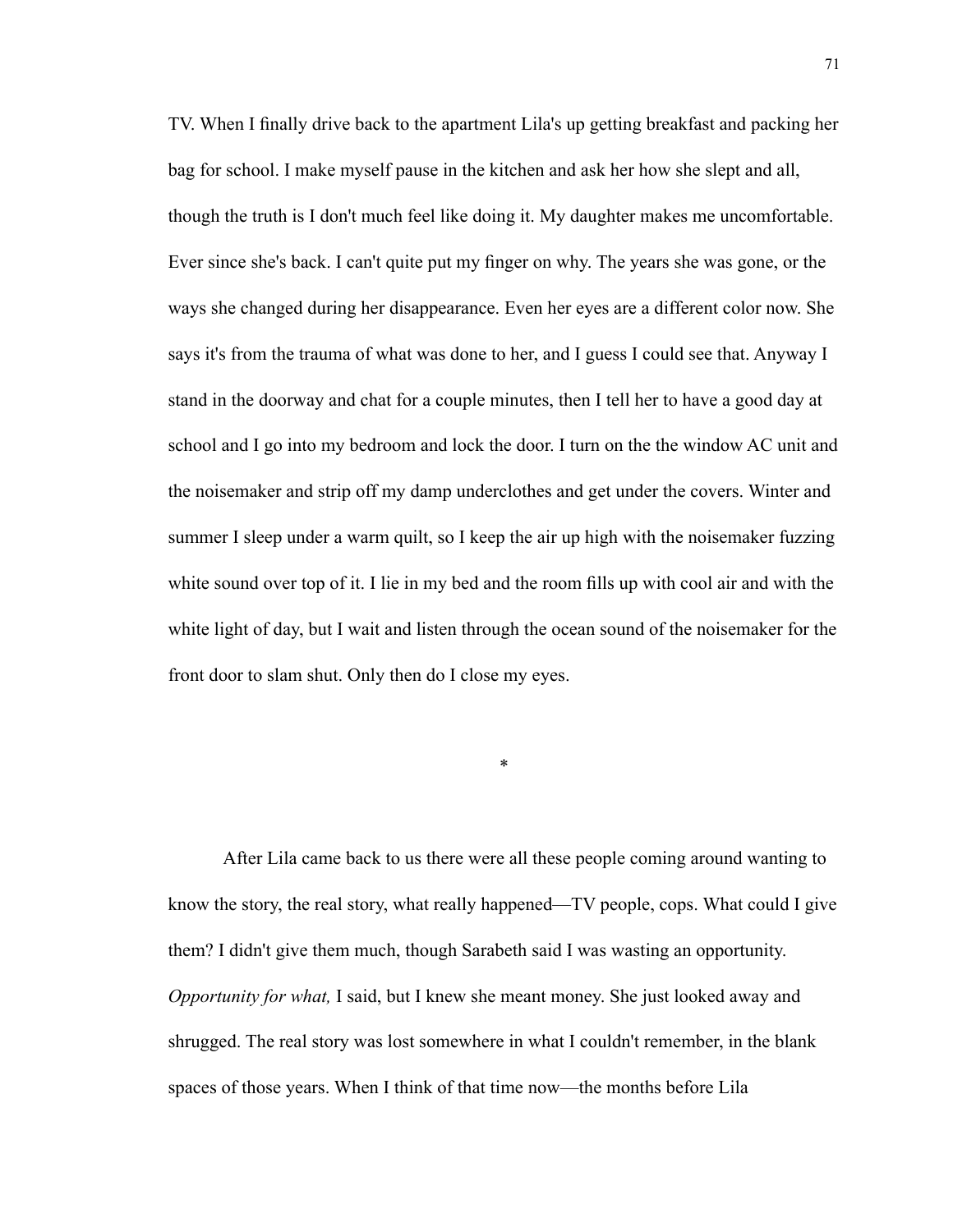disappeared—all I remember is drinking too much and fighting with the kids and then over and behind everything the heat of that summer that you could *see*, white and wavy over the sidewalks, cracking the dry yellow dirt where the clumps of grass stiffened and died. It bleached the sky pure white. The only sound in town was the thick metallic rattle and hum of air conditioners going and the occasional car passing. I remember walking from the store to where my car was parked in the street and suddenly noticing the eerie stillness. Like there was a lid over the whole town, keeping us trapped, or maybe keeping something out.

\*

What can you say about someone disappearing? One moment Lila was there; then she was gone. Like solid ground that blows into dust, like these dreams I have all summer of snow. All day I dream it's falling and falling, light like icy feathers on my face, and then I wake mid afternoon with a parched mouth, tangled up in my cotton sheets. When Lila disappeared she was thirteen years old and already a little bitch. Always getting in trouble, shoplifting, cheating, cutting class. And violent too, I couldn't even give her a smack without her cussing and screaming and hitting me, saying things like *I hate you*  and *I wish you were dead.* She'd do it with her brother too, but Jimmy was older and bigger and Lila would get the worst of it. A few times we had the cops over here because a neighbor complained about the noise, and more than once I had to pull Jimmy off his sister. When he was in his right mind he was a good brother, but Lila never learned to be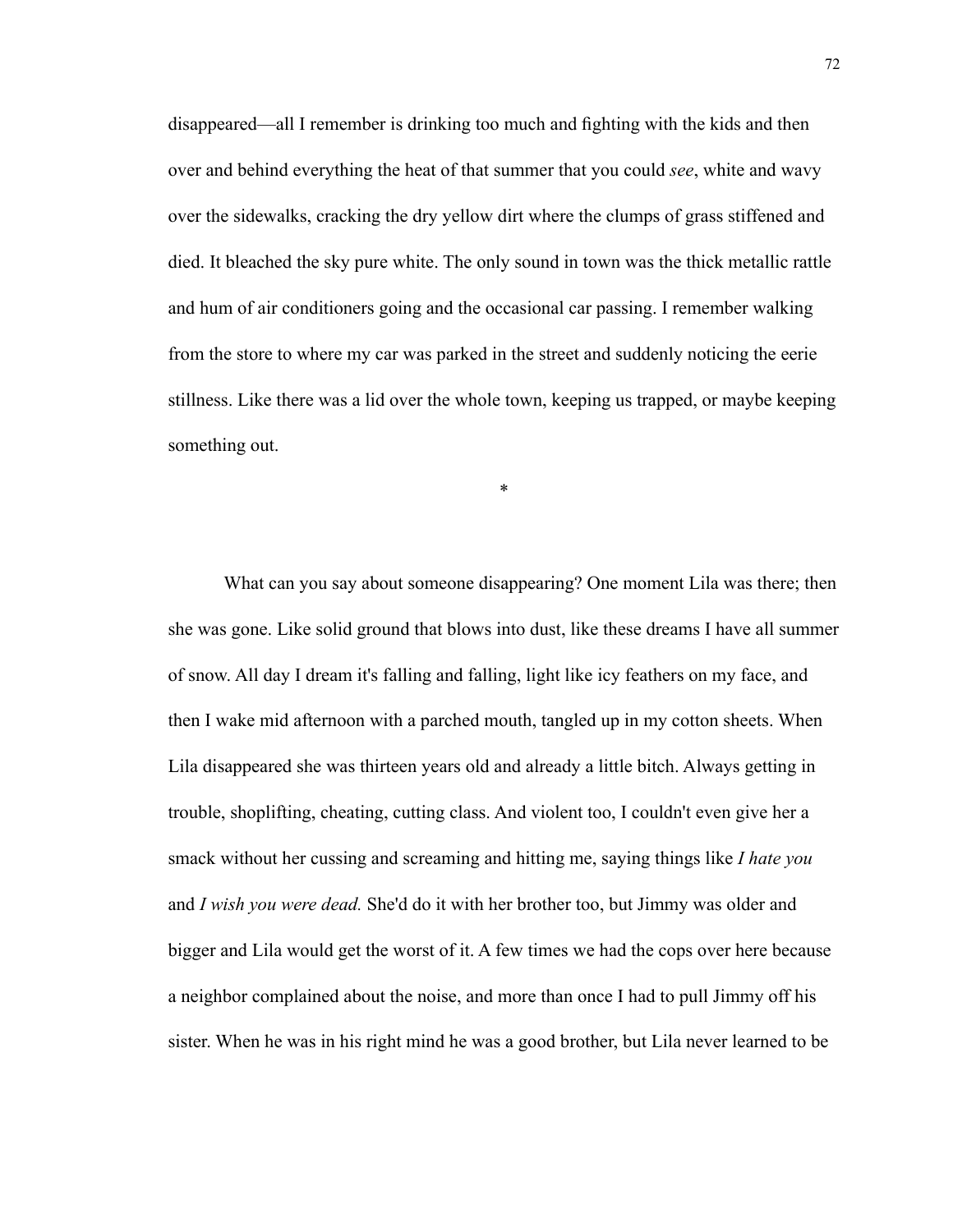careful around him, though she knew as well as I did by then just how crazy cocaine could make a person.

\*

 I was on my own then, and now, and most of my life really. There was Sarabeth and Jimmy's dad who I lived with for a while, but he was always driving off somewhere, gone for whole weeks at a time, leaving me with the two little kids and no car. Back then we lived in a double-wide outside of town, and I'd make a bed of blankets in the wagon and pull the kids into town so I could buy what we needed to get by, bread and hot dogs and milk. Haul it all back under that metal-hot sky with my feet swelling up like two sausages. Finally he didn't come back. I waited a while, then I figured he was really gone. After he left there were a couple others, one of them Lila's dad, but to be honest I don't remember any of them much anymore. The hands of one, the shoulders of another, the reek of the plaid shirts left crumpled on the bedroom floor, a shadow in a doorway, coming or going. In my mind now there's just these blurry shapes of men fading into each other and then fading away into the desert, where they all drove off to somewhere else in the end. Or died. I don't miss them. I have a routine now, a schedule that helps me keep my life going, which is more than I can say for any of them.

\*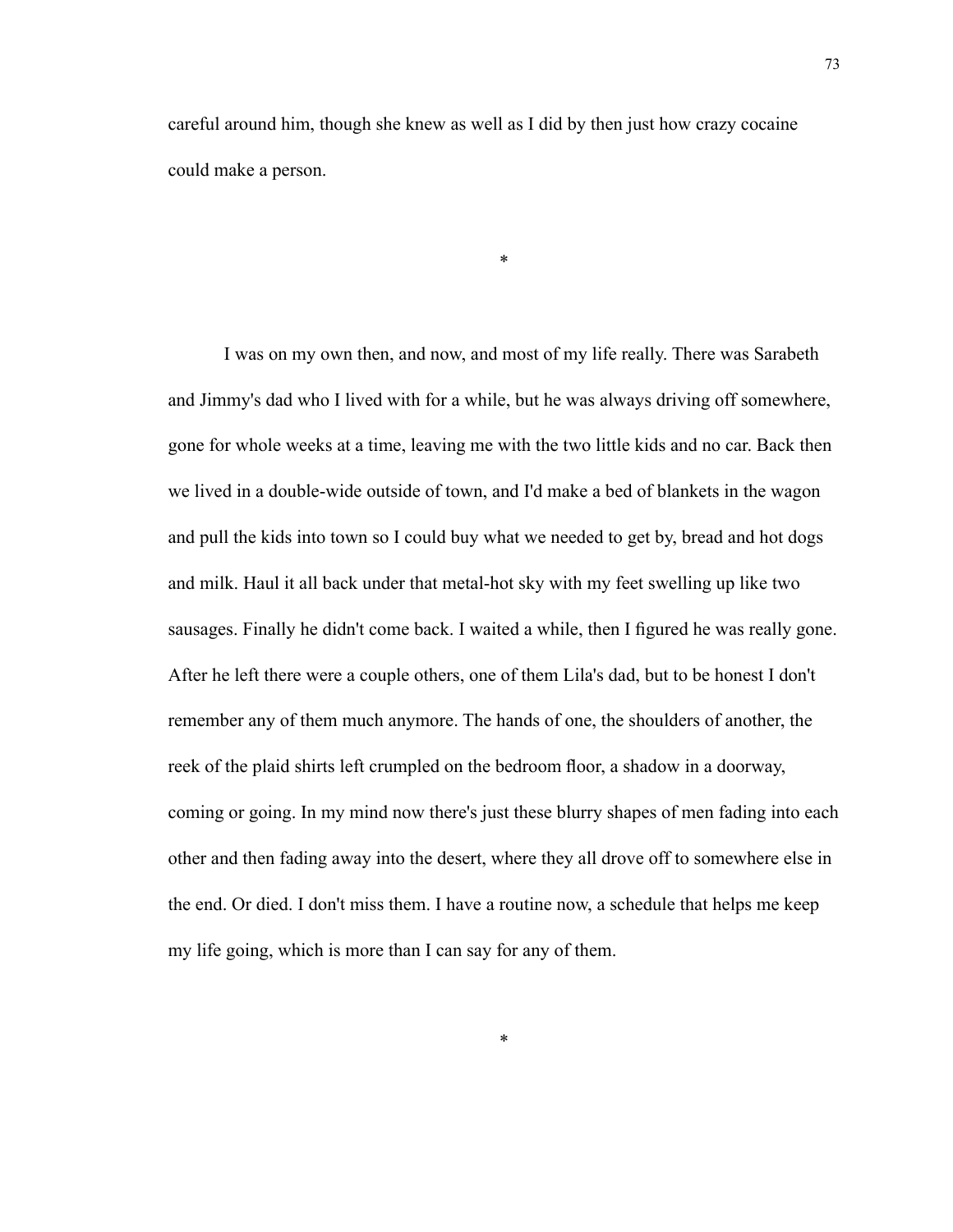When I get up in the afternoon I fix myself a couple bologna sandwiches and a Diet Coke with lots of ice and I sit and watch the soaps until Lila gets back from school. She doesn't stay long, just long enough to drop her backpack and eat a sandwich and some chips. Then she's gone into town, or sometimes Sarabeth's. Sarabeth who was overjoyed at Lila's return in a way that worried me, though she never understood why. *What's the problem Momma?* she'd ask. *Lila's back! It's a miracle, a true miracle from God.* But then I look at Lila and something just doesn't feel right. Her eyes, her facial expressions, her strange muffled-sounding voice. I know that's not my daughter. I can't say how I know though, and if it's not Lila, who is this girl who came out of nowhere? Saying she was my daughter who'd been gone three years, held and tortured by some experimental sect far out in the desert. They did something to her eyes with drugs and needles to change the color from brown to blue. I don't know. I look into her eyes sometimes, their flat shiny blueness. I don't know that I believe in the miracles of God but I believe in his punishments alright.

\*

 People thought it was strange that I wasn't more desperate when Lila disappeared. They said I was a bad mother. Jimmy said not to worry, he said she'd just run away and would be back sooner or later. Or maybe not, but anyway it was her choice, nothing we could do about it. I suppose I believed him, at least at first. I was sleeping the day she disappeared; it was Jimmy who answered the phone when she called asking for a ride from the mall. He told her to get a ride with her friend, or else to walk home. That's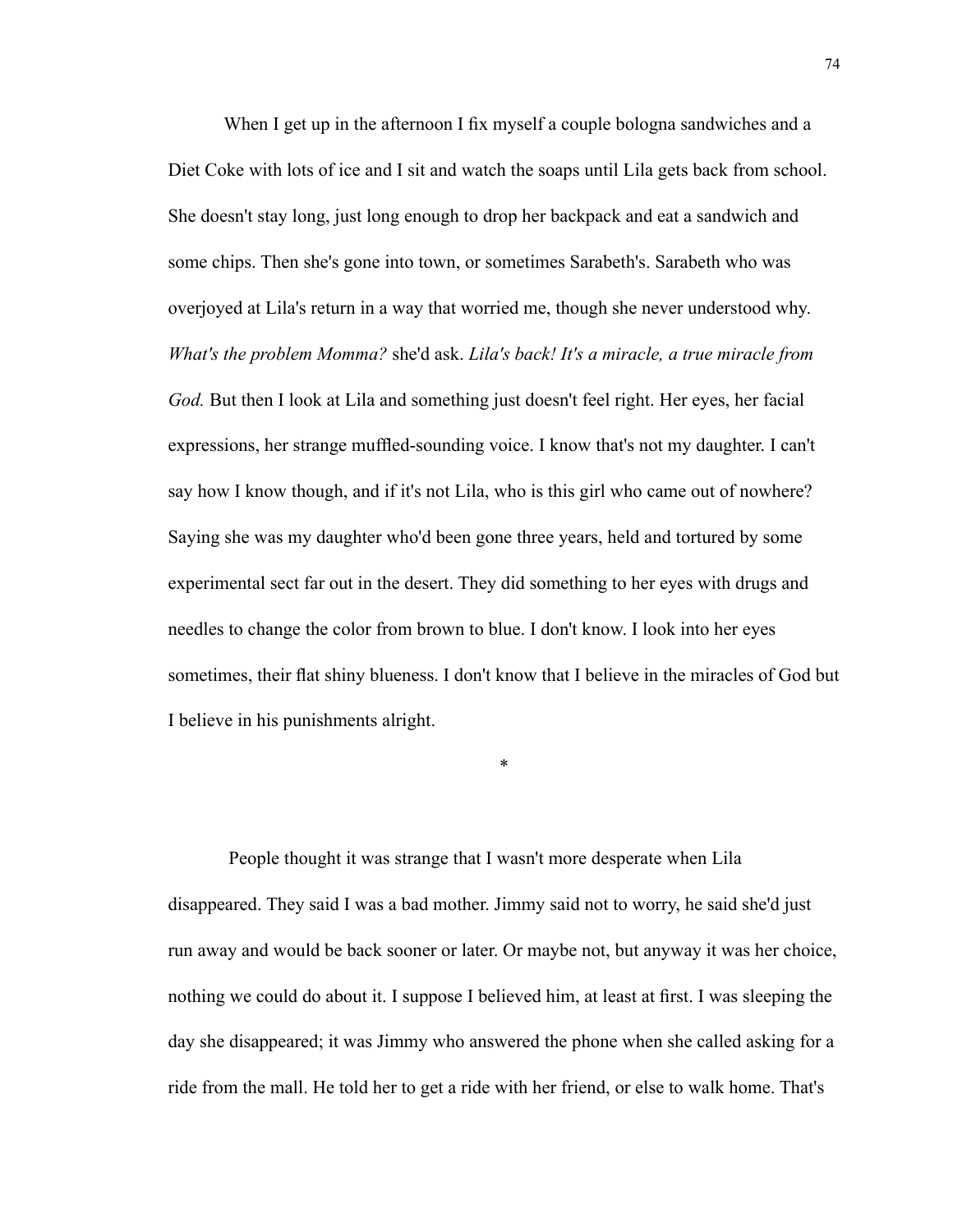what he said to me afterward. Only then she never came. When I woke up that night Jimmy was sitting in front of the TV half passed out, half watching football and I said *where's Lila?* He didn't say anything, just shrugged. For a couple days we thought she must be staying with a friend, then we called around and no one had seen her. We waited another week, to make sure she was really missing and not off somewhere sulking, before we called the cops. They acted like it was a suspicious thing, us not calling them before, and they took Jimmy away with them for questioning. In the end they let him go. I never questioned him. The only thing I ever said was *are you sure that's all you remember? Nothing else?* and he said *Momma I swear.* I guess in a way he's always been my favorite, maybe because he's the one who's most like me. Since Lila's disappearance he's cleaned himself up. He lives out at the rehab center over in Thorp, a coordinator of some kind. When I called to tell him Lila was back, at first he didn't say anything. I kept saying *Jimmy? Jimmy?* because I thought the line had gone dead, and then he'd say *I'm still here.*  Finally I said, *well, don't you want to come home and see your sister?* and he said maybe he'd arrange to come out next week. He didn't come then though, so Sarabeth called him up and he said maybe the week after. But he didn't come that week either.

 When Sarabeth drops Lila off after dinner she asks me to come outside a minute. Lila's watching TV and doing her homework. Sometimes she looks so ordinary. Then she turns her head and sees me watching her and for just a moment I think I see her smile this little smile in the flickering light. I follow Sarabeth outside. *Well?* I say. She's standing by her old pickup, frowning, her arms crossed up over her chest. *I want Lila to come stay* 

\*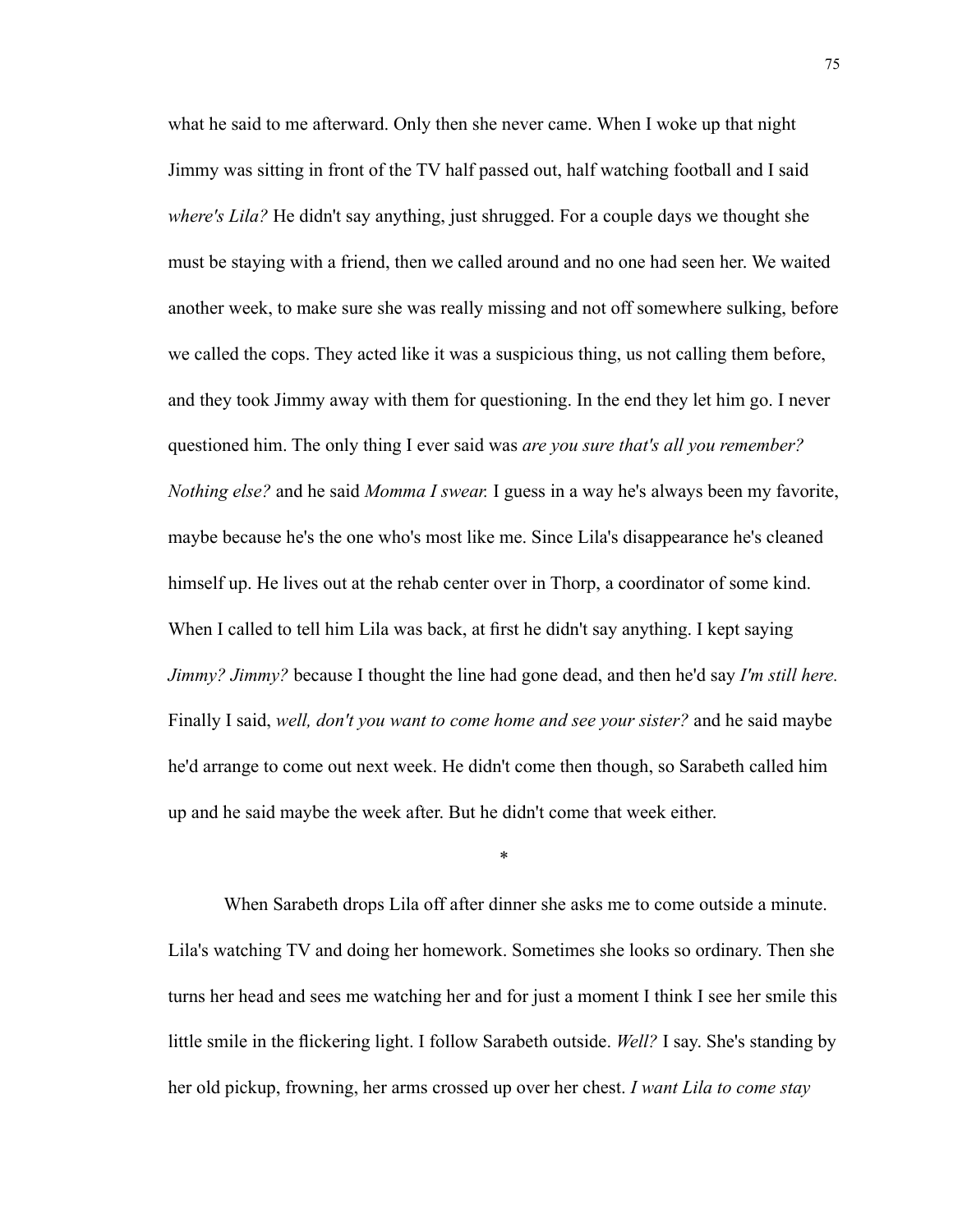*with me and Billy for a while,* she says without looking at me. I shrug. *That's fine,* I say. *Is that what Lila wants?* Sarabeth nods, then she says *and it's what I want too. You're always gone all night, then sleeping most of the day; it's just not much company for a kid.*  She looks worried that I'll be offended, and I realize she doesn't think much of me as a mother. Well, I haven't been the best mother, to her or to any of them. I did what I could at the time. I fed them and clothed them and sent them off to school. Tried to teach them to show some respect. Now they're beyond me somehow, almost like strangers. I look at Sarabeth, her bleach-blond hair blowing stiff around her face in the evening light. She's starting to look older, wrinkles coming around her eyes, and I think about pulling her to the store in that little red wagon*.* But all I say is, *if you're sure. We'll pack up her stuff and I'll bring her over tomorrow after school.* And I feel the cool wind of relief.

 Now Lila's over at Sarabeth's I see her just once a week. Maybe less. I like having the trailer to myself again, afternoons when I get up. I make my sandwich and my Coke and sit in front of the TV, but sometimes now I turn the volume off so I can watch the TV and be quiet at the same time. The sun comes in the west-facing window and moves across the carpet until the whole room glows with gold. Outside, there's the wind, there's the neighbors' wind chimes, maybe a dog barking now and then. The faint sound of trucks passing on the highway. But all of this seems to me like pure silence. These days I don't think about my life. I just don't. Or not in the way most people do, worrying about

\*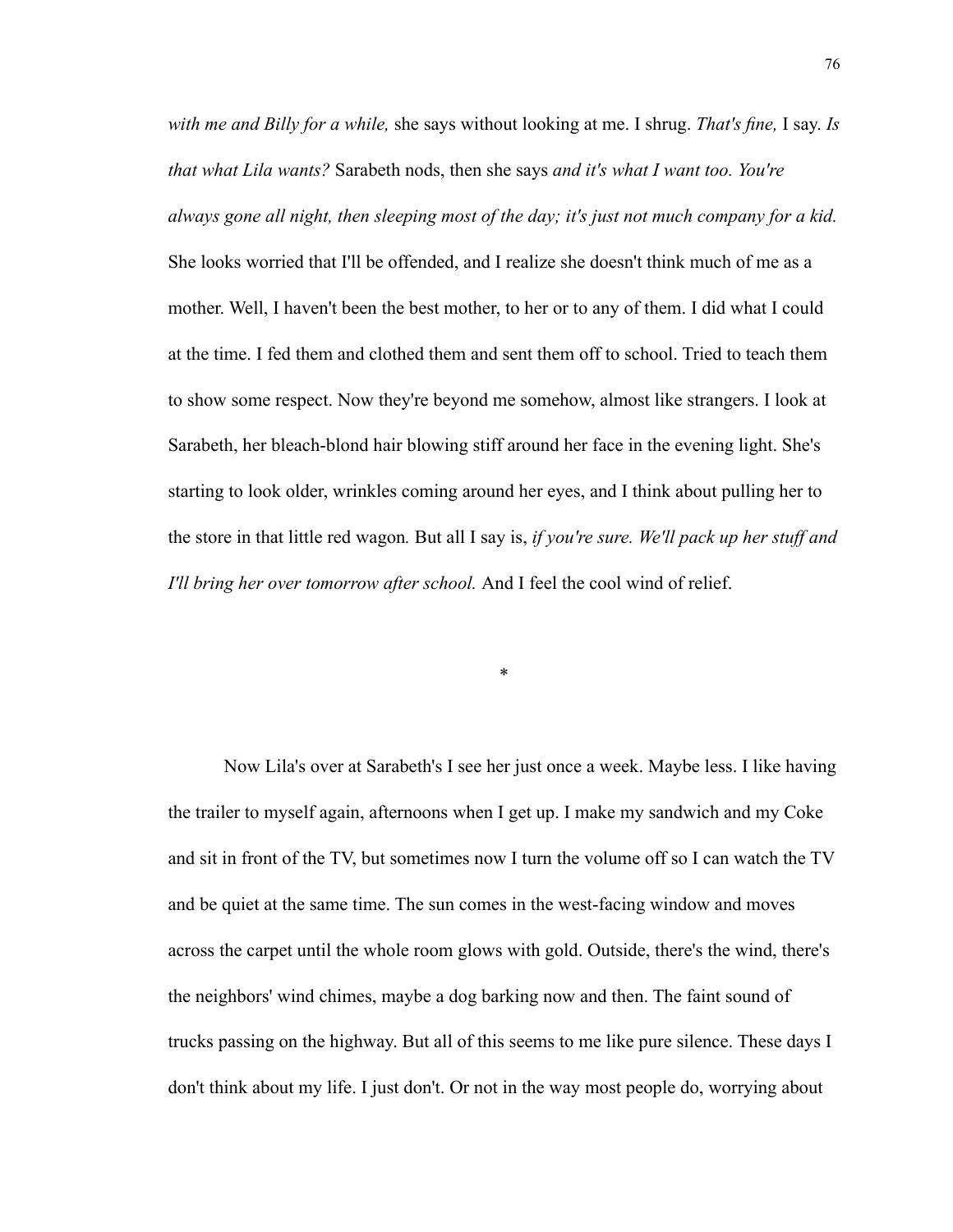what will happen next, if they'll be happy, regretting the things of the past. I've taken all that and shut it up, like putting it away in some dusty back closet of my mind. Funny how you can do that. And then I give myself over to what's now—the food that I'm eating, whatever show is on, what I can see and hear: afternoon light passing away, the dim wash of sounds that makes me notice just how quiet it is. This is my life now. I figure it's as good a life as I've lived, in its way.

\*

 But there's this man that's been coming round. Sarabeth tells me this on Sunday, when I'm over for what she calls "family dinner". We're eating chicken and green chile casserole when she says *a detective came by today Momma.* Lila's not at the dinner table; she's over at a friend's house. Sarabeth says that she's often gone these days, that she seems restless. *A detective?* I say. *What did he want?* But I already know; I can feel cold in my gut that something's coming. I guess I've known ever since she came back home with her flat blue eyes, with her wild story of a cult out in the desert. I guess since then, I've just been waiting.

\*

 I don't have to wait long. He's at my door the next afternoon, asking if he can come in a moment. I tell him that we've already had the cops, that I told them everything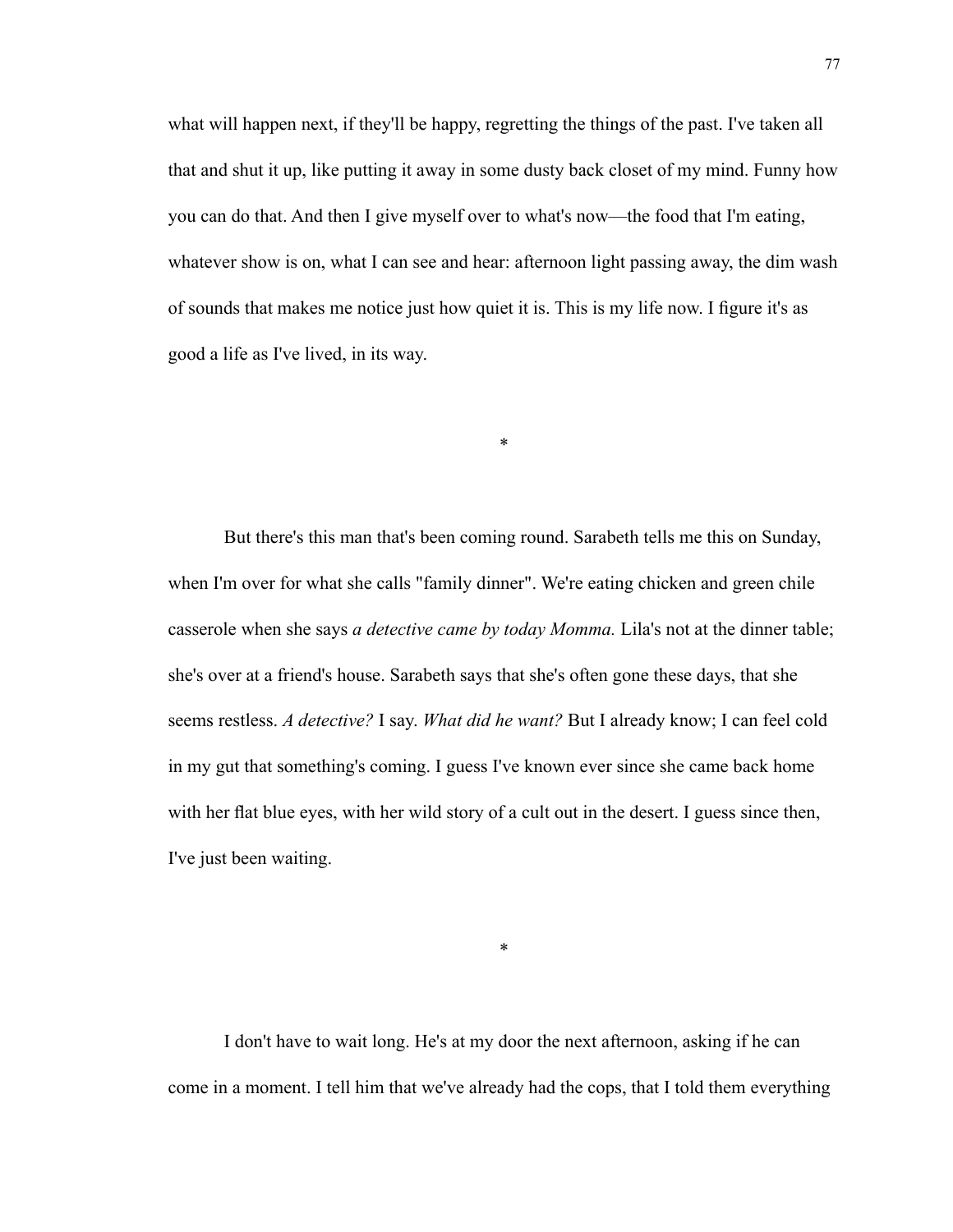I knew after Lila disappeared, and then again, when she reappeared. *I'm not a cop,* he says, and he takes off his cap and scratches his head. He's middle-aged, overweight, sweating through his button-down shirt: I can see the dark stains bleeding from his armpits. I wait, watching him through the screen door. *I'm not a professional detective,* he admits. *I'm just interested in this case. If you have even a moment to talk...* But I tell him I don't, I have to get ready for work. He'll have to come back some other time. I start to walk away, back into the kitchen, and he says quick through the screen, *why have her eyes changed color?*

\*

 Jimmy calls and says he's coming home for the night to see Lila. *About time,* I say, *it's been two months now.* He doesn't say anything to that, just *I'll see you tomorrow.*  And when he comes he doesn't say much more. He looks tired, skinny. Dark circles under his eyes. We drive over to Sarabeth's for dinner, and at first Jimmy won't come in. *I'm going to have a smoke first,* he says. His face is white in the evening dimness. *It's just Lila Jimmy,* I say, *she's still your sister.* He looks at me with his big dark eyes and doesn't say anything and after a moment I look away. *I'll be inside,* I tell him. I go in and Sarabeth says *where's Jimmy?* Lila looks up from the sofa where she's reading a magazine. For once she looks curious, not that strange, flattened-out look she normally has. I tell them *outside* and Lila gets up. *I'll go out and say hi,* she says. I shrug and look over at Sarabeth, but Sarabeth just smiles real big like this is good, this is what's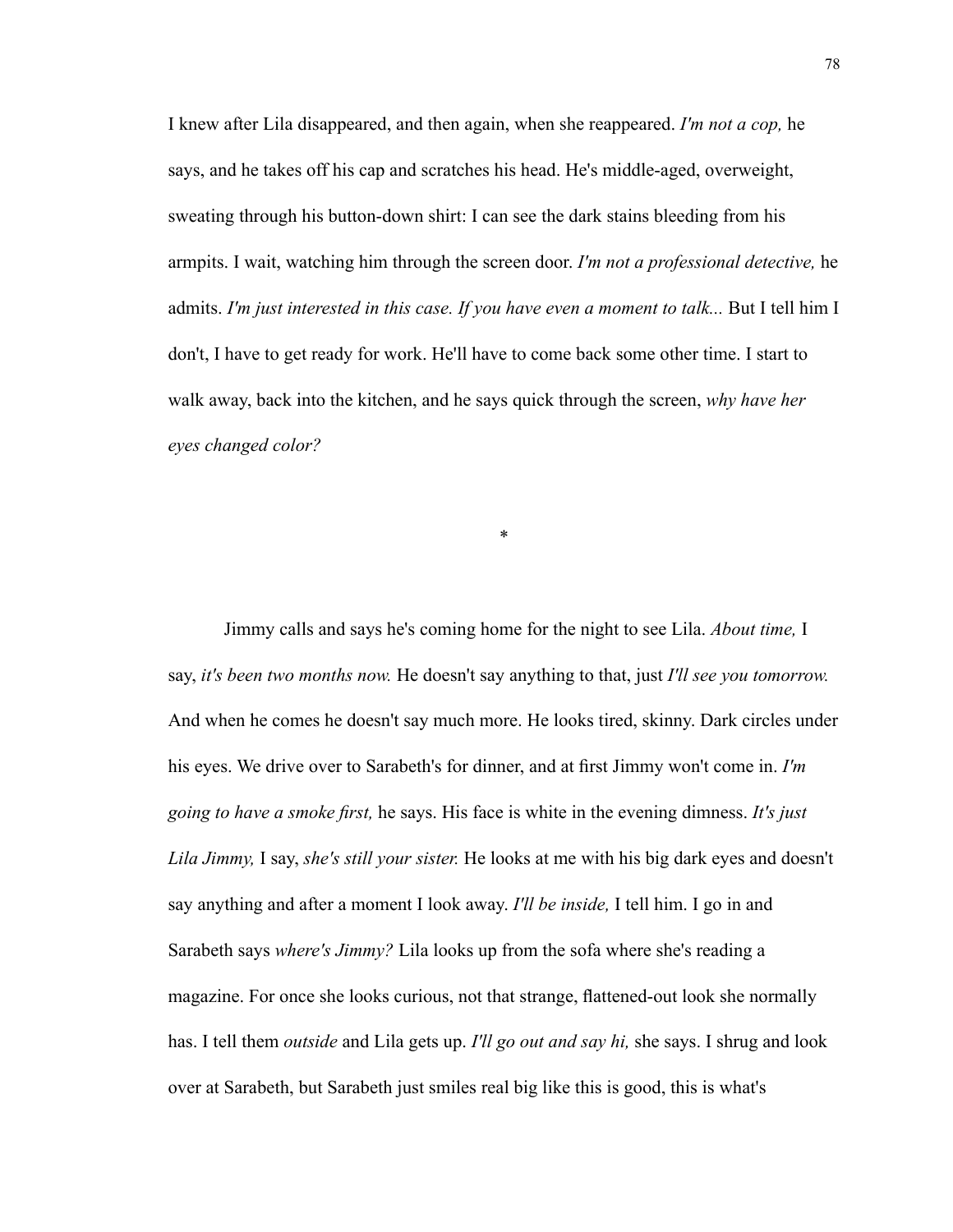supposed to happen. Lila swings out the screen door and after a minute I can hear their voices, talking. But after another minute Lila comes back in. *Where's Jimmy?* Sarabeth says again, and Lila says he isn't feeling good, he decided to walk home. *What?* says Sarabeth. She runs to the door and looks out and shouts *Jimmy!* but though we all hold still, listening, there's no answer. Sarabeth walks back over to the counter and sits down and wipes her forehead. She shakes her head. Then: *look,* says Lila, and we both turn to look. A gold necklace dangles from her hand: a fine, thin chain with a small gold cross. It swings in the light, shining. *What's that?* I say, and Lila smiles her little smile. *He gave it to me.*

 That was the last we saw Jimmy. I tried calling him once out in Thorp but he didn't answer, and it wasn't long after that I got the call that he had overdosed.

\*

\*

 I live out in Cottonwood now. It's a tiny little town, less than fifty people: just a ten-mile stretch of sand by the side of the highway. I work for an older lady, helping take care of her grown daughter who's severely mentally retarded. I sleep in an old RV in the backyard, and all day long I take care of this girl. Cara. Her momma goes out to the community center to play bridge, or else she lies in bed watching TV. She's getting older and her health isn't good, and besides that she looks pure exhausted from taking care of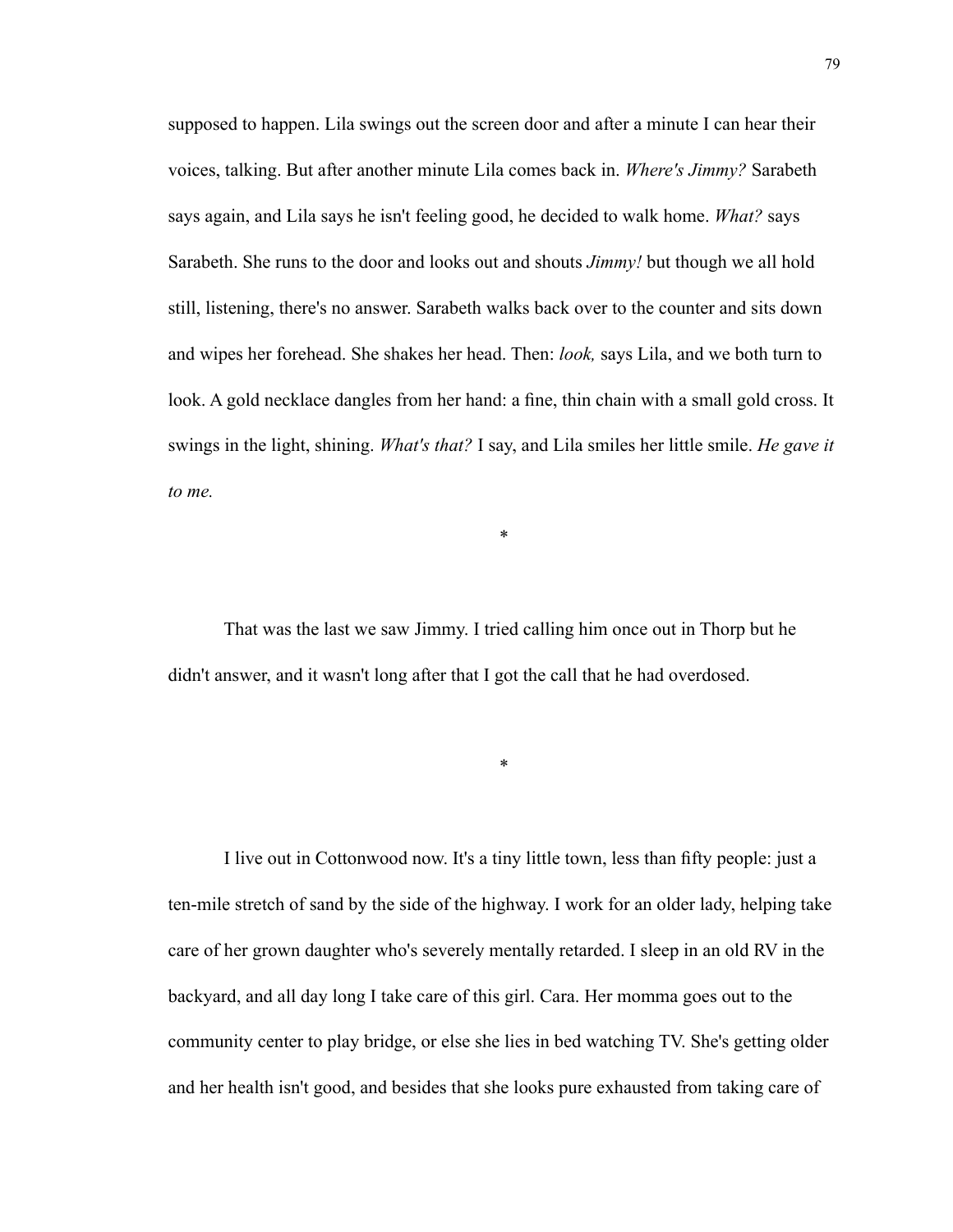her daughter for almost seventy years. Cara isn't easy, but I don't mind. I bathe her and feed her and keep her from hurting herself doing something dangerous. I have to watch her constantly. It's strangely restful though. She can't speak but she kind of moans and hums to herself as she wanders around the house or the yard, and her eyes have a faraway look like she's seeing things the rest of us can't. She doesn't ever really look at me, maybe because I'm too close.

 Every once in a while I go home to see Sarabeth. She's not doing too good. It was a real blow to her, Lila not being Lila. It was the detective who pieced it together. He kept coming round asking questions and more questions and finally Lila broke down and admitted that she wasn't Lila after all. She was some other girl, some runaway from Idaho or some place. She had seen a show about Lila's disappearance on TV and for some reason she thought she'd come down here and pretend to be her. When the detective asked her why, she said, *I thought it'd be easier to be someone else.* That was all she said. Sarabeth went into shock; at first she refused to believe any of it. She kept calling the girl Lila even after the truth came out. Then the girl's parents came down to take her back home and Sarabeth stopped going out. She stayed in her trailer for three months refusing to leave even to get groceries. At first Billy was sympathetic, then he was less sympathetic, and in the end he took off and left her. That woke her up a little; she went back to work at least. When she called me on the phone I told her, *stick to a routine. You'll be surprised how much it helps.* 

 I stick to mine. I sleep with a baby monitor next to my bed in case Cara wakes up in the night. It makes a fuzzy crackling sound that lulls me to sleep, and I can hear the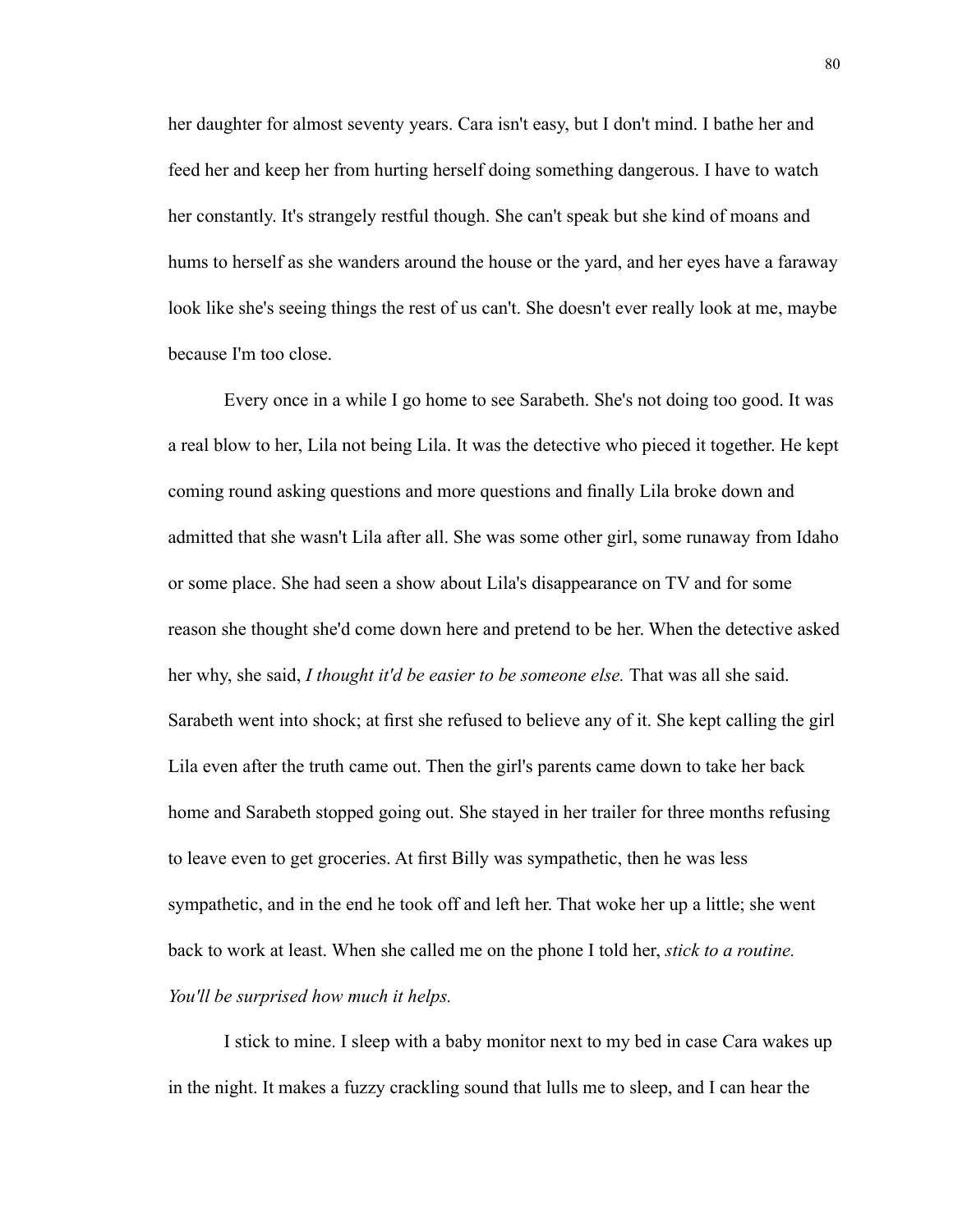girl moaning in her sleep, or sometimes snoring, and that's a comforting sound too. I don't dream: I just listen to the night noises, like sea sounds washing over me. And if I do dream, it's not of anything *happening,* it's more like a sensation, something cool and wet, something that might bathe me: snow falling, or else the rushing of water. But this is the desert, and we're far from anything like that.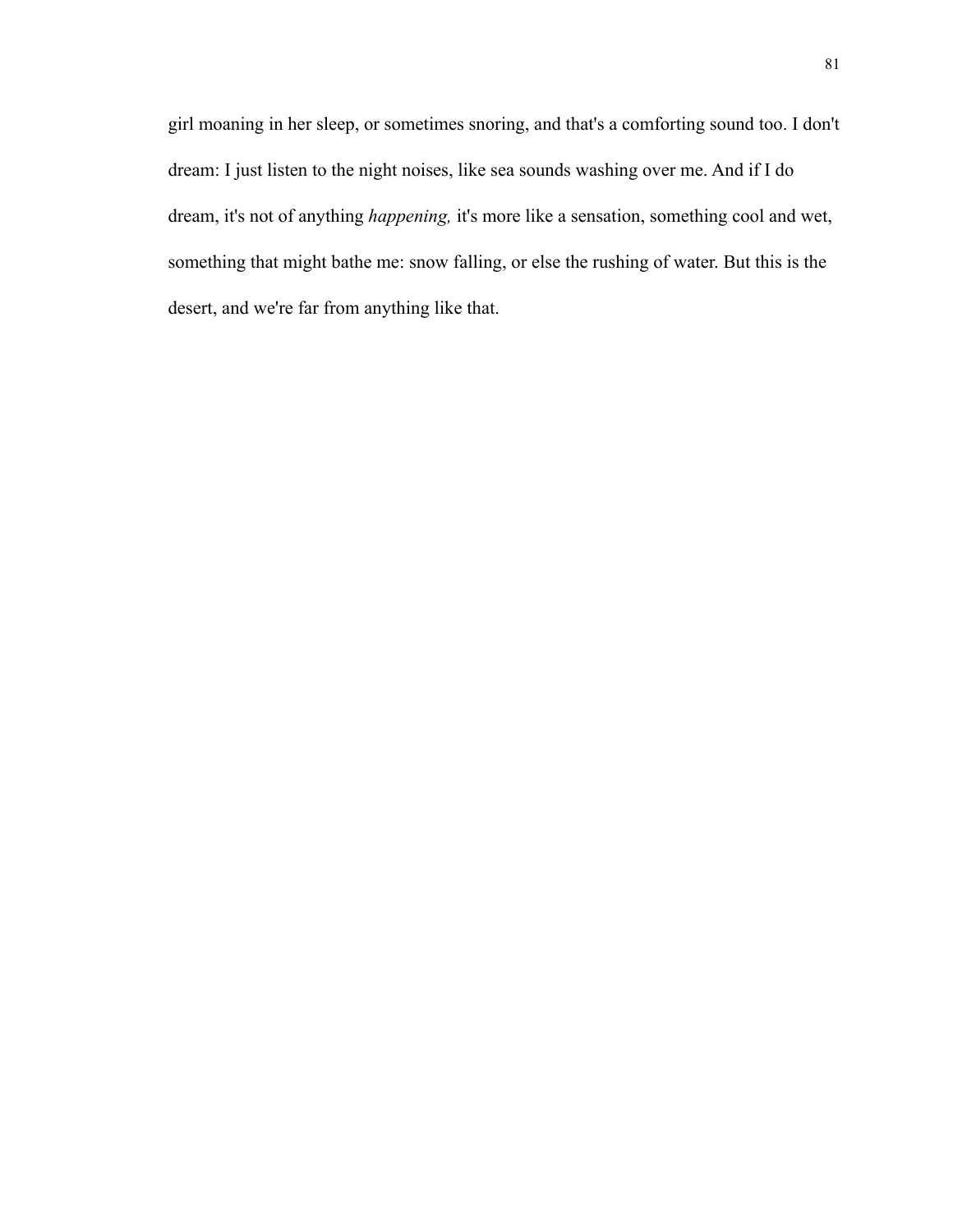## THE CHANGE

 She stood in front of the mirror, watching herself smoke. She looked just right, holding her Marlboro Light casually between two fingers, or taking a drag and slitting her eyes at her reflection. She wasn't sure about exhaling, though. When she tried to blow the smoke out, only a pale little wisp wafted up to kiss the mirror, then disappear. That wasn't right. The smoke was supposed to billow forth luxuriously, in a slow and sexy cloud, like you were full of mystery and sadness. Like you were Audrey Hepburn. She carefully patted the cigarette out in the sink, bending over to peer at the wet gray end. She dropped it into the trash, picked up the pack, and shook out another one. She smoked by the dirty little window and looked out at the fog and the evening coming in, dark blue. She had been in London five days. She had come to have her heart broken.

\*

She had been planning it intently for a year and a half now, working at Rite Aid in that hateful blue vest, saving her money, waiting, all for him. She had first heard him at a reading in a small but packed bookstore in her hometown. No one interesting had ever come there before; it was a small town hidden in the Connecticut woods, with only one high school, three bars she was too young to go to, and the bookstore. Usually the readings were boring, hoarse old men writers in ugly sweaters, or middle-aged women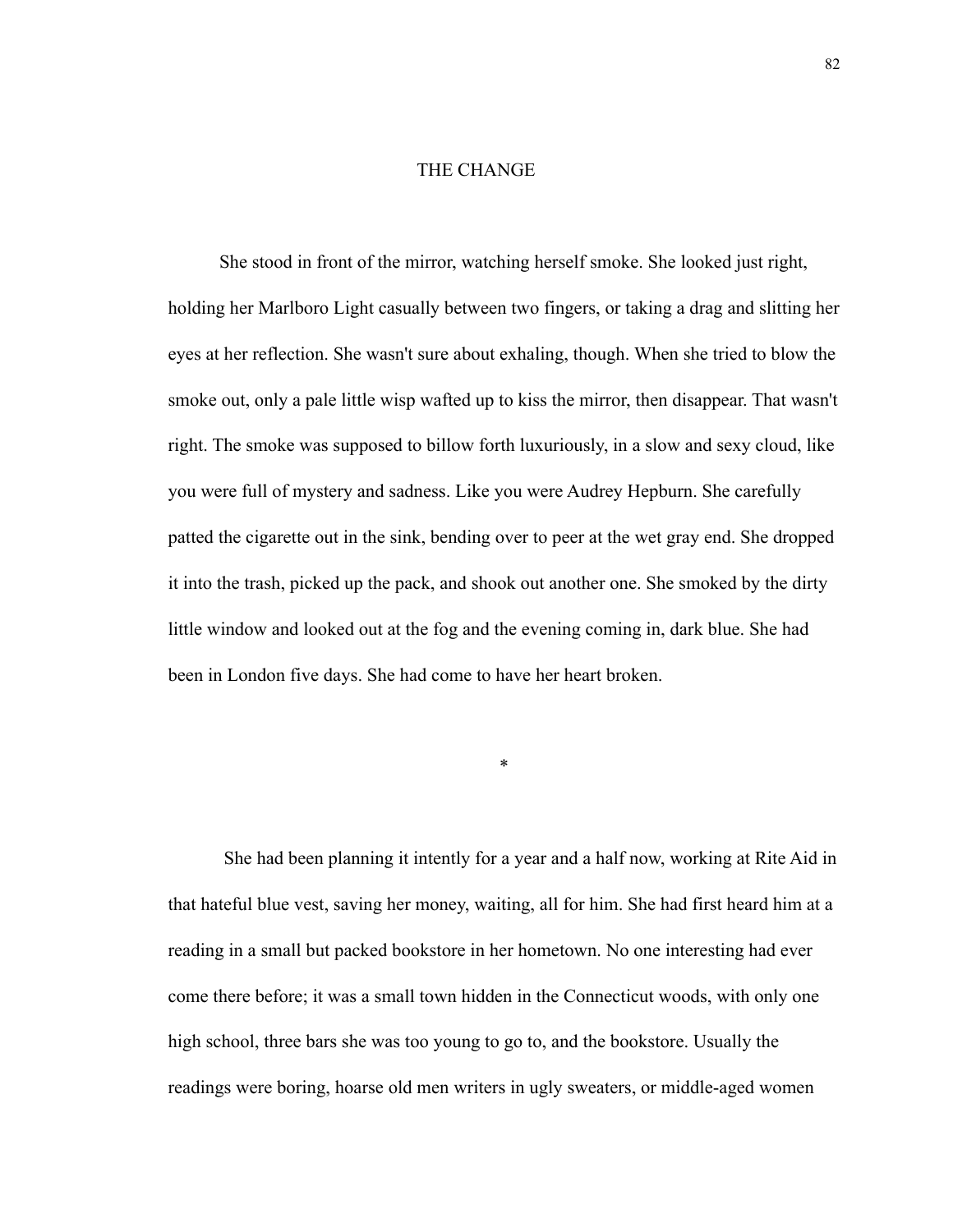who read embarrassing poems about sex. But then *he* came.

He was not, at first, handsome. He was almost forty, with shaggy black and gray hair, a heavy face and belly, and shoulders that looked discouraged, or maybe tired. She hadn't been paying attention. But as he opened his book and began to read, she turned to look at him. His voice was low, intense, strangely sad sounding. He read for half an hour and his writing seemed to her also strange and mysterious, full of things she didn't understand, but wanted nevertheless—wanted immediately and urgently. He read for half an hour and then he stopped and looked up. Amidst all the applause and smiling and turning heads and shifting bodies, she stood still, looking at him, and suddenly he turned his head and looked right back at her. It was only a moment, then he looked away again, but she felt as if he had touched her face in front of the whole room.

\*

It stayed with her. She lay in bed that night and felt again and again the shock of his eyes on her. In the following weeks she read his book feverishly, over and over. On the inside jacket there was a photo of him looking out at her. Under the photo it said that he lived in London with his wife and two children. And so she decided: she would go to London. She would find him. He would remember her. They would fall in love. It would be beautiful and also tragic, she knew, because in the end they would do the noble thing and part, for his family's sake, but also because it had to end like that. They would say goodbye and he would walk away with only one last look. Her heart would be broken and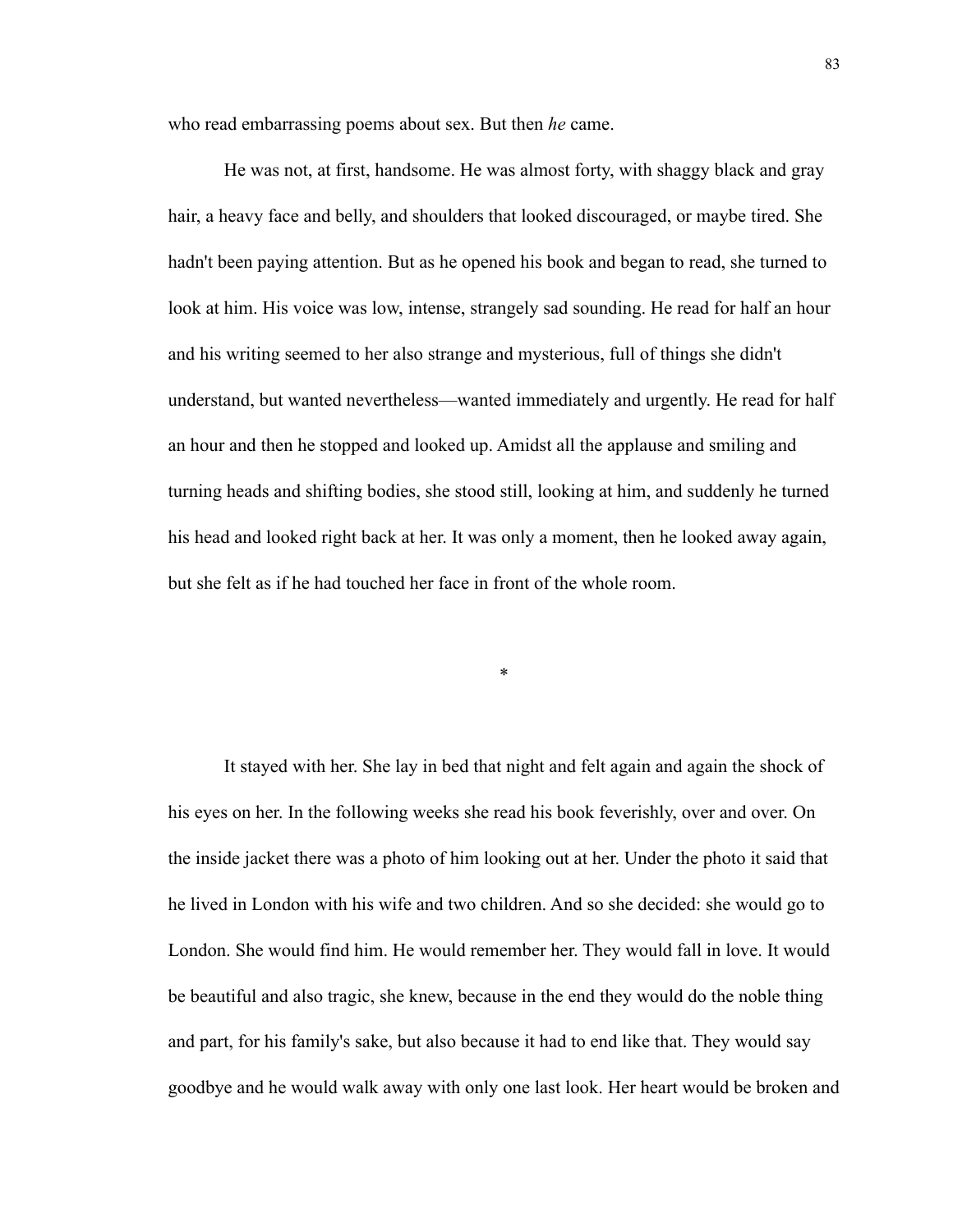she would return home, but everything would be changed. Life would be transformed. She would live forever in his world of sad mystery.

\*

Outside on the street she lit her third cigarette hunched in the doorway, protecting the flame with her hand. She inhaled and felt her lungs fill with smoke and hope. She was utterly alone in the strange city. London lay before her, glittering with lights, stretching out into the blue night like a dream. As she walked down the hill she could see it in all its vastness, and beyond it the dark sky. She felt strangely elated. She was ready to change. She was ready to suffer.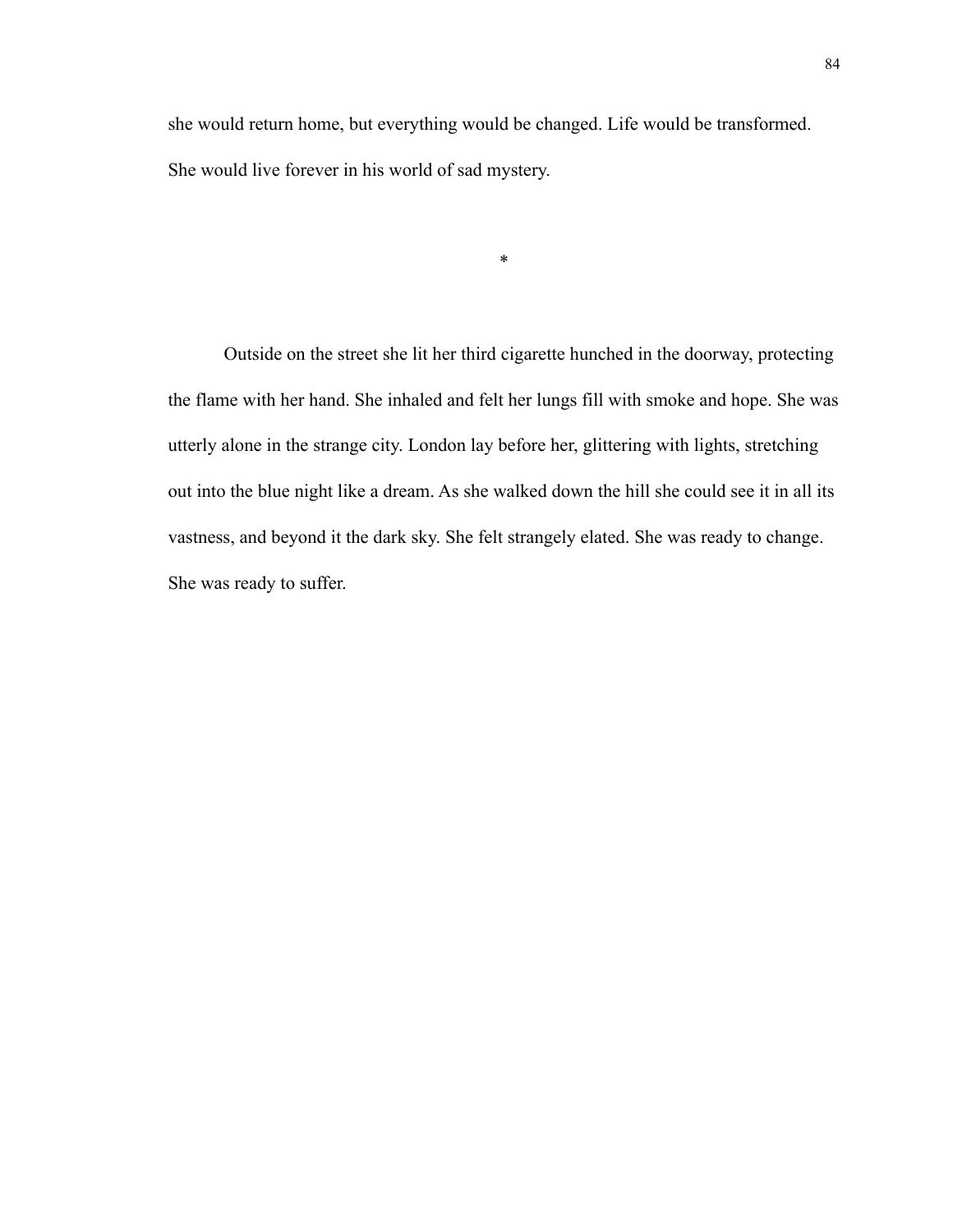## IN NORTH POINT

In North Point the sea was cold—cold and gray with swollen, crashing waves. Dirty foam gathered at the tideline, and flies crawled on heaps of drying seaweed. Emily sat in a patch of damp sand, watching David surf. At least, she thought it was David. From where she sat on the beach, the surfers all looked the same to her. Every once in a while one of them suddenly sprang up out of the water and balanced in a kind of fluid crouch, cutting swiftly across the surface of a wave before it dissolved into whitewater and the surfer fell back into the sea. Emily liked the way the surfers fell––a limp, graceful flop, as if they were falling into bed instead of the cold winter sea. The surfers falling into the sea was the only thing Emily liked about North Point. It was the only *human* thing. Everything else chilled her––the inhospitable beach, the small shapes that waited out there in the sea with a strange stillness, as if they waited not for waves but for something else, something terrible, shining and inevitable.

Yet she was the one who had insisted on coming along, who had obstinately imagined fine white sand and seas the color of swimming pools even though by now she knew Washington beaches were all the same––dirty, wet, bleak. From a distance, maybe the distance of a postcard, it would appear very picturesque: mountains of rock jutting up out of the dark water, the pearly sheet of the sky, and back behind Emily (small, half-lost on the beach) the encroaching black of the woods. When Emily sent postcards or photos to friends back east, they always said the same thing: so beautiful, so *wild.* And she had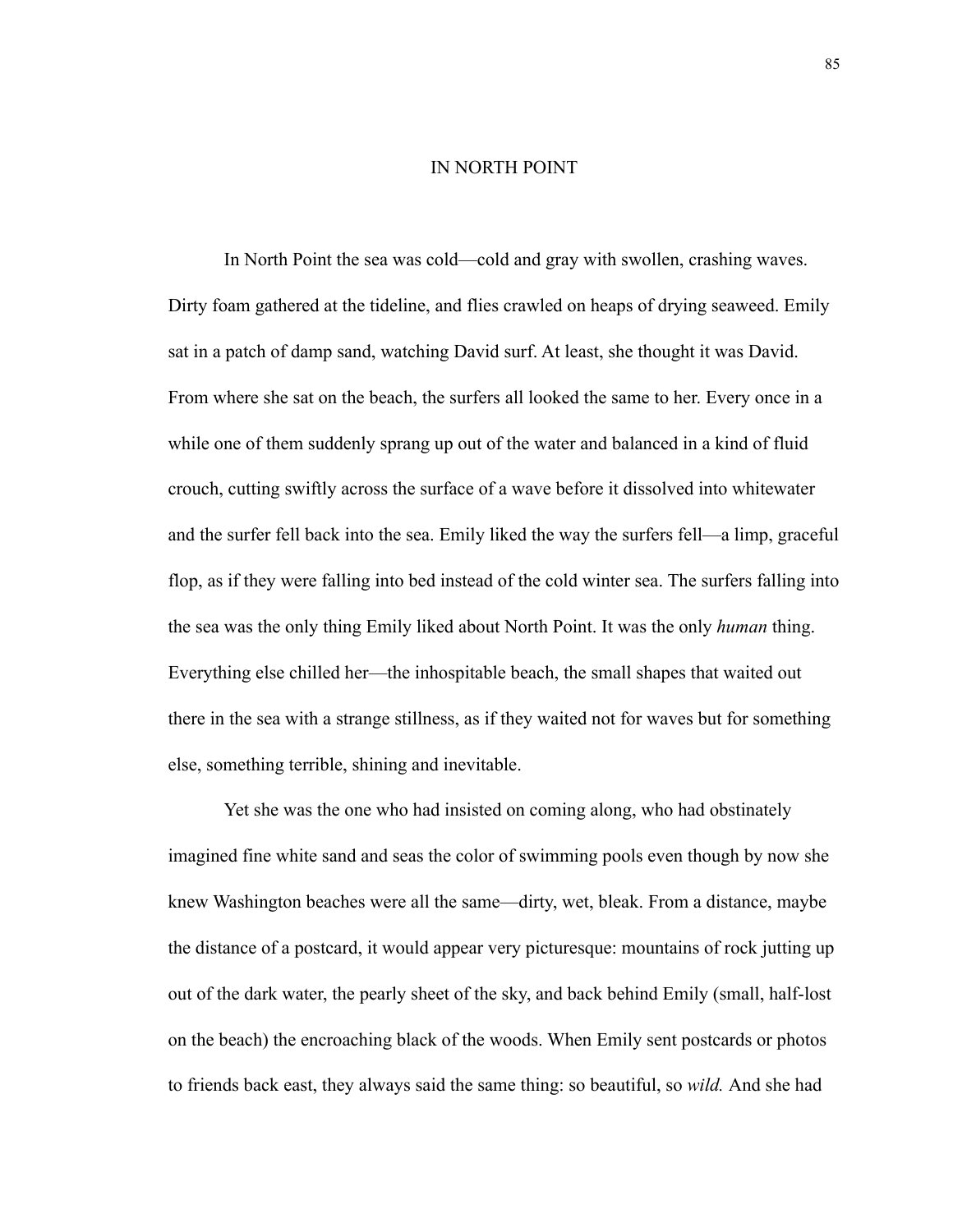to agree––this remote place was wilder, more beautiful, than anything she had yet seen. But its beauty only made her more unhappy.

That morning, before dawn, she had woken abruptly, gasping. She jolted up in bed. The room was dark. "Shhh..." It was David, pressing her back into the pillow with his broad hand. "It's okay. Time to get up. Can you hurry and get dressed?" Emily nodded, and David patted her shoulder and went back out. She followed him with her eyes––his wide shoulders and narrow hips, the compact muscled length of his body. She wanted to sleep burrowed into that body, hidden in it, cradled*.* "Em. Get up." She opened her eyes. There was David again, his shadow leaning over her. Then he was gone. She sat up on the edge of the bed, blinking in the circle of lamplight. Her body was still blind with sleep, and she wanted to sink back into its animal hum, but after a moment she stood up and stretched, listening for David as he moved around the kitchen.

They drove the length of the island to pick up Cal on the north end. Everything was quiet; the car's headlights brushed against dark evergreens and fog. They pulled into Cal's driveway, where he was wrestling his board into its bag. He dropped the board and did a little dance in their headlights, and David rolled down his window and hollered, "Let's go!" David and Cal had gone to high school together and now they surfed together. Cal had long, heavy blond hair, a skinny kind of restlessness. He was a carpenter too, like David, but while David specialized in cabinetry, Cal made ugly expensive furniture out of driftwood that Emily suspected he harvested illegally. Emily liked Cal and yet she couldn't take him seriously. He was always flirting with her in an abrupt, nervous way that made her smile as she might at a child playing an elaborate game. It didn't bother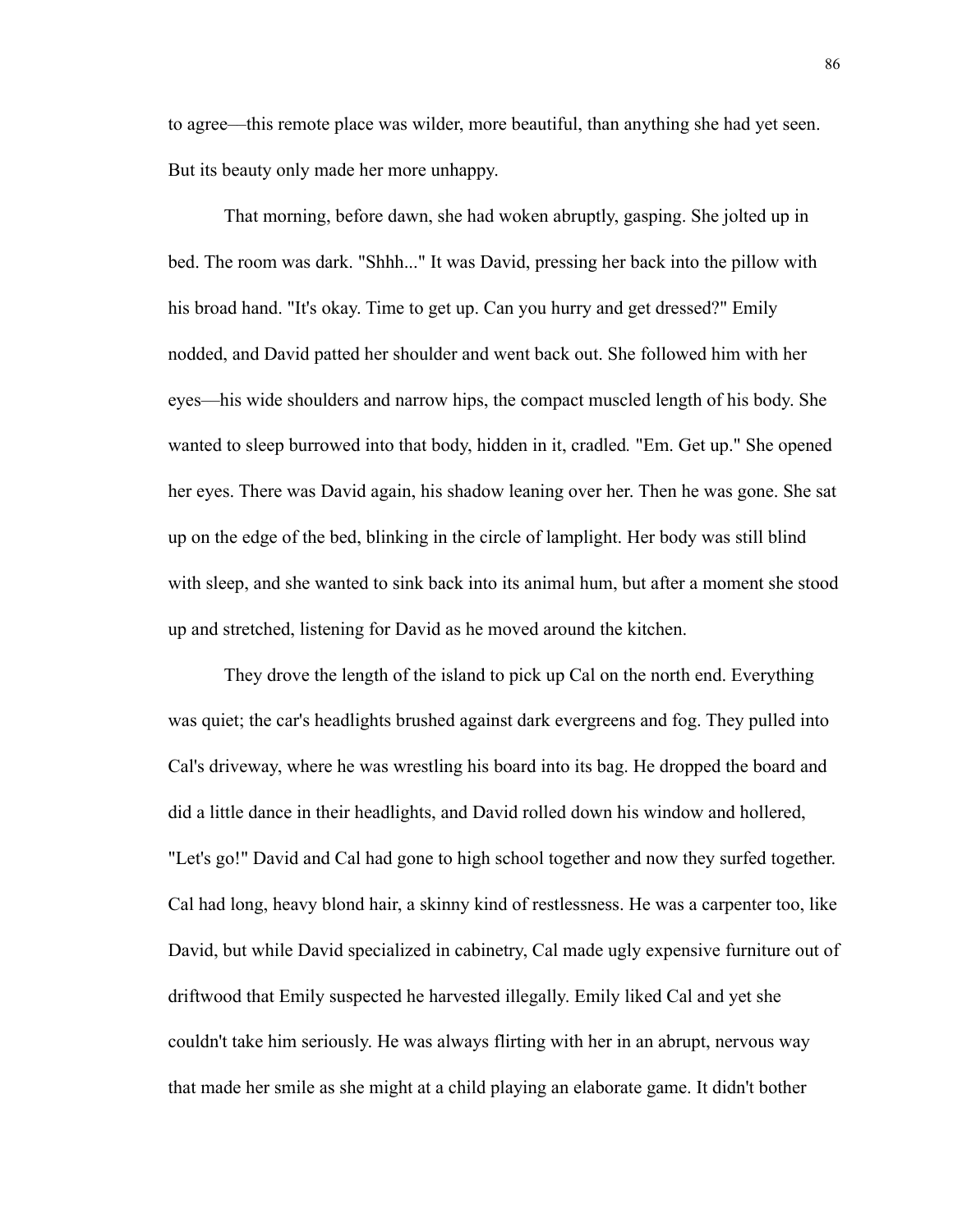David. He just smiled and said that Cal had always been like that with girls. Cal amused David, while David's calmness seemed to irritate Cal, and yet Emily could sense a stubborn loyalty between the two friends, although they showed little open affection. It was a mystery to her, the friendship between men. So much seemed to take place underground, hidden at a depth well below dirt and root.

\*

Before leaving the island, they stopped to buy bitter black coffee at the gas station, the only place open at five in the morning. Standing there outside the gas station's mini-mart, Emily looked down the empty length of the street. There was the library, there was the diner, the hardware store, all of it unreal and ghostly at this hour. It was still dark out, and so quiet that she thought she could hear, in the distance, water lapping the night shore. She stood still, listening, half-dreaming, her paper coffee cup hot in her hand. Then David said "Em, coming?" and she turned and followed him to the car.

For the first part of the trip, David blasted the heat and Emily dozed in the back seat, using a wadded towel as a pillow. David and Cal sat up front, talking in low voices. The old Subaru was packed full of gummy, sandy surfboards, wetsuits in trash bags, stacks of faded towels and six-packs of beer. Emily had even thought to bring a cooler of ham and cheese sandwiches and some apples for lunch. And a checked picnic blanket, and napkins. They would have a picnic on the beach, looking out at the glassy sea. Winter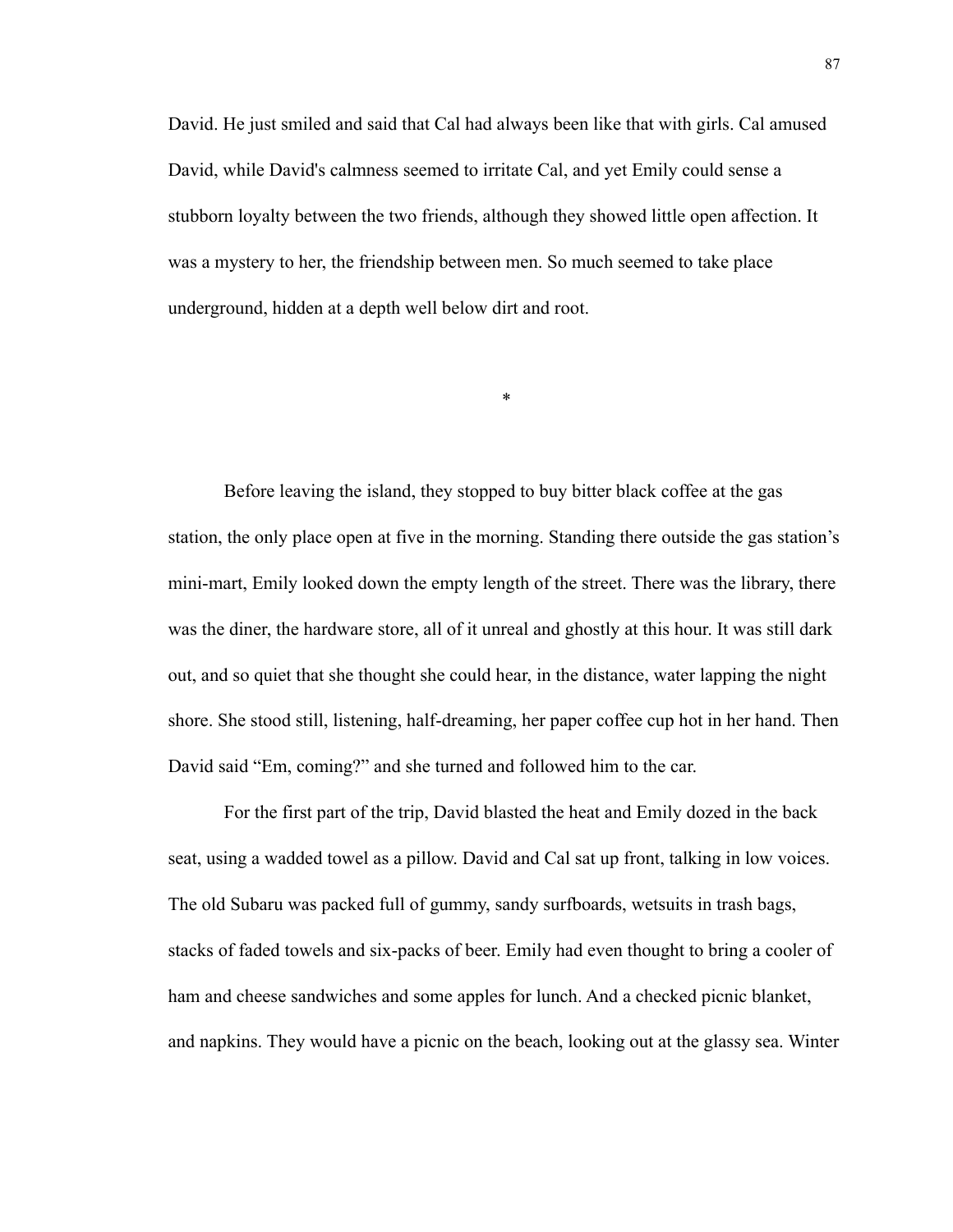light would surround them, bathing their faces where they sat close together in the clean grassy dunes.

Emily woke up when they crossed the bridge that connected the island to the peninsula. She sat up and stretched, looking out the window to where the river moved away to the north and south. "You woke up," David said, watching her in the rearview mirror. She smiled at him.

"Mind if we listen to the radio then sunshine?" Cal asked. He fiddled around until he found the heavy metal station. "*Ye-*hes!" he said, and turned it up loud so the car's speakers vibrated. He did a dramatic head-bang or two. David shook his head and smiled, and Emily laughed and took a sip of her coffee. It felt like high school again—though not of course her own high school years, which had been lonely and dull––years of solitary reading and studying, of watching movies with her parents on Friday nights. No, this was like living someone else's high school experience: a wild, west-coast kind. She could imagine how it would have been. All the high-school boys would be carelessly handsome in their old plaid shirts. And elusive—always cutting class, vanishing to surf or skateboard in some secret spot. And the high-school girls would be gorgeous and foulmouthed, with long wavy hair and a taste for cheap whiskey.

\*

Like Lena. Lena, David's first love, his high school girlfriend. She was one of those girls, Emily could tell—confident and beautiful without caring anything about it.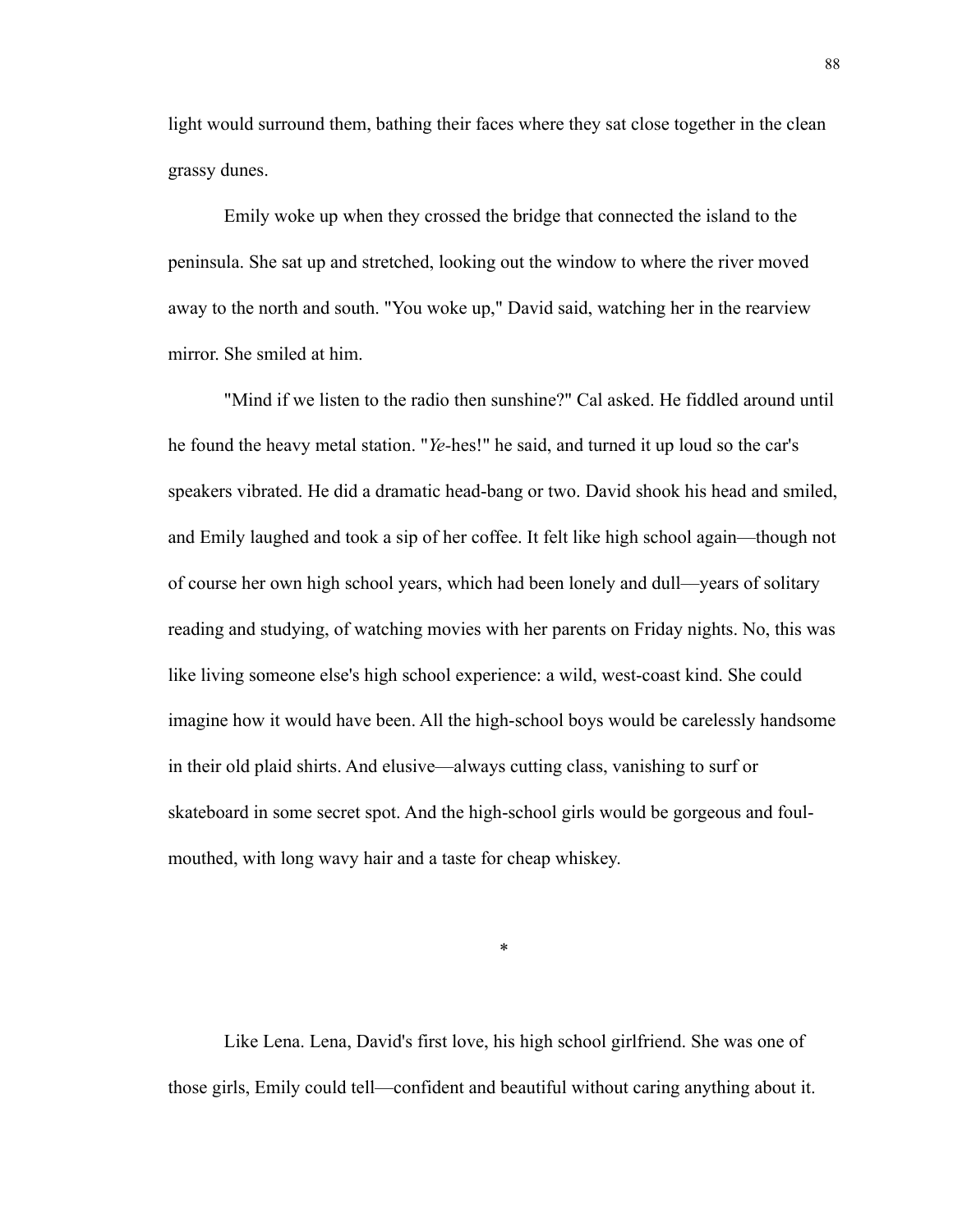Once, when Emily had asked, David had shown her a photo of Lena. In the photo, Lena was sitting on a rocky beach wearing one of David's button-down shirts and short white shorts, her hair blowing around her face. She looked into the camera with eyes that were dark and mysterious. Bedroom eyes. Emily had never had eyes like that; her mother had once described Emily's eyes as "kindly." *Kindly?* Emily had protested, offended. Her eyes were round and gray and crinkled when she smiled, but *kindly* made her sound like a grandmother. Her mother had insisted that no, it was a good thing, a compliment—it meant that she looked trustworthy and good. She had gone on about the importance of kindness and goodness, and finally Emily had nodded and said *no I know, I know it's supposed to be a compliment*. And her mother had gazed at her with incomprehension and said *well of course it is, what else would you want to be?* Most days, Emily felt she was pretty enough. She was so small and slight that people often thought she was younger than twenty-three, but she had fine short ash-brown hair and long black eyelashes and a dimple in one cheek, and even if her eyes were a little too round and her nose a little too large, she was still pretty. At least David seemed to think so. But whenever she looked at the photo of Lena, Emily felt restless. She had stolen the photo from David and now kept it hidden in her wallet in a small zippered compartment. The few times she had spoken of Lena to David, he had laughed and teased her, and then after a while he'd gotten sick of it and told her to stop dwelling on the past—Lena had been a mess, crazy, and anyway it was all so long ago now he couldn't remember a thing. So Lena was gone, who knew where. It was Emily who lived with David in plain fact, in daylight—silly, to feel envious of a high school girl. Emily reached up and draped one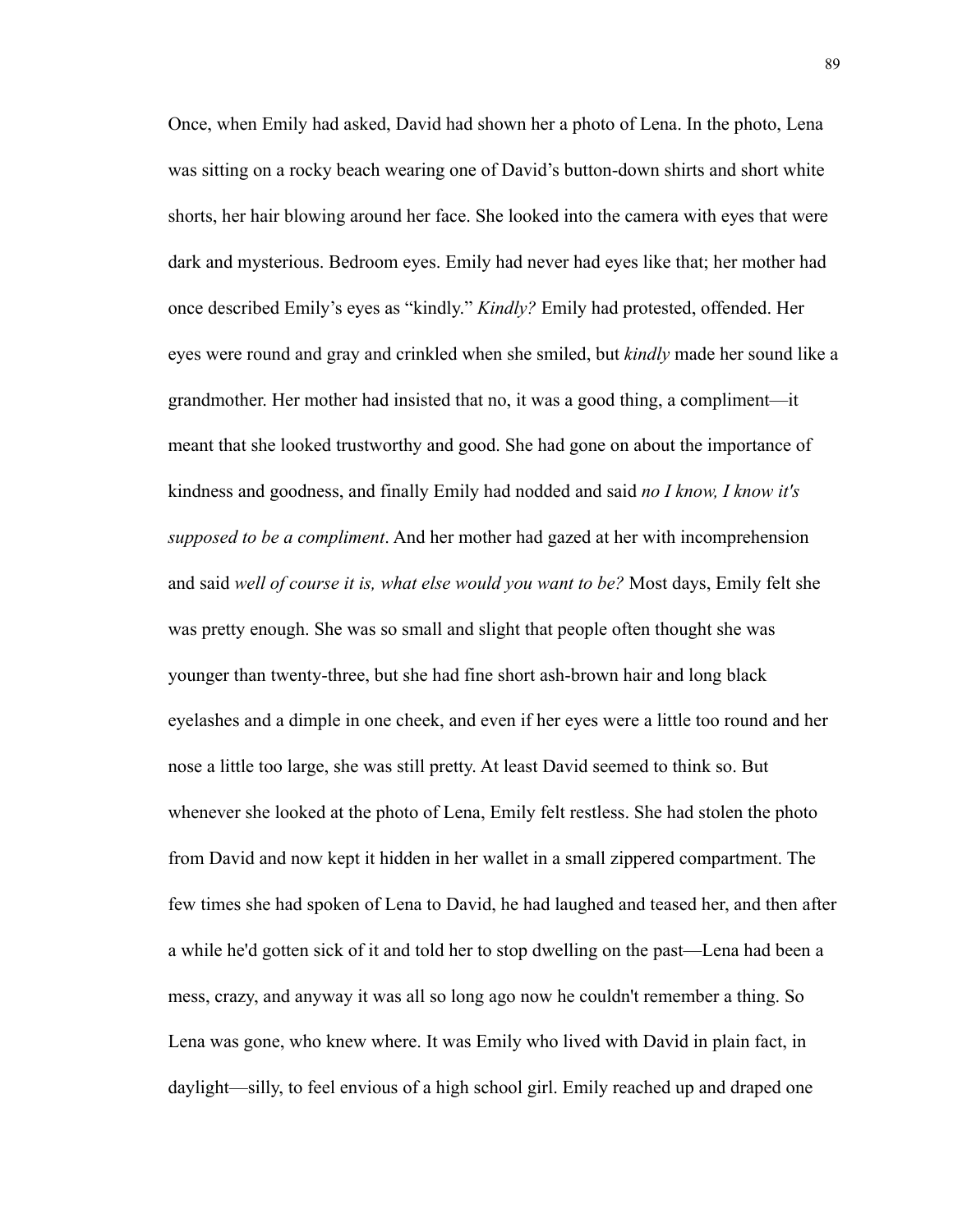arm over the seat back, pressing her hand to David's chest, the rough wool of his shirt. He looked at her in the rearview mirror and put his hand over hers in a brief caress. She leaned her head against the seat back and breathed in the warm, damp smell of his skin. She could see in her peripheral vision the pale whorl of his ear, its slightly pointed tip. He was telling Cal about work, about a new job he had for some wealthy people on the south end of the island.

"Gonna milk 'em for all they're worth," David said, and laughed shortly. "Nah. But you should see this place." He shook his head as if deeply disappointed.

"Yah?" Cal said. Emily was quiet, gazing out the window. She didn't like the way David talked about people who had money.

"They're still people," she had said once, after some scornful remark he had made. "Yeah, but they're different."

"What do you mean, they're different?" Emily had said, putting down her knife and fork and folding her arms across her chest. He had shrugged, not looking at her, sipping his beer.

"Just different, that's all," he'd said.

"What about me? Am *I* different then? Is that how you think about me, too?" Her throat had begun to swell up, and she had pushed away her plate, and David had come over to her then and put his arms around her and told her to forget it, of course not, of course he didn't mean *her.*

Yet the sense of difference remained, no matter what David said about Emily being an exception. Her wealthy New England family (who David sometimes referred to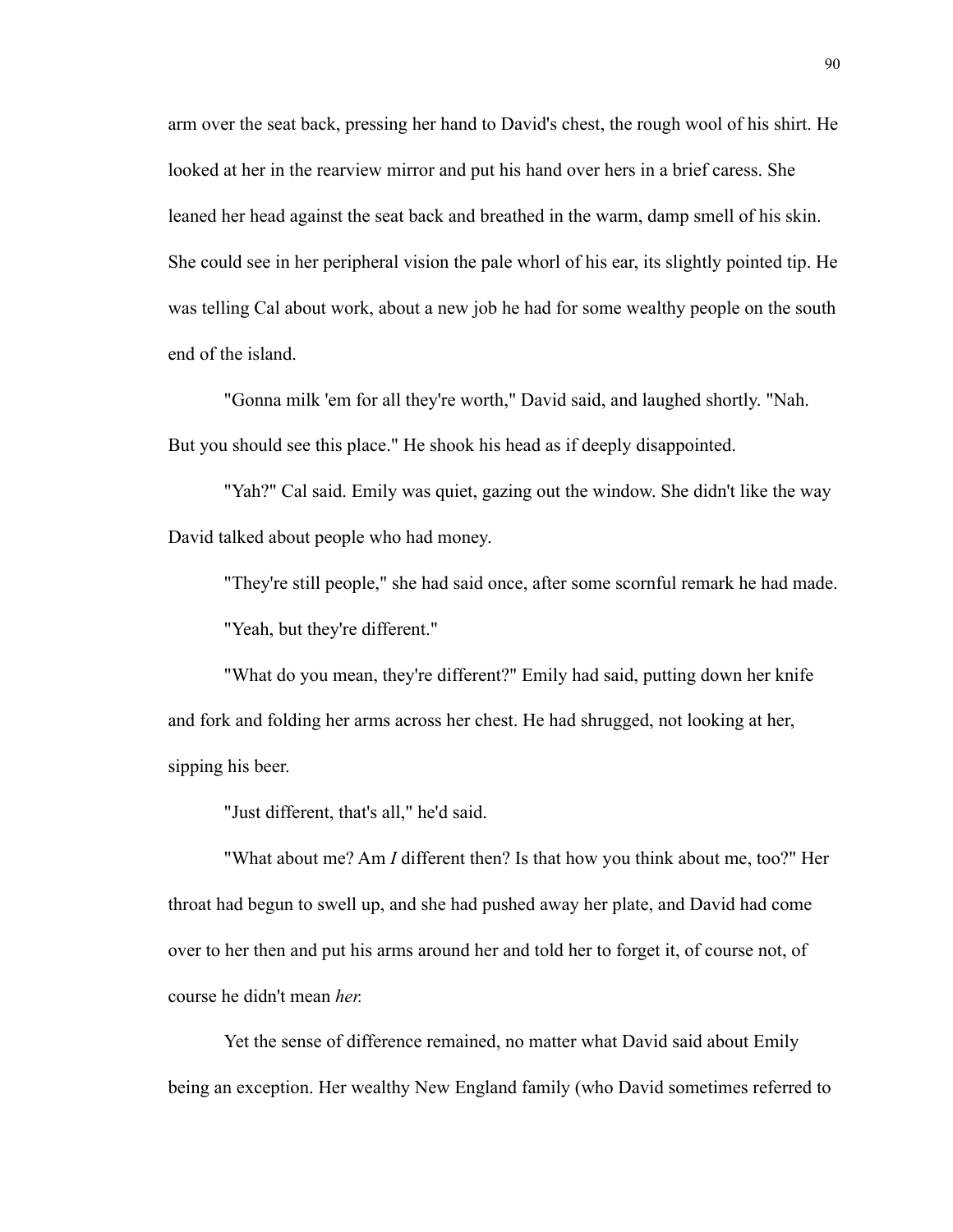as "the aristocracy", but always gently, as if he didn't mean it) and her upbringing—the boarding schools, horse-riding lessons, family vacations to Florence and Corfu—couldn't be erased. *Though it isn't as if you were raised in absolute poverty*, Emily would say defensively, and David would agree: *I've got nothing to complain about.* But Emily knew that there could be no real comparison between them. David's father owned the island paint store and his mother worked as a nurse at the local hospital. Although they had enough, David had always worked part-time jobs after school and during the summers. *I didn't mind,* he'd say. *It was good for me to work.* And Emily would shrug sadly. She had never had a job. A few weeks after she had moved to Washington, David had had suggested that she look for a job, and Emily had agreed, but the truth was that she didn't know how to.

"What would I do?" she asked her mother on the phone. Her mother was not sympathetic.

"You don't need some *job*," she had snapped. "You need to go back to college and finish your education. What are you *doing* out there, Emily? Who is this boy? Your father and I are really worried about you; last night I woke up in the middle of the night and couldn't go back to sleep. I have a very bad feeling about all of this."

So Emily had to reassure her all over again about David, about her happiness with him. About the fact that this was just a "break" from college, a much-needed break. *It's not like I'm never going back,* she said. But she wondered if this was true. During the days that David was at work, she'd bike to the small island library to use the internet to look for a job. She'd sit there in the afternoon drowse of the musty-smelling library,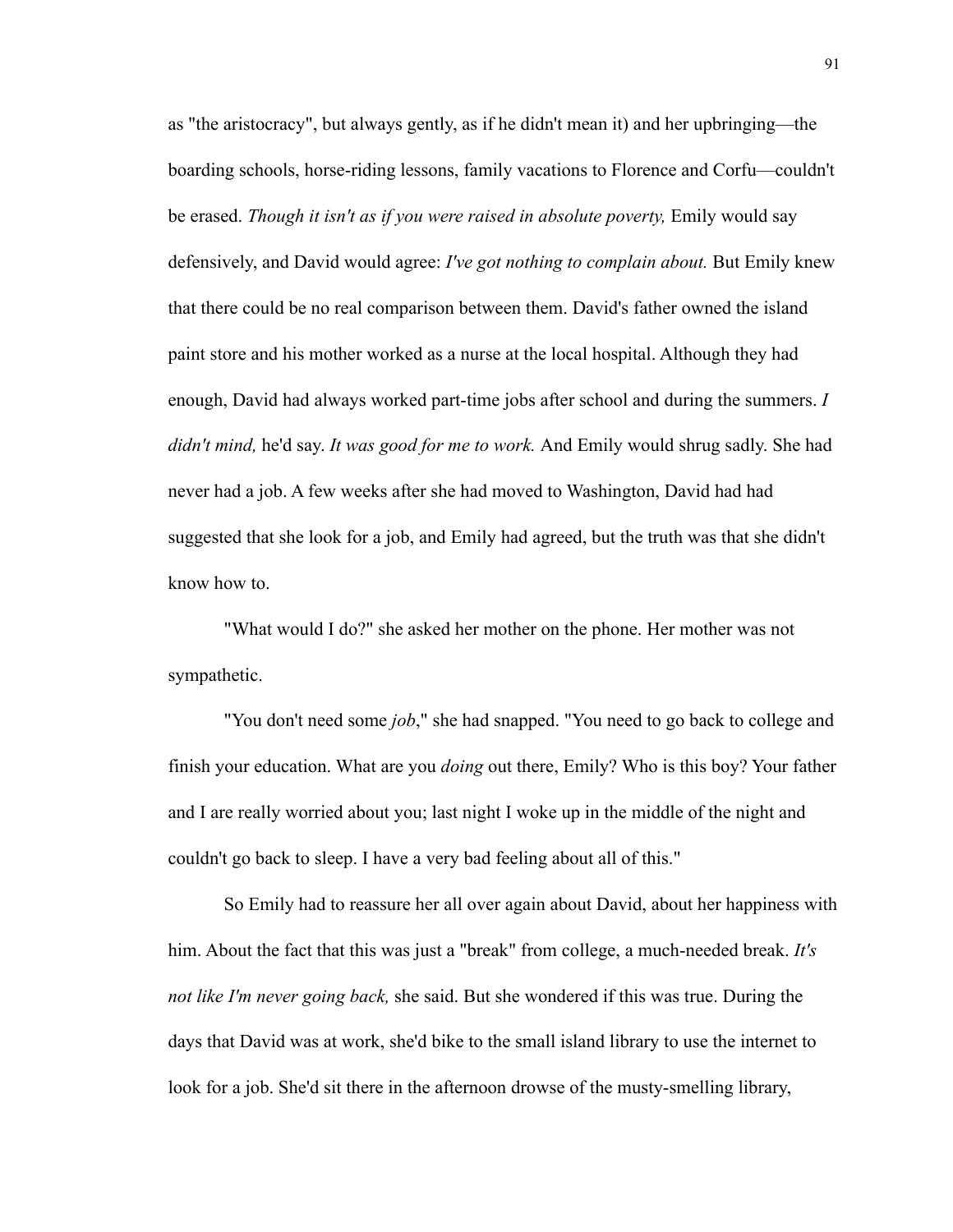surrounded by old people who sat for hours reading novels and magazines or mumbling to themselves and coughing. She searched Craigslist and the local paper, as David had told her to do, but there was rarely anything on the island, and even when there was, it was never something that Emily could picture herself doing.

\*

As they neared the coast, the towns they drove through thinned and became smaller and damper. Old wooden houses gave way to cheap plastic siding and then to aluminum trailers and RVs surrounded by piles of junk: rusted-out cars, orange-and-blue plastic kiddie slides, old floral sofas disintegrating on porches. All of it slowly disappearing into a jungle of deep green weeds. Only the forest of evergreens was the same—dark and tall, looming against the gray sky. It felt terribly forlorn to Emily. But the farther they went into this ugliness, the more David and Cal seemed to sharpen with a kind of tense gladness—they rolled down their windows and sniffed the salt air, speaking a language that meant very little to Emily—all about point breaks and tides and sandbars. Their eyes were bright, strained, as if they could already see the waves breaking through trees and houses. A damp, fishy wind slapped through the car and Emily shivered, looking out at the outskirts of North Point. North Point was a small, wet seaport, home to a large commercial fishing fleet. The fishing boats went far out to sea for their catch, but other than this, the town remained isolated and stagnant. It seemed to exist only in relation to the sea––the range of its motion limited to a repetitive, tidal ebb and flow. On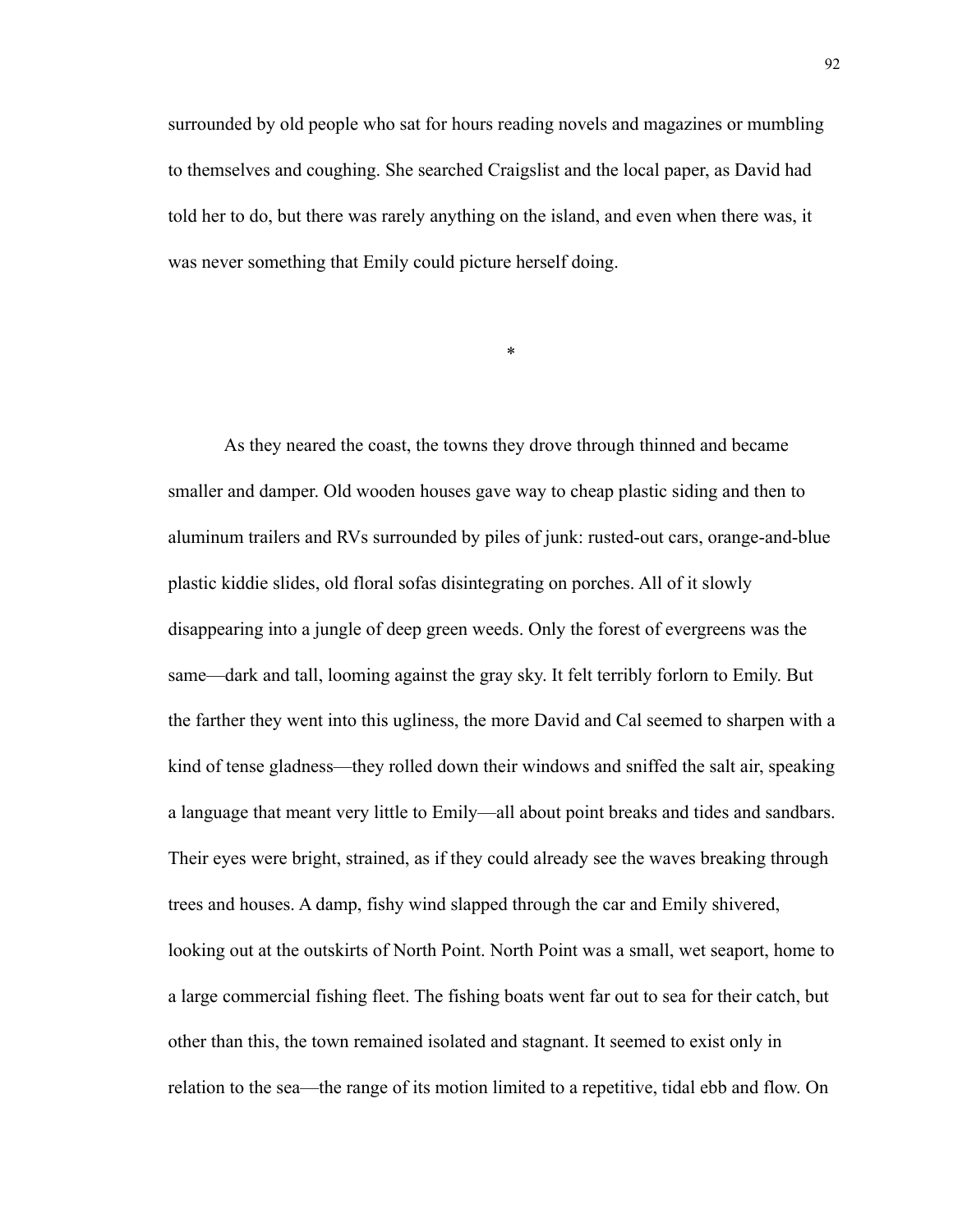the road into town they passed a low gray windowless building with a sign *Toys Topless*, three surf shops, a strip of dive bars, and a dingy Red Apple market.

On the main street of the town there was a cop car sitting parked on a narrow strip of grass.

"Cop," Emily told Cal, who was driving, but he just started to laugh, not even glancing in the direction of the cop car. "What?" she said, looking to David.

"It's not real," he said, smiling.

"What do you mean?" She looked again.

"The cop, it's stuffed," he said, jerking his thumb. And she could see as they passed the cop car that the cop inside was a dummy dressed in police uniform, complete with cap and sunglasses. The stuffed cop sat stiffly against the car seat, staring out at them with its mirrored sunglasses. Its arms hung limp and fat at its sides. Emily stared, twisting in her seat, following it with her eyes as they drove by. She turned around and watched it grow smaller in the rear window. The further away they got, the more it began to look like a real cop again, even though Emily knew now that it wasn't. But its shadowy watchfulness seemed somehow to follow them.

"Why is that thing there?" she asked. No one answered her, though––David and Cal were arguing about what spot to check first––so she said it again. "Why is that thing there?" But David just shrugged.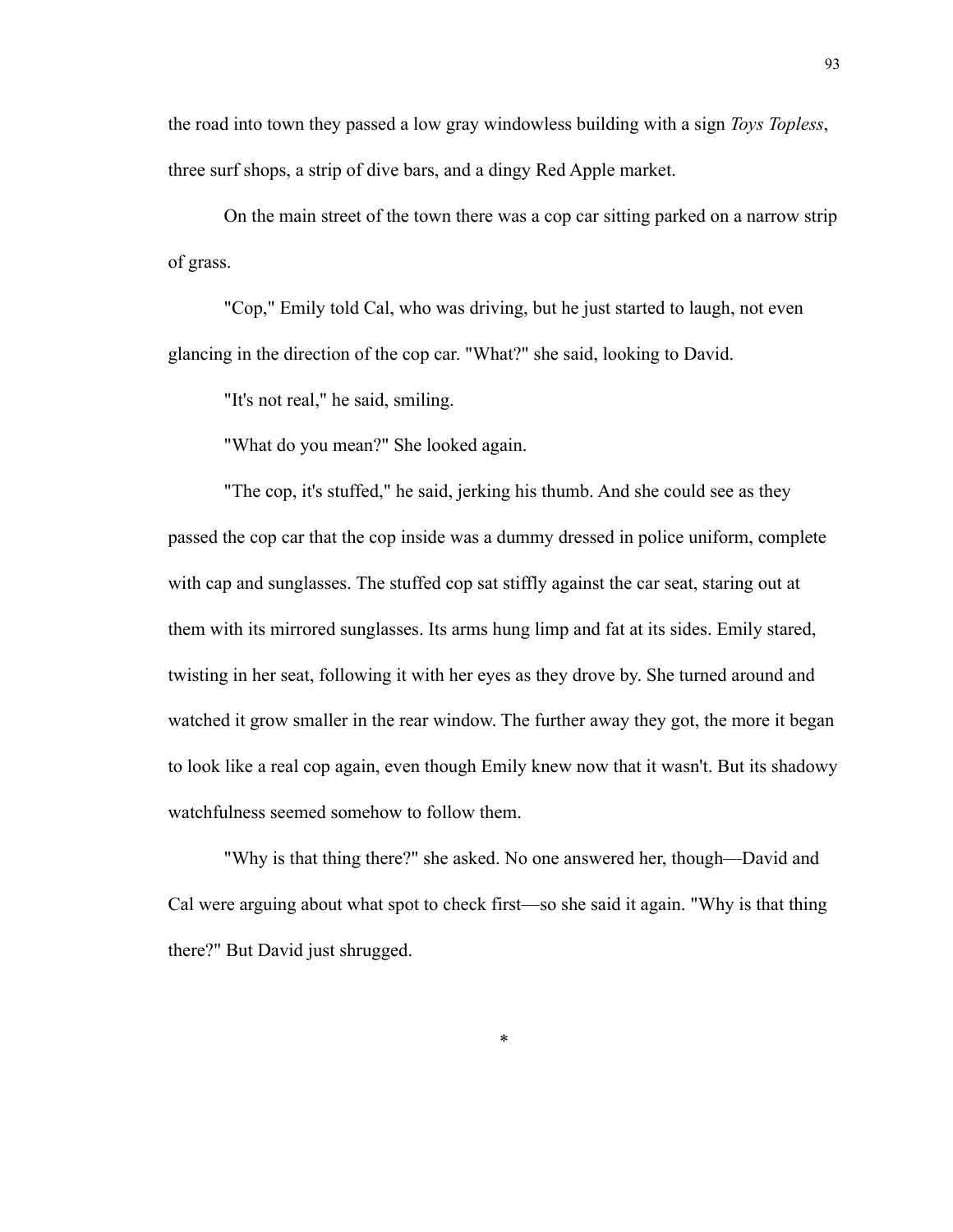A little way outside of town they pulled up in front of a flimsy wooden shack. Cal's cousin Ryan came out into the yard. Ryan had gone to high school with David and Cal too, but after graduating, he had moved to North Point to fish. Emily couldn't understand how anyone would want to become a fisherman, even though Ryan had tried to explain it to her once: the way fishing worked, he said, was that the boat was far out on the open ocean for several months. It could get wild out there, with sometimes freak storms, and only a couple hours' sleep at a time. And sometimes these weird lulls—a silence that would come. The rest of the time it was pretty choppy, and the work was hard and dangerous: lifting hundred-pound crates head-high and stacking them on the slippery decks. You had to learn to move with the motion of the wave or it could all come crashing down on you. You had to be careful not to fall overboard into the freezing black sea. It required a kind of grace. Once there was enough fish, the boat came back in and everyone got a few months off and a fat wad of money to spend. Maybe thirty thousand. And then, just when the money was all used up (*on what?* Emily wondered), it'd be time to head out again. *I still don't see why you'd want to do that,* she'd told him, and he had laughed and said *that's because you're a pretty little girl* and then he had gotten up and stretched and gone out for a smoke. He did look, Emily thought, the way a fisherman should: tall and thick, with a big round head, cropped black hair, and a beard.

"What's up, cousin," he said, clapping Cal on the back. "Dave."

"Is that a rifle on the porch?" Cal asked.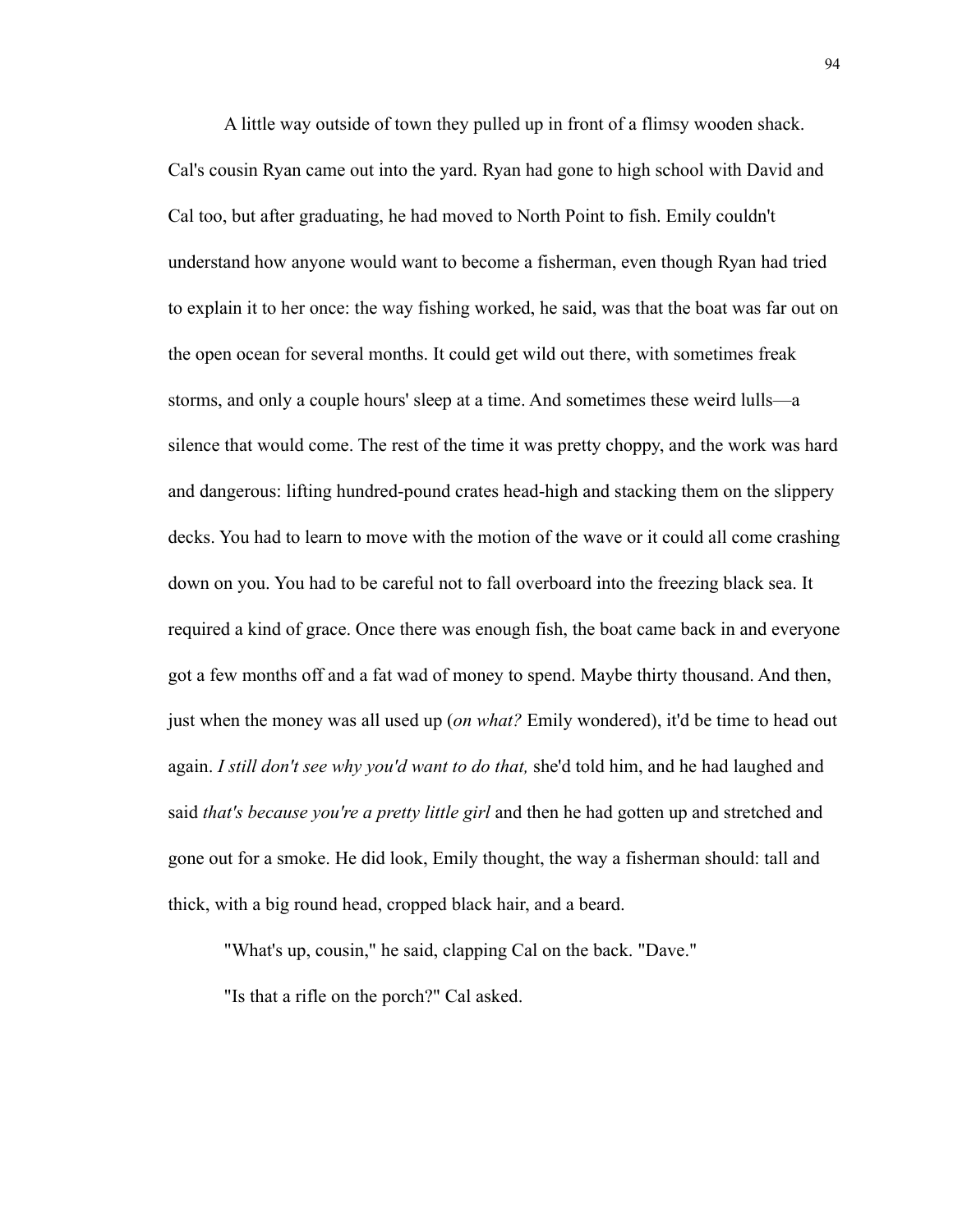"Yah, I was out hunting bear yesterday," Ryan said. He got the rifle and handed it to Cal, then spread his arms so they could see his army fatigues. "Stealthy, right?" he said, grinning. David laughed.

"Hunting *bear?*" Cal said, frowning. He swung the rifle up to his shoulder and sighted down its length, pointing it at the front door. "Did you get anything?"

"Nah," Ryan said. He took the rifle back.

"Where do you hunt bears around here?" Emily asked. Ryan gestured vaguely.

"In the forest," he said. "But come on in, guys, come on in."

The house was chilly, as if there were neither insulation nor heating. The linoleum floors slanted alarmingly, and the only furniture in the living room was an old brown couch with burn marks on the cushions, a beanbag, and a coffee table made out of a cardboard box covered with an extra-large red T-shirt. *Board to death,* it read. The fauxwood walls displayed two huge canvases: one, some kind of graffiti art, and the second a painting, done in lurid reds and yellows, of a massive wave with the sun setting behind it. A surfer surfed down the wave towards a pornographic-looking mermaid, who rose up out of the sea beaming. Ryan stopped in front of the paintings so that they could admire them. "A friend did those," he said with pride.

In the kitchen, Ryan introduced them to his housemates, Pin and LeBaron, who were sitting at a small Formica table drinking cans of Miller Lite and smoking. Pin was an obese blonde with lots of very curly hair, on top of which was perched a small gold plastic tiara.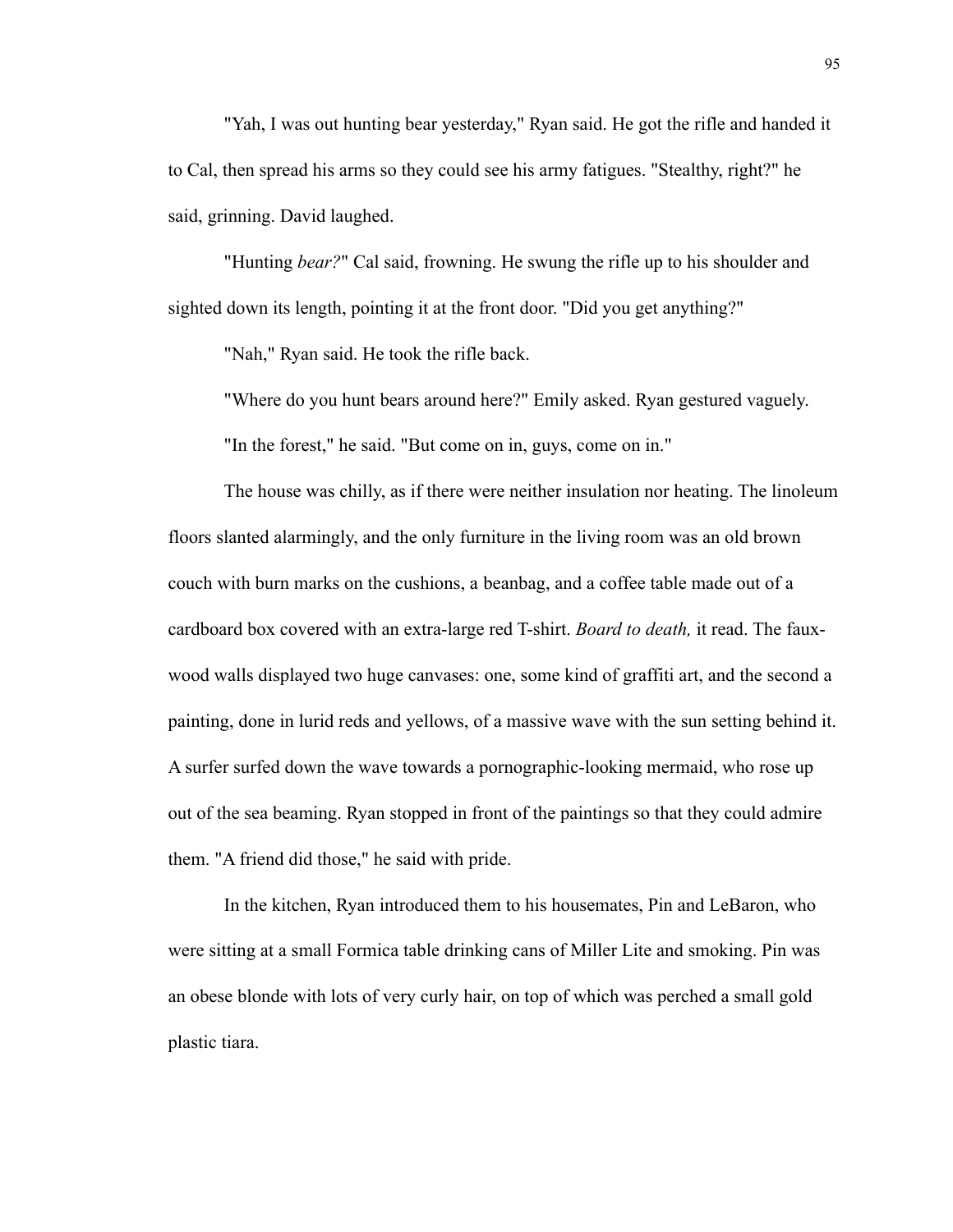"Short for *Pincess*," she told them. "And today I'm a fuckin pincess for real cause it's my birthday." She stared at them. There was a short silence.

"Happy birthday!" Emily said. Pin nodded.

"You guys want beers?" she said. "The fridge is loaded for later, but me and LeBaron thought, why not get started." LeBaron was rolling a joint on the table. He was lean and dark, his face shadowed under his cap. He seemed reluctant to acknowledge their presence.

"LeBaron...that's unusual," Emily murmured. She hardly knew what she was saying. She gazed around at the house, at Pin and LeBaron, and everything seemed surreal, stretched and distorted like a trick mirror. Even the cool gray light leaking through the window seemed to fall at a strange angle. There was a silence as they watched LeBaron lick his joint and light it. Pin adjusted her tiara.

"LeBaron's my brother," she offered.

"Well, we better get going." Ryan said. "We'll see you guys later on."

"Yeah," Pin said. "You all are invited to my party tonight. You gonna come?" She pointed at Emily. Emily glanced at David.

"Okay," she said.

"You better," Pin said, fixing her with a beady gaze. "*All* of you better be there."

\*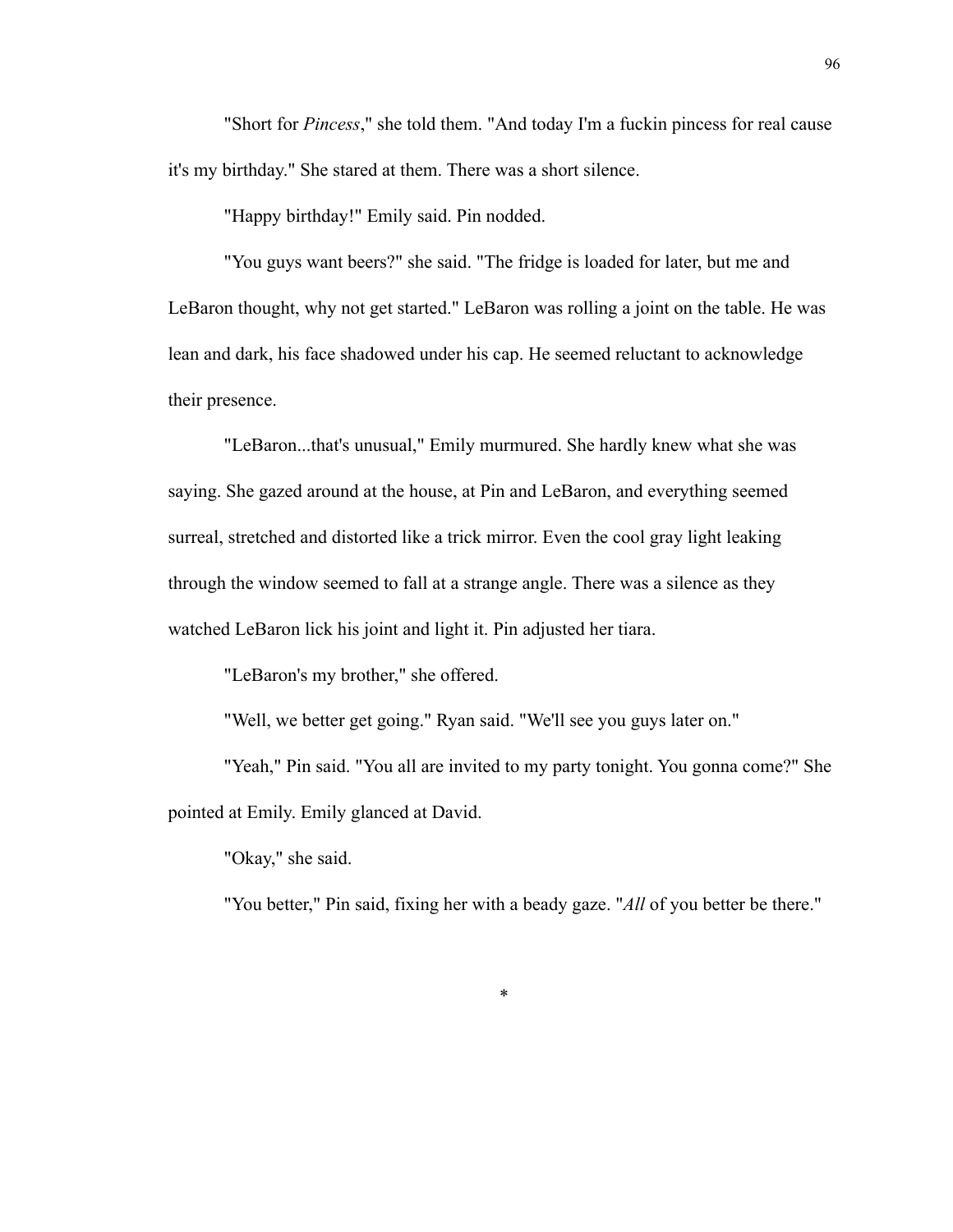When Emily grew weary of sitting on the beach, she hiked back up through the black woods to sit in the small shelter of the car. She made a nest out of folded towels and a salty sleeping bag, and held her damp feet in her hands to warm them. The ocean was so cold here, so full of cold-eyed fish and vast drifting webs of seaweed and who knew what else. Deeper down, whales maybe and sharks, and deeper still, those strange whitish burning things that lived in regions of unbearable pressure. But all of that was just what David liked—the strange, the unknown—even the cold. The sensation of moving over the surface of the unseen. When he came back in from surfing he always seemed a little different: bigger, wilder, his eyes still traveling back from some point on the horizon. *It feels like you can't see me at first*, she told him once, and he just laughed and came after her with his icy hands.

When Emily and David met, she was living in Boston, finishing her final year of college. On a Saturday night, she had gone out to a club with some girlfriends as they sometimes did, in part to drink and dance with each other and in part to make fun of the trashy people who really went to clubs. They danced for a while, at first lightly, halfmockingly, but then with increasing seriousness as the night went on. Any man who tried to move in on their group was rejected with quick scorn: they danced only with each other, in a tight bright huddle, their earrings flashing in the throb of red lights, their bodies glittering and undulating to the thick *doom* of the bass that vibrated up through the

\*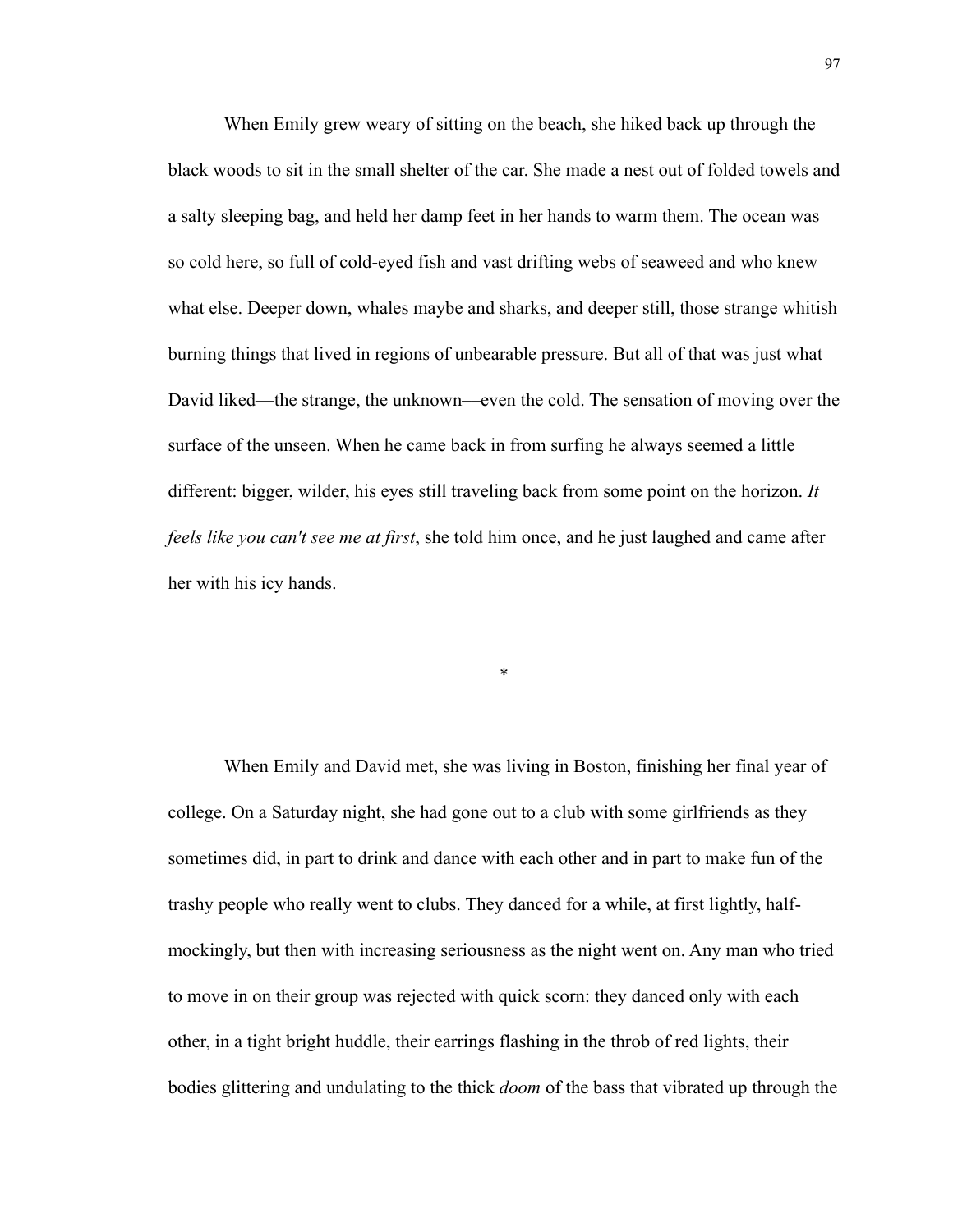soles of their feet. And yet they danced *for* the men they wouldn't dance with, Emily understood that. When Kathleen whirled into her and slid her ass rhythmically up and down the length of Emily's thighs, it wasn't really something between them––it was Kathleen and the men who watched somewhere out there in the surrounding dark. But Emily preferred to dance alone, a little apart. Sometimes she closed her eyes so that everything else was gone but the music that moved up through the floor into her body, the lights that came and went on her up-tilted face.

At some point late in the night, Kathleen came back from the bar holding two drinks and smirking. She handed one to Emily and leaned her hot hand on her shoulder. Her breath was gin and cigarettes and metal.

"That guy said to give this to you!" she shouted, her voice hoarse under the surge of the music. "He likes your dancing!"

"What guy?" Emily said. Her face felt hot, and her voice and movements loose and a little delayed, like moving through water.

"Drink it!" Kathleen said. She sloshed her drink against Emily's. "Over there, by the bar...in the shirt."

"The one in the plaid shirt? Who looks..."

"Like a construction worker?" Kathleen laughed.

Emily looked towards the man at the bar. She thought that he was looking at her too. She swallowed her drink, feeling the sweet burn in her chest.

"I'm going to thank him," she told Kathleen, but Kathleen wasn't there any more. So she stood up and she could feel, as she walked through the crowd, the heaviness of her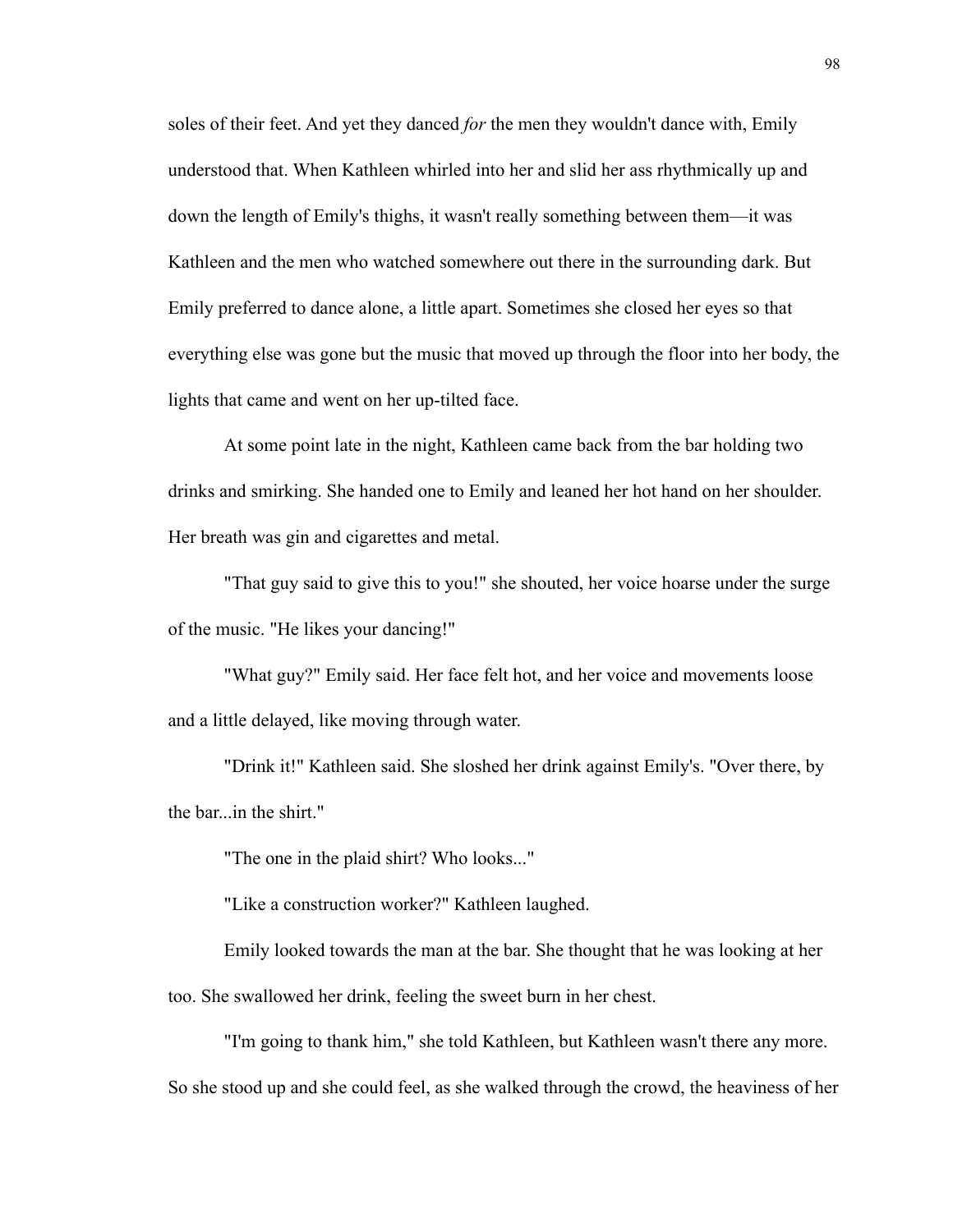slim pale legs swinging in her tight skirt, a low throbbing in her ears, atoms tingling in her fingertips.

Later, she and David would laugh about the way they met. *You in a club,* Emily would say. *I still don't know what took you there.* And David would grin and say *who knows, it sounded like a good idea at the time.* But this answer never satisfied her. So then she'd say, lightly: *why me? didn't you think I was just another yuppie college girl?*  He would consider, or pretend to consider. *I don't know what I thought. I liked your dancing. And you didn't end up being like that.* Emily usually let it drop here, but his words filled her with a feverish eagerness. *Like what?* she wanted to demand––*like what? Then what am I like, instead?* 

Three months ago, Emily had flown from Boston to Washington to visit David for the weekend. She never returned. Despite her parents' furious disapproval, her friends' protests, she dropped out of school without even returning to pack up her room or box up her clothes and books. She didn't know how to explain what had happened. He had looked so out of place in that club, with his plaid shirt and old jeans, but he had leaned comfortably back against the bar. Handsome as a big somber dog. When Emily crossed the room, he had pulled up a stool for her as if she were walking into his kitchen. *When I flew out here,* she told Kathleen on the phone, *I could see the coastline, and then little islands, and then just water going on and on. I don't know. It's different here. There's something that, the farther you go...*but she didn't know how to explain what she meant. Something about being on the edge of the land, where it began to disappear. Kathleen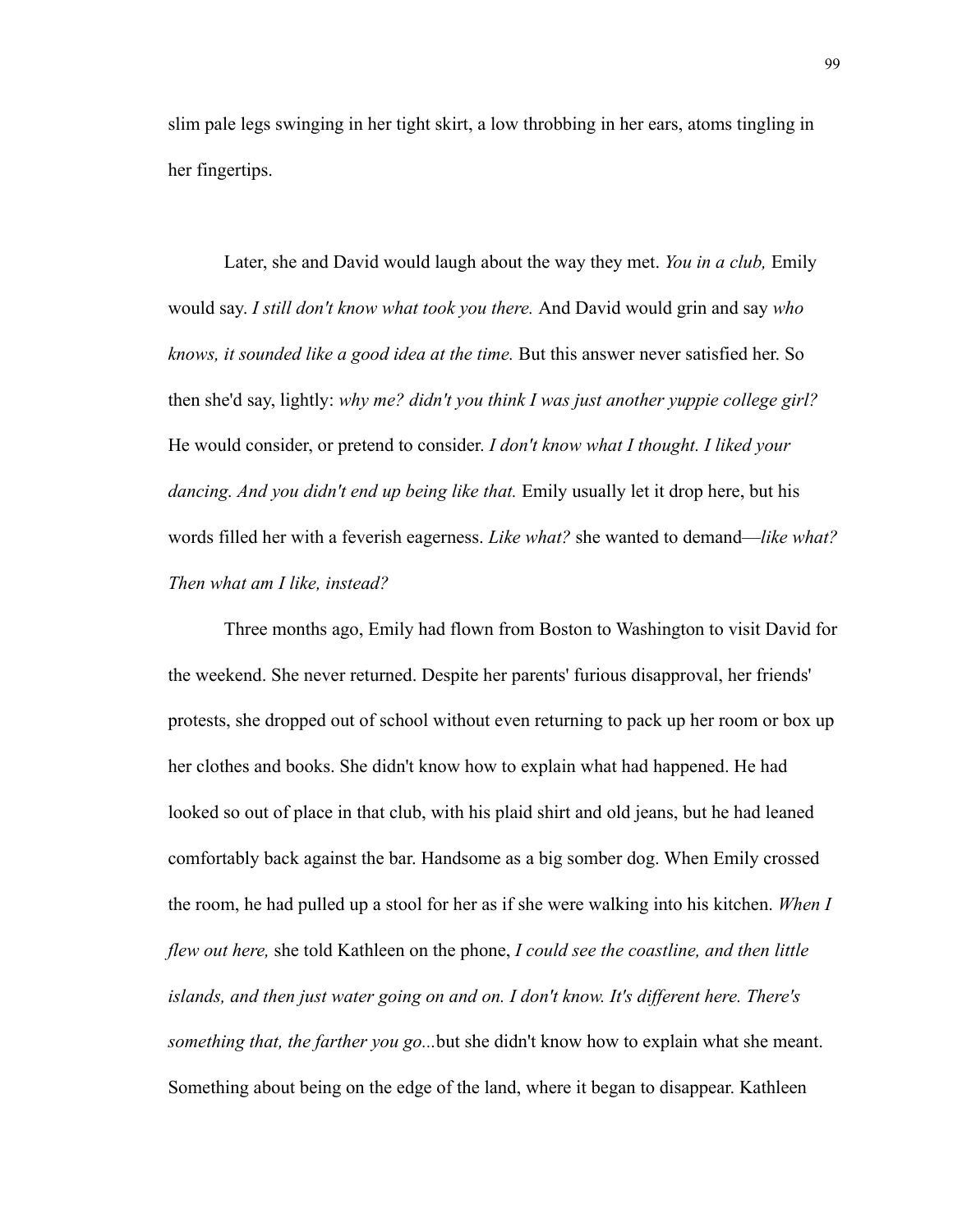wasn't interested in what it was, anyway. *God doesn't it rain all the time there?* was all she said. Emily promised Kathleen she could have anything she wanted if she would clear out Emily's room for her, and then she immersed herself in David's world: his tiny, drafty house on the south end of the island, his wool shirts that smelled like fog and rain, his high school friends, his dog-eared books about sailing and carpentry and historical expeditions. David welcomed her in easily, without ceremony, accepting her with a calmness that quickened at times into a rough, teasing tenderness. When he made love to her, he held himself up on his elbows, a little away from her, and watched her face with his brown eyes that were somehow neither near to her nor far.

\*

Emily shifted restlessly in her nest. Her breath had steamed the car windows so that it looked as if she were lost in fog. The morning was passing slowly. She put her socks and shoes on and walked back through the woods to the beach. Both were deserted —there were no animals, no other people in sight. She stood in the wind on the beach and shaded her eyes with her hand, trying to find David, but at the moment there were no waves, and all the surfers sat on their boards waiting, rocking gently in the ripples like sad upright seals. She wrapped the picnic blanket around her to block out the wind, and then wandered up and down in the sand, avoiding the sodden tangles of seaweed. She had the uneasy sense of being watched, though who could be watching her she didn't know. All the surfers sat with their backs to her except when they caught a wave. Once or twice,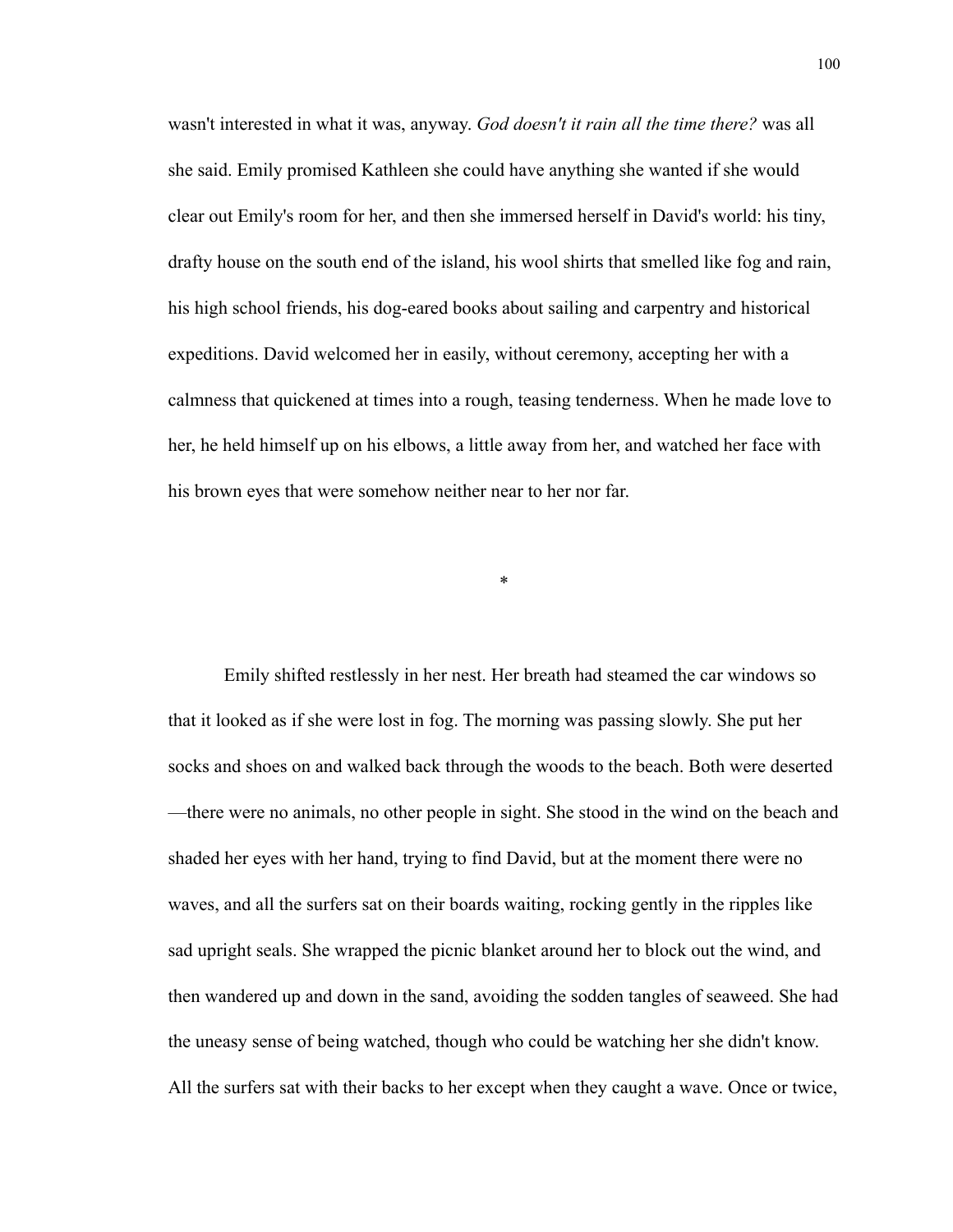David had waved to her right before he plunged back into the sea, but that had been hours ago. Now it seemed he had forgotten all about her.

Someone was running towards her through the darkness of the woods. A tiny bobbing shadow that became a surfer and then became LeBaron, zipped into a wetsuit, his board under his arm. He stopped near her, set his board down and started doing something to it, kicking sand over it and then rubbing it in. He didn't look at Emily or say anything.

"I didn't know you surfed," Emily said hesitantly.

"Yah," he said, and glanced up at her. "You don't?"

"No," she said.

"What are you doing here then?" he said abruptly.

"What?" She looked at him, uncertain, half-smiling.

"If you don't surf, why the fuck would you come out here to freeze your ass off on the beach?" At first Emily thought he was teasing her, but he stood up and gave her a cold, slow, measuring look. She felt the blood rush to her cheeks.

"I don't know," she said. She tried to make it a joke. "Why not?" But her voice came out all wrong––hoarse and strained. She cleared her throat. LeBaron's dark eyes seemed to swallow her whole and then spit her out again. He leaned towards her as if he were going to share a secret, but Emily shrank back.

"C'mon," he said, and beckoned with his finger. Her heart beat faster. She stepped towards him, registering in an automatic way the cold dark gray of his eyes, the thin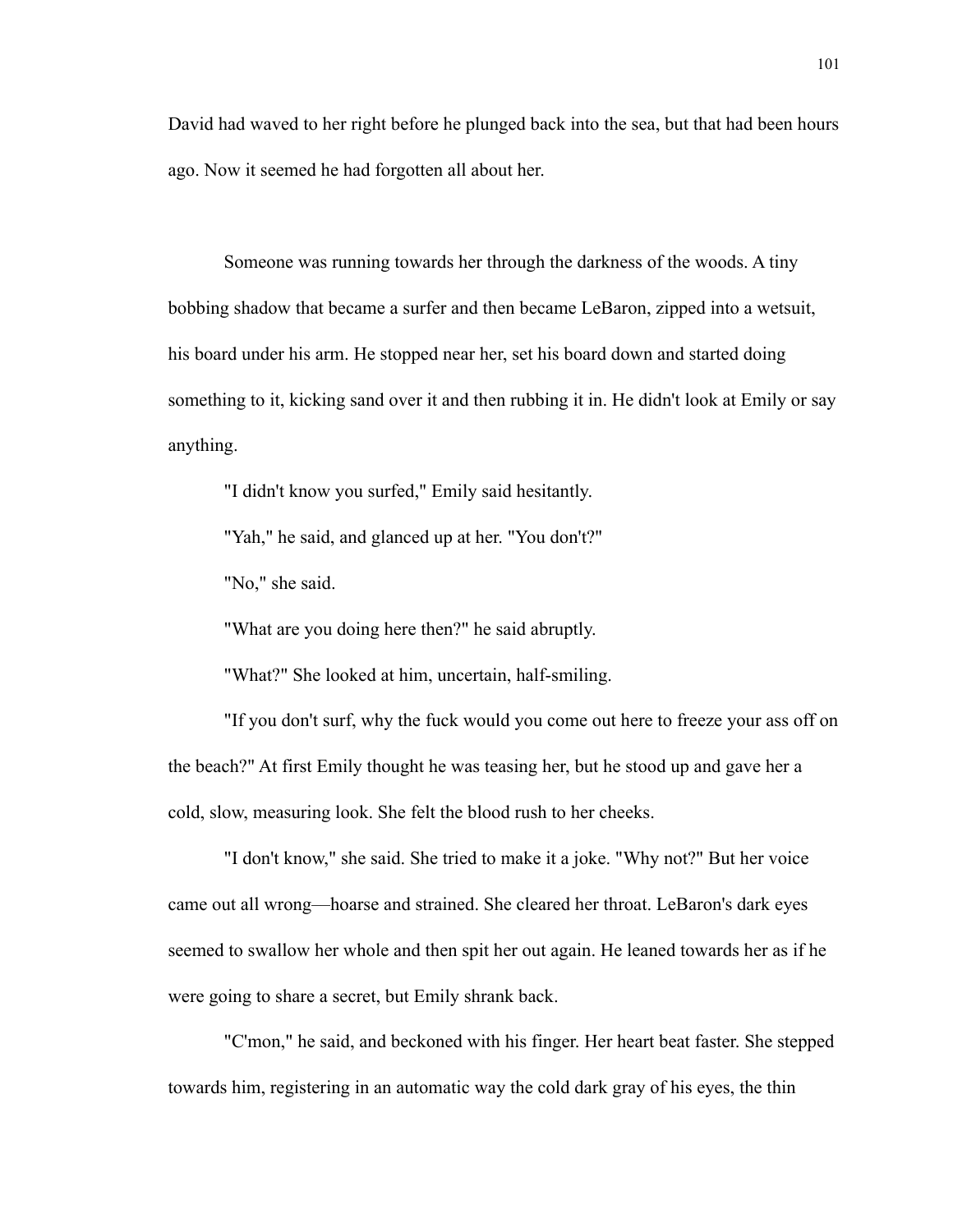vertical lines on either side of his mouth. He smelled like wood smoke and like something damp and fungal––the insides of mushrooms, or dirty moss. She closed her eyes. He leaned in and whispered, his breath warm in her ear.

## "*You don't belong here*."

She jerked away and stared at him, stricken.

LeBaron's eyes met hers and he made a harsh snorting noise that might have been a laugh. Then he was jogging away again, off down the beach. Emily sat down in the sand. Her hands were shaking, and she pressed them against her thighs to steady them. She watched him enter the water and begin to paddle out past the breakers with quick, firm strokes, pushing his board down and duck-diving the waves that were breaking towards him.

What he had said was true.

She didn't belong. Yet she had invited herself along even though David had asked, repeatedly, if she wouldn't be bored just sitting there while they surfed. And she was bored, terribly bored, but more than that she felt flimsy, thin, like she was dwindling to a shadow on this remote beach, and she couldn't tell if it was the place that was wrong somehow, or her. Reflexively she thought of Lena––if it were Lena here instead of her. She was not the kind of girl to feel lost. Emily imagined her sitting out there in the dark water, her eyes remote, fixed on the horizon, her body warm and strong in her wetsuit. While Emily's sensitive ears ached just from sitting on the cold beach. She shook her head. Foolish––childish––to think of her in moments like this, to wonder what she would do, or say. How she would look.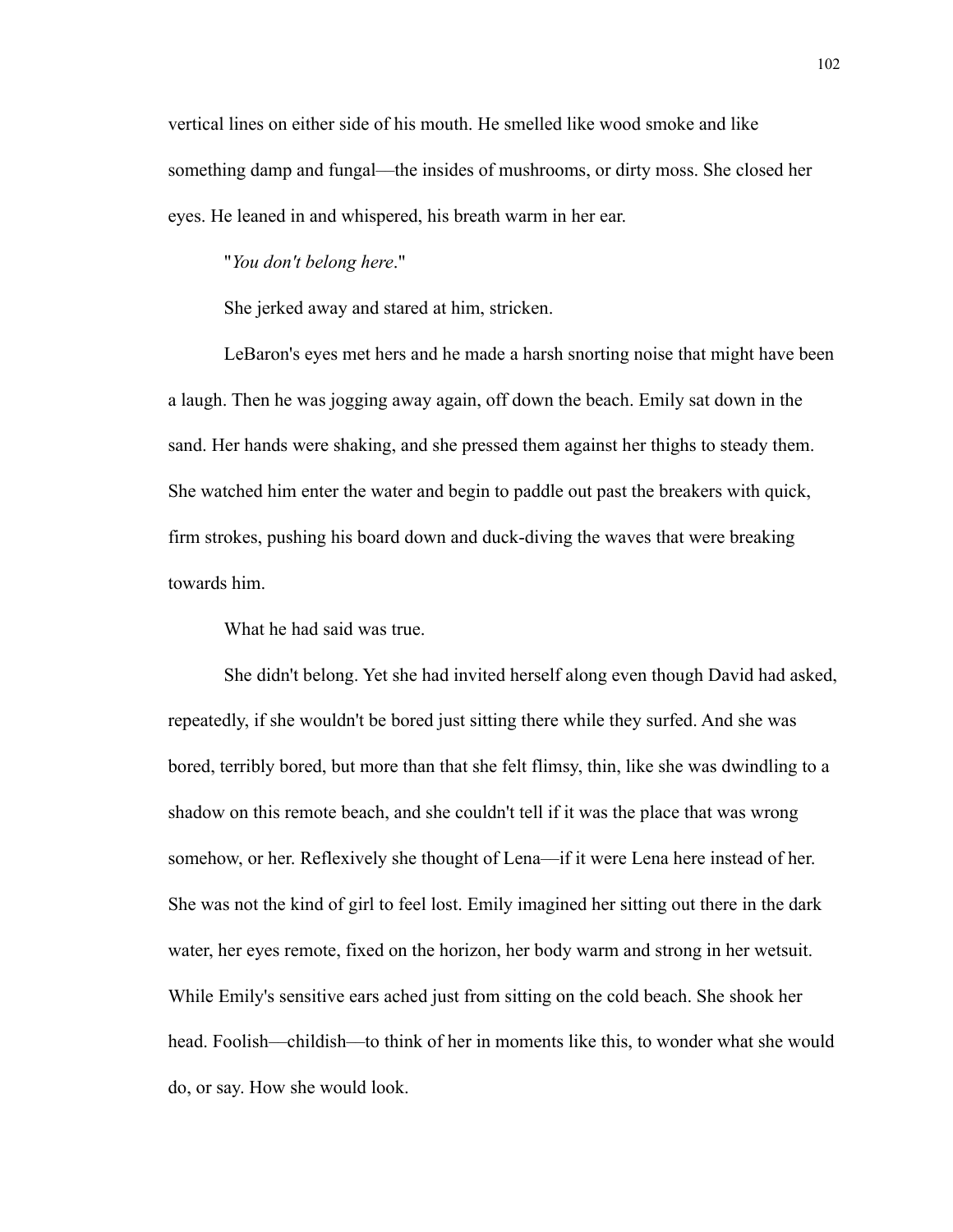"Hey." Emily looked up, startled. David was coming up the beach towards her. She felt a rush of relief at the sight of him, his wet, solid shape.

"I thought you'd never come out." She tried to sound cheerful. David dropped his surfboard into the sand and sank down next to her. He looked wild, larger than usual in his exhilaration. He leaned in and kissed her, a cold, briny kiss. "You taste like the sea," Emily said, and shuddered involuntarily.

"Is that bad?" David said, smiling down at her. She shrugged, then shook her head.

"Do you want some sandwiches?"

"I'm starving," David said. So Emily got the towels and sandwiches and beer, and they huddled together and ate, watching the other surfers. "See LeBaron out there?" David gestured with his sandwich. Emily nodded faintly. "He's amazing," David said. "Could've gone pro." LeBaron took a wave. "Watch," David said. And as she watched, Emily could see that there was something about LeBaron that set him apart––cutting white into the black glass of the wave he moved with the slippery wildness of a sea creature, or of the sea itself. Emily put her sandwich down. She felt sick. "I don't know what keeps him in this town, when he could be out there traveling, competing all over the world," David said. They watched LeBaron leap out of the wave as it crumbled. For a moment he seemed to hang motionless above the curling lip of the wave––his small figure suspended, reaching against the sky.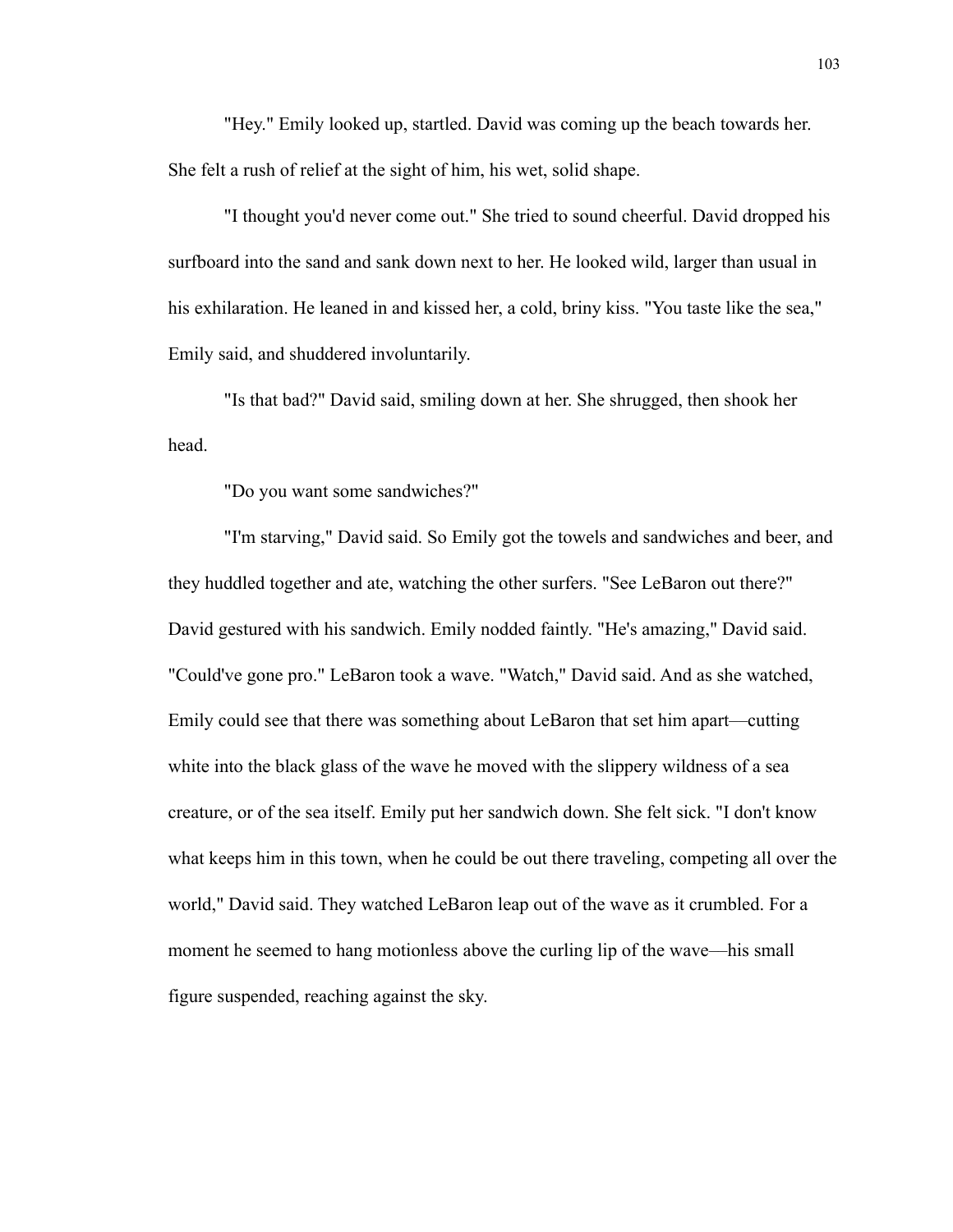Pin's birthday party was being celebrated at a bar called The Knotty Pine. "The Knotty Pine, ha ha," Cal said.

"What's funny?" Ryan said.

As they headed towards the bar, David slung his arm around Emily's shoulders. She stopped walking then and held him around the waist, looking up into his shadowy face. "What is it?" he said. "You okay? Tired?" She stood on her tiptoes and buried her face in his neck, inhaling the smell of him––milk and soap and a faint musk. David laughed. "Em?" But Emily didn't say anything. She felt she was floating somewhere above him, untethered, like a thin dream––no connection to the warm reality of David, his alert muscular male body. He was like a big lithe rippling cat—wonderful to look at, to touch. But his mind was hidden, flowing smooth and dark behind his eyes. She couldn't imagine what he saw when he looked at her out of those eyes.

"No, nothing," she said. David laughed, and kissed her on the forehead.

"A nice cold beer is what we need," he said.

Inside, the bar was crowded and dark, packed with dense shadows. There was loud music playing, a mix of hard rock and country, and just under the music, the swell of loud voices. In the middle of the room, glowing white in a flood of light, there was a tree. It was an old dead tree, all its bark scraped or fallen off, but it appeared to have grown right up through the building. It began back behind the bar and branched up along the

\*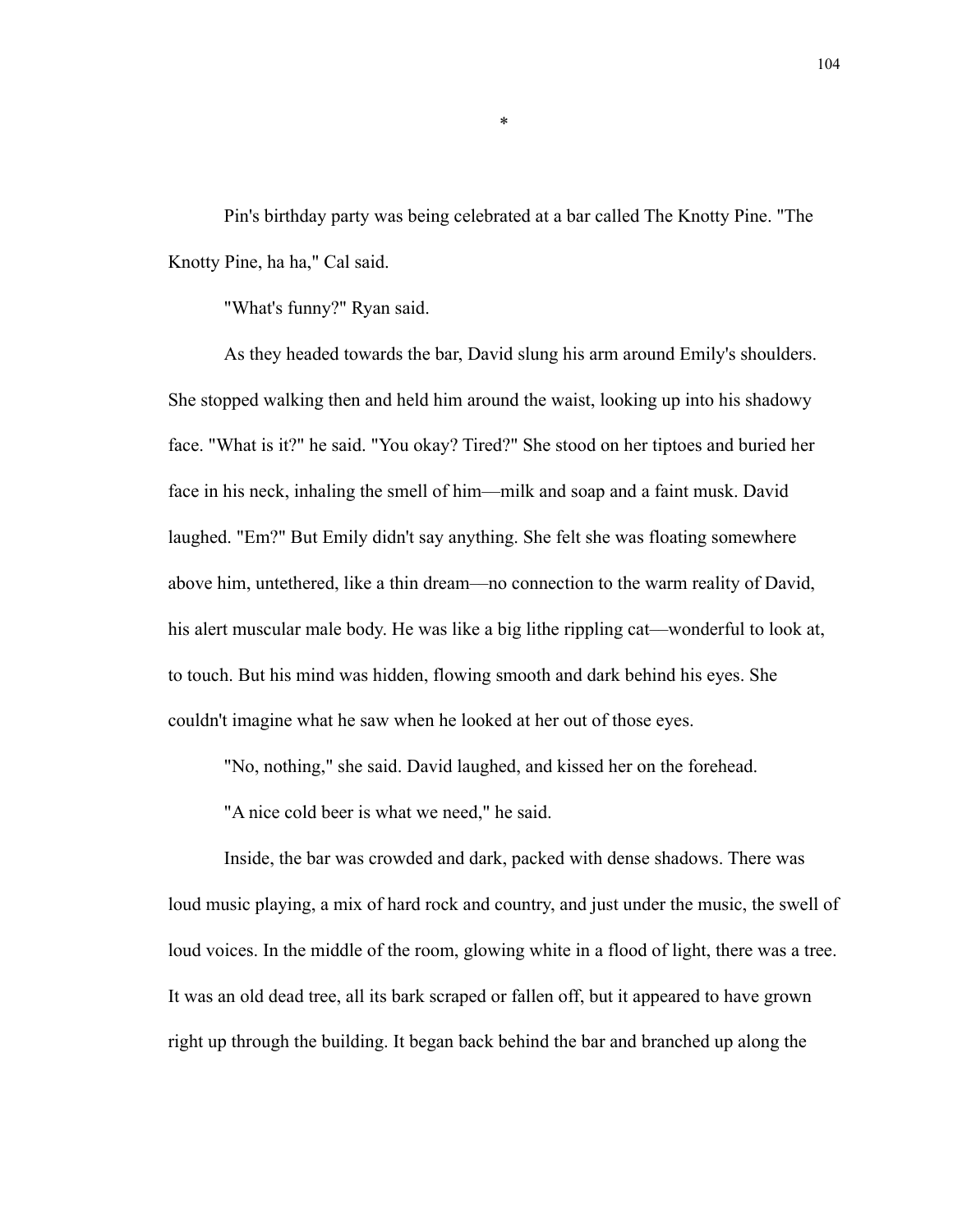stairway to the second floor, its pale raw limbs intertwining with the steps. Cal nudged her.

"Fuckin awesome, right?" It looked like something you would think you had dreamed some drunken morning, waking up late, head awash. A bar with a tree in it. Emily didn't like it. It was so naked and dead, so prominent. But then she heard a shriek, and there was Pin pushing towards them, massive and red-faced in her sparkling pink dress.

"You *came*," she said, pulling Emily into her bosom.

"Thanks," Emily said nonsensically, but she couldn't tell if she actually spoke out loud because the room was so noisy and Pin's flesh so all-encompassing. In her ears there was a muted, underwater roar. David and Cal were moving away toward the bar to order drinks, and Ryan was talking to a couple girls back behind her somewhere. Pin released Emily and loomed over her with a loose, wet smile.

"Come meet people!" she said, gripping Emily's elbow with her strong, sticky hand. Emily hesitated, but Pin pulled her away from the bar into the dense crowd of bodies. Emily looked helplessly around for David, but he was standing by the bar waiting to order, and just winked and waved at her. Wherever Pin went, the crowd parted for her, rippling and then surging in again to close around Emily. They pushed through the humid, smoky length of the room, through the press of bodies, but Pin didn't introduce Emily to any of them. Instead she pulled her into the narrow bathroom and left Emily to stand there while she wedged herself into a stall. "Ahhh..." she said. "Too much fuckin beer." Emily washed her hands and looked at herself in the mirror. When she tried to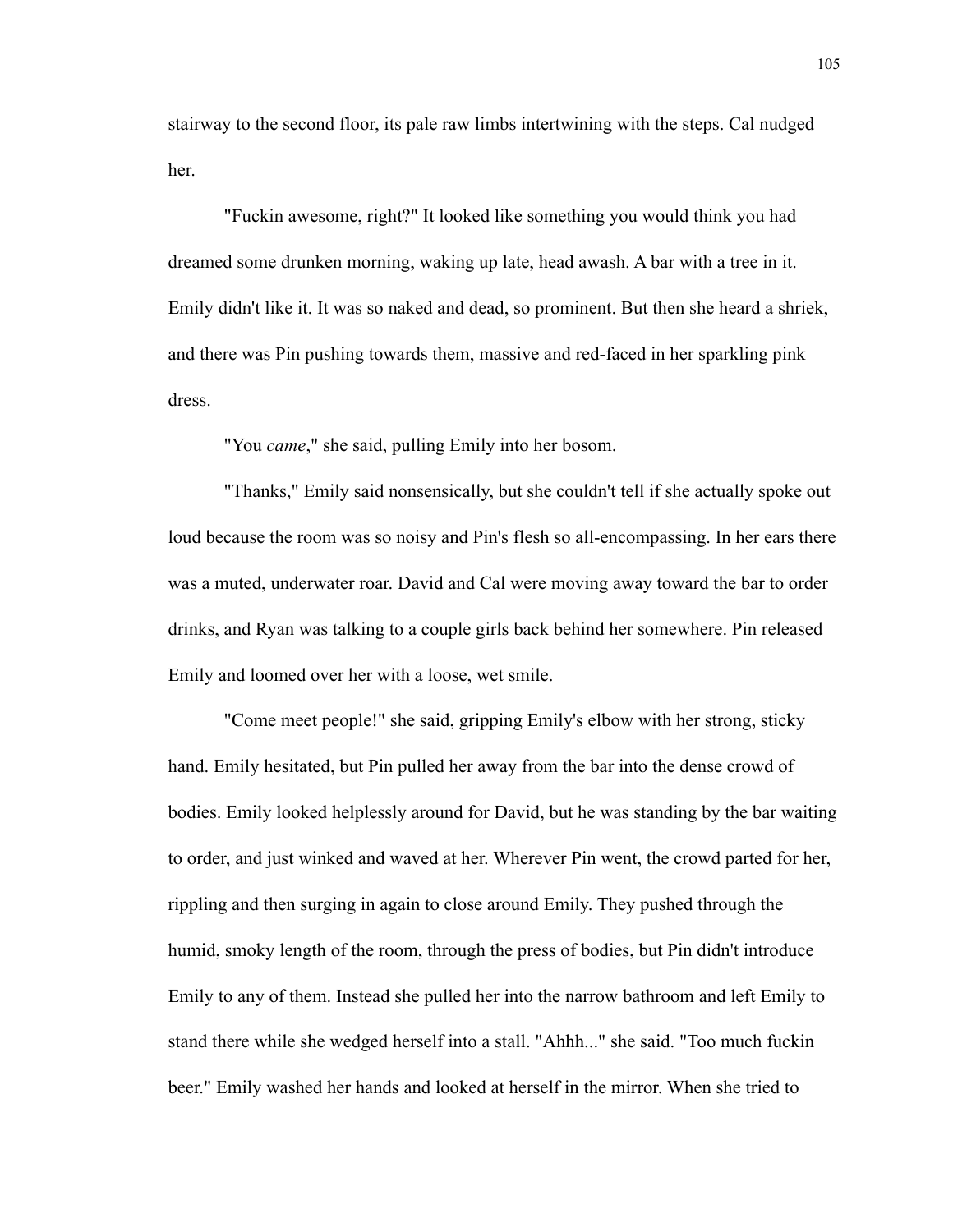smile, her lips trembled. Pin emerged from the stall. "You know," she said, "I knew this chick once, could stand up and piss like a dude. But I don't get how she did it, do you?" She grabbed her crotch and yanked on it, pretending to take aim, then looked at Emily and laughed a slurry laugh. "She was fuckin nasty." Pin sighed, as if deeply oppressed by the memory. "God. Let's find my brother." Emily went pale.

"Oh––" she said shakily. "No. I'd better find David."

"Why? You got something against my brother?" Pin said, blinking at Emily's reflection.

"No, it's just..." Emily stopped.

"It's just what?"

"I don't think he likes *me* very much." She said it so quietly that at first she thought Pin might not have heard her.

"What?" Pin muttered. She was staring at herself with small wet empty eyes. She pushed at her tiara with one hand. "He likes you, course he likes you, you have tits don't you?"

"Only when I saw him on the beach," Emily said hesitantly, "he was...he looked at me like..." She paused. She didn't know why she was telling Pin this. But there was something reassuring about Pin that made Emily feel she could talk to her. Her drunkenness, maybe. Or her solidity. Emily looked at them standing there together in the mirror. She was tiny, white, a faded little boy next to the fleshy pink mountain of Pin. And her eyes were frightening in her white face—huge and black.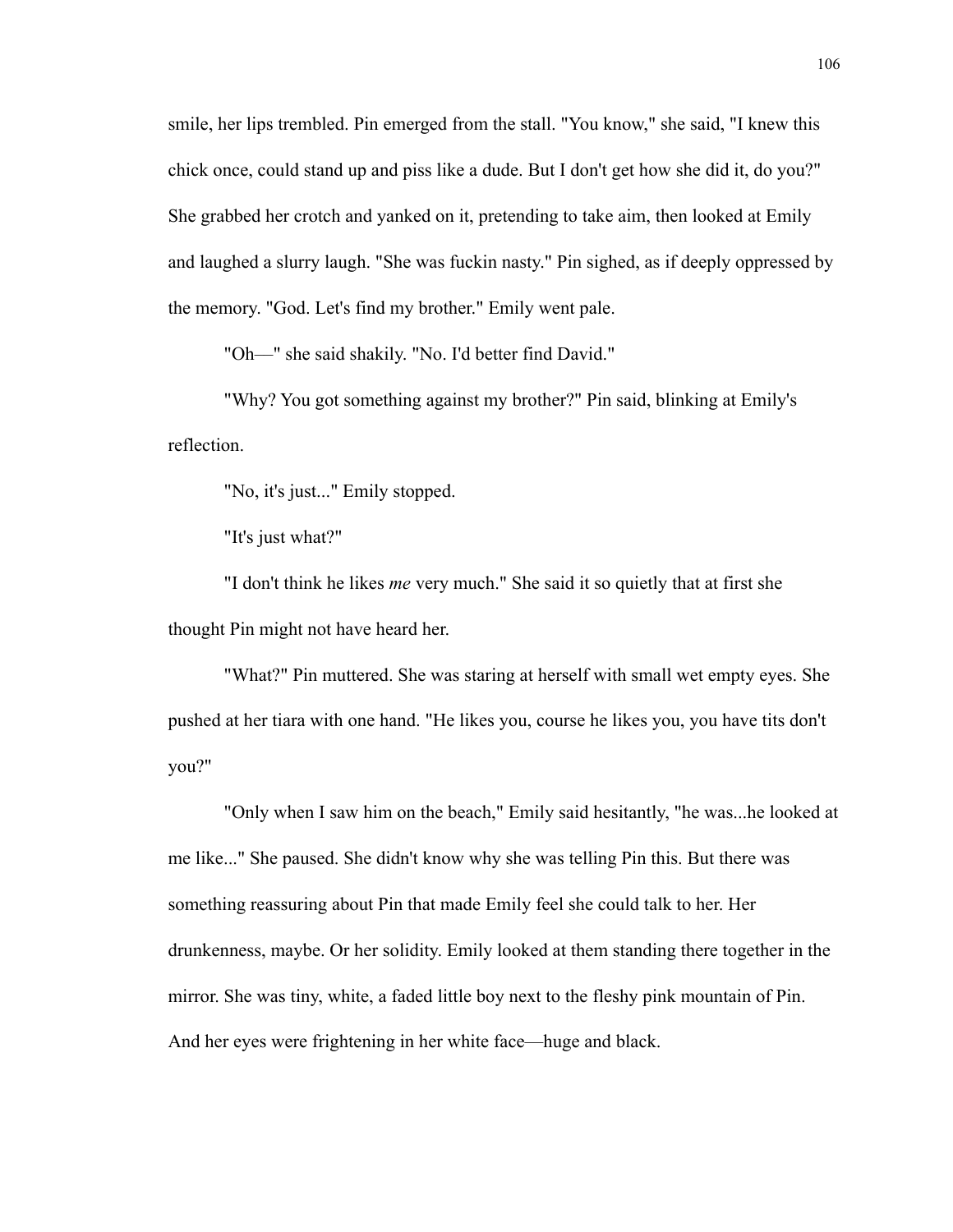"There's only one way he looks at girls––*pretty* girls, I mean." Pin leered at Emily in the glass.

"I don't know," Emily murmured vaguely. Her body felt airy and unreal, and she realized suddenly that she hadn't eaten any dinner, or really any lunch either. Yet despite the feeling of emptiness in her, or maybe because of it, she wasn't hungry. She thought of LeBaron's dark eyes that had seemed to swallow her and spit her out again*.*

She let Pin lead her back out of the bathroom into the din of shouting and music, but instead of going back into the main room of the bar, Pin pushed her into a small, smoky side room. "*There* you are," she said, letting go of Emily and collapsing dramatically into an armchair. LeBaron nodded at his sister. He was lounging on a dingy sofa with some other people––a couple guys and a pretty Asian girl wearing dark purple lipstick. They stopped talking and looked over at Emily standing in the doorway.

"Help you?" said one of the guys.

 "She's with me asshole, she's my friend," Pin said, taking hold of Emily's wrist again without looking at her.

"Hi," Emily said. The emptiness in her was doing strange things. She felt dizzy. LeBaron glanced at her, then away again.

"Let the girl sit *down*," Pin said wearily. "Jesus."

"Sure," said LeBaron flatly. "Get comfy." He shifted over on the sofa and looked at Emily. It was a hostile look, intended probably to keep her away, but she crossed the room and sat down carefully on the edge of the sofa. It was easy––like sleepwalking. The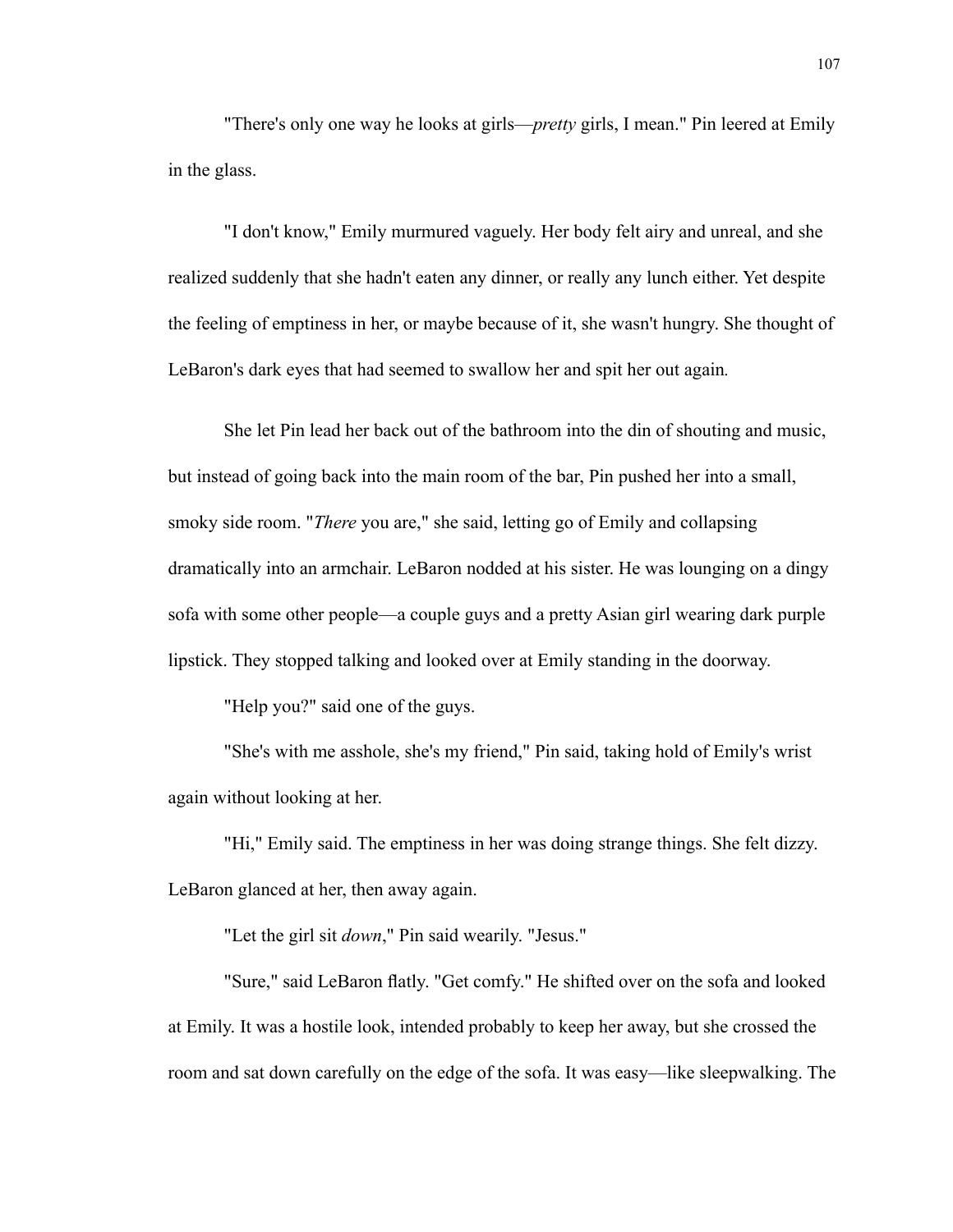others filtered out. The Asian girl gave her a cool stare and went over to Pin, and they leaned together, whispering. Emily slid down the sofa, closer to LeBaron.

"Don't get too close," he said, and laughed harshly.

"I saw you surfing earlier," Emily said.

"Yah," he said. The hostility of his voice had relaxed a little. She could feel him looking at her, waiting, but it was the only thing she could think of. The way he had moved with the sea that afternoon, the concentrated ferocity of the grace now shut up again in his body. But she didn't have anything more to say about it; she was empty, burning. She pressed her cold fingertips into her hot cheeks.

"Want to go outside for a smoke?" Emily said. Her voice a sleepwalker's voice, hollow.

"What?"

"A smoke?" She gestured towards the door. She could only look at his face briefly and think, *a wolf's face*, before she got confused and had to look away again. "Do you smoke––I mean, do you have cigarettes? I could use a cigarette." There was a short silence, then LeBaron said,

"Okay." Emily thought she could hear amusement in his voice, but she didn't care. She stood up, and after a moment he stood up too. He waited, watching her, his cold gray eyes almost smiling. Pin and the Asian girl stared at them. Emily thought, *am I doing this? am I? what am I doing?* but the questions were purely automatic, the metallic clicking of the mind. They weren't real. Underneath the questions was the wave, its tug on her light body: *farther, farther.* She led him back out into the bar. It struck her that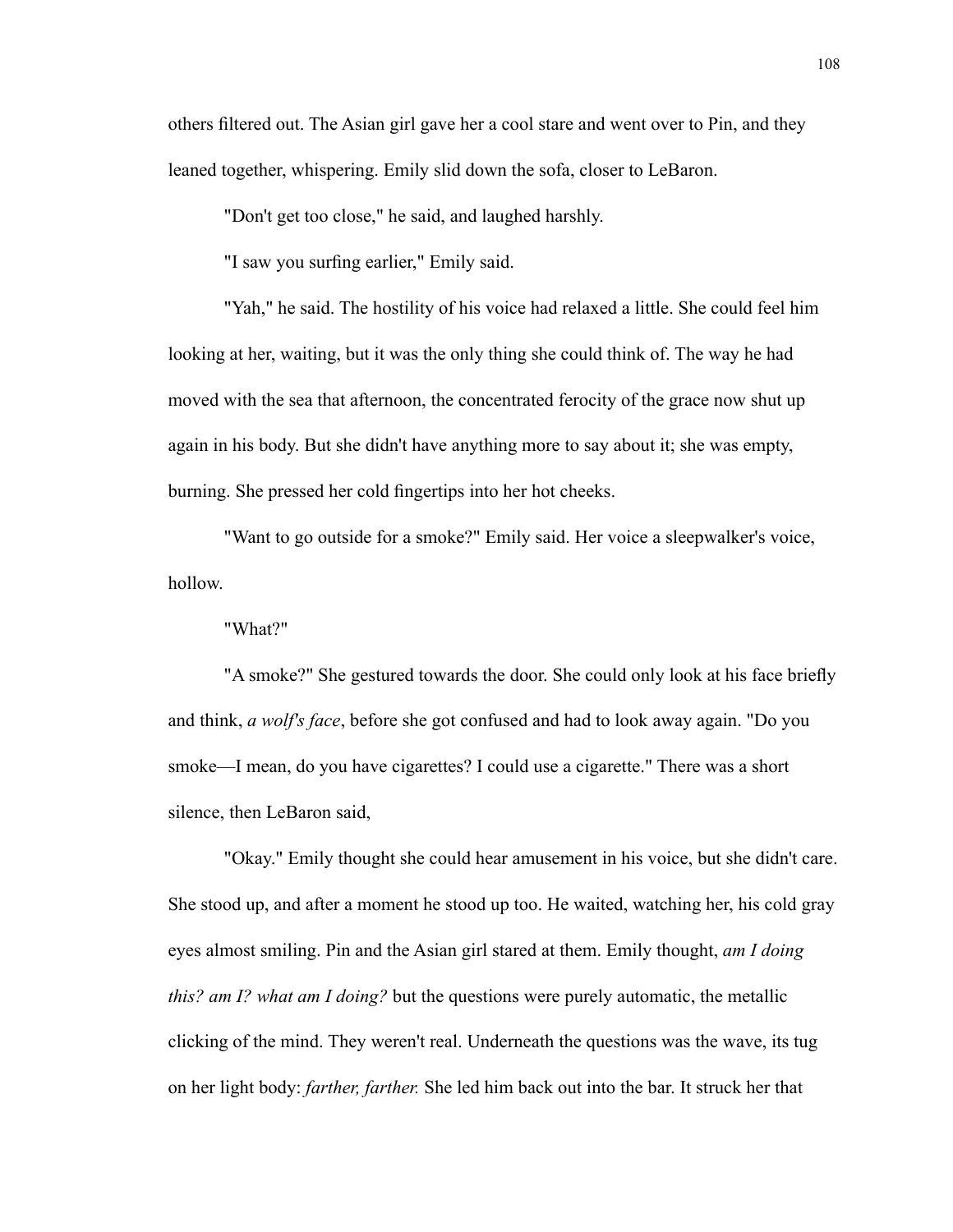David was out there and would see her with LeBaron, but she couldn't think about it properly. She moved through the dense crowd in a kind of dream, out into the night.

\*

 Behind the dumpster in the alley it was she who pulled off her jeans and socks and sneakers while LeBaron stood still watching her, his face in shadow. It was she who leaned in to inhale his neck, its smell of dirty moss––she who reached out to touch his face, her fingers feeling in the darkness for his eye sockets, his lips. And when suddenly he gripped her jaw, when he reached down with one hand to unzip and then backed her against the wall, his hands bruising her thighs, her buttocks, she swung her legs up around him, she wrapped herself around his waist. She could feel the rough brick wall cutting into the skin of her back, the damp night air on her nakedness. LeBaron's mouth and teeth––his sharp hipbones. She was weighed down, erased––she was vast as he pushed into her, heavy like the ache of soaked land that's eaten by the sea.

She stayed with LeBaron for only a couple weeks before she moved away, up the coast. The town she lives in now is smaller than North Point and even farther north, on an Indian reservation that sits on the very edge of Washington state. Emily is strange in this place, but nobody seems to care or to pay her much attention. She works two jobs, as a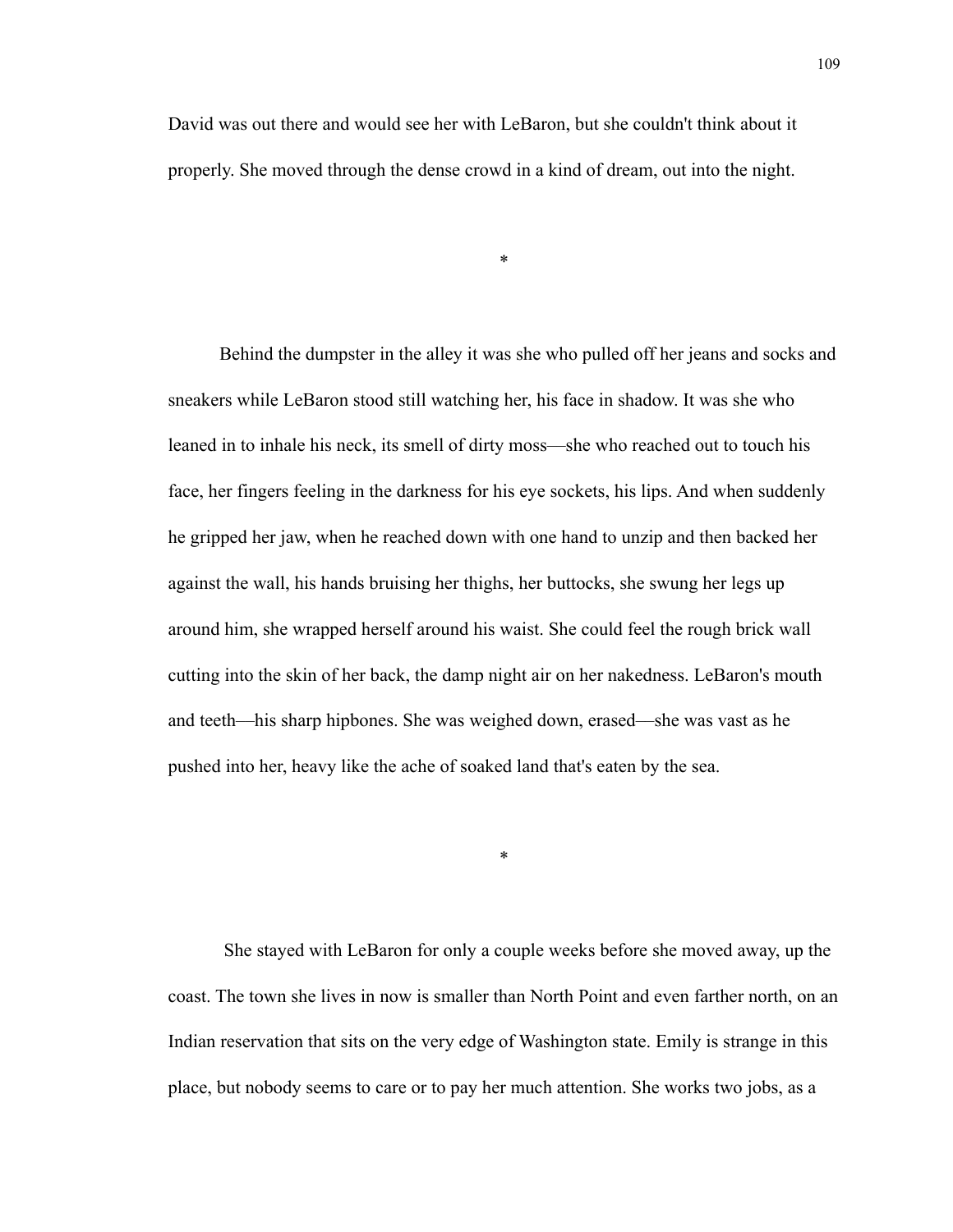receptionist at the health clinic and a part-time waitress at the local diner. It's a life she likes for now. Her parents worry, of course; they speak to her gravely over the phone, asking *what went wrong?* and *when are you coming home?* She always says *soon* without knowing what that word might mean, what kind of measurement it makes within a life. She misses her parents and her old friends, she misses David. When she thinks back on that night, what she did, it comes in flashes, fragments: David's white face emerging out of the darkness of the bar; her body still throbbing, back bleeding through her T-shirt; the fight between David and LeBaron in the parking lot, short and oddly perfunctory. A few punches, then their bodies wrestling each other to the ground. Their grunts and heavy breathing against the quietness of the crowd that trickled outside to watch. And then suddenly, as if by mutual consent, the two of them separating, and even as they gazed coldly at each other, Emily had the sense of a strange understanding between them. Then David disappearing, gone. Not looking back at her even once. But she feels that she couldn't have chosen differently.

\*

 When she works the early shift at the diner, she gets up at four to shower and dress and open the diner by five. She drives along the coast road, and though she can't see the ocean she can feel its nearness in the dark. At the diner, she is alone except for the cook, and she makes coffee and arranges napkins and utensils all along the clean linoleum of the bar. The early light comes in dark blue and the diner is empty and warm. In these moments of the day beginning, she is lonely in a way that engulfs her, that floods her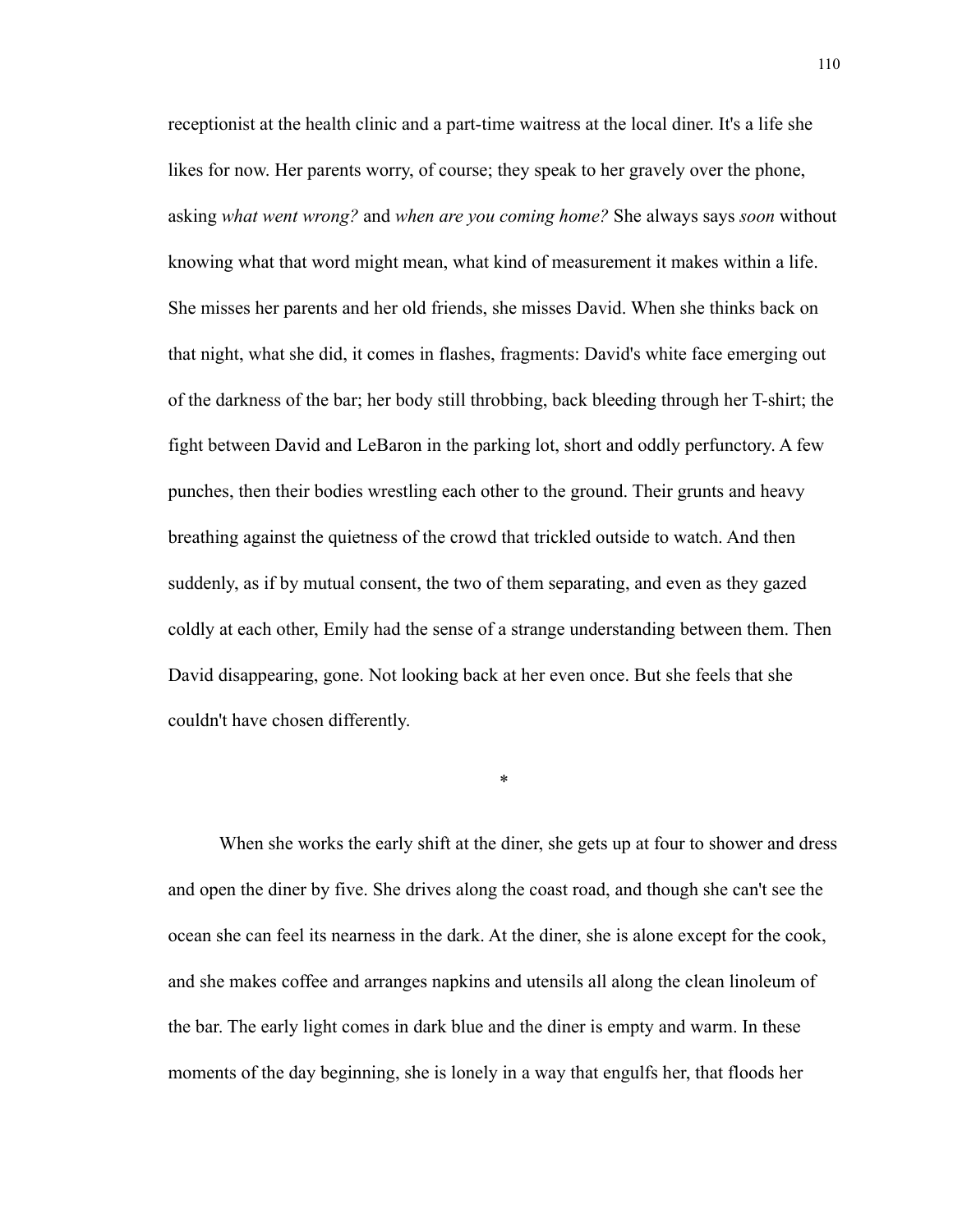with something like awe. It's not an unwelcome feeling, this suffering; it's somehow familiar, as if it had been waiting for her a long time. It will hold her, she thinks. This weight will hold her to the ground.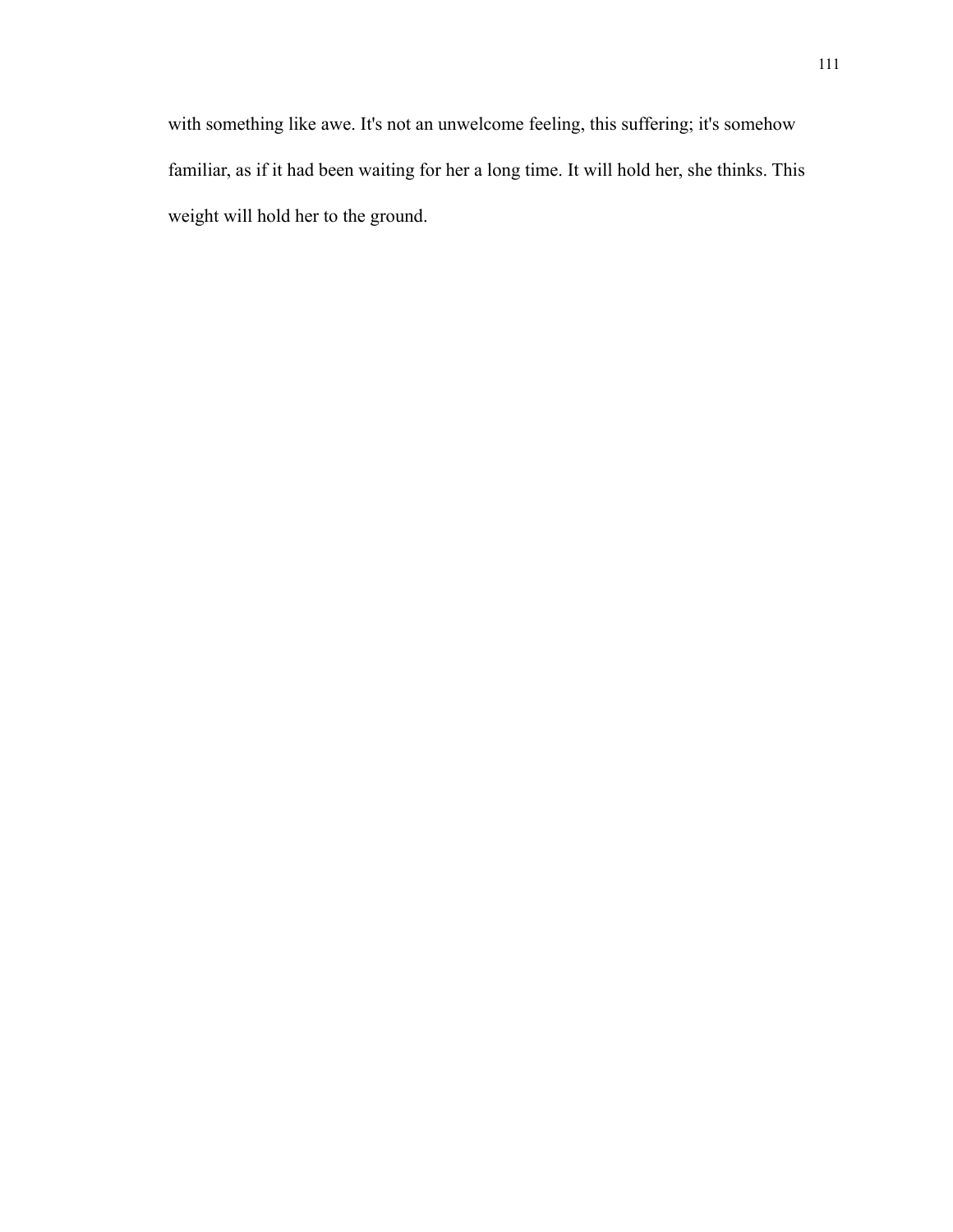## THE WORLD OF ONLY LIGHT

Hana is following Louis M. But she doesn't know that yet; his name will come later, once she has met him at an art opening and decided to secretly follow him to Venice. Right now they are two strangers walking down a street in downtown Paris on a Tuesday in March: one walking ahead, one following behind. She doesn't know why she chose this man. She has been following people all day: she's an artist, she lives in Paris, she can feel her insides tremble now, a mauve and gray quivering, as she follows this man. Maybe it's the way he walks—there is a slight, shy swing to his step, and his long peacoat hangs open, making a movement like two beige waves around him as he walks. But also, it's nothing to do with him: it's about following. She follows first one person and then another: an old man whose hair stands up on his skull like a soft dandelion. A pretty teenage girl quietly picking her nose. And now this man, with his shyly swinging legs and his waving coat. As she follows each one, she is suffused with tenderness, watching the head and shoulders of the one she has chosen out of all the others. They are so innocent, so unaware of her watchfulness close behind them. She longs to, and sometimes she does, reach out to brush the back or the arm of the one she has chosen. When she does this, touches the warm wool or leather or nylon, or even, in the heat of summer, bare skin, her heart begins to pound. She is so near to them in this moment, so near! Her eyes fill with tears, and she thinks, sometimes, that the one she is following will turn, when touched, will stop and look at her while the crowd flows around them and away. As she walks, this

112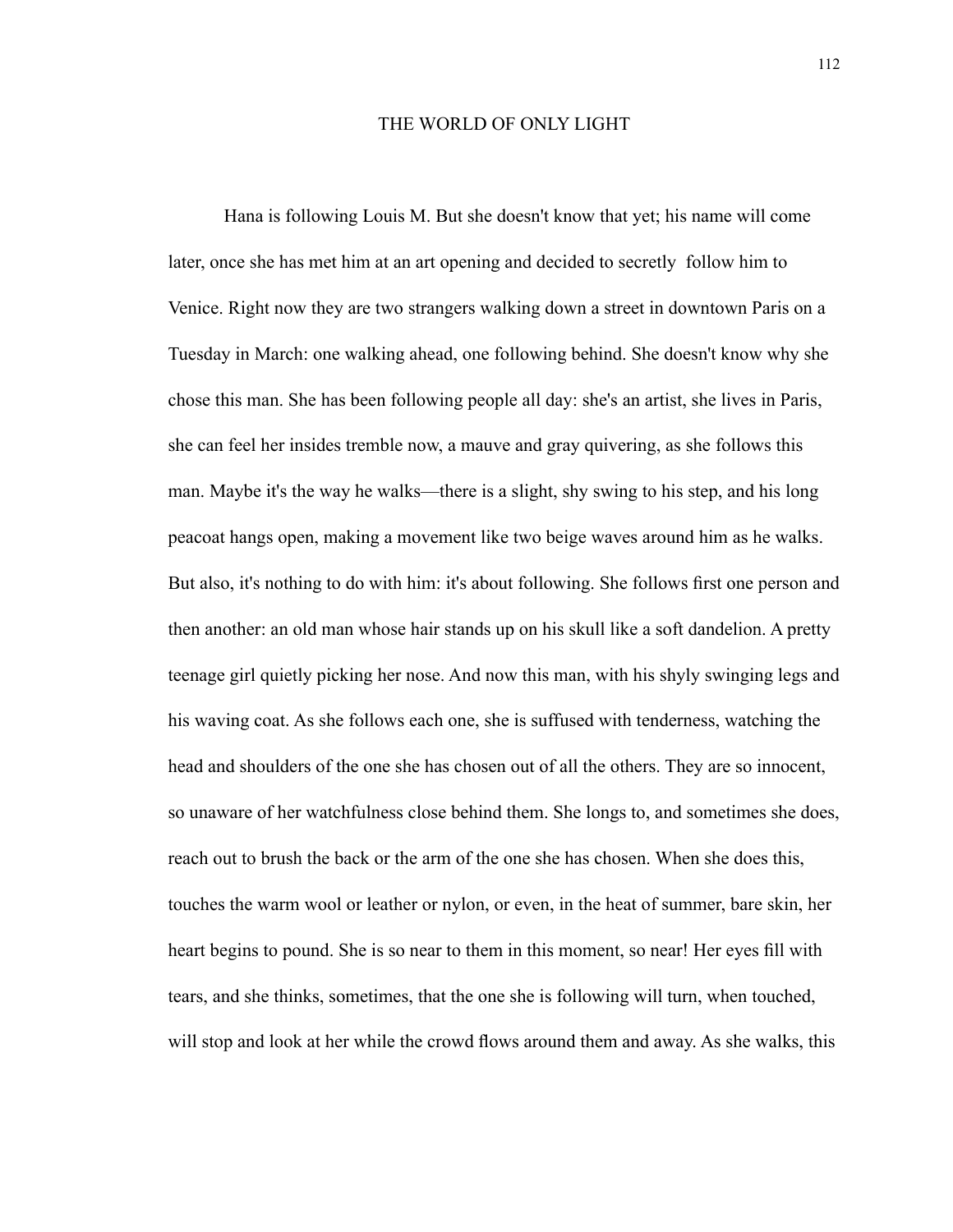imagined moment fills her body with a heavy, liquid yearning. From time to time, she has to stop and close her eyes, she has to stand very still in the street that swims with light.

\*

Art opening: Hana, in white, walks in front of a deep blue painting. Her dress is simple, short and tight, exposing her long legs and the faintly freckled tops of her breasts. Her hair is blond today and her blue eyes are startlingly outlined in black. She wears heavy black earrings that make her earlobes throb every time she turns her head quickly. She likes this, the small recurrence of pain in her body; it gives a certain shape or weight, a gravity, so that when she stands in front of a square of blue, looking, she doesn't get lost, or not entirely. There is the tug of pain that will pull her back, return her to her body.

*Hana!* It is Martine. They cheek-kiss and Martine says, *this is my friend...* and it's him, the one she followed this morning in the street. He smiles and puts out his hand, and Hana moves her hand towards his; their hands touch, they fumble together and grip. His hand, in hers, is warm and damp: bewilderingly ordinary. He has a name, Louis M., which she only half-hears in the moment of their hands meeting. He has an unremarkable middle-aged face and voice and body and job. They talk about the paintings a little, and also about Martine's husband, who refuses to attend art openings. *A Philistine, a complete Philistine when it comes to art,* Martine laments theatrically. Louis M. laughs at her, and Hana can see that his teeth are faintly gray. He is not attractive, no. Still he is the one she chose that morning, and followed, and now he has come to her again like a sign. Of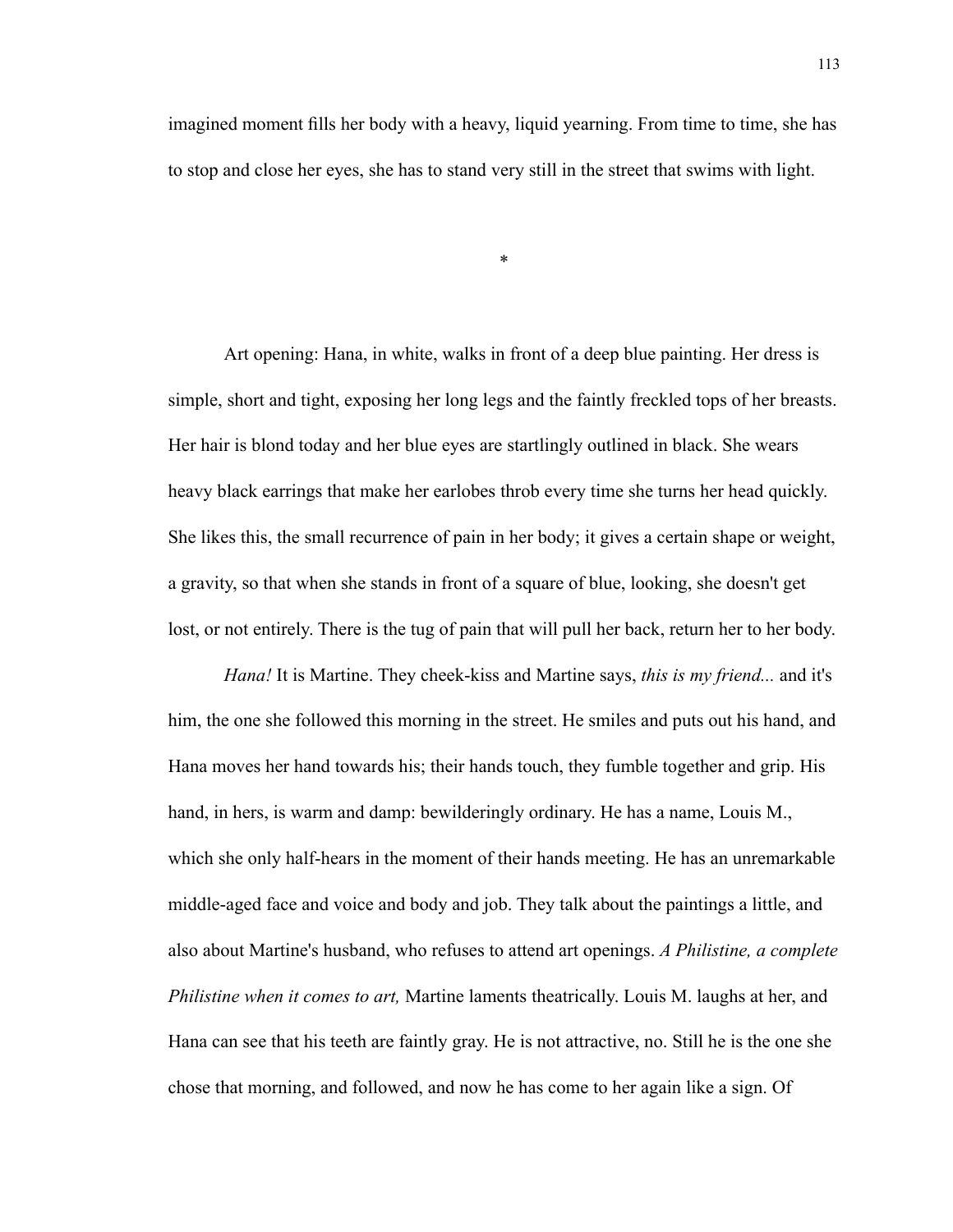what? Hana waits, listening. She burns inside her white dress. Behind the ordinariness of this man, there is something electric, leaping. She waits for it to be revealed but it remains stubbornly hidden in his plain, polite face and suited body. There is not enough time for her to find it, for her to know. Already the crowd has thinned and quieted. The gallery fills with the cool darkness of late night. Martine shifts, easing one bruisedlooking foot out of its high-heeled shoe; she stretches it, sighs, and slips it back in. She glances at her watch. Hana leans in to Louis M., nodding, her blue eyes wide and attentive––and when at last he turns to Martine and says *better go home now, for tomorrow*––*Venice* she thinks: ah!

 The light comes in and spills over the white sheets of the bed. Hana sits crosslegged on the end of the bed in a short yellow robe, facing the big ruined mirror that hangs on the wall. She is trying on a wig. The wig is made of long, scratchy black hair. It has straight-cut bangs that hide her eyebrows, lending her face an expression of deep, almost pained, surprise. Hana tugs the wig down over her ears and tries to smooth its hair. When she shakes her head, the wig stays in place; the hair doesn't move, not even the bangs. She shakes her head again, more violently this time. The bangs move a little, stiffly.

\*

She stands up and drops her robe so she is standing naked in front of the mirror; she studies her body under the black wig. The wig has transformed her. She recognizes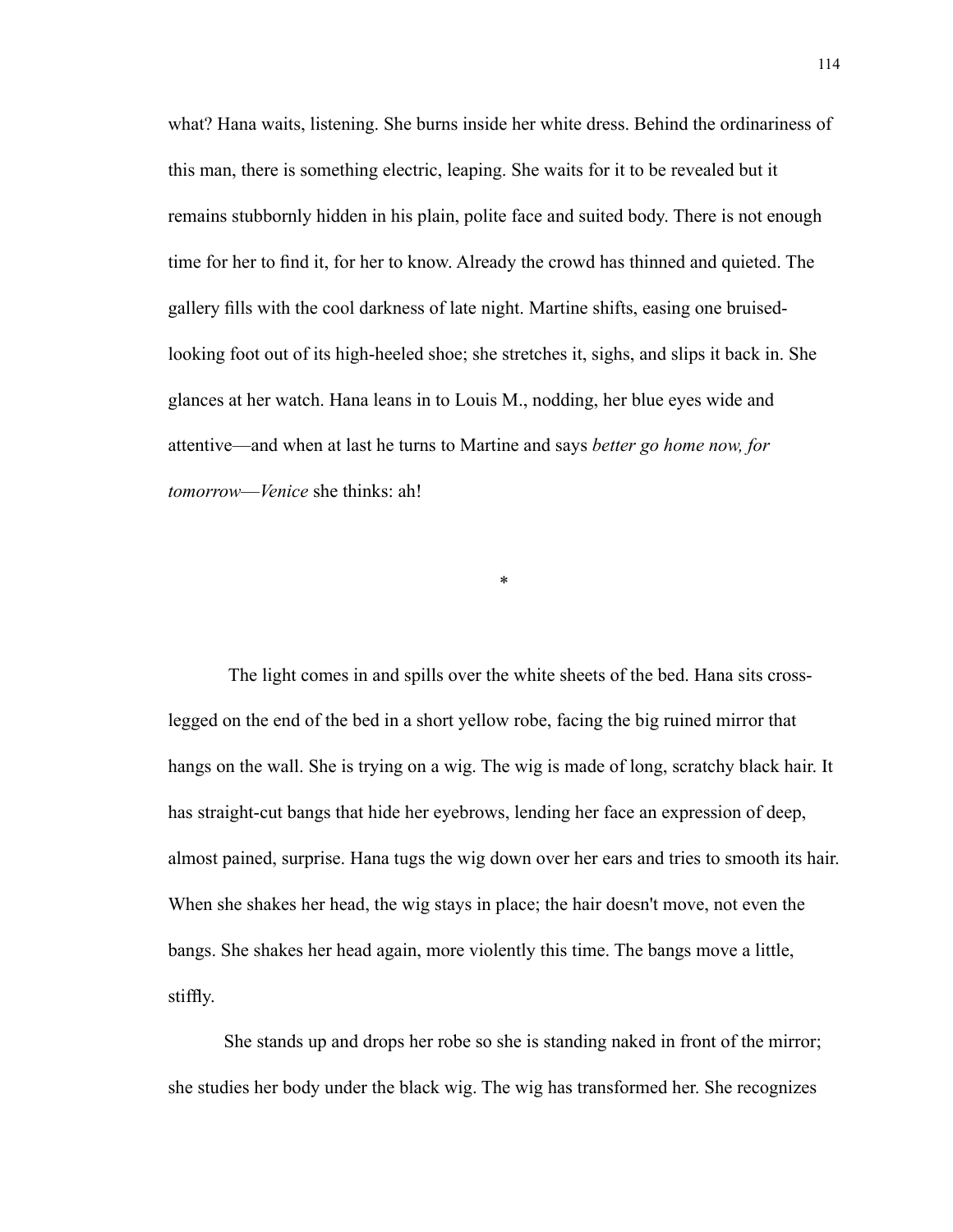the parts of her body: full breasts with uneven mauve nipples; small rounded belly dipping down to a smooth brown triangle of pubic hair; strong legs, low-slung buttocks. But the wig sitting on top of the body has made it into the body of a stranger. Its scratchy caress on the bare skin of her shoulders and chest excites her; she touches her breasts, looking into the wide blue eyes in the mirror. She thinks about Louis M. walking somewhere out in the streets that surround this hotel. Perhaps he is passing even now, bundled up in a shirt and tie and trousers and overcoat. She wants to see him like this: she, naked, watching from above; he, hidden in his clothes, unaware, below. She hurries to the window and stands in a pool of white light looking out, but though she waits until the sun drifts away behind a gray mountain of cloud and she begins to shiver and press her body against the still-warm windowpane, she doesn't see anyone she recognizes.

She calls the Cavaletto, the Danieli, the San Marco. She sits on the white chenille bedspread with the phone heavy in her lap and the phonebook open on the bed beside her. She calls hotels and *pensiones*, asking for Louis M., but again and again she is told *no, no guest of that name here.* She wanders across pigeon-littered plazas and deep down alleyways, her heart pounding every time she sees a man who resembles Louis M.. She gets lost and has to sit, exhausted, on the cold stone steps of a church until she has the strength to go on again. Often as she walks, she recites his name like an incantation, giving it to each cobblestone, each brick. He might have passed this way yesterday, this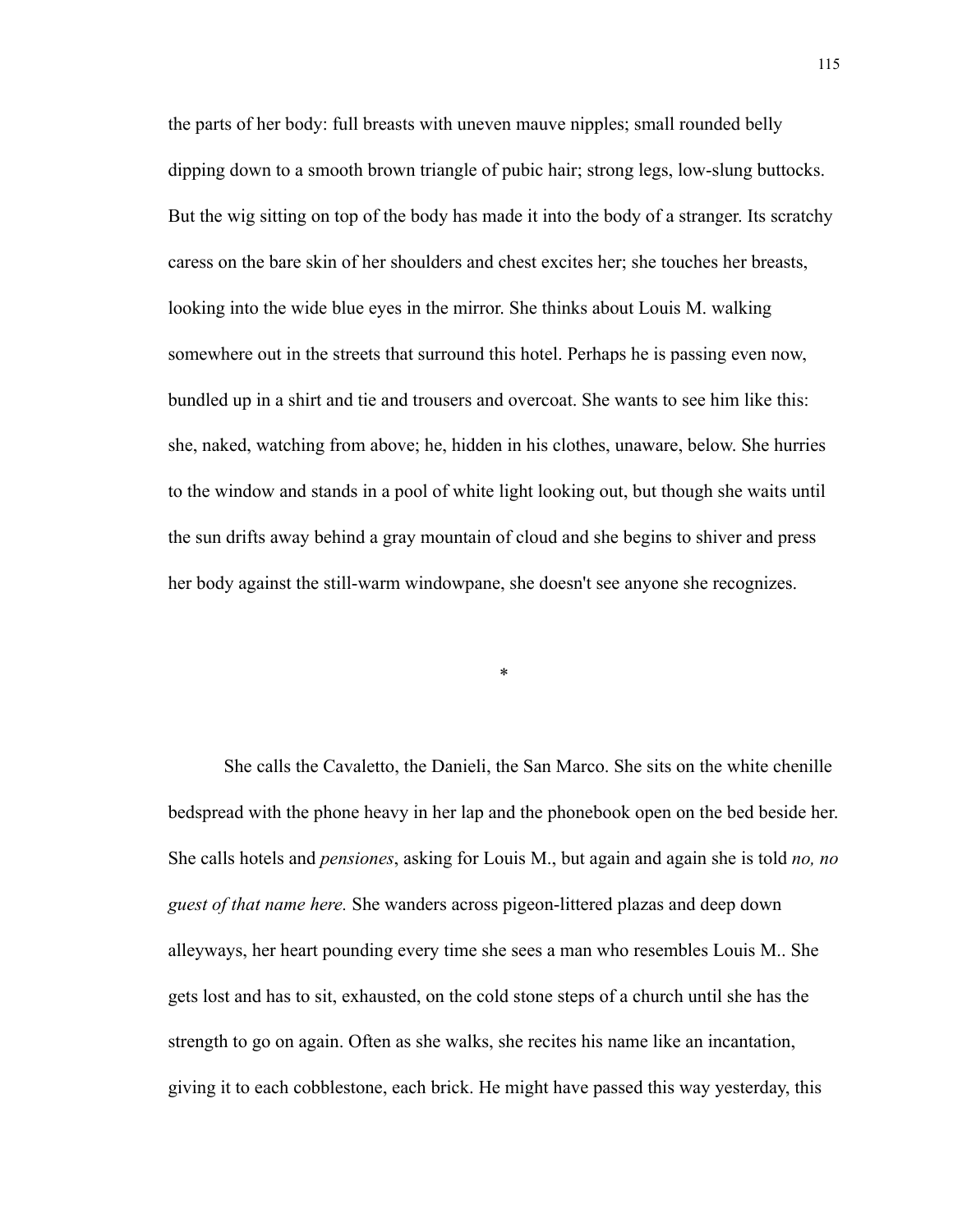morning, twenty minutes ago. She has no way of knowing. His absence fills the city like the sound and smell of the water; she is consumed by it. Her only comfort is the certainty that they share this city that tilts and floats on its gray bed of water, its weather, both of them wandering somewhere in its streets and cafes. Together they are small and chilled under the low gray sky, in a dense fog that enfolds the city for three days.

\*

 Hana is sitting in a cafe stirring a cup of cold cafe au lait one morning when she finds him. She had woken that morning and for the first time had felt the leaden weariness of defeat in her limbs instead of the hope that usually surged through her body so that most days she woke up gasping. As she sits stirring her coffee, she thinks, *maybe two more days, or perhaps three, and then...* and then she sees him. Her body knows before she does: she feels the nerves shoot and prickle in her fingertips and toes; her scalp crawls under its wig; her palms are suddenly slick with sweat. Louis M. enters the cafe and walks up to the counter to order. Hana slips her sunglasses on and adjusts her wig so that it sits low on her forehead; she opens the novel that sits by her elbow and lowers her head slightly over it. Louis M. leans one hand on the counter as he talks to the barman. His back is to Hana. She studies his hair, his peacoat, the heels of his brown leather shoes. Except for the slight tremor of her hands that press damply into the pages of the novel, Hana is the very picture of calm. But inside, her body rushes and thrums. Louis M. has come to her; *he* has come to her, just when her hope has given out, just when she needs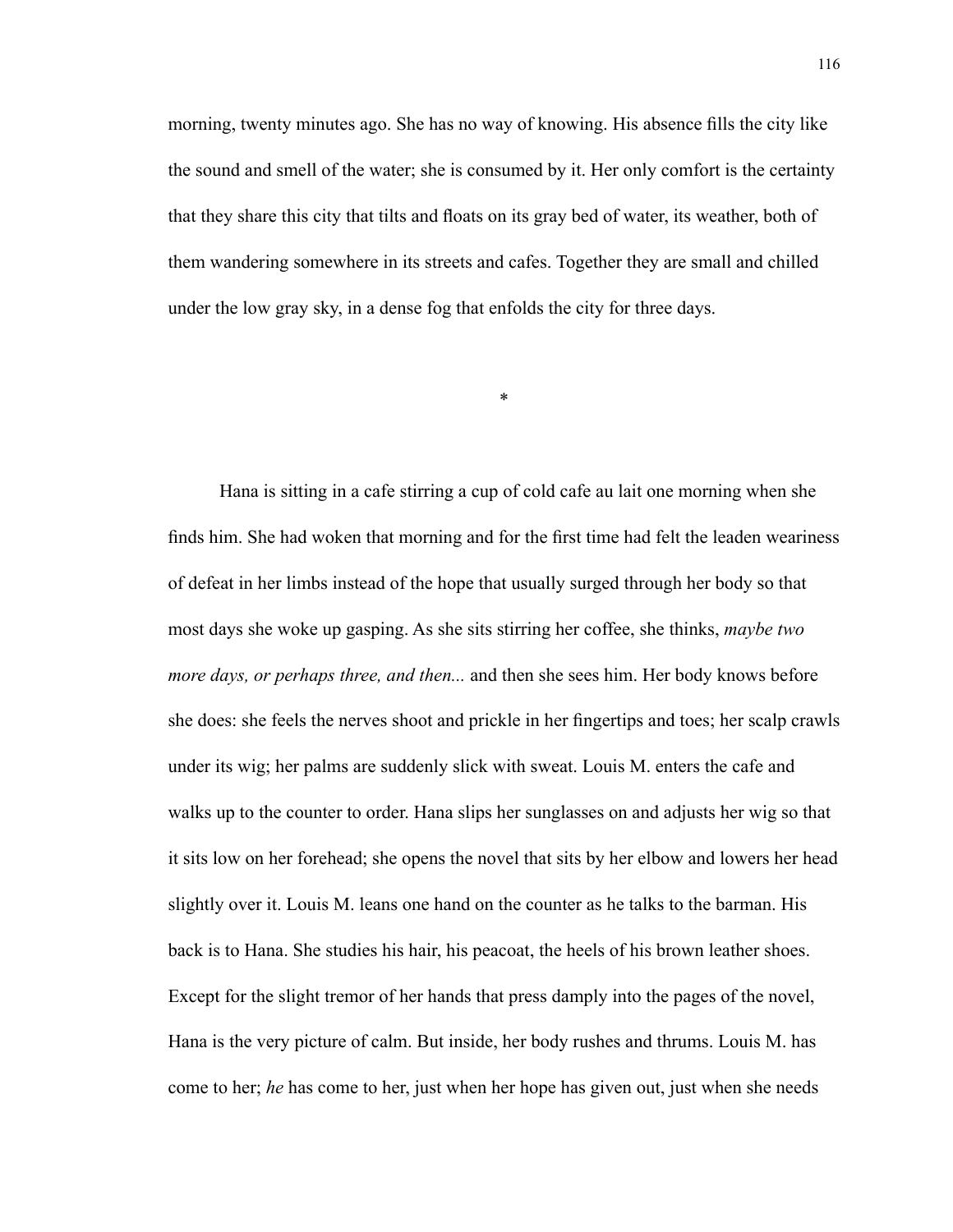him most. She watches him warmly, almost lovingly, with a sense of intense gratitude. Her body is limp, shaken with the relief of release. He has come.

\*

Hana moves through the city like shadow or light cast by water. Or this is how she tries to move, shushing her body until her hips ripple like liquid, her feet become fog. She is following Louis M; she is wearing her wig, a patterned headscarf, and a long black coat buttoned up to her chin. Her camera is slung over her shoulder and her notebook and pen rest in her coat pocket, where they bump against her thigh as she walks. Where is he going? Louis M. walks and walks, turning down one narrow street and then another, and Hana follows. Sometimes she follows him close and sometimes she lingers far behind so that he, too, becomes little more than a shadow in the distance. She teases herself, almost losing him. But when he turns a corner and disappears, she is suddenly sick with fear. She begins to walk fast, then run––she is sweating, panting, until she turns the corner and finds him again across the square, gazing into a shop window. He is looking at a pair of shoes. When she sees this, this moment of ordinary, simple desire, Hana is flooded with a deep feeling of satisfaction. Quickly, she raises her camera fitted with its Squintar lens: she points the camera 90 degrees to Louis M.'s left, at an archway, but when she looks into the viewfinder, there he is: a small dark figure, back turned to her.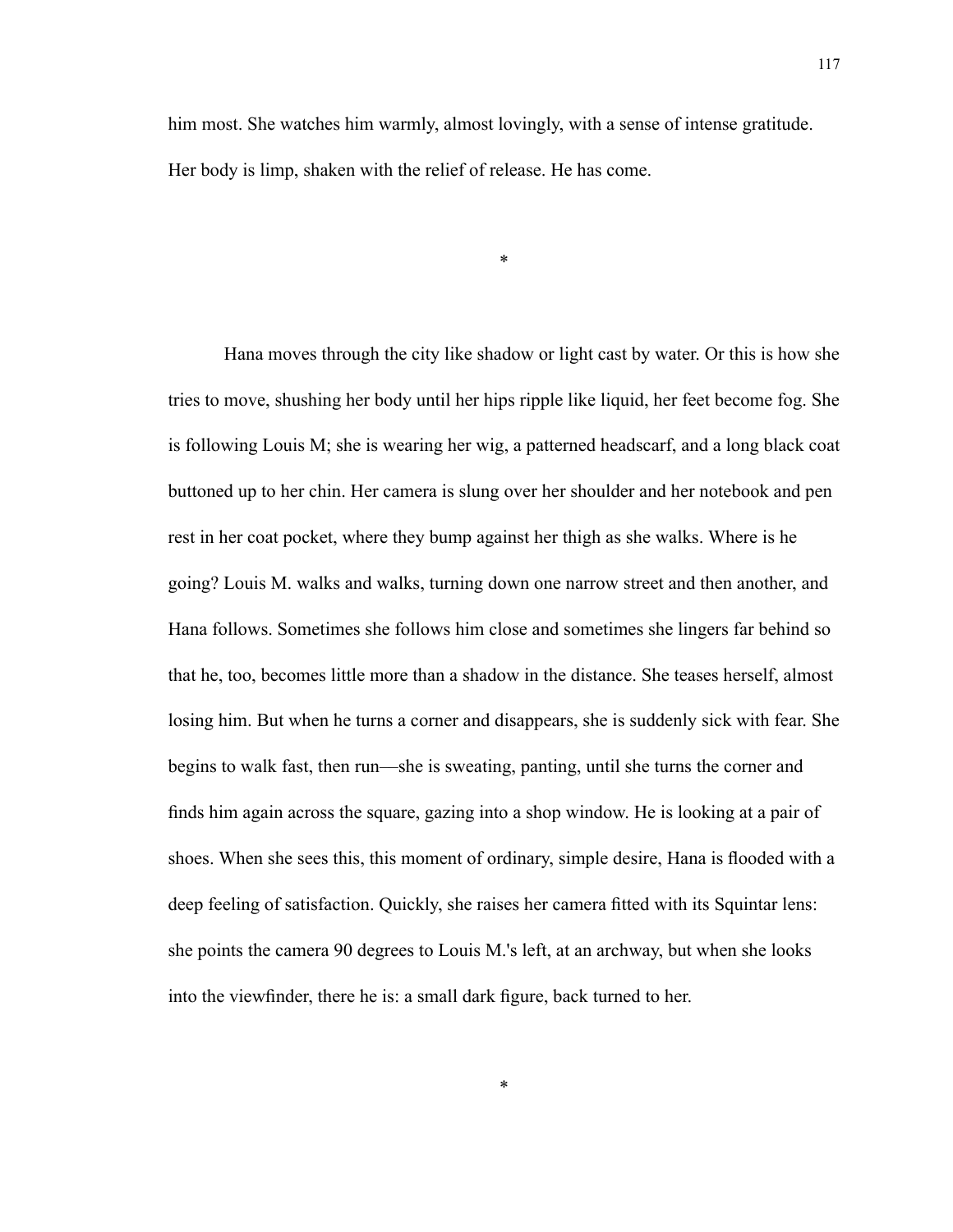On the seventh day of following Louis M. there is a change: he has a woman with him. Hana is bewildered. Where did this woman come from? Louis M. and the woman (slim, dark hair pulled back into a bun) are sitting under an umbrella at an outdoor cafe, eating lunch. Hana takes up her position at a nearby cafe, craning her neck to see how they are talking. Is he touching her? Smiling? There are too many people in between for her to see them clearly. A waiter comes and wants to know what she'd like. Hana stares at him. For a moment she is confused: *what she'd like?* She orders an espresso but when the waiter brings it she doesn't touch it; it sits and grows cold on the table.

When Louis M. and the woman leave the cafe Hana follows close behind them. The woman has her arm linked with Louis M.'s, and she smiles and talks up at him as they walk. Hana trails farther and farther behind. She is trembling. She has been betrayed; she thinks, *how could he?* It is difficult for her to remember that in fact, she is not in love with Louis M.

On the thirteenth day, Hana follows Louis M. into a sweet shop. It is a small shop, it is a risk, but she is consumed with the need to know what kind of sweets he will buy. She will stand at a safe distance and see what he purchases and then she will buy the same sweet and suck on it as she trails him today. She imagines this intimacy: the same hard shape and tang of the melting sweet on his tongue and on hers. Louis M. enters the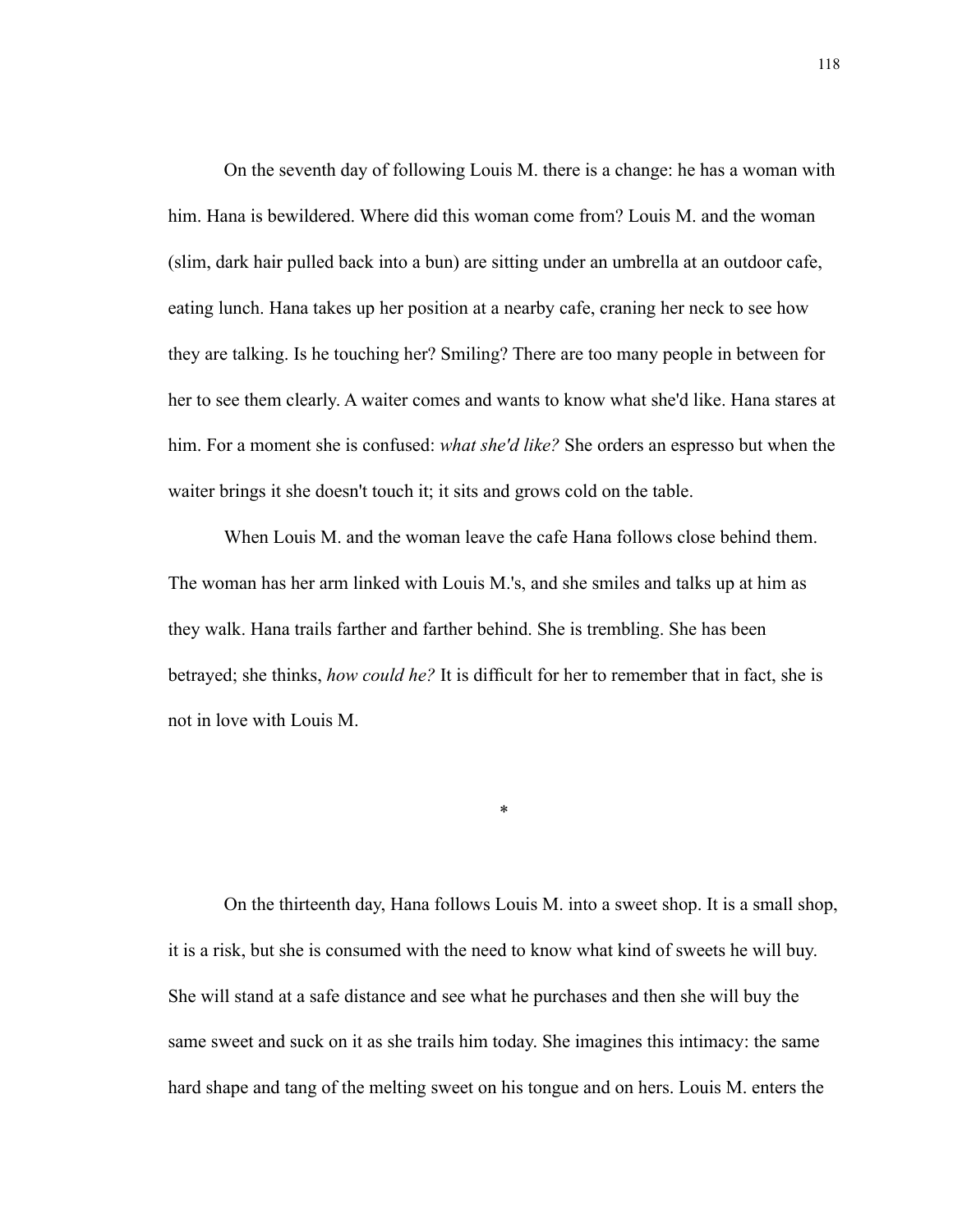shop and, after waiting a minute, Hana does too. There are a few other customers in the shop, so Hana feels safe. She walks to the other side of the shop from Louis and removes her sunglasses to study the glass containers of sweets. The glass chocolate case has a thin mirror running along its top, and Hana watches Louis wander the far side of the sweet shop. She fingers the camera around her neck, wondering if she dares to take a photo. *Can I help you?* Hana looks up, startled, to see the proprietor of the shop on the other side of the counter. *No, no,* she murmurs, blushing and sidling away. She has lost track of Louis; she looks in the mirror strip, searching, and suddenly there he is, his face looming up just behind hers. She gasps faintly and turns away, fumbling for the door. As she passes Louis M. their gazes catch and snag together a moment––a wave of fear washes through her––then she is outside the shop again, breathing in the air that smells like salt and mud. Hana begins to walk away over the bridge, but she feels faint and shaky and has to stop and lean against the cool stone side of the bridge. She hears the door of the sweet shop tinkle open behind her, but she doesn't turn around. Perhaps it isn't he, perhaps he didn't notice...

*You are following me,* he says. The strangeness of his voice after all these days. She turns slowly. Louis M. is standing a few feet away from her, his head tilted slightly to one side. He is holding a small paper parcel from the sweet shop, and she feels a momentary, ridiculous sense of loss over the unidentified candy. He doesn't seem angry or afraid. Maybe he is both; but whatever he feels, he masks it with a thin, twisted smile.

*You knew?* Hana says. *How did you know?* They are standing together on the bridge. In the watery light of morning he is different again, a stranger speaking in a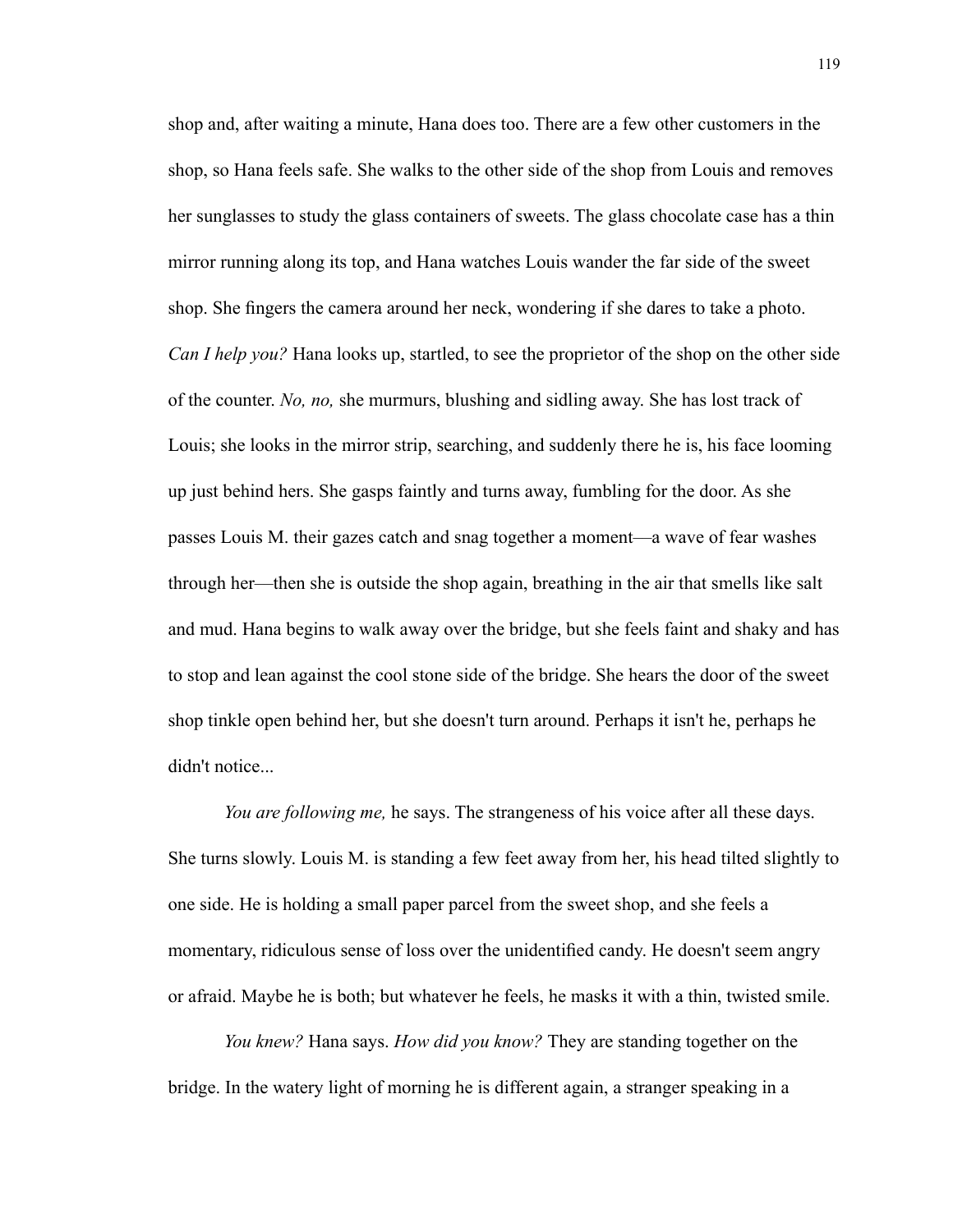strangely nasal voice. But he is also the one she has searched for, has followed for nearly two weeks. The moment is not what she expected it to be, if she did in fact expect to be discovered. She feels thin, unsure. Louis M. smiles again, a strange, obscure smile.

*Your eyes,* he says simply. *That's what you should have hidden.* 

Hana stares at him, then drops her gaze, as if perhaps it's not too late. Her body burns and quivers. *It's my project,* she says, but it comes out as a near-whisper. She clears her throat. *It's my project. The following.* 

 *For your art?* he says. *You are following me for your art?* Hana nods, and he seems to think about this for a moment. *You followed me for two weeks?* She nods again, very slightly. She avoids his eyes, watching instead the slow swirl of water as it passes away under the bridge.

 Despite his questions, Louis M. does not seem particularly curious. In the end, he is cordial, he shakes her hand and wishes her luck. *But please, do not follow me any longer*, he says politely. Hana agrees. Her body feels strange: deflated, dull. Is she ashamed? And of what? She thinks vaguely that she should eat something, some lunch. Louis M. says *well,* and looks around the street, but Hana can't let him go yet, not like this, so she says, quick, the only thing she can think of: *may I at least take your photo one more time?* Louis M. considers. He begins to shake his head, slowly, and then he says, *okay, just one photo.* Hana takes her camera in her hands and focuses on Louis M. She says *one, two,* but when she says *three* his hand flashes up to block her shot. She lowers the camera and stares at him, and he looks back at her, again smiling his odd smile. For a moment, they gaze at each other, and Hana doesn't know what she feels. She feels empty,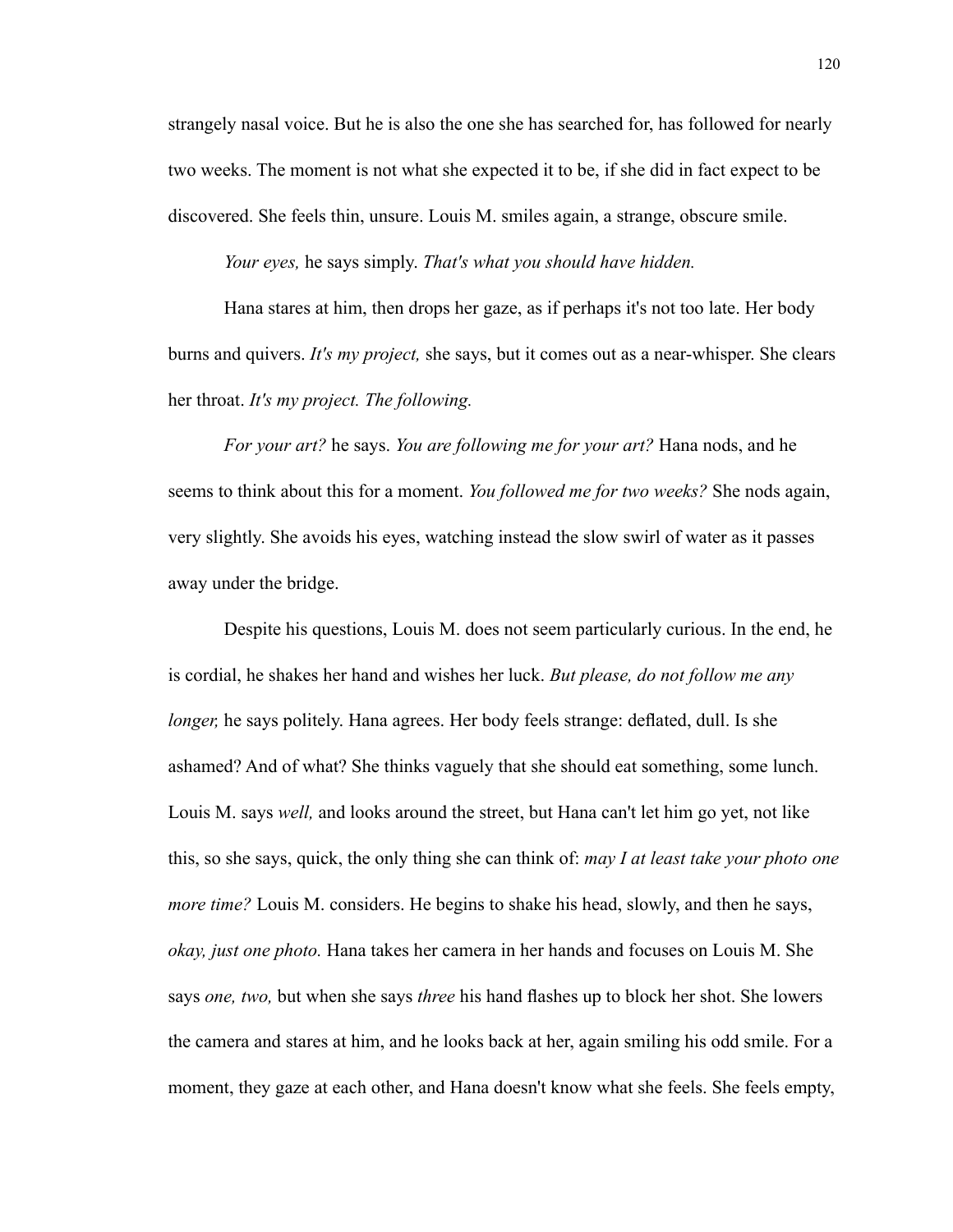\*

 Of course it is a lie. Hana waits on the bridge for a minute, staring blankly down into the water. Then she trails him back to his *pensione*, being very careful to keep her distance. Louis M. must have believed her, for he never looks back, but something has changed. The following is no longer so secret, and her body no longer rises like a balloon of light; it feels cold and flat. Still Hana follows him for two more days before he returns to Paris, but she is not near to him now. In fact, it seems to her that with each passing moment, she is receding into some distance measurable only from the body of Louis M.

\*

 Hana takes two more photos, one at the Venezia Santa Lucia train station, which they depart from together on a rainy morning. Hana snaps Louis M.'s car, then climbs aboard the Eurostar several cars down. As the train curves north, she rubs her cheek against the blue plush of the seat back, wondering if Louis M. is also facing west. The train car is quiet. In the afternoon, light spills over her cheekbones. She watches shrubbery burn into a blue haze, and eventually, she sleeps. At the Gare du Nord, she takes her last photo: the back of Louis M. as he walks briskly across the platform and